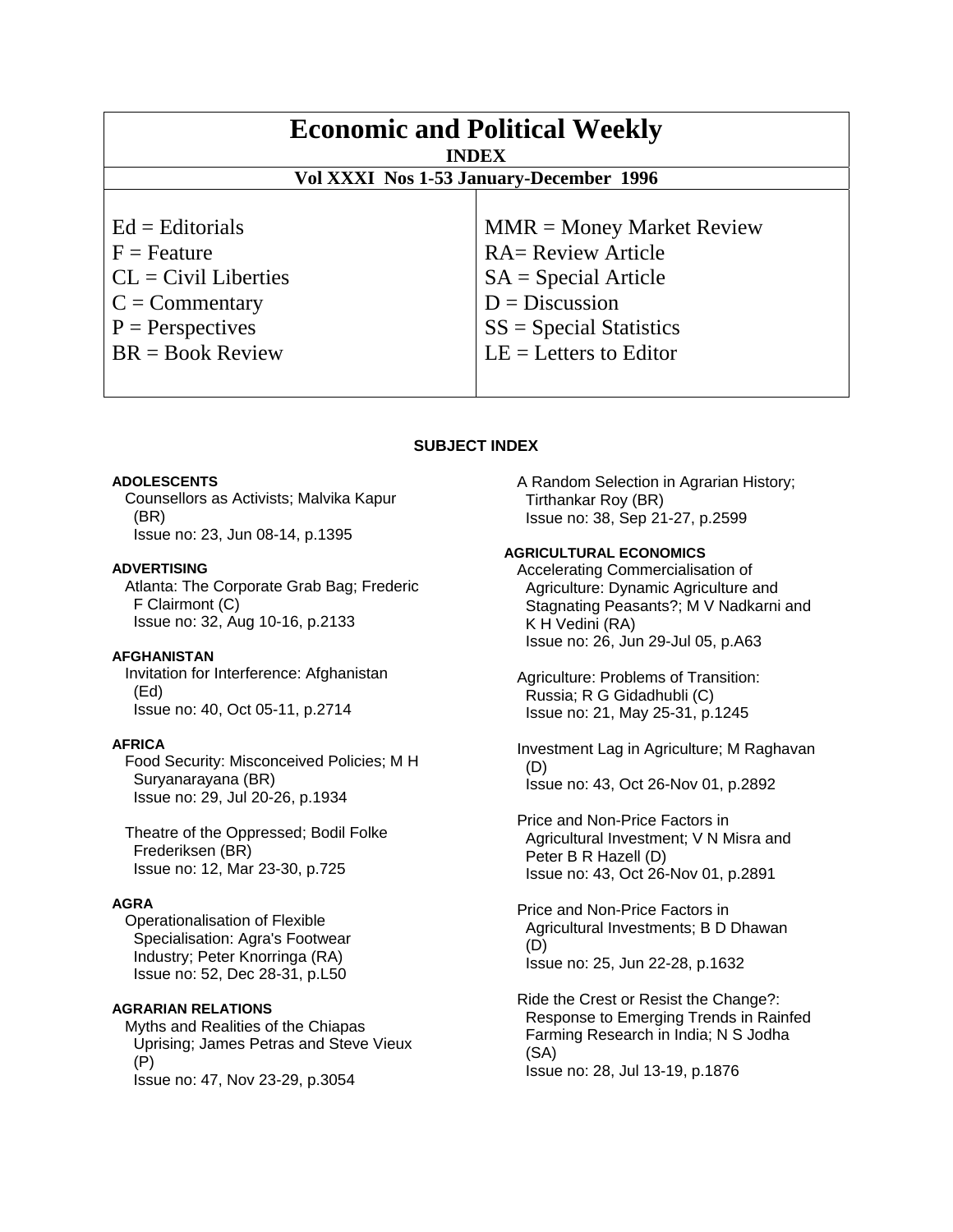# **AGRICULTURAL GROWTH AND DEVELOPMENT**

 Accelerating Commercialisation of Agriculture: Dynamic Agriculture and Stagnating Peasants?; M V Nadkarni and K H Vedini (RA) Issue no: 26, Jun 29-Jul 05, p.A63

 Agriculture in Future: Demand Supply Perspective for the Ninth Five Year Plan; Praduman Kumar and V C Mathur (RA) Issue no: 39, Sep 28-Oct 04, p.A131

 Commercialisation and Diversification of Indian Agriculture; K J S Satyasai and K U Viswanathan (D) Issue no: 45, Nov 09-22, p.3027

 Growth, Variability and Instability of Three Major Cereal Crops in Karnataka: A District Level Analysis from 1955-56 to 1989-90; B P Vani and Vinod Vyasulu (RA) Issue no: 26, Jun 29-Jul 05, p.A74

 Interest Groups, Subsidies and Public Goods: Farm Lobby in Indian Agriculture; Ajit karnik and Mala Lalvani (P) Issue no: 13, Mar 30-Apr 05, p.818

- Maharashtra's Agricultural Development: A Blueprint; S Mahendra Dev and B L Mungekar (RA) Issue no: 13, Mar 30-Apr 05, p.A38
- Old Prescriptions; Meeta Rajivlochan (BR) Issue no: 14, Apr 06-12, p.886

 Reconciling Two Indias; V M Rao (BR) Issue no: 19, May 11-17, p.1135

### **AGRICULTURAL LABOUR**

 Bonded Agricultural Labour in India of 1996: Case of Hallia Block in UP; Kripa Shankar (C) Issue no: 33, Aug 17-23, p.2215

 Interpreting Attached Labour In Contemporary Haryana; Surinder S Jodhka (D) Issue no: 21, May 25-31, p.1286

 Yet More on Agrarian Change and Unfree Labour; Tom Brass (D) Issue no: 04, Jan 27-Feb 02, p.237

# **AGRICULTURAL MARKETING**

 Beyond the Economics of Supply and Demand; Surinder S Jodhka (BR) Issue no: 47, Nov 23-29, p.3057

# **AGRICULTURAL PLANNING AND POLICY**

 Agricultural Development with a Human Face: Experiences and Prospects; V M Rao (RA) Issue no: 26, Jun 29-Jul 05, p.A50

 Commercialisation and Diversification of Indian Agriculture; K J S Satyasai and K U Viswanathan (D) Issue no: 45, Nov 09-22, p.3027

 Export-Oriented Agriculture and Food Security in Developing Countries and India; Usha Patnaik (SA) Issue no: 35, Sep 01-20, p.2429

 Harvesting the Crop: Interim Budget 1996-97; Ashok Gulati (C) Issue no: 15, Apr 13-19, p.929

 Maharashtra's Agricultural Development: A Blueprint; S Mahendra Dev and B L Mungekar (RA) Issue no: 13, Mar 30-Apr 05, p.A38

 Public Distribution System, Food Subsidy and Production Incentives; P S Geogre (RA) Issue no: 39, Sep 28-Oct 04, p.A140

### **AGRICULTURAL PRICES**

 Price and Non-Price Factors in Agricultural Investment; V N Misra and Peter B R Hazell (D) Issue no: 43, Oct 26-Nov 01, p.2891

 Price and Non-Price Factors in Agricultural Investments; B D Dhawan (D) Issue no: 25, Jun 22-28, p.1632

# **AGRICULTURAL PRODUCTION**

 Agriculture: Problems of Transition: Russia; R G Gidadhubli (C) Issue no: 21, May 25-31, p.1245

 Food Security at Stake: Agriculture (Ed) Issue no: 11, Mar 16-22, p.636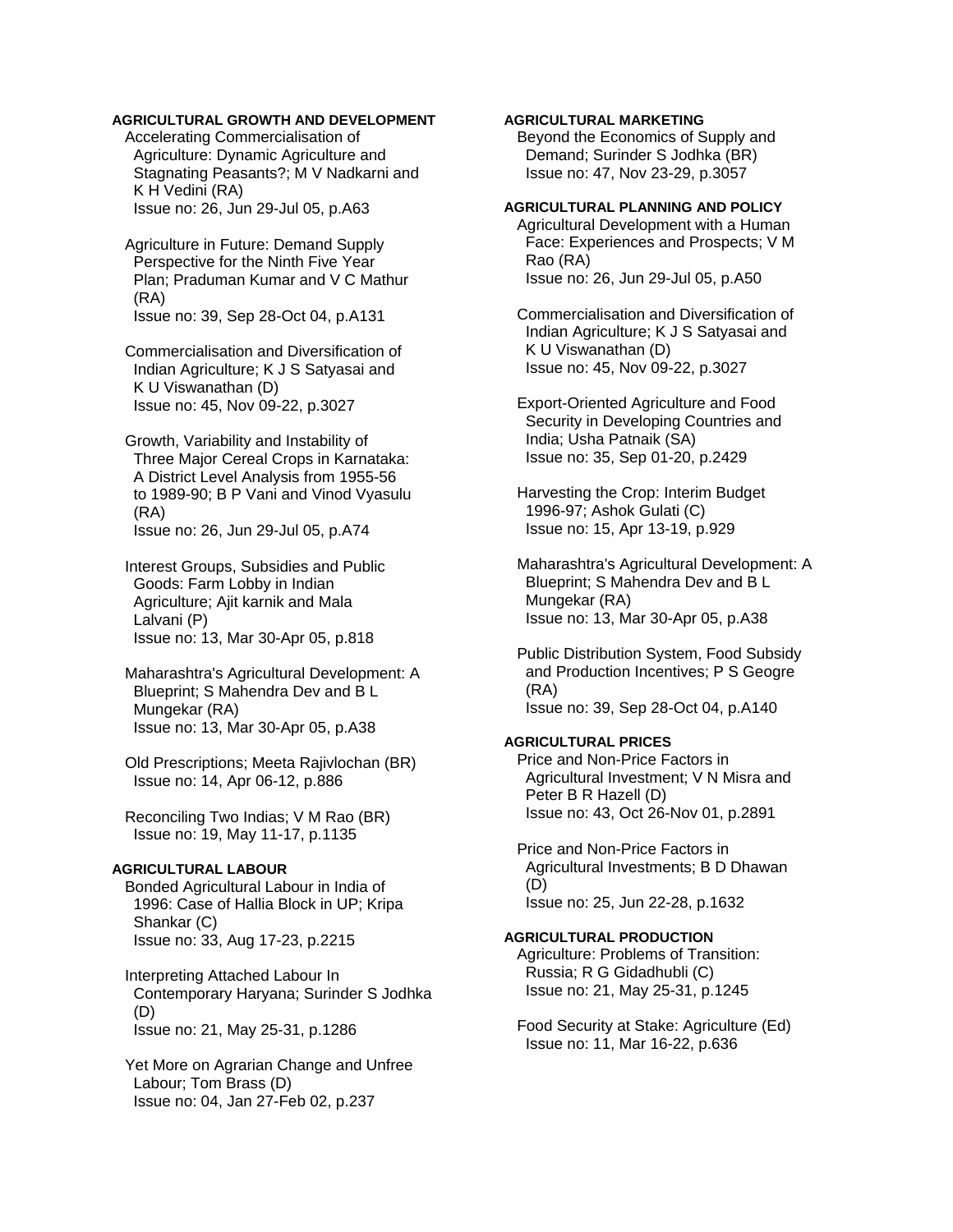# **AGRICULTURAL PRODUCTION**

 Growth, Variability and Instability of Three Major Cereal Crops in Karnataka: A District Level Analysis from 1955-56 to 1989-90; B P Vani and Vinod Vyasulu (RA)

Issue no: 26, Jun 29-Jul 05, p.A74

- Productivity and Source of Growth for Rice; Praduman Kumar and Mark W Rosegrant (D) Issue no: 05, Feb 03-09, p.299
- A Random Selection in Agrarian History; Tirthankar Roy (BR) Issue no: 38, Sep 21-27, p.2599

#### **AGRICULTURAL REFORMS**

 Agricultural Development: Imperatives of Institutional Reform; A Vaidyanathan (SA) Issue no: 35, Sep 01-20, p.2451

#### **AGRICULTURAL RESEARCH**

 American Pressure to Open Up Indian Agriculture; Suman Sahani (C) Issue no: 08, Feb 24-Mar 02, p.443

 Biotechnology, Agriculture and Developing Countries; Ghayur Alam (C) Issue no: 12, Mar 23-30, p.703

 Protecting Plant Varieties: UPOV Should Not be Our Model; Suman Sahai (C) Issue no: 41, Oct 12-25, p.2788

# **AGRICULTURAL SECTOR**

 Agricultural Diversity, Intellectual Property Rights and Farmers' Rights; Vandana Shiva (SA) Issue no: 25, Jun 22-28, p.1621

- Bihari Labour and Punjabi Agriculture; Sucha Singh Gill (BR) Issue no: 11, Mar 16-22, p.659
- Crisis Facing Jhumias in Tripura; Malabika Das Gupta (C) Issue no: 01, Jan 06-12, p.14
- Global Market and Competitiveness of Indian Agriculture: Some Issues; Sucha Singh Gill and Jaswinder Singh Brar (SA) Issue no: 32, Aug 10-16, p.2167

 Ride the Crest or Resist the Change?: Response to Emerging Trends in Rainfed Farming Research in India; N S Jodha (SA) Issue no: 28, Jul 13-19, p.1876

 Sustainable Agriculture, Biotechnology and Emerging Global Trade Regime; K Ravi Srinivas (C) Issue no: 29, Jul 20-26, p.1922

 Treadle Pumps: Boon to Marginal Farmers; D S K Rao (C) Issue no: 18, May 04-10, p.1059

### **AGRICULTURAL STATISTICS**

 Agricultural Statistics: Statewise; EPW Research Foundation (S) Issue no: 26, Jun 29-Jul 05, p.1642

 Growth, Variability and Instability of Three Major Cereal Crops in Karnataka: A District Level Analysis from 1955-56 to 1989-90; B P Vani and Vinod Vyasulu (RA) Issue no: 26, Jun 29-Jul 05, p.A74

### **AGRICULTURAL SUBSIDY**

 Beneficiaries of IPS subsidy and Impact of Tariff Hike; Girish Sant and Shantanu Dixit (SA) Issue no: 51, Dec 21-27, p.3315

 Interest Groups, Subsidies and Public Goods: Farm Lobby in Indian Agriculture; Ajit karnik and Mala Lalvani (P) Issue no: 13, Mar 30-Apr 05, p.818

# **AGRICULTURAL TECHNOLOGY**

 Agricultural Development with a Human Face: Experiences and Prospects; V M Rao (RA) Issue no: 26, Jun 29-Jul 05, p.A50

 Agricultural Modernisation and Education: Contours of a Point of Departure; Krishna Kumar (SA) Issue no: 35, Sep 01-20, p.2367

# **AHMEDABAD**

 Industrial Restructuring, Unions and the State: Textile Mill Workers in Ahmedabad; Supriya Roy Chowdhury (RA) Issue no: 08, Feb 24-Mar 02, p.L7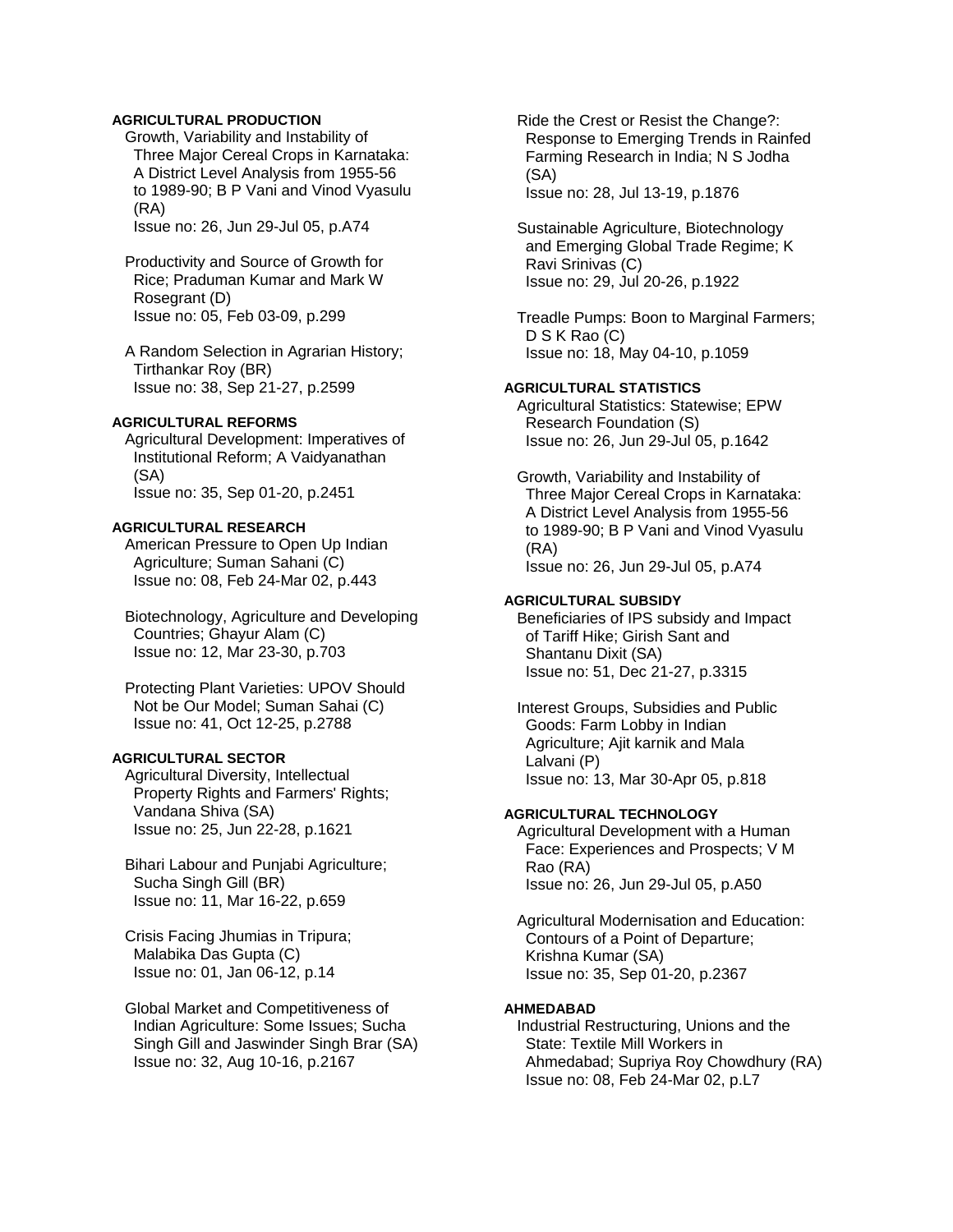# **AIDS**

 AIDS Extravaganza in Vancouver; Moni Nag  $(C)$ 

Issue no: 45, Nov 09-22, p.2989

 Gay and Lesbian Movement; Ashok Row Kavi (LE) Issue no: 41, Oct 12-25, p.2770

 Rescuing Mumbai's 'Child Sex Workers'; Flavia Agnes (C) Issue no: 14, Apr 06-12, p.873

# **AIR POLLUTION**

 Clearing thr Air: Now or Never; A Padmanabhan (C) Issue no: 23, Jun 08-14, p.1380

# **AIR TRANSPORT**

 National Airlines and Demonopolisation; Hemant Kumar (C) Issue no: 07, Feb 17-Mar 05, p.387

### **ANDHRA PRADESH**

 Elections and Fiscal Reform: Andhra Pradesh; Sudha Pai (SA) Issue no: 02, Jan 13-26, p.142

 Unusual Sources, Conventional Questions: A History of Tenancy in South India; Surinder S Jodhka (BR) Issue no: 19, May 11-17, p.1137

 Victimising Dalits: Encounter in Palakurthy: Andhra Pradesh; D Ravinder  $(C)$ Issue no: 09, Mar 02-08, p.514

 Withdraw Ban Order; Sharmila Purkayastha (LE) Issue no: 33, Aug 17-23, p.2198

#### **ANTHROPOLOGY**

 Indian Anthropologists and the Study of Indian Culture; M N Srinivas (P) Issue no: 11, Mar 16-22, p.656

 Interrogating Anthropology; Mary E John (BR) Issue no: 38, Sep 21-27, p.2598

 On Anthropological Discourse; Carol Upadhyay (D) Issue no: 48, Nov 30-Dec 06, p.3146  Understanding the Anthropological Method; Meenakshi Thapan (D) Issue no: 38, Sep 21-27, p.2631

### **ARCHEOLOGY**

 Archeology, Texts and Contexts; Heena Pania (BR) Issue no: 22, Jun 01-07, p.1322

#### **ART AND ARCHITECTURE**

 A Kind of Modernity; G P Deshpande (BR) Issue no: 26, Jun 29-Jul 05, p.1662

 Tirade Against Hussain; Uday et al Mehta (LE) Issue no: 47, Nov 23-29, p.3030

#### **ASIA**

 Co-Operatives in New Economic Regime; M Raman (BR) Issue no: 08, Feb 24-Mar 02, p.464

#### **ASIA, CENTRAL**

 Islam, Women and Identity in Contemporary Central Asia; Anuradha M Chenoy (C) Issue no: 09, Mar 02-08, p.516

#### **ASIA, SOUTH**

 Archeology, Texts and Contexts; Heena Panja (BR) Issue no: 22, Jun 01-07, p.1322

 Bringing Land Rights Centre-Stage; Indu Agnihotri (BR) Issue no: 09, Mar 02-08, p.526

 Contextualising Rights Violations; A G Noorani (BR) Issue no: 12, Mar 23-30, p.723

 The European Union: A Model for Regional Co-Operation in South Asia?; Jacob Rosel (P) Issue no: 49, Dec 07-13, p.3169

 Financial Opening and Real-Financial Sector Nexus; Sunanda Sen (SA) Issue no: 16, Apr 20-May 03, p.1025

 From Pre-Colonial to Post-Colonial: Educational Transitions in Southern Asia; Sureshachandra Shukla (SA) Issue no: 22, Jun 01-07, p.1344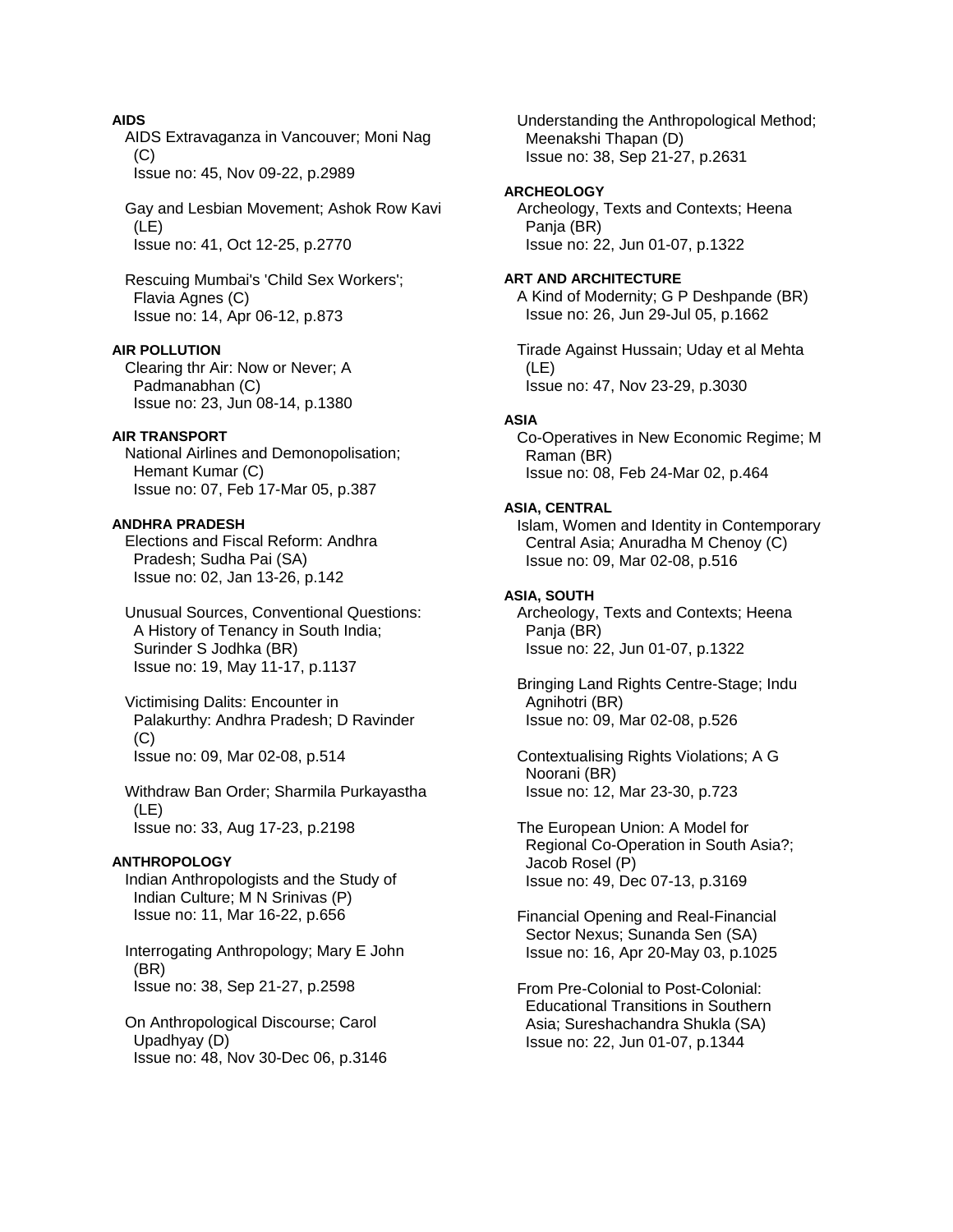# **ASIA, SOUTH**

 Muslim Society in South Asia; Nasreen Fazalbhoy (BR) Issue no: 31, Aug 03-09, p.2076

 Social Clause; J John (LE) Issue no: 24, Jun 15-21, p.1422

### **ASSAM**

 Extremist Challenge and Indian State: Case of Assam; Hiren Gohain (C) Issue no: 31, Aug 03-09, p.2066

 Hopes of Peace Dashed: Business as Usual Despite Political Change: Assam; Hiren Gohain (C) Issue no: 44, Nov 02-08, p.2903

 The LOC Snowball: Assam; Hiren Gohain  $(C)$ Issue no: 52, Dec 28-31, p.3347

 Saikaia's Legacy: Assam (Ed) Issue no: 18, May 04-10, p.1040

 Testing Times: Assam (Ed) Issue no: 22, Jun 01-07, p.1292

### **ASSEMBLY ELECTIONS**

 Capturing the Moment of Realignment: Maharashtra-II; Suhas Palshikar (SA) Issue no: 02, Jan 13-26, p.174

 Reconfiguration in Indian Politics: State Assembly Elections,1993-95; Yogendra Yadav (SA) Issue no: 02, Jan 13-26, p.95

### **AUDITING**

 By Default: CAG's Appointment (Ed) Issue no: 12, Mar 23-30, p.696

 The Citizen and Political Finance; A G Noorani (CL) Issue no: 34, Aug 24-31, p.2279

### **AUTOMOBILE INDUSTRY**

 Automotive Industry in Emerging Economies: A Comparison of South Korea, Brazil, China and India; Avinandan Mukherjee and Trilochan Sastry (RA) Issue no: 48, Nov 30-Dec 06, p.M75

 Clearing thr Air: Now or Never; A Padmanabhan (C) Issue no: 23, Jun 08-14, p.1380  Labouring Class Stratification: US Style; Robi Chakravorti (C) Issue no: 19, May 11-17, p.1127

# **BACKWARD CLASSES**

 Backward and Dalits take a Back Seat: Uttar Pradesh; Amaresh Mishra (C) Issue no: 39, Sep 28-Oct 04, p.2671

 Hierarchy, Hegemony and Dominance: Politics of Ethnicity in Uttar Pradesh, 1995; Ravindra K Jain (SA) Issue no: 04, Jan 27-Feb 02, p.215

 Uttarakhand Agitation and Other Backward Classes; Emma Mawdsley (P) Issue no: 04, Jan 27-Feb 02, p.205

#### **BAHUJAN SAMAJ PARTY**  BSP: Gaining Strength; Bhimasen Hamtal (C) Issue no: 21, May 25-31, p.1242

**BALANCE OF PAYMENT**  BOP Blues (Ed) Issue no: 38, Sep 21-27, p.2575

 External Sector; EPW Research Foundation (S) Issue no: 13, Mar 30-Apr 05, p.803

 South-East Asian Economies: Miracle or Meltdown?; Jayati Ghosh, Abhijit Sen and C P Chandrasekhar (P) Issue no: 41, Oct 12-25, p.2776

 Uneasy Portents: Foreign Trade (Ed) Issue no: 19, May 11-17, p.1100

### **BANGALORE**

 Beauties and the Beast; S Bageshree (C) Issue no: 43, Oct 26-Nov 01, p.2856

# **BANGLADESH**

 Civil-Military Tensions: Bangladesh (Ed) Issue no: 26, Jun 29-Jul 05, p.1638

 Development! Just Going in Circles?; Sunil Ray (BR) Issue no: 45, Nov 09-22, p.2997

 Musical Chairs: Bangladesh (Ed) Issue no: 24, Jun 15-21, p.1426

 On Wrong Foot: Bangladesh (Ed) Issue no: 07, Feb 17-Mar 05, p.373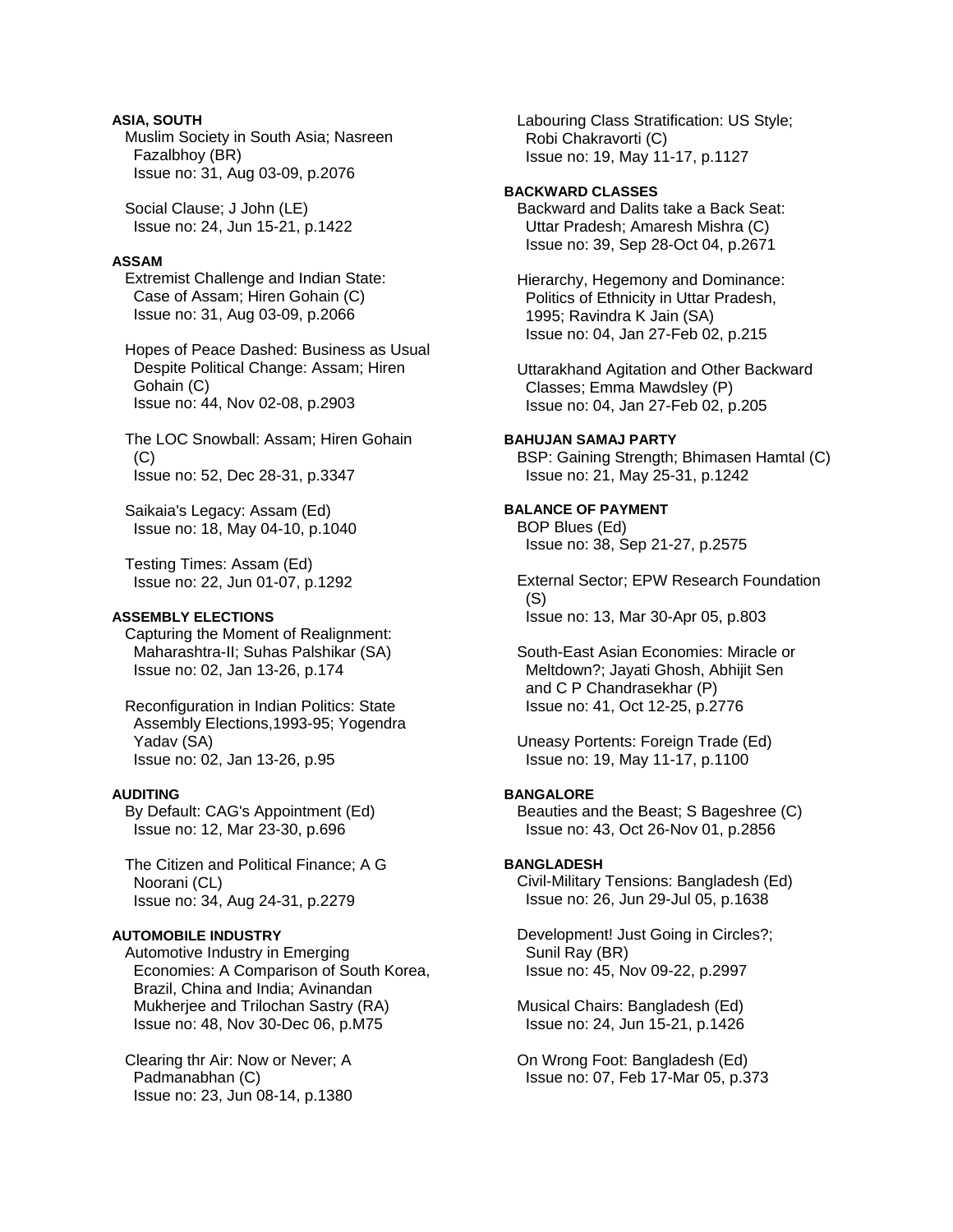### **BANGLADESH**

 Poverty in Bangladesh; Aridam Banik (BR) Issue no: 02, Jan 13-26, p.94

 Rise of Bureaucracy: Bangladesh (Ed) Issue no: 14, Apr 06-12, p.854

 Singing About the Dark Times: Bangladesh Drug Policy; S Srinivasan (BR) Issue no: 21, May 25-31, p.1252

### **BANKING REFORMS**

 Banking Sector Reforms and Transparancy; N P Kurup (SA) Issue no: 12, Mar 23-30, p.745

 Capital Adequacy: Some Issues; Brinda Jagirdar (SA) Issue no: 12, Mar 23-30, p.731

 Cutting Corners: Changing Banking Culture (C) Issue no: 12, Mar 23-30, p.709

 Fruitless Pursuit of Capital Adequacy; Paramita Debnath (C) Issue no: 11, Mar 16-22, p.652

 Small Changes for Banks (Ed) Issue no: 33, Aug 17-23, p.2199

#### **BANKING STATISTICS**

 Banking in India: A Statistical Profile; EPW Research Foundation (SS) Issue no: 12, Mar 23-30, p.777

 Banking Sector Reforms and Transparancy; N P Kurup (SA) Issue no: 12, Mar 23-30, p.745

 Priority Sector Advances; EPW Research Foundation (S) Issue no: 25, Jun 22-28, p.1559

# **BANKS AND BANKING**

 Back in the Red (Ed) Issue no: 34, Aug 24-31, p.2267

 Capital Adequacy: Some Issues; Brinda Jagirdar (SA) Issue no: 12, Mar 23-30, p.731

 Cutting Corners: Changing Banking Culture (C) Issue no: 12, Mar 23-30, p.709

 Ricardo Versus Tooke: An Old Controversy Revisited; D M Nachane and H R Hatekar (RA) Issue no: 30, Jul 27-Aug 02, p.PE65

 Scheduled Commercial Banks: Performance Highlights; EPW Research foundation (S) Issue no: 24, Jun 15-21, p.1428

 Small Changes for Banks (Ed) Issue no: 33, Aug 17-23, p.2199

### **BENGAL**

 Remembered Villages: Representation of Hindu-Bengali Memories in the Aftermath of the Partition; Dipesh Chakrabarty (SA) Issue no: 32, Aug 10-16, p.2143

# **BHAGALPUR**

 Recalling Bhagalpur: Aftermath of 1989 Riots (C) Issue no: 18, May 04-10, p.1055

#### **BHAGWATI COMMITTEE**

 Narrow Perspective (Ed) Issue no: 45, Nov 09-22, p.2959

### **BHOPAL GAS DISASTER**

 Hope, of Sorts: Bhopal Disaster (Ed) Issue no: 34, Aug 24-31, p.2269

 Reproductive Health Consequences of Bhopal Gas Leak: Fertility and Gynaecological Disorders; C Sathyamala (SA) Issue no: 01, Jan 06-12, p.43

# **BHUTAN**

 'Outsiders' Issue: Bhutan (Ed) Issue no: 07, Feb 17-Mar 05, p.373

#### **BIHAR**

 Bihari Labour and Punjabi Agriculture; Sucha Singh Gill (BR) Issue no: 11, Mar 16-22, p.659

 Covering Up Corruption: Bihar (Ed) Issue no: 52, Dec 28-31, p.3341

 Endangered Professionals: Traditional Birth Attendants of South Bihar; Molly Chattopadhyay (C) Issue no: 28, Jul 13-19, p.1831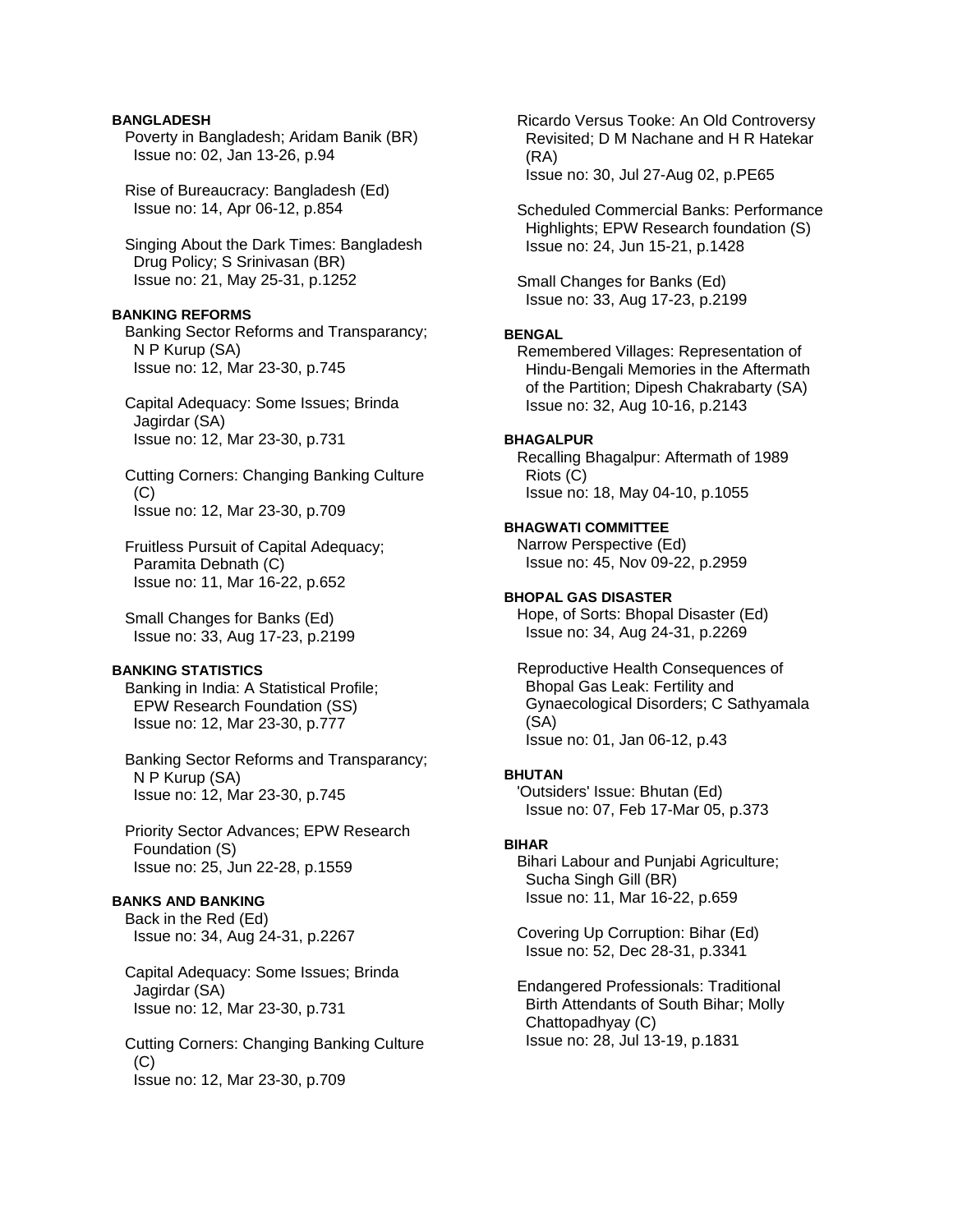### **BIHAR**

 Laloo's Garib Rally: Dialogues with the People; Bela Bhatia (C) Issue no: 28, Jul 13-19, p.1827

 Opportunistic Alliances and Shifting Party Loyalties: Bihar; Krishna Chaitanya (C) Issue no: 16, Apr 20-May 03, p.993

 Setback to Political Arrogance: Bihar; Indu Sinha and Arvind Sinha (C) Issue no: 26, Jun 29-Jul 05, p.1650

 Social Mobilisation in Bihar: Bureaucratic Feudalism and Distributive Justice; Arvind Sinha (C) Issue no: 51, Dec 21-27, p.3287

 State, Class and Sena Nexus: Bathani Tola Massacre; Arvind Sinha and Indu Sinha (C) Issue no: 44, Nov 02-08, p.2908

 Women in Bihar Politics; Ravindra Kumar Verma and Gyanendra Kr Yadav (C) Issue no: 15, Apr 13-19, p.935

#### **BIODIVERSITY**

 Bio-Safety Protocol: Stumbling On; Ravi K Srinivas (C) Issue no: 12, Mar 23-30, p.711

#### **BIOSAFETY**

 Bio-Safety Protocol: Stumbling On; Ravi K Srinivas (C) Issue no: 12, Mar 23-30, p.711

### **BIOTECHNOLOGY**

 Biotechnology, Agriculture and Developing Countries; Ghayur Alam (C) Issue no: 12, Mar 23-30, p.703

 Bogus Debate on Bioethics; Suman Sahai  $(C)$ Issue no: 50, Dec 14-20, p.3231

 Sustainable Agriculture, Biotechnology and Emerging Global Trade Regime; K Ravi Srinivas (C) Issue no: 29, Jul 20-26, p.1922

#### **BJP**

 Back to Hindutva?: BJP (Ed) Issue no: 48, Nov 30-Dec 06, p.3093  Beef, BJP and Food Rights of People; Kancha Ilaiah (C) Issue no: 24, Jun 15-21, p.1444

 BJP in a Spot: Gujarat (Ed) Issue no: 32, Aug 10-16, p.2112

 BJP's Gains: Madhya Pradesh (Ed) Issue no: 15, Apr 13-19, p.912

 BJP's Myth-Making: Politics (Ed) Issue no: 23, Jun 08-14, p.1364

 BJP's Rise to Power: Gujarat; Ghanshyam Shah (SA) Issue no: 02, Jan 13-26, p.165

 BJP's Woes: Gujarat (Ed) Issue no: 38, Sep 21-27, p.2578

 Lok Sabha Elections: Balance Sheet in UP; Kripa Shankar (C) Issue no: 21, May 25-31, p.1243

 Rising Tide of Resentment: Maharashtra; Prakash Bal (C) Issue no: 49, Dec 07-13, p.3159

 Setback to BJP: Madhya Pradesh-I; Christopher Jaffrelot (SA) Issue no: 02, Jan 13-26, p.129

 Setback to Political Arrogance: Bihar; Indu Sinha and Arvind Sinha (C) Issue no: 26, Jun 29-Jul 05, p.1650

 What a Price to Pay (Ed) Issue no: 21, May 25-31, p.1227

 Yatra's End?: BJP (Ed) Issue no: 12, Mar 23-30, p.697

#### **BLACK MONEY**

 Hawala Politics; Depinder Singh (LE) Issue no: 14, Apr 06-12, p.850

# **BOMBAY**

 Urban Development in a Colonial Situation: Early Ninteenth Century Bombay; Amar Farooqui (SA) Issue no: 40, Oct 05-11, p.2746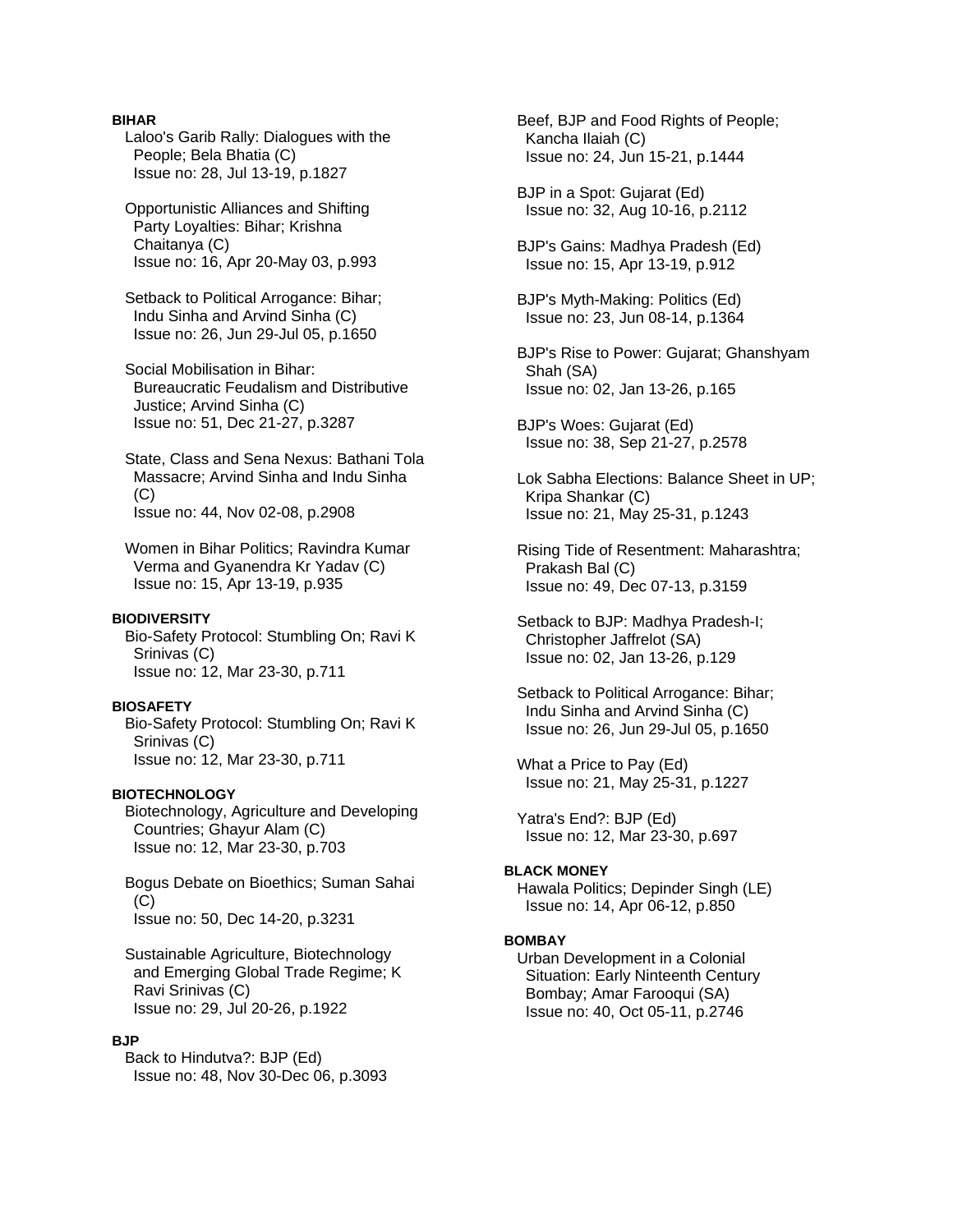# **BONDED LABOUR**

 Bonded Agricultural Labour in India of 1996: Case of Hallia Block in UP; Kripa Shankar (C) Issue no: 33, Aug 17-23, p.2215

### **BOOKS REVIEWED**

 Adorno, Theodor: "Adorno: The Stars Down to Earth and Other Essays on the Irrational in Culture" Issue no: 28, Jul 13-19, p.1841

 Agarwal, Bina: "A Field of One's Own: Gender and Land Rights in South Asia" Issue no: 09, Mar 02-08, p.526

 Ahmed, Akbar S: "Living Islam- From Samarkand to Stornoway" Issue no: 02, Jan 13-26, p.93

 Aldrich, Brian C and Ranvinder S Sandhu (eds): "Housing the Urban Poor: Policy and Practice in Developing Countries" Issue no: 50, Dec 14-20, p.3241

 Allchin, F R (ed): "The Archeology of Early Historic South Asia- the Emergence of Cities and States" Issue no: 22, Jun 01-07, p.1322

 Anandhi, S: "Contending Identities: Dalits and Secular Politics in Madras Slums" Issue no: 44, Nov 02-08, p.2925

 Anderson, Kym (ed): "New Silk Roads: East Asia and World Textiles Markets" Issue no: 49, Dec 07-13, p.3174

 Bailey, S H; D J Harris and B L Jones: "Civil Liberties: Cases and Materials" Issue no: 47, Nov 23-29, p.3060

 Baxi, Upendra and Bhiku Parekh (eds): "Crisis and Change in Contemporary India" Issue no: 48, Nov 30-Dec 06, p.3119

 Bharadwaj, Krishna: "Accumulation Exchange and Development: Essays on Indian Economy" Issue no: 25, Jun 22-28, p.1591

 Blundell, Richard; Ian Preston and Ian Walker (eds): "Measurement of Household Welfare" Issue no: 14, Apr 06-12, p.884

 Brar, Bhupendar: "Explaining Communist Crises" Issue no: 07, Feb 17-Mar 05, p.399

 Burgstaller, Andre: "Property and Prices: Towards a Unified Theory of Value" Issue no: 51, Dec 21-27, p.3301

 Chauhan, Ramesh K: "Punjabi Versus Sikh Nationality: Punjab and the Nationality Question in India" Issue no: 21, May 25-31, p.1256

 Chowdhury, Zafrullah: "The Politics Of Essential Drugs: The Making of a Successful Health Strategy- Lessons from Bangladesh" Issue no: 21, May 25-31, p.1252

 Datta-Gupta, Sobhanlal: "Readings in Revolution and Organization: Rosa Luxemburg and Her Critics, Lenin/Trotsky/Stalin/Lukacs" Issue no: 15, Apr 13-19, p.949

 Dawson, Pauline: "The Peacekeepers of Kashmir: The UN Military Observer Group in India and Pakistan" Issue no: 05, Feb 03-09, p.271

 De Silva, K N and Wriggins Ward: "J R Jayewardene of Sri Lanka: A Political Biography, Vol II, From 1956 to His Retirement (1989)" Issue no: 12, Mar 23-30, p.724

 Desai, Gunvant M and A Vaidyanathan (eds): "Strategic Issues in Future Growth of Fertilisers in India" Issue no: 48, Nov 30-Dec 06, p.3115

 Dreze, Jean and Amartya Sen: "India: Economic and Social Development and Social Opportunity" Issue no: 04, Jan 27-Feb 02, p.211

 Dubey, Muchkund: "An Unequal Treaty: World Trading Order After GATT" Issue no: 11, Mar 16-22, p.658

 Echeverri-Gent, John: "The State and the Poor: Public Policy and Political Development in India and the United States" Issue no: 23, Jun 08-14, p.1394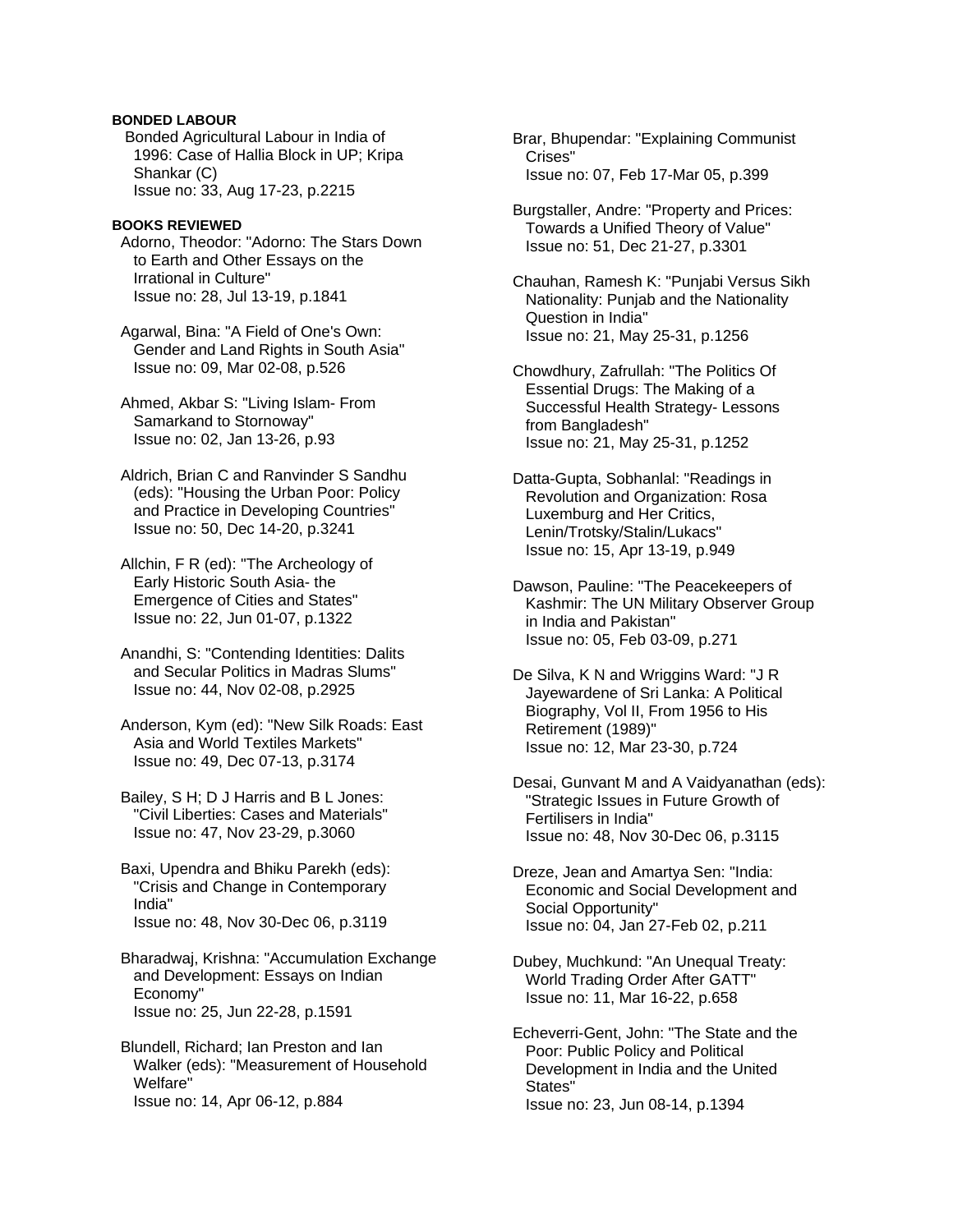### **BOOKS REVIEWED**

- Flavin, Christopher and Nicholas Lenssen: "Power Surge: Guide to the Coming Energy Revolution" Issue no: 30, Jul 27-Aug 02, p.2022
- Foster, John Bellamy: "The Vulnerable Planet: A Short Economic History of the Environment" Issue no: 15, Apr 13-19, p.947
- Gadkari: "Society and Religion from Rigveda to Puranas" Issue no: 39, Sep 28-Oct 04, p.2681
- Gibson-Cline, Janice (eds): "Adolescence: From Crisis to Coping, A Thirteen Nation Study" Issue no: 23, Jun 08-14, p.1395
- Greer, Jed and Kavaljit Singh: "TNCs and India: An Activists Guide to Research and Campaign on Transnational Corporations" Issue no: 47, Nov 23-29, p.3059
- Guevara, Ernesto Che: "The Motorcycle Diaries: A Journey Around South America" Issue no: 40, Oct 05-11, p.2736
- Habib, Irfan: "Essays in Indian History: Towards a Marxist Perception" Issue no: 28, Jul 13-19, p.1838
- Harriss-White, Barbara: "A Political Economy of Agricultural Markets in South India: Masters of the Countryside" Issue no: 47, Nov 23-29, p.3057
- Heeks, Richard: "India's Software Industry: State Policy, Liberalization and Industrial Development" Issue no: 31, Aug 03-09, p.2073
- Horton, Susan (ed): "Women and Industrialisation in Asia" Issue no: 39, Sep 28-Oct 04, p.2679
- Ilaiah, Kancha: "Why I am Not a Hindu: A Sudra Critique on Hindutva Philosophy, Culture and Political Economy" Issue no: 30, Jul 27-Aug 02, p.2019

 Irschick, Eugene F: "Dialogue and History: Constructing South India 1795-1995" Issue no: 27, Jul 06-12, p.1745

- Jeffery, Patricia and Roger Jeffery: "Don't Marry Me to a Plowman! Women's Everyday Lives in Rural North India" Issue no: 29, Jul 20-26, p.1932
- Joshi, Tarkteerth Laxmanshastri: "Critique of Hinduism and Other Religions" Issue no: 25, Jun 22-28, p.1593
- Kabeer, Nalia: "Reversed Realities: Gender Hierarchies in Development Thought" Issue no: 13, Mar 30-Apr 05, p.822
- Kalpagam, Uma: "Labour and Gender: Survival in Urban India" Issue no: 18, May 04-10, p.1069
- Kapur, Ratna and Brenda Cossman: "Subversive Sites: Feminist Engagements with Law in India" Issue no: 41, Oct 12-25, p.2804
- Karimov, Islom: "Uzbekistan: Along the Road of Deepening Economic Reforms" Issue no: 04, Jan 27-Feb 02, p.212
- Korejo, M S : "The Frontier Gandhi: His Place in History" Issue no: 22, Jun 01-07, p.1326
- Kurien, C T: "Economic Reforms and the People" Issue no: 16, Apr 20-May 03, p.1009
- Ludden, David (ed): "Agricultural Production and Indian History" Issue no: 38, Sep 21-27, p.2599
- Macleod, Roy (eds): "Technology and the Raj: Western Technology and Technical Transfers to India" Issue no: 16, Apr 20-May 03, p.1007
- Madan, T N (ed): "Muslim Communities of South Asia: Culture, Society and Power" Issue no: 31, Aug 03-09, p.2076
- Madsen, Stig Toft: "State, Society and Human Rights in South Asia" Issue no: 12, Mar 23-30, p.723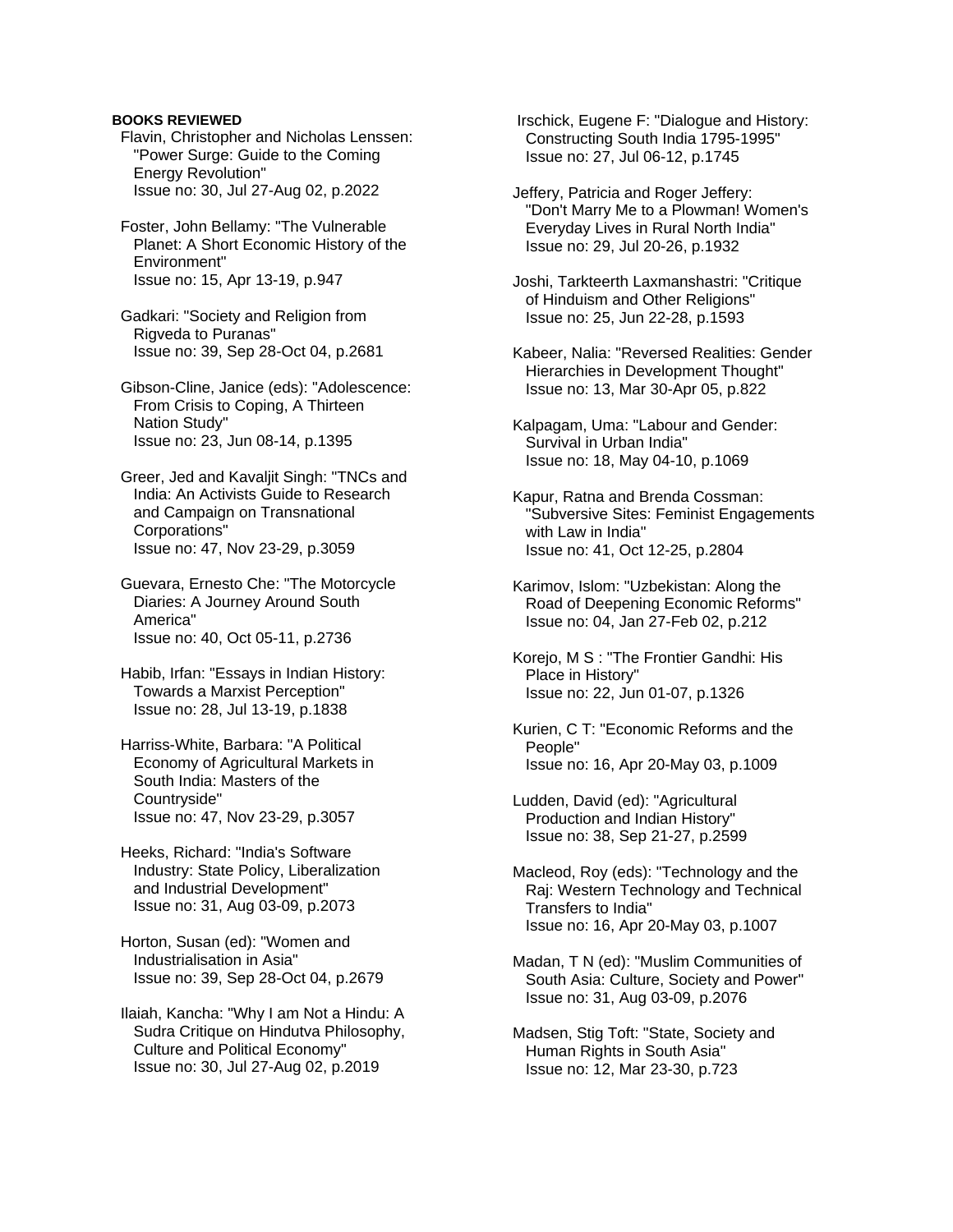### **BOOKS REVIEWED**

 Makhijani, Arjun: "Mending the Ozone Hole: Science, Technology and Policy" Issue no: 51, Dec 21-27, p.3302

 Malik, Jamal: "Colonisation of Islam" Issue no: 32, Aug 10-16, p.2141

 Mallick, Ross: "Indian Communism, Opposition, Collaboration and Institutionalisation" Issue no: 20, May 18-24, p.1200

 Massey, James: "Dalits in India: Religion as a source of Bondage or Liberation with Special Reference to Christians" Issue no: 50, Dec 14-20, p.3243

 Mathew, P M (ed): "Informal Sector in India" Issue no: 24, Jun 15-21, p.1452

 Mayer, T: "Analytical Marxism" Issue no: 05, Feb 03-09, p.274

 McGoldrick, Dominic: "The Human Rights Committee: Its Role in the Development of the International Covenant on Civil and Political Rights ' Issue no: 40, Oct 05-11, p.2737

 Mlama, Penina Muhando: "Culture and Development: The Popular Theatre Approach in Africa" Issue no: 12, Mar 23-30, p.725

 Morse, Richard; Anisur Rahman and Kersten L Johnson (eds): "Grassroots Horizons: Connecting Participatory Development Initiatives East and West" Issue no: 52, Dec 28-31, p.3365

 Nayyar, Deepak (ed): "Economic Liberalisation in India: Analytics, Experience and Lessons" Issue no: 24, Jun 15-21, p.1451

 Nolan, Peter: "China's Rise, Russia's Fall: Politics, Economics and Planning in the Transition from Stalinism" Issue no: 34, Aug 24-31, p.2301

 Owen, David: "Nietzsche, Politics and Modernity: A Critique of Liberal Reason" Issue no: 32, Aug 10-16, p.2138

 Pantham, Thomas: "Political theories and Social Reconstruction: A Critical Survey of Literature on India" Issue no: 44, Nov 02-08, p.2922

 Papola, T S; P P Ghosh and Alka N Sharma (eds): "Labour Employment and Industrial Relations in India" Issue no: 06, Feb 10-16, p.337

 Patel, Sujata and Alice Thorner (eds): "Mosaic of Modern Culture" Issue no: 26, Jun 29-Jul 05, p.1662

 Patnaik, Prabhat: "Whatever Happened to Imperialism and Other Essays" Issue no: 02, Jan 13-26, p.92

 Pensky, Max (ed): "The Past as Future by Juergen Habermas" Issue no: 01, Jan 06-12, p.30

 Poonacha, Veena: "Gender Within the Human Rights Discourse" Issue no: 16, Apr 20-May 03, p.1010

 Raghuram, Shobha; Heikao Sievers and Vinod Vyasulu (eds): "Structural Adjustment: Economy, Environment and Social Concerns" Issue no: 41, Oct 12-25, p.2806

 Rahman, Hossain Zillur and Mahabub Hossain (eds): "Rethinking Rural Poverty- Bangladesh as a Case Study" Issue no: 02, Jan 13-26, p.94

 Ram, Nandu: "Beyond Ambedkar: Essays on Dalits in India" Issue no: 07, Feb 17-Mar 05, p.401

 Reddy, M Atchi: "Lands and Tenants in South India: A Study of Nellore District 1850-1990" Issue no: 19, May 11-17, p.1137

 Reddy, N L Narasimha and D Rajashekhar: "Development Programmes and NGO's: A Guide on Central Government Programmes for NGO's in India" Issue no: 09, Mar 02-08, p.529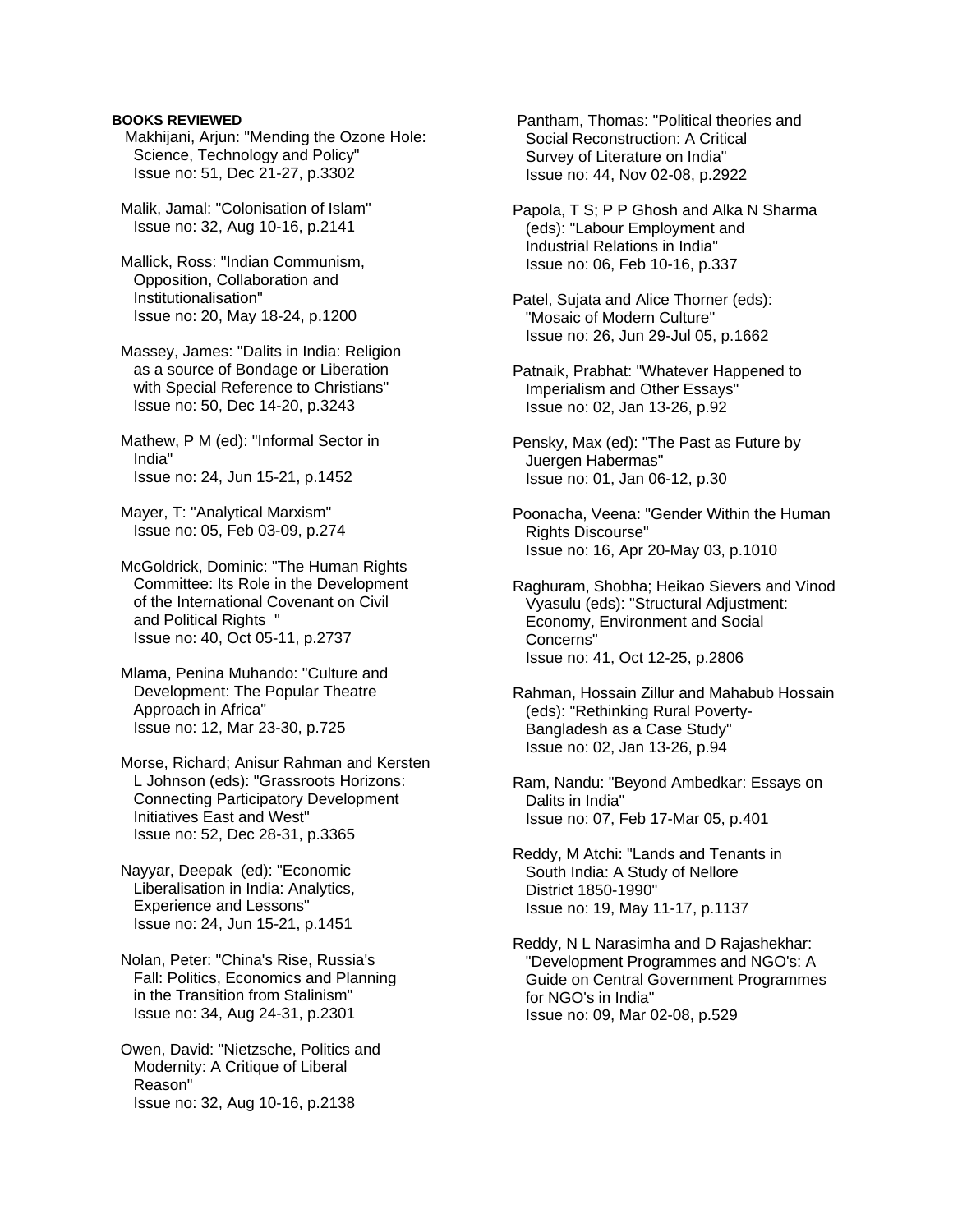### **BOOKS REVIEWED**

 Rheja, Gloria Goodwin and Ann Grodzins Gold: "Listen to the Heron's words; Reimaging Gender and Kinship in North India"

Issue no: 29, Jul 20-26, p.1932

- Robb, Peter (ed): "Dalit Movements and Meanings of Labour in India" Issue no: 40, Oct 05-11, p.2734
- Rothermund, Dietmar: "India in the Great Depression 1929-1939" Issue no: 13, Mar 30-Apr 05, p.821
- Saiyed, A R; V V Saiyed and Mohammad Talib (eds): "Religion and Ethnicity among Muslims" Issue no: 06, Feb 10-16, p.339
- Salih, M A Mohamed and Nordiska Afrikainstitutet (eds): "Inducing Food Insecurity: Perspectives on Food Policies in Eastern and Southern Africa" Issue no: 29, Jul 20-26, p.1934
- Santiago-Valles, Kelvin: "Subject People and Colonial Discourses: Economic Transformation and Social Disorder in Puerto Rico, 1898-1947" Issue no: 33, Aug 17-23, p.2236
- Sarkar, Goutam K: "Agricultural and Rural Transformations in India" Issue no: 14, Apr 06-12, p.886
- Seshadri, R K: "From Crisis to Convertibility: The External Value of the Rupee" Issue no: 18, May 04-10, p.1068
- Shah, Tushaar: "Making Farmers Co-Operatives Work: Design, Governance and Management" Issue no: 43, Oct 26-Nov 01, p.2863
- Singh, Manjit: "Uneven Development in Agriculture and Labour Migration" Issue no: 11, Mar 16-22, p.659
- Srinivasan, K (ed): "Population Policy and Reproductive Health" Issue no: 49, Dec 07-13, p.3175

 Subrahmanyam, Sanjay (ed): "Money and Market in India 1100-1700" Issue no: 45, Nov 09-22, p.2999

- Svendsen, Mark and Ashok Gualti (eds): "Strategic Change in Indian Irrigation" Issue no: 26, Jun 29-Jul 05, p.1663
- Taimni, K K (ed): "Rural Co-Operatives in Asia" Issue no: 08, Feb 24-Mar 02, p.464
- Tyabji, Nasir: "Colonialism, Chemical Technology and Industry in Southern India 1880-1937" Issue no: 52, Dec 28-31, p.3364
- Vakil, Tarjani (ed): "Achieving Excellence: Case Studies of Entrepreneurship and Export Successes of Six Indian Companies" Issue no: 43, Oct 26-Nov 01, p.2865
- Van Schendel, William: "Reviving a Rural Industry- Silk Producers and Officials in India and Bangladesh, 1880s to 1980s" Issue no: 45, Nov 09-22, p.2997
- Varshney, Ashutosh: "Democracy, Development and the Countryside: Urban- Rural Struggles in India" Issue no: 27, Jul 06-12, p.1743
- Visaria, Pravin and N A Mujumdar (eds): "Dilemmas of Growth " Issue no: 19, May 11-17, p.1135
- Visweswaran, Kamala: "Fictions of Feminist Ethnography" Issue no: 38, Sep 21-27, p.2598
- Wogart, J P; Aasha K Mehta and Arun Mehta: "Technology and Competitiveness: The Case of Brazilian and Indian Machine Tools" Issue no: 33, Aug 17-23, p.2238
- World Bank, Washington: "World Development Report, 1995: Workers in an Intergrating World" Issue no: 01, Jan 06-12, p.28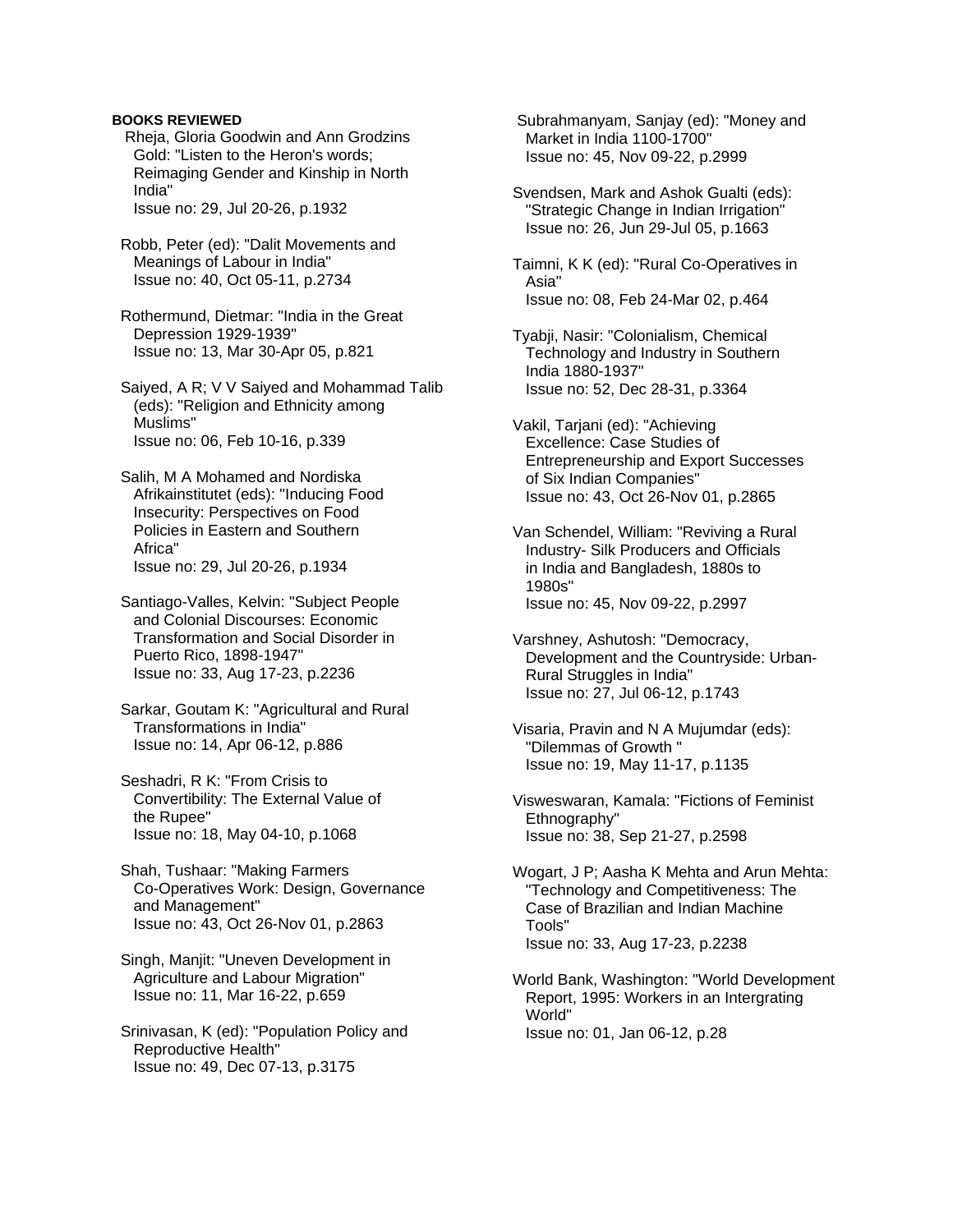# **BRAZIL**

 Government and Industry; Sanjeev Ghotge (BR) Issue no: 33, Aug 17-23, p.2238

# **BRITISH RULE**

 Colonialism and Professionalism: A German Forester in India; Indra Munshi Saldanha (SA) Issue no: 21, May 25-31, p.1265

 Savaging the Civilised: Verrier Elwin and the Tribal Question in Late Colonial India; Ramachandra Guha (SA) Issue no: 35, Sep 01-20, p.2375

 Technology Transfer in the Raj; Arun Banerji (BR) Issue no: 16, Apr 20-May 03, p.1007

 Viceroy Reading's Offer; Anil Nauriy (LE) Issue no: 01, Jan 06-12, p.2

# **BROADCASTING**

 Radio as Social Metaphor: Pakistan; S Akbar Zaidi (C) Issue no: 08, Feb 24-Mar 02, p.457

# **BUDDHISTS**

 The New Panchen Lama: A Trojan Horse?; Parshotam Mehra (C) Issue no: 08, Feb 24-Mar 02, p.456

# **BUDGET**

 Debt Servicing and Budgetary Structure; B P R Vithal (SA) Issue no: 06, Feb 10-16, p.349

# **BUDGET, UNION-1996-1997**

 Chimera of Monetised Deficit (Ed) Issue no: 41, Oct 12-25, p.2771

 Continuity With No Change: Budget 1996-97; K S Krishnaswamy (C) Issue no: 30, Jul 27-Aug 02, p.2001

 Debt Servicing and Budgetary Structure; K M Thomas (D) Issue no: 11, Mar 16-22, p.691

 Dressing Up the Deficit; M K Datar (D) Issue no: 20, May 18-24, p.1223

 Folklore of Budget Deficit (Ed) Issue no: 31, Aug 03-09, p.2051  Gift-Wrapping the Reforms: Budget 1996-97: New Delhi; BM (C) Issue no: 31, Aug 03-09, p.2064

 Harvesting the Crop: Interim Budget 1996-97; Ashok Gulati (C) Issue no: 15, Apr 13-19, p.929

 More of the Same (Ed) Issue no: 30, Jul 27-Aug 02, p.1991

 Political Economy of the Budget 1996-97: Pakistan; S Akbar Zaidi (C) Issue no: 30, Jul 27-Aug 02, p.2012

 Union Budget: Neglect of Employment in Organised Sector; H Prasad Pradhan (C) Issue no: 30, Jul 27-Aug 02, p.2003

# **BUDGET, UNION-1996-997**

 Budgetary Policy and Economic Growth; Errol D'Souza (SA) Issue no: 38, Sep 21-27, p.2601

# **BUDGET, UNION-1997-1997**

 Union Budget 1996-97: Limits of Resource Mobilisation under Market Conditions; Arun Kumar (SA) Issue no: 38, Sep 21-27, p.2609

# **BUSINESS AND POLITICS**

 More Politics of the Business than Business; P M Mathew (D) Issue no: 31, Aug 03-09, p.2108

 No Supportive Measures: Prohibition (Ed) Issue no: 27, Jul 06-12, p.1718

 Political Budget Cycles in India; Kunal Sen and Rajendra R Vaidya (SA) Issue no: 30, Jul 27-Aug 02, p.2023

 Politics of the Depression; Tirthankar Roy (BR) Issue no: 13, Mar 30-Apr 05, p.821

# **BUSINESS ETHICS**

 Corporate Myths and Fairy Tales (Ed) Issue no: 47, Nov 23-29, p.3031

# **BUSINESS OUTSOURCING**

 Labouring Class Stratification: US Style; Robi Chakravorti (C) Issue no: 19, May 11-17, p.1127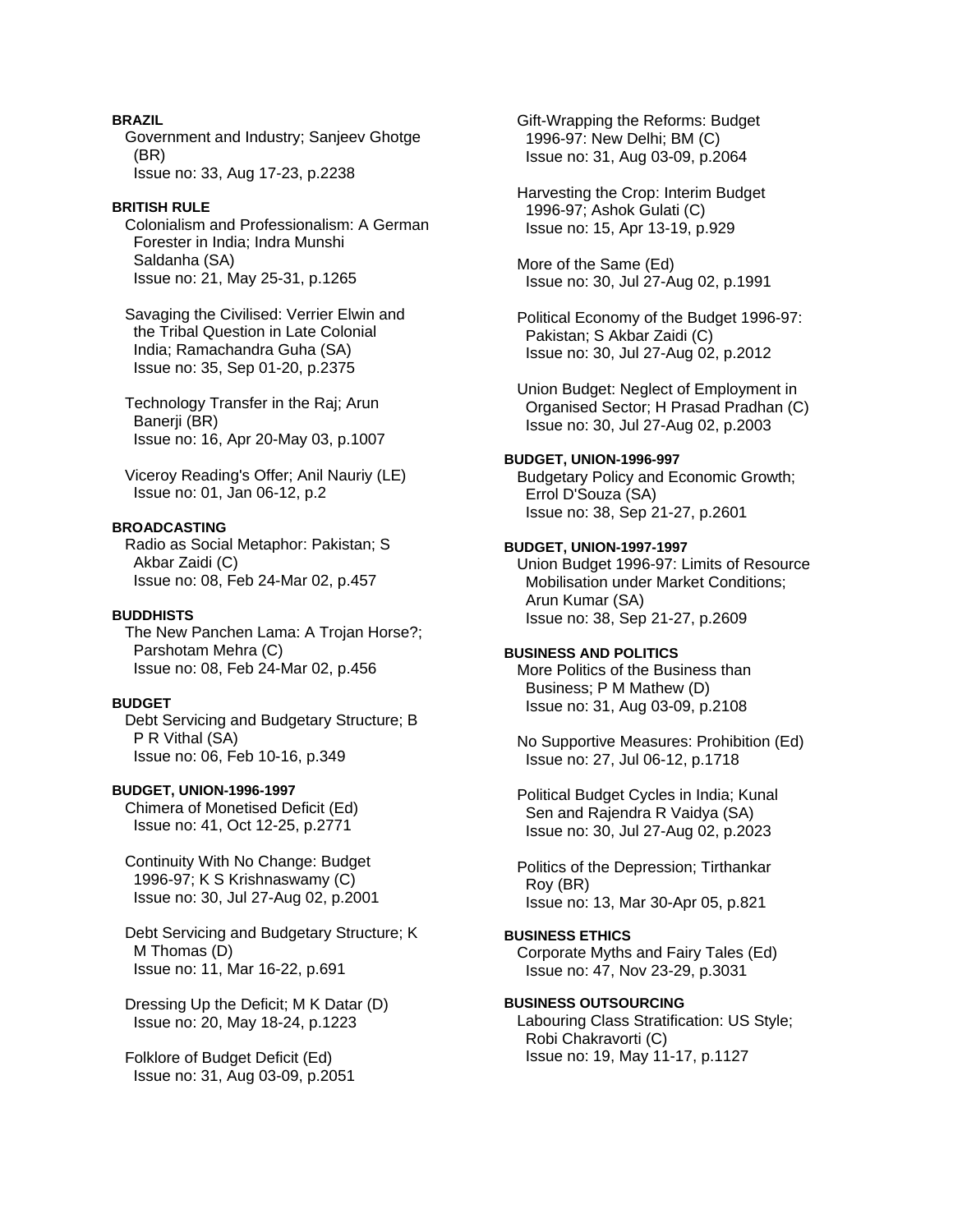# **CALCUTTA**

 The Left Front and the Unintended City: Is a Civilised Transition Possible?; Jai Sen (C) Issue no: 45, Nov 09-22, p.2977

### **CANADA**

 Days of Action in Toronto: Big Bang in Canada's Politics; Pierre Beaudet (C) Issue no: 48, Nov 30-Dec 06, p.3106

 Discontent in Academia: Straws from Winnipeg; Ian J Kerr (C) Issue no: 29, Jul 20-26, p.1924

 Quebec Separatism: October Referendum and Beyond; Sudha Pai (C) Issue no: 41, Oct 12-25, p.2796

### **CAPITAL FLOWS**

 Changed Pattern: Internationalal Capital Folws (Ed) Issue no: 18, May 04-10, p.1040

#### **CAPITAL PUNISHMENT**

 Appeal to Commute Death Sentence; Suajaya (LE) Issue no: 49, Dec 07-13, p.3150

### **CAPITALISM**

 Co-opting Culture: Managerialism in Age of Consumer Capitalism; A R Vasavi (RA) Issue no: 21, May 25-31, p.M22

### **CASTE CONFLICTS**

 State, Class and Sena Nexus: Bathani Tola Massacre; Arvind Sinha and Indu Sinha  $(C)$ Issue no: 44, Nov 02-08, p.2908

### **CASTES AND CASTE SYSTEM**

 A Critique on Hindutva-Brahminism; Susie Tharu (BR) Issue no: 30, Jul 27-Aug 02, p.2019

### **CATTLE**

 Britain: Going Beyond the Beef; V K Natraj (C) Issue no: 25, Jun 22-28, p.1578

# **CAUVERY WATER DISPUTE**

 Missing Factor: Cauvery Dispute (Ed) Issue no: 01, Jan 06-12, p.4

### **CENSORSHIP**

 United Front for Censorship?; GPD (F) Issue no: 05, Feb 03-09, p.250

### **CENTRE-STATE FINANCIAL RELATIONS**

 Finance Commission Transfers; EPW Research Foundation (S) Issue no: 21, May 25-31, p.1234

### **CENTRE-STATE RELATIONS**

 Finance Commission in a Federal Set-up; Vinod Vyasulu (C) Issue no: 40, Oct 05-11, p.2719

 Proof of the Pudding: Centre-State Relations (Ed) Issue no: 25, Jun 22-28, p.1557

 Round the Mulberry Bush: Centrally-Sponsored Schemes (Ed) Issue no: 47, Nov 23-29, p.3034

### **CHECHNYA**

 Chechnya: A Triumph for Russian Orthodox Civilisation (C) Issue no: 34, Aug 24-31, p.2295

 Chechnya: Russian Fiasco; Rama Sampath Kumar (P) Issue no: 01, Jan 06-12, p.23

# **CHEMICAL INDUSTRY**

 Colonialism and Industry in South India; S Ambirajan (BR) Issue no: 52, Dec 28-31, p.3364

 Small-Scale Chemical Industry in Gujarat: Structure, Conduct and Performance; G S Gupta and A K A Rathi (RA) Issue no: 48, Nov 30-Dec 06, p.M79

# **CHILD LABOUR**

 Child Labour in India: Putting Compulsory Primary Education on the Political Agenda; Myron Weiner (SA) Issue no: 45, Nov 09-22, p.3007

 Child Labour: A Global Crisis without a Global Response; Francoise Remington (C) Issue no: 52, Dec 28-31, p.3354

 Child Labour: Breaking the Vicious Circle; Kiran Bhatty (C) Issue no: 07, Feb 17-Mar 05, p.384

 Child-Labour: Reform Through a Fiscal Instrument; Binod Kahdria (C) Issue no: 30, Jul 27-Aug 02, p.2009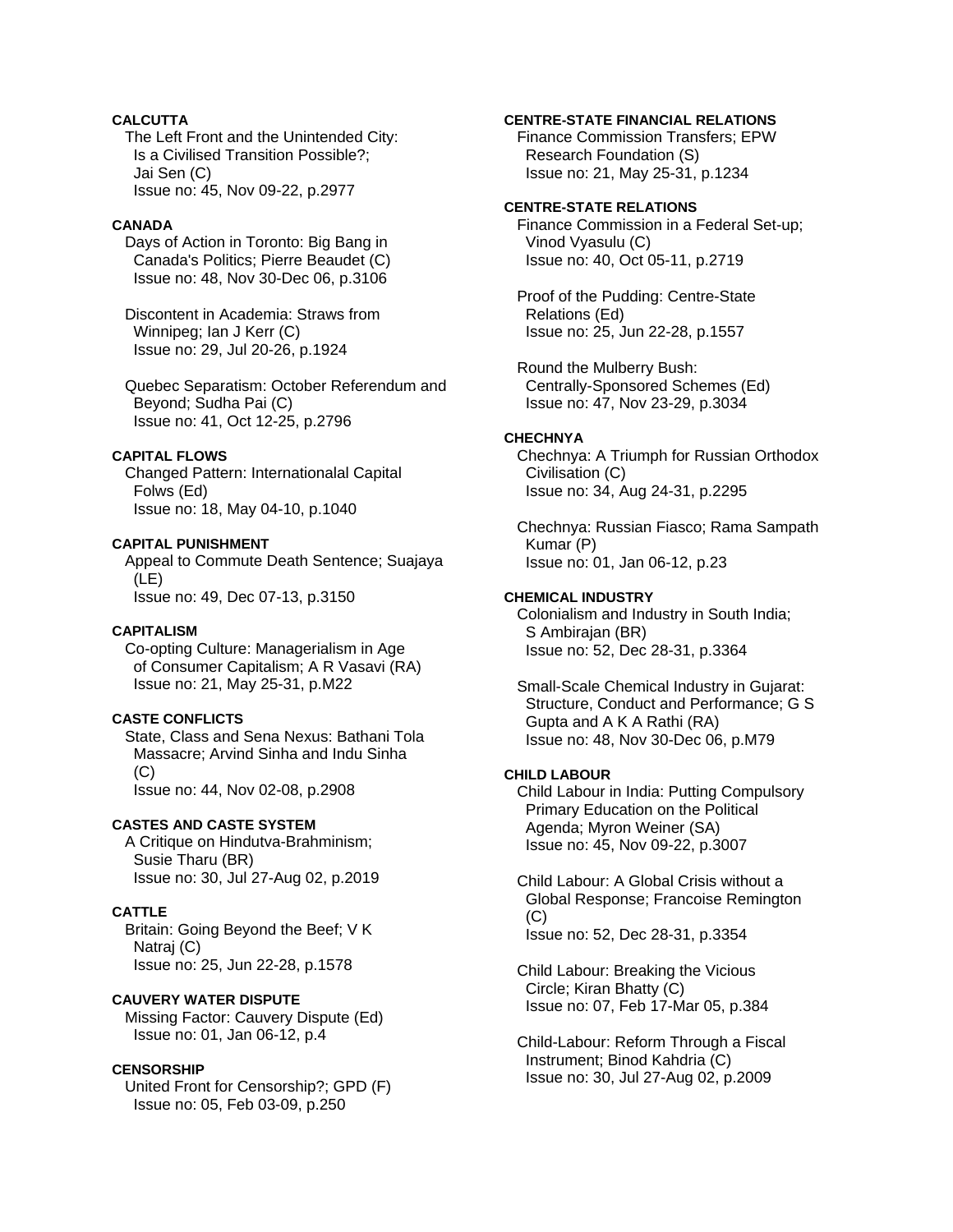**CHILD LABOUR** Paper Scheme: Child Labour (Ed) Issue no: 19, May 11-17, p.1102

### **CHILDREN**

 Childhood in Rajgarh: Too Young for Wedlock, Too Old for the Cradle; Rajeshwari Chandrasekar (C) Issue no: 40, Oct 05-11, p.2721

 Children's Camp (LE) Issue no: 05, Feb 03-09, p.242

 Equity in Education?: Schooling of Dalit Children in India; Geetha B Nambissan (SA) Issue no: 16, Apr 20-May 03, p.1011

 Justice to Juveniles; Sanat Kumar Sinha and Gyan Sharan (LE) Issue no: 13, Mar 30-Apr 05, p.794

 Juvenile Sex Ratios in India: A Disaggregated Analysis; S Agnihotri (SA) Issue no: 52, Dec 28-31, p.3369

 Nutritional Status of Slum Children of Mumbai: A Socio-Economic Survey; S Geetha and Madhura Swaminathan (SA) Issue no: 14, Apr 06-12, p.896

 Rescuing Mumbai's 'Child Sex Workers'; Flavia Agnes (C) Issue no: 14, Apr 06-12, p.873

### **CHINA**

 Castro's Asian Tour: Building Socialist Solidarity?; M S ShivKumar (C) Issue no: 10, Mar 09-15, p.589

 Fanatics and Pragmatists; GPD (F) Issue no: 19, May 11-17, p.1117

 The New Panchen Lama: A Trojan Horse?; Parshotam Mehra (C) Issue no: 08, Feb 24-Mar 02, p.456

 Politics of Defence: Chinese White Paper on Arms Control And Disarmament; G P Deshpande (SA) Issue no: 18, May 04-10, p.1091

 Preferring the Lie; Nigel Harris (BR) Issue no: 34, Aug 24-31, p.2301

### **CHRISTIANS**

 Dalit Christians; Sharad Kulkarni (LE) Issue no: 02, Jan 13-26, p.62

 Dalit Christians in India; S M Micheal (BR) Issue no: 50, Dec 14-20, p.3243

#### **CIVIL LAW**

 Reversing the Option: Civil Codes and Personal Laws (C) Issue no: 20, May 18-24, p.1180

#### **CIVIL LIBERTIES**

 Civil Rights Movement in Sri Lanka; A G Noorani (CL) Issue no: 07, Feb 17-Mar 05, p.378

 For Civil Libertarians; A G Noorani (BR) Issue no: 47, Nov 23-29, p.3060

 Gay Rights in India; Vimal Balasubrahmanyan (C) Issue no: 05, Feb 03-09, p.257

#### **CIVIL WAR**

 Economic Genocide in Rwanda; Michel Chossudovsky (C) Issue no: 15, Apr 13-19, p.938

 Myths and Realities of the Chiapas Uprising; James Petras and Steve Vieux (P) Issue no: 47, Nov 23-29, p.3054

 On Ending the Second Civil War: Sudan; Ninan Koshy (C) Issue no: 05, Feb 03-09, p.267

#### **COAL INDUSTRY**

 Airy-Fairy Policies: Development and Displacement (Ed) Issue no: 47, Nov 23-29, p.3033

 Coal Mining Displacement; Ratnakar Bhengara (C) Issue no: 11, Mar 16-22, p.647

### **COALITION POLITICS**

 Capturing the Moment of Realignment: Maharashtra-II; Suhas Palshikar (SA) Issue no: 02, Jan 13-26, p.174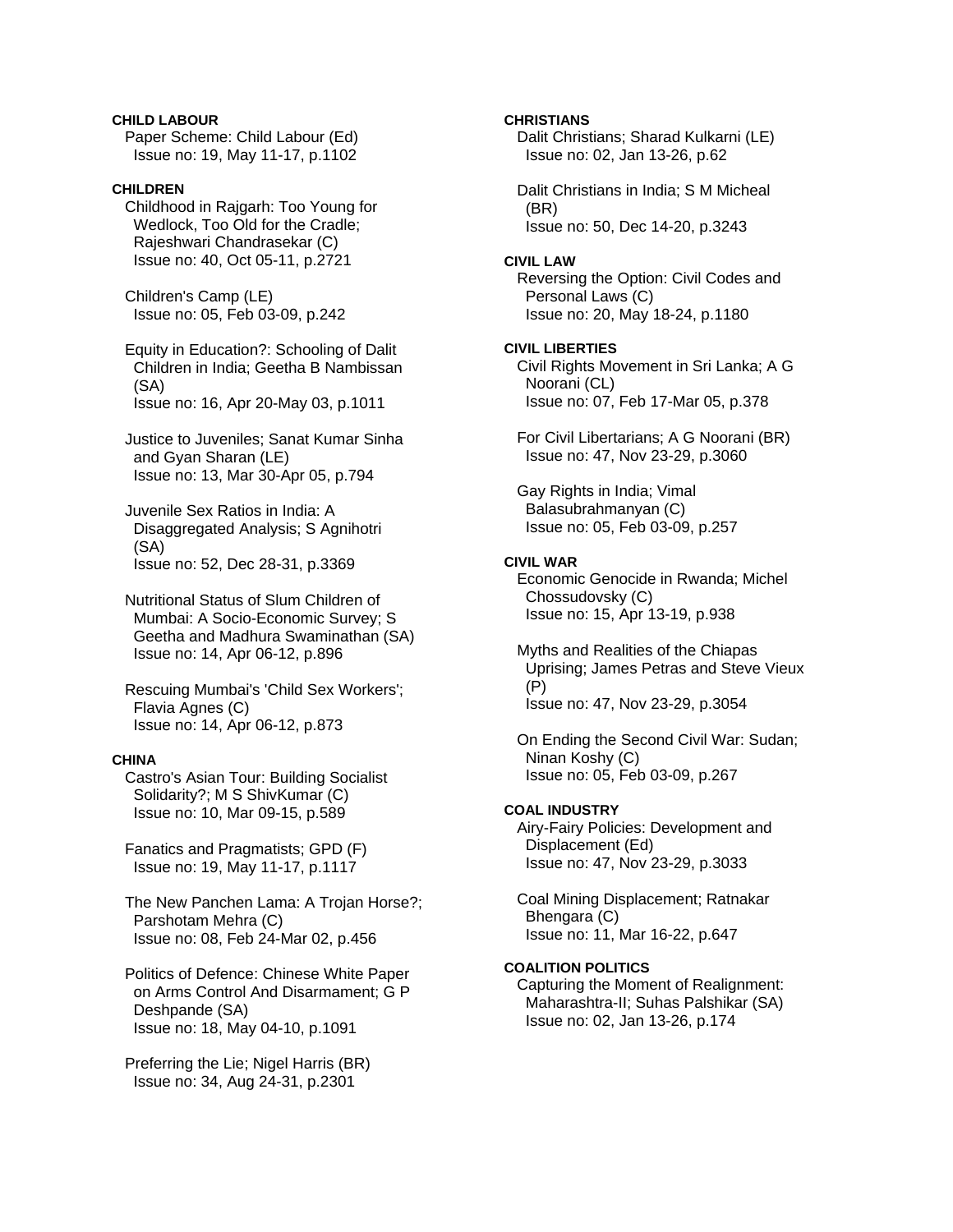### **COLONIALISM**

 American Colonialism and Puerto Rican Criminality; Maria Milagros Lopez and Nalini Natarajan (BR) Issue no: 33, Aug 17-23, p.2236

 Colonialism and Industry in South India; S Ambirajan (BR) Issue no: 52, Dec 28-31, p.3364

 From Pre-Colonial to Post-Colonial: Educational Transitions in Southern Asia; Sureshachandra Shukla (SA) Issue no: 22, Jun 01-07, p.1344

 A Random Selection in Agrarian History; Tirthankar Roy (BR) Issue no: 38, Sep 21-27, p.2599

 Tyranny of Theory; M S S Pandian (BR) Issue no: 27, Jul 06-12, p.1745

### **COMMITTEES AND COMMISSIONS**

 Srikrishna Commission; Sharmila Purkayastha (LE) Issue no: 09, Mar 02-08, p.498

### **COMMON PROPERTY RESOURCES**

 Privatisation of Commons for the Poor: Emergence of New Agrarian Issues; Milind S Bokil (SA) Issue no: 33, Aug 17-23, p.2254

# **COMMUNAL RELATIONS**

 Attack on Syncretic Culture: Case of Haji Malang; Asad Bin Saif (C) Issue no: 32, Aug 10-16, p.2131

 Attempt to Disrupt Communal Harmony: Maharashtra; P R Ram and Asad Bin Saif  $(C)$ Issue no: 24, Jun 15-21, p.1440

 Hindus and Muslims; S Nanjundan (LE) Issue no: 47, Nov 23-29, p.3030

 In the Praise of RSS; T Mani Chowdhary (LE) Issue no: 32, Aug 10-16, p.2110

 Surrogate War: Cricket (Ed) Issue no: 11, Mar 16-22, p.638

# **COMMUNAL VIOLENCE**

 Bali's Killing Fields Thirty Years Ago; Jan Berman (C) Issue no: 16, Apr 20-May 03, p.997

 Layers of Guilt: 1984 Riots (Ed) Issue no: 39, Sep 28-Oct 04, p.2652

 Minimum Tasks: Home Ministry (Ed) Issue no: 29, Jul 20-26, p.1908

 Recalling Bhagalpur: Aftermath of 1989 Riots (C) Issue no: 18, May 04-10, p.1055

 Remembered Villages: Representation of Hindu-Bengali Memories in the Aftermath of the Partition; Dipesh Chakrabarty (SA) Issue no: 32, Aug 10-16, p.2143

 Riots and State Responsibility; A G Noorani (CL) Issue no: 21, May 25-31, p.1237

 Srikrishna Commission; Sharmila Purkayastha (LE) Issue no: 09, Mar 02-08, p.498

# **COMMUNALISM**

 Communalism and the Consuming Subject; Arvind Rajagopal (SA) Issue no: 06, Feb 10-16, p.341

 Hindus and Muslims: Towards a New Modus Vivendi; Ramaswamy R Iyer (SA) Issue no: 30, Jul 27-Aug 02, p.2034

#### **COMMUNICATION MEDIA**

 United Front for Censorship?; GPD (F) Issue no: 05, Feb 03-09, p.250

 Warner's Entry; Satish Chandra (LE) Issue no: 44, Nov 02-08, p.2894

# **COMMUNISM**

 'Post-Communist' Societies: Return of the Reformed Natives; Dawa Norbu (P) Issue no: 02, Jan 13-26, p.88

 Communist Crises in a Gramscian Framework; Rajen Harshe (BR) Issue no: 07, Feb 17-Mar 05, p.399

 Hegemony and Counter-Hegemony: Understanding Indian Communism; Aditya Nigam (SA) Issue no: 14, Apr 06-12, p.901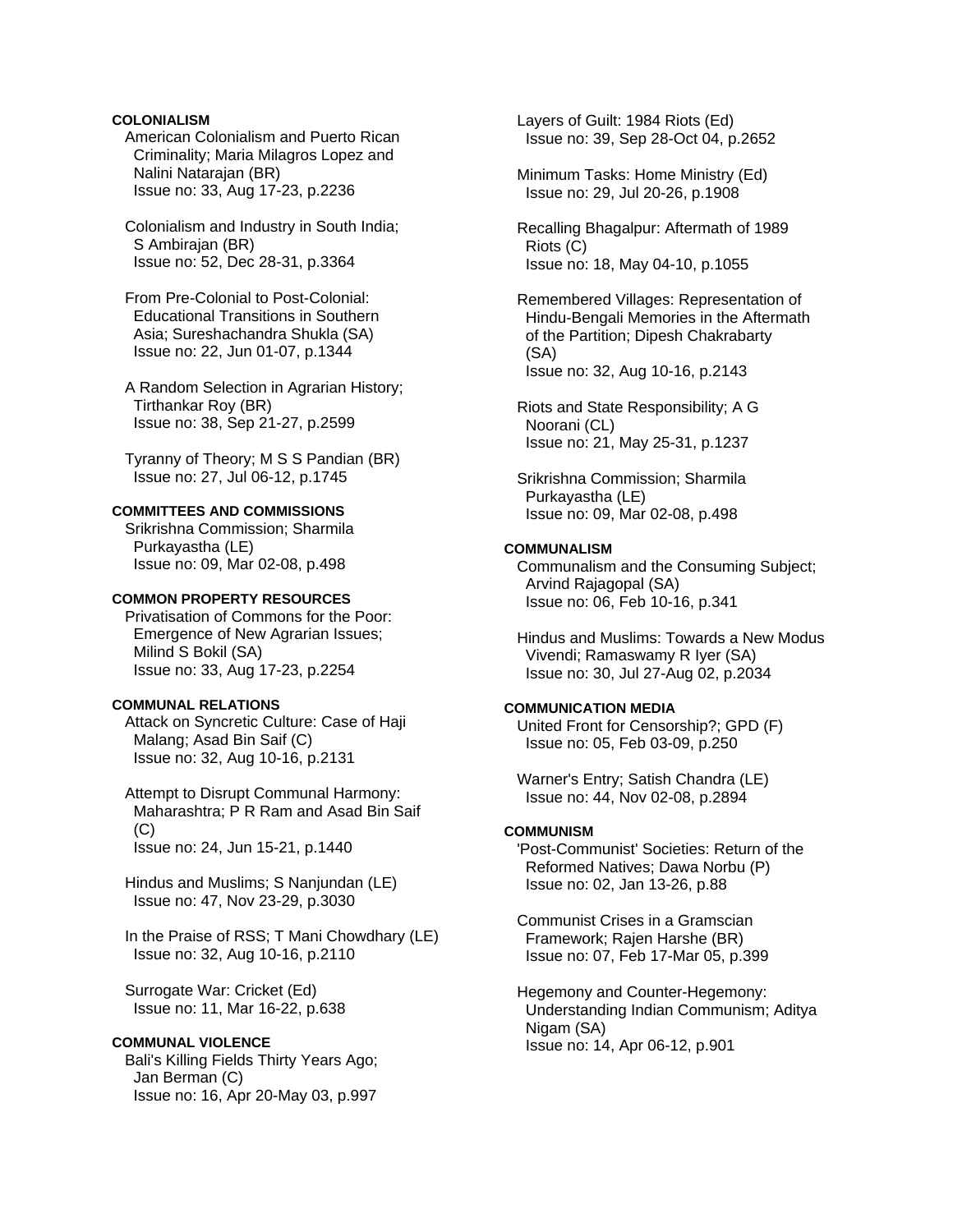### **COMMUNISM**

 Parliamentarianism and Communist Movement; Vijay Prashad (BR) Issue no: 20, May 18-24, p.1200

 Return of Reform Communism in Hungary; P Eashvaraiah (C) Issue no: 28, Jul 13-19, p.1835

 Twentieth Party Congress: Celebration, Indifference and Revilement: Russia; Dev Murarka (C) Issue no: 14, Apr 06-12, p.874

### **COMMUNIST PARTIES**

 Collapse of Left; Probodh Chandra Dutta (LE) Issue no: 38, Sep 21-27, p.2574

 Cultural Intervention and the Left: Sahmat Model of Cultural Activism; S M Menon (D) Issue no: 41, Oct 12-25, p.2839

 In the Eye of the Storm: The Left Chooses; Aijaz Ahmad (SA) Issue no: 22, Jun 01-07, p.1329

 Is There a Difference? (LE) Issue no: 06, Feb 10-16, p.302

 The Left Front and the Unintended City: Is a Civilised Transition Possible?; Jai Sen (C) Issue no: 45, Nov 09-22, p.2977

 Left Parties' Predicament: New Delhi; BM (C) Issue no: 27, Jul 06-12, p.1723

 Political Parties, Development Policies and Pragmatism in a Changing World: Lessons From Vietnam; M S Shivkumar (SA) Issue no: 50, Dec 14-20, p.3255

 Twenty Years Ago- EPW May 29, 1976 (Ed) Issue no: 22, Jun 01-07, p.1293

# **COMMUNITY DEVELOPMENT**

 Minorities and Development; Abusaleh Shariff (LE) Issue no: 07, Feb 17-Mar 05, p.370

#### **COMPANIES**

 ACC: Capacity Expansion Issue no: 45, Nov 09-22, p.2966

 Altos India: Rapid Growth Issue no: 22, Jun 01-07, p.1297

 Andrew Yule: In the Red Issue no: 25, Jun 22-28, p.1560

 Apple Industries: On the Fast Track Issue no: 06, Feb 10-16, p.308

 Arvind Mills: Expansion Plans Issue no: 50, Dec 14-20, p.3216

 Arvind Mills: Speeding Ahead Issue no: 15, Apr 13-19, p.917

 Ashok Leyland: Ambitions Plans Issue no: 40, Oct 05-11, p.2717

 Asian Paints: Buoyant Market Issue no: 52, Dec 28-31, p.3342

 Bajaj Auto: Market Leader Issue no: 45, Nov 09-22, p.2966

 Ballarpur Industries: Expansion Programme Issue no: 14, Apr 06-12, p.857

 Baroda Rayon: New Export Markets Issue no: 14, Apr 06-12, p.857

 BASF India: Expansion Plans Issue no: 32, Aug 10-16, p.2117

 Bata India: Restructuring Programme Issue no: 27, Jul 06-12, p.1721

 Bayer: Business Restructuring Issue no: 33, Aug 17-23, p.2205

 Bharat Earth Movers: Lack of Railway **Orders** Issue no: 02, Jan 13-26, p.66

 Bharat Forge: Expansion Plans Issue no: 24, Jun 15-21, p.1429

 Bharat Forge: New Projects Issue no: 51, Dec 21-27, p.3281

 Blue Star: Foray into New Areas Issue no: 39, Sep 28-Oct 04, p.2657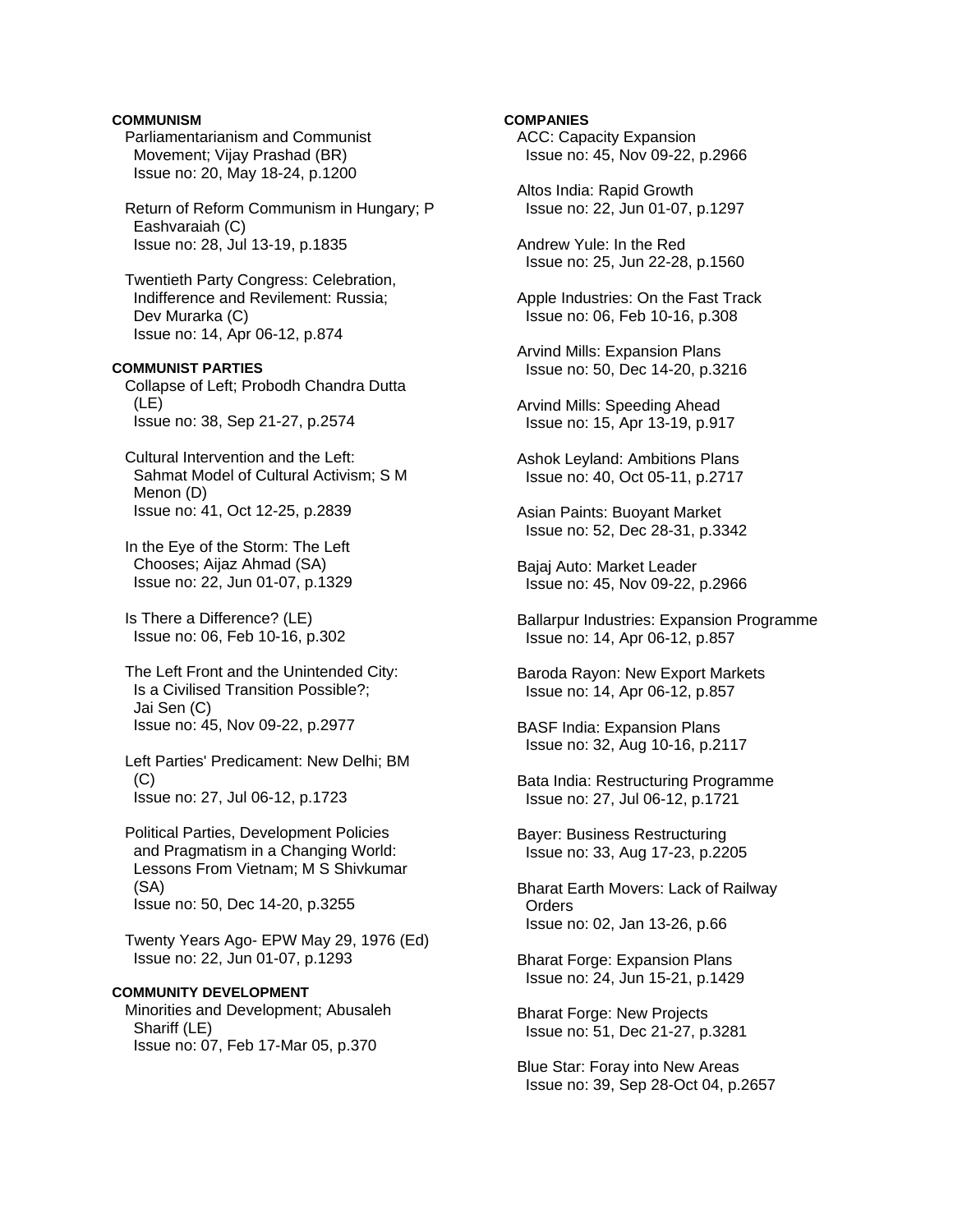### **COMPANIES**

- Blue Star: New Areas Issue no: 11, Mar 16-22, p.639
- Boehringer Mannheim India Issue no: 26, Jun 29-Jul 05, p.1639
- Bombay Dyeing: Tale of Woe Issue no: 47, Nov 23-29, p.3037
- BPL: Into Power and Telecom Issue no: 18, May 04-10, p.1042
- BSES: Exciting Prospects Issue no: 40, Oct 05-11, p.2717
- Cable Corporation of India: Expansion and **Diversification** Issue no: 30, Jul 27-Aug 02, p.1998
- Cadbury India: Growing Market Issue no: 30, Jul 27-Aug 02, p.1997
- Castrol: Rise in Sales Issue no: 20, May 18-24, p.1178
- Century Enka: High Excise Duty Issue no: 34, Aug 24-31, p.2273
- Century Textiles: Rise in Raw Material Costs Issue no: 47, Nov 23-29, p.3037
- CESC: New Projects Issue no: 06, Feb 10-16, p.306
- Chemicals and Plastics India: Joint Venture Strategy Issue no: 07, Feb 17-Mar 05, p.374
- Chemplast Sanmar: Higher Sales Issue no: 30, Jul 27-Aug 02, p.1997
- Cho Hung Bank: Branch in Mumbai Issue no: 18, May 04-10, p.1043
- Cochin Refineries: New Ventures Issue no: 04, Jan 27-Feb 02, p.187
- Colgate Palmolive (India): Strategic **Acquisition** Issue no: 02, Jan 13-26, p.66
- Coromandel Fertilisers: Price Control Anomalies Issue no: 24, Jun 15-21, p.1429

 Crompton Greaves: Spate of Joint Ventures Issue no: 28, Jul 13-19, p.1815

 Dabur India: Fancied by Investors Issue no: 52, Dec 28-31, p.3342

 DCL Polyesters: Raw Material Problems Issue no: 07, Feb 17-Mar 05, p.374

 DCM Daewoo Motors: Accelerated Progress Issue no: 51, Dec 21-27, p.3281

 DCW: Successful Diversification Issue no: 08, Feb 24-Mar 02, p.439

- Deepak Fertilisers: Losses Wiped Out Issue no: 34, Aug 24-31, p.2273
- Dena Bank: Bond Issue Issue no: 02, Jan 13-26, p.68
- Dena Bank: Public Issue Issue no: 31, Aug 03-09, p.2056
- Dena Bank: Successful Bond Issue Issue no: 09, Mar 02-08, p.506
- Dena Bank: Technology Upgradation Issue no: 26, Jun 29-Jul 05, p.1640
- E Merck (India): Restructuring Programme Issue no: 23, Jun 08-14, p.1369
- East India Hotels: New Projects Issue no: 15, Apr 13-19, p.917
- Enkay Texofood: Backword Integration Issue no: 22, Jun 01-07, p.1297
- Eternit Everest: R and D Effort Issue no: 27, Jul 06-12, p.1722
- Eveready Industries India: New Joint Ventures Issue no: 26, Jun 29-Jul 05, p.1639
- Excel Industries: New Joint Venture Issue no: 25, Jun 22-28, p.1561
- Finolex Cables: Growing Market Issue no: 01, Jan 06-12, p.7
- Finolex Cables: New Joint Ventures Issue no: 44, Nov 02-08, p.2901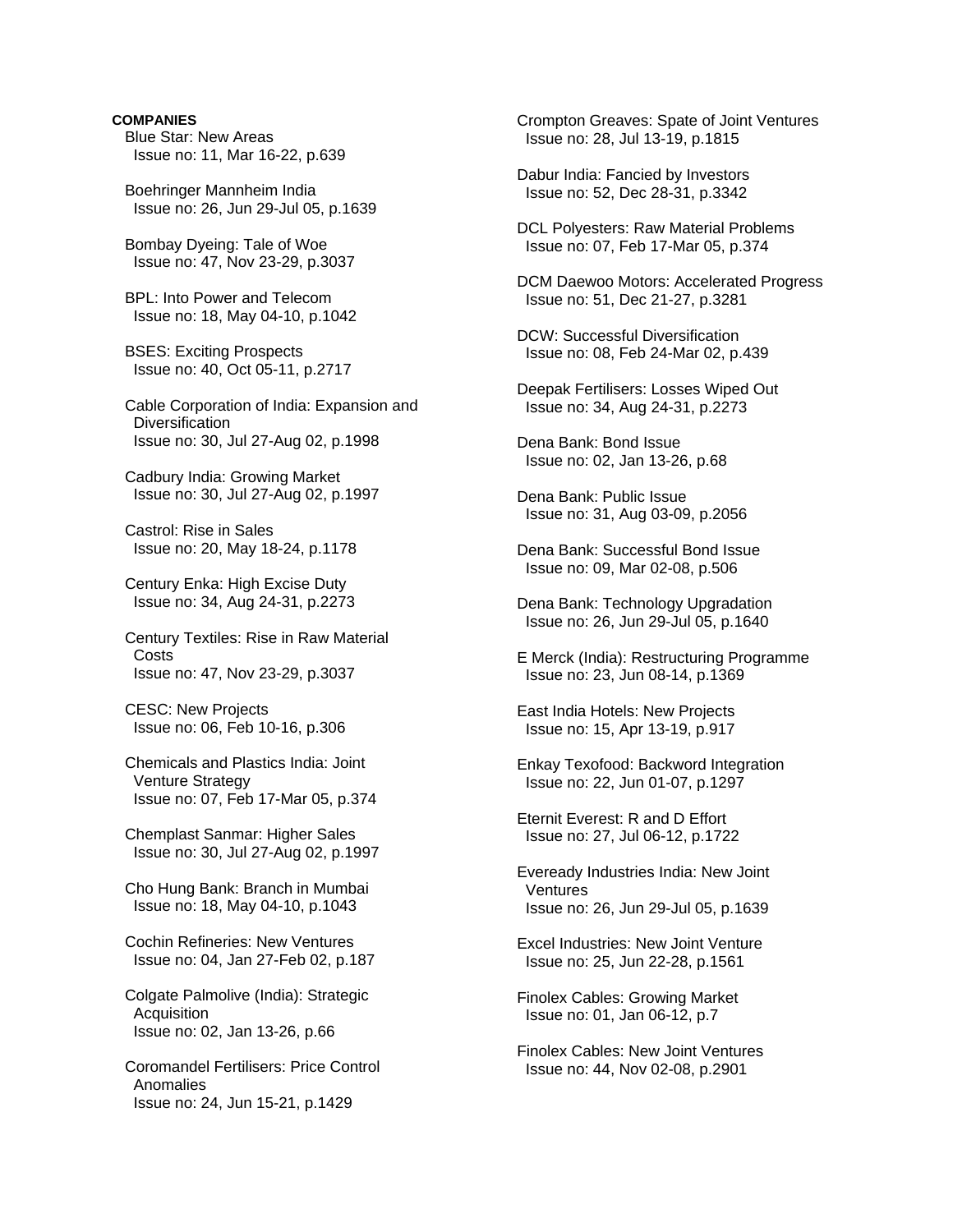### **COMPANIES**

 GACL: New Projects Issue no: 09, Mar 02-08, p.505

 Garden Silk Mills: Rise in Costs Issue no: 21, May 25-31, p.1231

 GEC Alsthom: Expansion Plan Issue no: 04, Jan 27-Feb 02, p.187

 Glaxo India: Major Restructuring Issue no: 20, May 18-24, p.1177

 Global Telesystems: Rapid Growth Issue no: 31, Aug 03-09, p.2055

 Godavari Fertilisers: Rise in Production Issue no: 14, Apr 06-12, p.857

 Goodlass Nerolac: Growing Market Issue no: 09, Mar 02-08, p.505

 Goodyear India: Expansion Plans Issue no: 23, Jun 08-14, p.1369

 Grasim Industries: Expansion Programme Issue no: 31, Aug 03-09, p.2055

 Great Eastern Shipping: Hit by Freight Slump Issue no: 43, Oct 26-Nov 01, p.2848

 Greaves: Growing Market Issue no: 49, Dec 07-13, p.3157

 Grindwell Norton: Grindwell Norton Issue no: 31, Aug 03-09, p.2055

 GSFC: Best Ever Performance Issue no: 44, Nov 02-08, p.2901

 Gujarat Ambuja Cements: Expanding **Capacity** Issue no: 10, Mar 09-15, p.573

- Herdillia Chemicals: New Petrochemicals **Complex** Issue no: 16, Apr 20-May 03, p.985
- Hero Honda: Capacity Expansion Issue no: 49, Dec 07-13, p.3157

 Hindalco: Modernisation Plan Issue no: 34, Aug 24-31, p.2273  Hindustan Lever: Continued Growth Issue no: 25, Jun 22-28, p.1560

 Hindustan Organic Chemicals: Higher Profit Issue no: 49, Dec 07-13, p.3157

 Hoechst: Anti-TB Drug Issue no: 29, Jul 20-26, p.1914

 IDBI: Bond Issue Issue no: 08, Feb 24-Mar 02, p.439

- IFB: Focus on Automotive Components Issue no: 21, May 25-31, p.1231
- Indal: New Projects Issue no: 39, Sep 28-Oct 04, p.2657
- Indian Dyestuff Industries: Focus on Exports Issue no: 13, Mar 30-Apr 05, p.799
- Indian Hotels Company: Focus on Expansion Issue no: 02, Jan 13-26, p.67
- Indian Rayon and Industries: Higher Sales Issue no: 32, Aug 10-16, p.2117

 Indo Gulf Fertilisers: New Areas Issue no: 29, Jul 20-26, p.1913

 IPCA Laboratories: Capacity Expansion Issue no: 16, Apr 20-May 03, p.984

 IPCL: Expansion Programme Issue no: 08, Feb 24-Mar 02, p.437

 J K Industries: Capacity Expansion Issue no: 05, Feb 03-09, p.248

 JCT: New Projects Shelved Issue no: 48, Nov 30-Dec 06, p.3096

 Jindal Iron and Steel Company: Rise in Profit Issue no: 05, Feb 03-09, p.249

 Kanoria Chemicals: Higher Turnover Issue no: 19, May 11-17, p.1105

 Kelvinator of India: New Plant Issue no: 19, May 11-17, p.1105

 Kesoram Industries: Capacity Expansion Issue no: 29, Jul 20-26, p.1913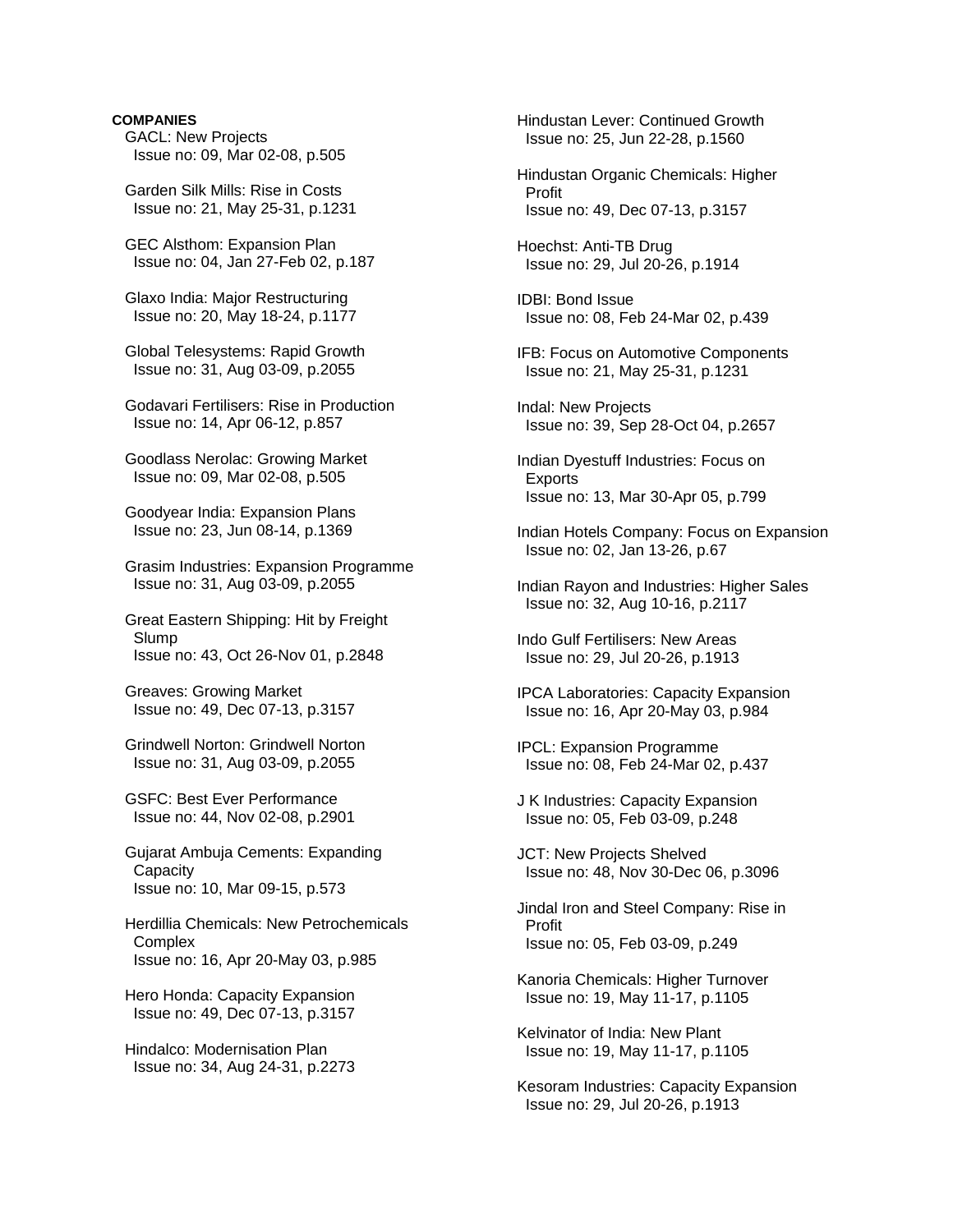### **COMPANIES**

 Kirloskar Oil Engines: Strong Brand Equity Issue no: 51, Dec 21-27, p.3281

 Knoll Pharmaceuticals: Lower Profit Issue no: 11, Mar 16-22, p.639

 Kopran Industries: Expansion Plan Issue no: 19, May 11-17, p.1105

 Krishna Bhagya Jala Nigam: Bond Issue Issue no: 13, Mar 30-Apr 05, p.801

 Larsen & Tourbo: On the Upswing Issue no: 47, Nov 23-29, p.3037

 Llyods Steel Industries: Higher Turnover Issue no: 48, Nov 30-Dec 06, p.3096

 LML: Remarkable Comeback Issue no: 04, Jan 27-Feb 02, p.187

 Madras Cement: Capacity Expansion Issue no: 15, Apr 13-19, p.917

 Mahavir Spinning Mills: New Joint Ventures Issue no: 01, Jan 06-12, p.6

 Mardia Chemicals: Rise in Sales Issue no: 12, Mar 23-30, p.701

 Modi Xerox: Widening Product Range Issue no: 26, Jun 29-Jul 05, p.1639

 Morarjee Goculdas: New Joint Ventures Issue no: 13, Mar 30-Apr 05, p.799

 Motor Industries Company: Rise in Sales Issue no: 27, Jul 06-12, p.1721

 Mukand: New Steel Plant Issue no: 50, Dec 14-20, p.3216

 Mysore Cements: Expansion Programme Issue no: 12, Mar 23-30, p.700

 NALCO: Expansion Plans Issue no: 09, Mar 02-08, p.505

 NEPC-Micon: Pioneer in Wind Energy Issue no: 02, Jan 13-26, p.68

 Nestle India: Rise in Exports Issue no: 22, Jun 01-07, p.1297  Nicholas Piramal: Growth in Drugs Issue no: 28, Jul 13-19, p.1815

 Nippon Denro Ispat: Focus on Infrastructure Issue no: 08, Feb 24-Mar 02, p.437

 NOCIL: Capacity Constraint Issue no: 38, Sep 21-27, p.2581

 Orient Paper and Industries: Higher **Turnover** Issue no: 33, Aug 17-23, p.2205

 Orient Paper and Industries: Raw Material Problems Issue no: 06, Feb 10-16, p.306

 Orissa Cement: Modernisation and Expansion Issue no: 11, Mar 16-22, p.639

 Pfizer: Higher Royalty Payment Issue no: 12, Mar 23-30, p.700

 Philips India: Strategy for Growth Issue no: 20, May 18-24, p.1177

 Ponds India: Higher Dividend Issue no: 24, Jun 15-21, p.1429

 Premier Automobiles: Modernised Plant Issue no: 48, Nov 30-Dec 06, p.3096

 Punjab Tractors: Triumph of Indian **Technology** Issue no: 38, Sep 21-27, p.2581

 Rallis India: Strong Base in Agrochemicals Issue no: 43, Oct 26-Nov 01, p.2848

 Ranbaxy Laboratories: Farsighted Planning Issue no: 44, Nov 02-08, p.2901

 Raymond: Planned Diversification Issue no: 33, Aug 17-23, p.2205

 SAIL: In for a Transformation Issue no: 07, Feb 17-Mar 05, p.374

 Sandoz (India): Expanding Product Range Issue no: 13, Mar 30-Apr 05, p.800

 Sandoz: Fall-Out of Global Merger Issue no: 32, Aug 10-16, p.2117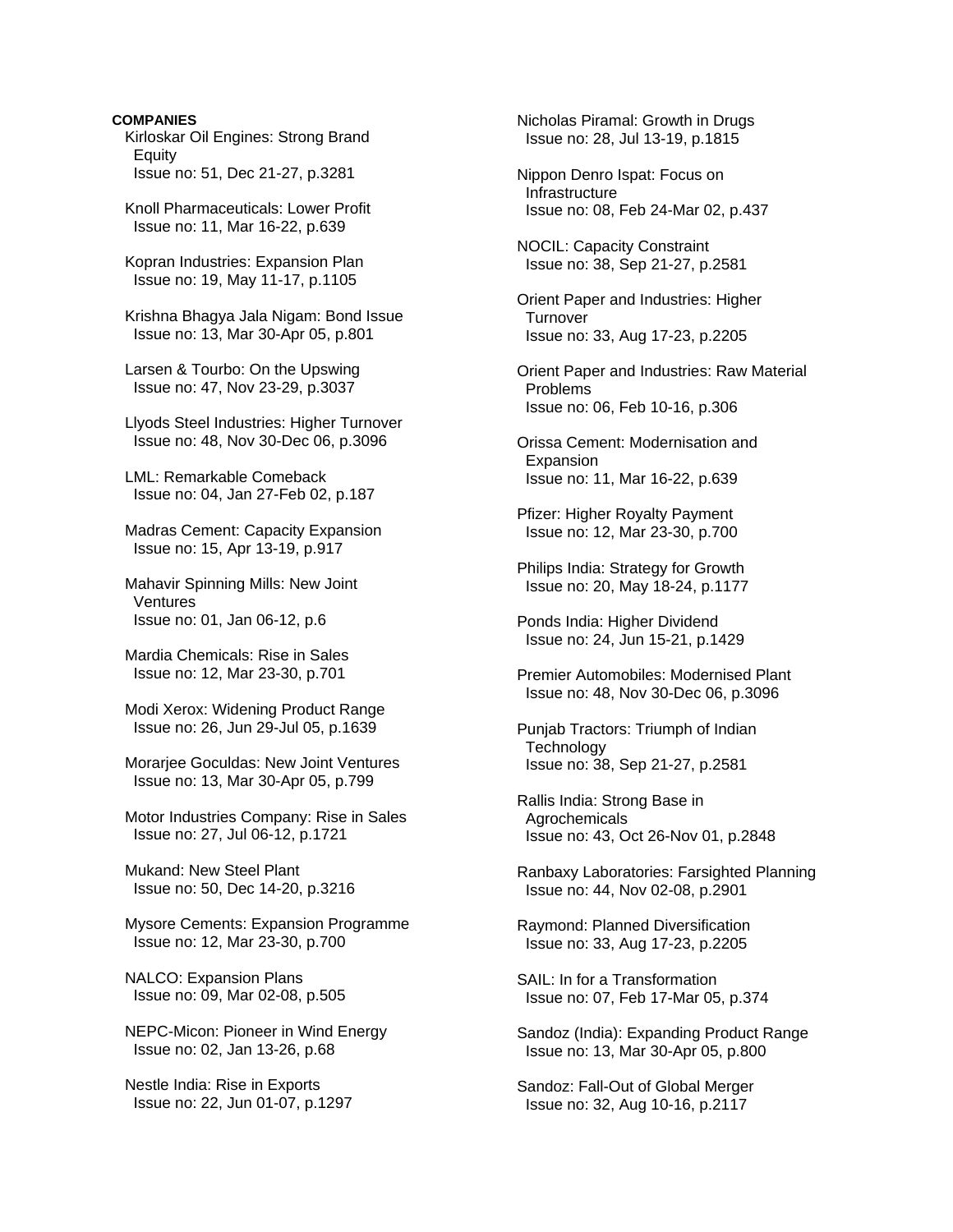**COMPANIES**  SIEL: Diversification Plans Issue no: 01, Jan 06-12, p.6

 Siemens: Telecom Misadventure Issue no: 50, Dec 14-20, p.3216

 SIV Industries: Focus on Pollution **Control** Issue no: 28, Jul 13-19, p.1815

 Smithkline Beecham: Expanding Products Range Issue no: 21, May 25-31, p.1231

 SOL Pharma: Export Growth Issue no: 16, Apr 20-May 03, p.984

 SPIC: New Projects Issue no: 05, Feb 03-09, p.248

 SPIC: Rise in Turnover Issue no: 39, Sep 28-Oct 04, p.2657

 Supreme Industries: Wide Range of **Products** Issue no: 18, May 04-10, p.1042

 Surya Roshni: New Ventures Issue no: 23, Jun 08-14, p.1369

 Tamil Nadu Petroproducts: Rise in **Turnover** Issue no: 18, May 04-10, p.1042

 Tata Chemicals: From Soda Ash to Urea Issue no: 45, Nov 09-22, p.2966

 Tata Chemicals: Sharp Rise in Sales Issue no: 06, Feb 10-16, p.306

 TELCO: Fruits of Investment Issue no: 40, Oct 05-11, p.2717

 Thermax: Impressive Performance Issue no: 43, Oct 26-Nov 01, p.2849

 TISCO: Modernisation Programme Issue no: 29, Jul 20-26, p.1913

 Titan Industries: New Areas Issue no: 38, Sep 21-27, p.2582

 Titan Industries: New Unit Issue no: 10, Mar 09-15, p.573  Unit Trust of India: Market Leader Issue no: 26, Jun 29-Jul 05, p.1639

 United Phosphorous: Focus on **Agrochemicals** Issue no: 10, Mar 09-15, p.573

 United Western Bank: Impressive **Performance** Issue no: 10, Mar 09-15, p.574

 Volant Textile Mills Issue no: 21, May 25-31, p.1232

 VST: Lower Profit Issue no: 52, Dec 28-31, p.3343

**CONGRESS PARTY**  Adieu Time (Ed) Issue no: 29, Jul 20-26, p.1907

 BJP's Gains: Madhya Pradesh (Ed) Issue no: 15, Apr 13-19, p.912

 Congress Decline Continues: Maharashtra (Ed) Issue no: 19, May 11-17, p.1100

 Congress Game: Politics (Ed) Issue no: 34, Aug 24-31, p.2268

 Elections Without Party System; Rajni Kothari (P) Issue no: 16, Apr 20-May 03, p.1004

 Hawala Politics; Depinder Singh (LE) Issue no: 14, Apr 06-12, p.850

 Hawala Politics: A Congress Legacy; Suman Sahai (C) Issue no: 05, Feb 03-09, p.253

 High Cost of Congress Support: New Delhi; BM (C) Issue no: 23, Jun 08-14, p.1378

 Short-Term Comfort: Congress Party (Ed) Issue no: 20, May 18-24, p.1174

 Towards a Show-Down: Congress Party (Ed) Issue no: 50, Dec 14-20, p.3212

 Wooing Muslim Vote: Congress (Ed) Issue no: 02, Jan 13-26, p.65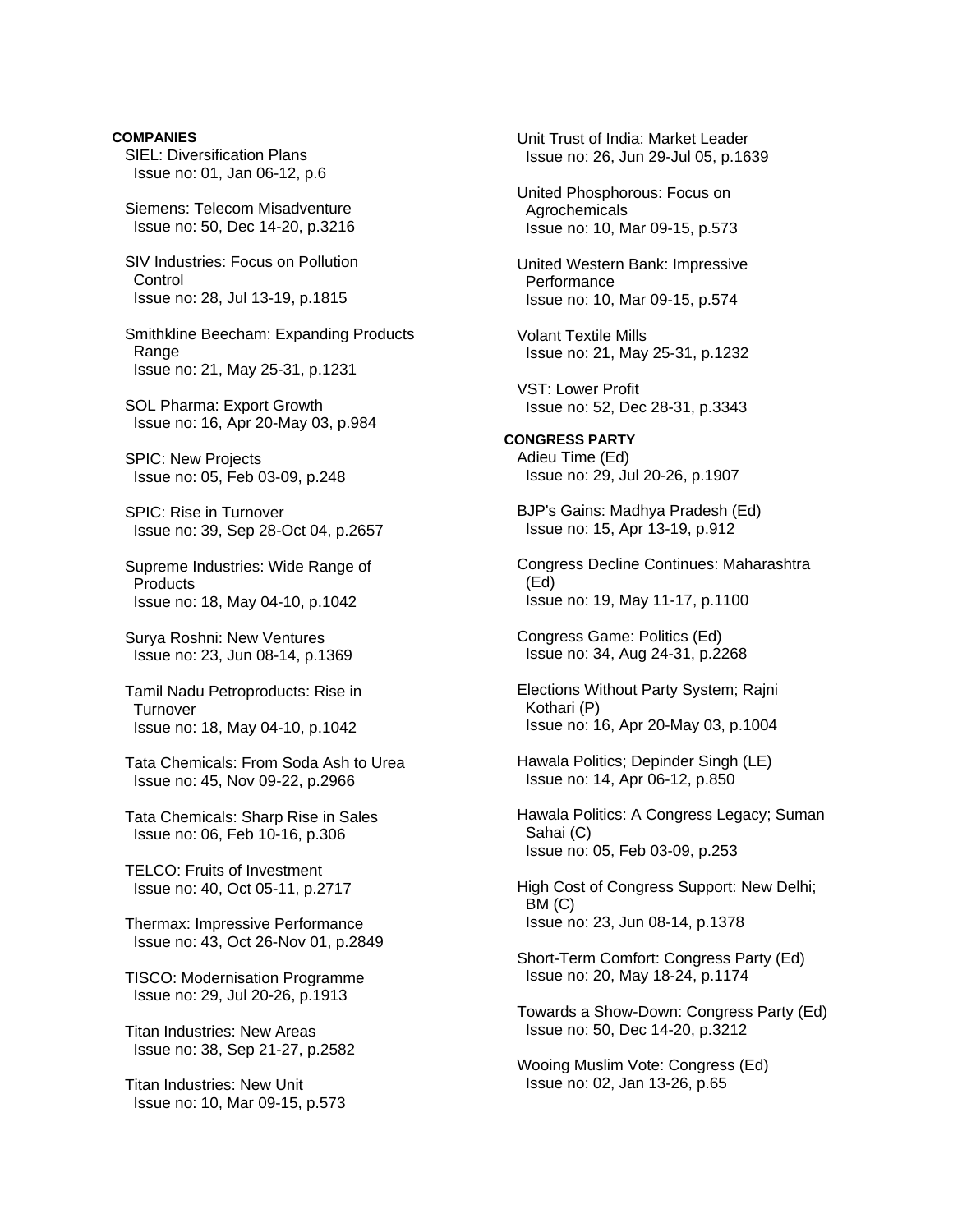# **CONSTITUTION OF INDIA**

 The Election Commission and the Judgment; Ramaswamy R Iyer (SA) Issue no: 01, Jan 06-12, p.37

#### **CONSTITUTIONAL LAW**

 President's Rule: Temporary Quiet: Gujarat; Nagindas Sanghavi (C) Issue no: 38, Sep 21-27, p.2588

### **CONSTRUCTION INDUSTRY**

 Politics, Property and Population Growth: Transition in Lucknow; Alam Srinivas (C) Issue no: 19, May 11-17, p.1122

#### **CONSUMER EXPENDITURE**

 Family Health Expenditure after Liberalization: Kerala Experience; T P Kunhikannan and K P Aravindan (C) Issue no: 02, Jan 13-26, p.85

### **CONSUMER GOODS**

 Industrial Production: Consumer Goods Industries- Durable Goods- Selected Industries; EPW Research Foundation (S) Issue no: 08, Feb 24-Mar 02, p.435

 Industrial Production: Consumer Goods Industries- Non-Durable: Selected Industries; EPW Research Foundation (S) Issue no: 07, Feb 17-Mar 05, p.377

### **CONSUMER PROTECTION**

 Protecting Health Care Consumers: Is CPA Effective?; Arun Bal (C) Issue no: 51, Dec 21-27, p.3289

 Reuse of 'Disposable' Medical Supplies: Safety, Ethics and Economics (C) Issue no: 13, Mar 30-Apr 05, p.806

## **CONTRACT LABOUR**

 Labouring Class Stratification: US Style; Robi Chakravorti (C) Issue no: 19, May 11-17, p.1127

### **COOPERATIVES**

 Co-Operatives in New Economic Regime; M Raman (BR) Issue no: 08, Feb 24-Mar 02, p.464

 Designer Co-Operatives; Shanti George (BR) Issue no: 43, Oct 26-Nov 01, p.2863

 Future Strategy for Development of Co-operatives; H B Shivmaggi (C) Issue no: 20, May 18-24, p.1187

### **CORPORATE SECTOR**

 Corporate Myths and Fairy Tales (Ed) Issue no: 47, Nov 23-29, p.3031

 Corporate Slump (Ed) Issue no: 52, Dec 28-31, p.3339

 Export Success Stories; Sumit K Majumdar (BR) Issue no: 43, Oct 26-Nov 01, p.2865

 High Interest Cost Weighs Down Corporate Performance; EPW Research Foundation (MMR) Issue no: 06, Feb 10-16, p.311

 A Loophole to Plug: Taxation (Ed) Issue no: 06, Feb 10-16, p.304

 Policy-Induced Boom: Corporate Sector (Ed) Issue no: 20, May 18-24, p.1172

 Recent Trends in Corporate Sector's Financial Performance of Non-Financial Companies; EPW Research Foundation (S) Issue no: 10, Mar 09-15, p.572

 Slowing Down (Ed) Issue no: 07, Feb 17-Mar 05, p.371

 Zero-Tax Companies; B J Shah (LE) Issue no: 09, Mar 02-08, p.498

# **CORRUPTION**

 Covering Up Corruption: Bihar (Ed) Issue no: 52, Dec 28-31, p.3341

 Diverting Attention from Policy Issues: New Delhi; BM (C) Issue no: 06, Feb 10-16, p.318

 Politics in Drift: Uttar Pradesh; Amaresh Misra (C) Issue no: 10, Mar 09-15, p.585

 The Prime Minister Says... (Ed) Issue no: 15, Apr 13-19, p.911

 Skin-Deep Politics and Thick-Skinned Politicians: On Election-Eve-II; Sumanta Baneriee (C) Issue no: 10, Mar 09-15, p.582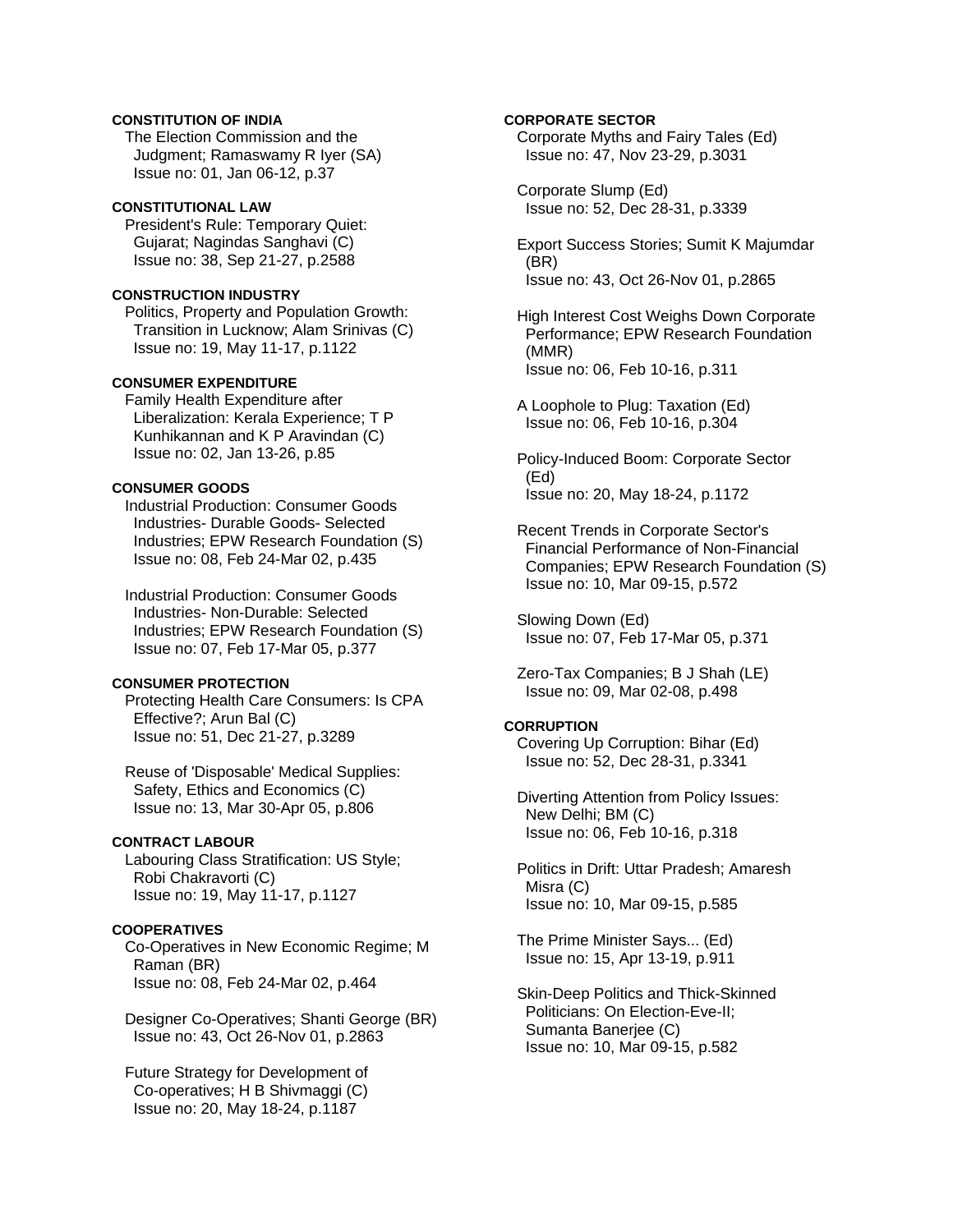# **COTTON TEXTILE INDUSTRY**

 Market Resurgence, Deregulation and Industrial Response: Indian Response- Indian Cotton Textiles in 1990's; Tirthankar Roy (RA) Issue no: 21, May 25-31, p.M31

### **CREDIT POLICY**

 Credit Policy Skirts Basic Issue; EPW Research Foundation (MMR) Issue no: 45, Nov 09-22, p.2970

#### **CRICKET**

 Analysis is All: Sports (Ed) Issue no: 13, Mar 30-Apr 05, p.798

 Surrogate War: Cricket (Ed) Issue no: 11, Mar 16-22, p.638

# **CULTURAL HISTORY**

 Archeology, Texts and Contexts; Heena Panja (BR) Issue no: 22, Jun 01-07, p.1322

 The Specificity of Sri Lanka: Towards a Comparitive History of Srilanka and India; Eric Meyer (P) Issue no: 07, Feb 17-Mar 05, p.395

# **CULTURAL STUDIES**

 Cultural Intervention and the Left: Sahmat Model of Cultural Activism; S M Menon (D) Issue no: 41, Oct 12-25, p.2839

 Demythologising Early Indian History; Sukumari Bhattacharji (BR) Issue no: 39, Sep 28-Oct 04, p.2681

 Elites vs Subalterns or Ideology vs Methodology?; Kanakalatha Mukund (D) Issue no: 28, Jul 13-19, p.1881

 Ethno-Central Fantasies; G P Deshpande (BR) Issue no: 01, Jan 06-12, p.30

 Globalisation and Culture: Three Paradigms; Jan Nederveen Pieterse (P) Issue no: 23, Jun 08-14, p.1389

 Indian Anthropologists and the Study of Indian Culture; M N Srinivas (P) Issue no: 11, Mar 16-22, p.656

 The Irrational in Late Capitalism; G P Deshpande (BR) Issue no: 28, Jul 13-19, p.1841

 Theatre of the Oppressed; Bodil Folke Frederiksen (BR) Issue no: 12, Mar 23-30, p.725

#### **CUSTOMS DUTY**

 Import Tariff as Strategic Policy Signals; Murali Patibandla (D) Issue no: 24, Jun 15-21, p.1547

### **DABHOL PROJECT**

 Anti-National; Medha Patkar, Thomas Kochery and Banwarilal Sharma (LE) Issue no: 07, Feb 17-Mar 05, p.370

 Indian Power Policy, Enron and the BoP; Kannan Srinivasan (C) Issue no: 33, Aug 17-23, p.2207

 Political Economy of Electric Power in India; Sebastian Morris (SA) Issue no: 20, May 18-24, p.1201

 Political Economy of Electric Power in India; Sebastian Morris (SA) Issue no: 21, May 25-31, p.1274

 Unconvincing Exercise (Ed) Issue no: 02, Jan 13-26, p.63

#### **DAIRY INDUSTRY**

 Britain: Going Beyond the Beef; V K Natraj (C) Issue no: 25, Jun 22-28, p.1578

#### **DALITS**

 Ambedkar in the Present Context; P G Jogdand (BR) Issue no: 07, Feb 17-Mar 05, p.401

 Backward and Dalits take a Back Seat: Uttar Pradesh; Amaresh Mishra (C) Issue no: 39, Sep 28-Oct 04, p.2671

 BSP: Gaining Strength; Bhimasen Hamtal (C) Issue no: 21, May 25-31, p.1242

 A Critique on Hindutva-Brahminism; Susie Tharu (BR) Issue no: 30, Jul 27-Aug 02, p.2019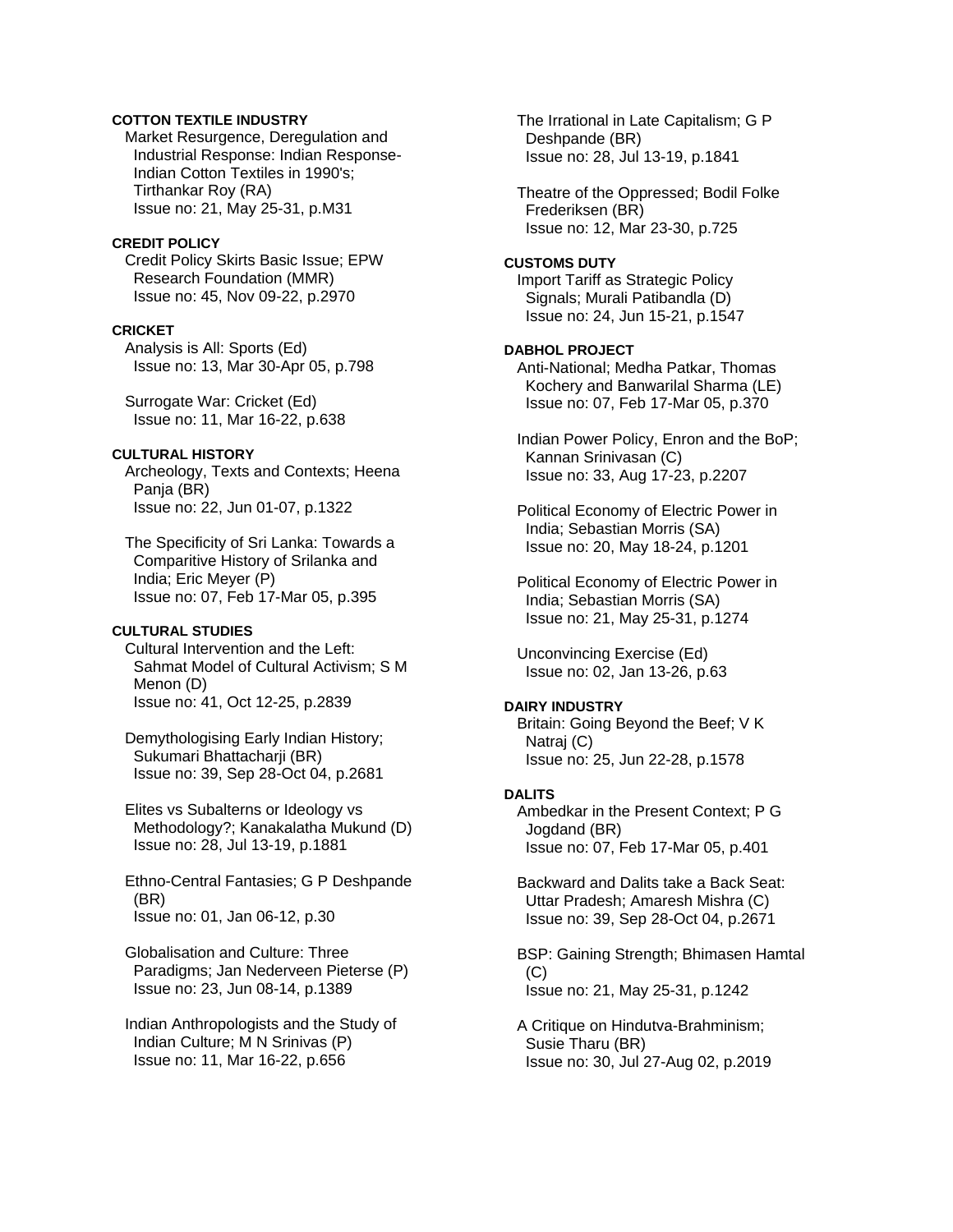**DALITS**  Dalit Christians; Sharad Kulkarni (LE) Issue no: 02, Jan 13-26, p.62 Dalit Christians in India; S M Micheal (BR) Issue no: 50, Dec 14-20, p.3243 Dalit Common Sense Against Hindutva; Arun Kumar Patnaik (BR) Issue no: 44, Nov 02-08, p.2925 Equity in Education?: Schooling of Dalit Children in India; Geetha B Nambissan (SA) Issue no: 16, Apr 20-May 03, p.1011 Hopeful Beginning: Maharashtra (Ed) Issue no: 05, Feb 03-09, p.244 The Impossible Subject: Caste and the Gendered Body; Susie Tharu (P) Issue no: 22, Jun 01-07, p.1311 Lok Sabha Elections: Balance Sheet in UP; Kripa Shankar (C) Issue no: 21, May 25-31, p.1243 Occupation and Inherited Status; Ramesh Kamble (BR) Issue no: 40, Oct 05-11, p.2734 Panchayats at Work: What it Means for the Oppressed?; George Mathew and Ramesh C Nayak (SA) Issue no: 27, Jul 06-12, p.1765 The Untouchable Question; Vijay Prashad (SA) Issue no: 09, Mar 02-08, p.551 Victimising Dalits: Encounter in Palakurthy: Andhra Pradesh; D Ravinder (C) Issue no: 09, Mar 02-08, p.514 **DEBT CRISIS**  Debt Servicing and Budgetary Structure; K M Thomas (D) Issue no: 11, Mar 16-22, p.691 Debt Sustainability and Net Outward

 Financial Transfers: Deterrent Growth in a Debtor Economy; Byasdeb Dasgupta (SA) Issue no: 13, Mar 30-Apr 05, p.844

### **DEFENCE EXPENDITURE**

 Elusive Peace Dividend: Military Spending (Ed) Issue no: 39, Sep 28-Oct 04, p.2653

 National Security versus People's Insecurity; Gautam Navlakha (C) Issue no: 52, Dec 28-31, p.3352

#### **DEFENCE POLICY**

 Politics of Defence: Chinese White Paper on Arms Control And Disarmament; G P Deshpande (SA) Issue no: 18, May 04-10, p.1091

### **DELHI**

 Building from Above, Displacing from Below: Land Development in Delhi; Mukul (C) Issue no: 05, Feb 03-09, p.259

 Farce of Punishment: The Law (Ed) Issue no: 07, Feb 17-Mar 05, p.372

 Layers of Guilt: 1984 Riots (Ed) Issue no: 39, Sep 28-Oct 04, p.2652

### **DEMOCRACY**

 'Post-Communist' Societies: Return of the Reformed Natives; Dawa Norbu (P) Issue no: 02, Jan 13-26, p.88

 At the Crossroads: Democracy or Authoritarianism?: On Election-Eve-IV; Kumaresh Chakravarty (C) Issue no: 14, Apr 06-12, p.861

 Beyond Urban Bias?; J Mohan Rao (BR) Issue no: 27, Jul 06-12, p.1743

 Centralised State Power and Decentralised Politics: Case of India; T V Sathyamurthy (SA) Issue no: 13, Mar 30-Apr 05, p.835

 Chomsky in India: An Interview; Jean Dreze (C) Issue no: 13, Mar 30-Apr 05, p.812

 Creating Space for Change; T V Sathyamurthy (BR) Issue no: 52, Dec 28-31, p.3365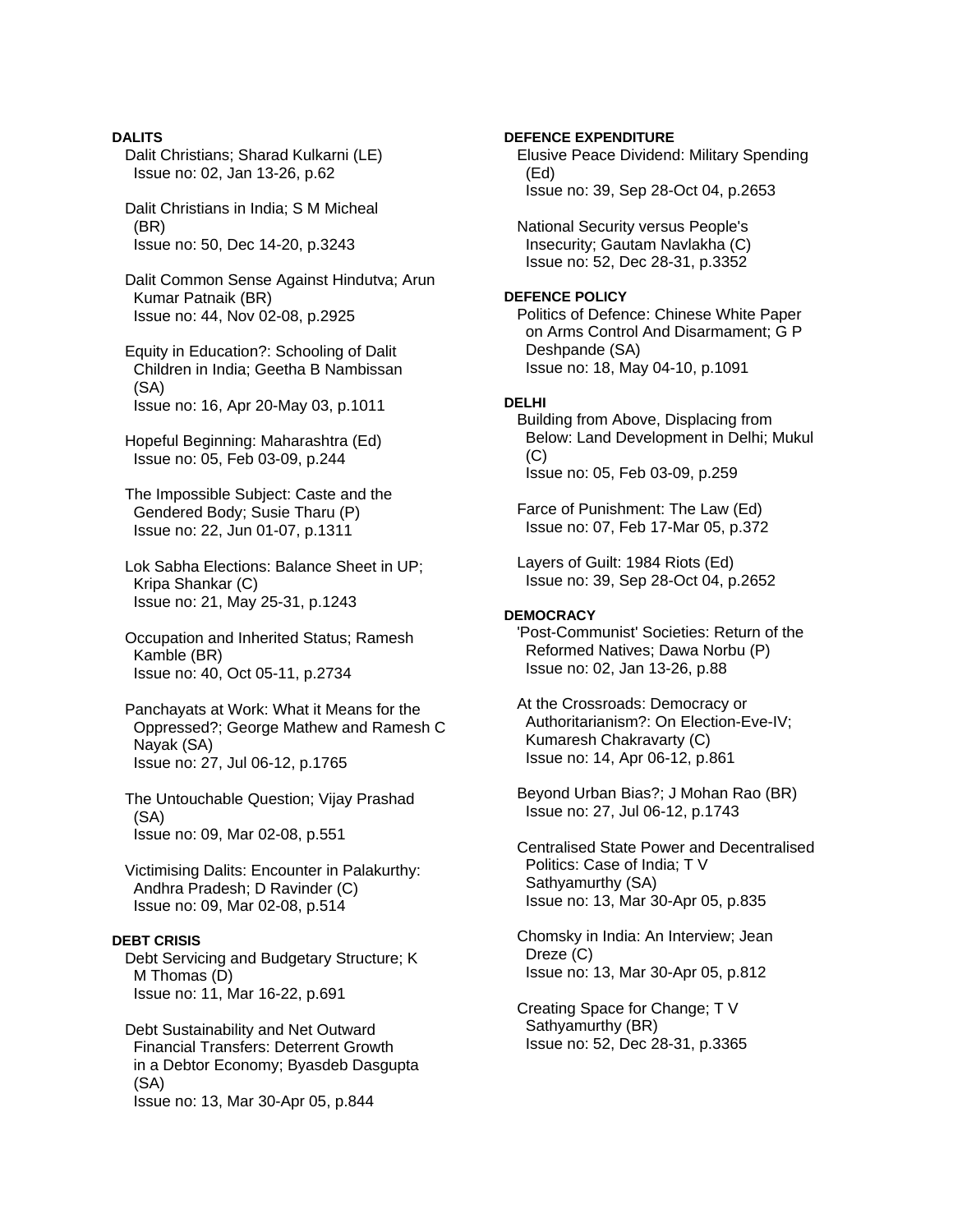### **DEMOCRACY**

 Democracy Limited: On Election-Eve-III; Manoranjan Mohanty (C) Issue no: 13, Mar 30-Apr 05, p.804

 Democratic Transition and Challenge of Transformation; Ananta Kumar Giri (SA) Issue no: 32, Aug 10-16, p.2154

 Democratisation and Attempts to Renew the Radical Political Development Project: Case of Kerala; Olle Tornquist and P K Michael Tharakan (SA) Issue no: 28, Jul 13-19, p.1847

 Democratisation and Attempts to Renew the Radical Political Development Project: Case of Kerala; Olle Tornquist and P K Michael Tharakan (SA) Issue no: 29, Jul 20-26, p.1953

 Democratisation and Attempts to Renew the Radical Political Development Project: Case of Kerala; Olle Tornquist and P K Michael Tharakan (SA) Issue no: 30, Jul 27-Aug 02, p.2041

 Grass Root Democracy and Threat to Survival; Bidyut Mohanty (LE) Issue no: 01, Jan 06-12, p.2

 Of Bourgeois Democracy and Indian Reality; V Subramanyam (D) Issue no: 50, Dec 14-20, p.3271

 Strengthening Indian Democracy; Nirmal Mukarji (P) Issue no: 19, May 11-17, p.1129

 Two Countries Still: South Africa (Ed) Issue no: 21, May 25-31, p.1230

### **DEMORGRAPHY**

 Demographic Transition and Political Transition; S Irudaya Rajan (D) Issue no: 19, May 11-17, p.1168

### **DEVALUATION**

 Cooper's Contractionary Devaluation Hypothesis: A Note; Pronab Sen (RA) Issue no: 30, Jul 27-Aug 02, p.PE75

 Debt Sustainability and Net Outward Financial Transfers: Deterrent Growth in a Debtor Economy; Byasdeb Dasgupta (SA) Issue no: 13, Mar 30-Apr 05, p.844

### **DEVELOPMENT AID**

 Indo-German Consultative Group: A Ringside View; Nirmal Kumar Chandra (C) Issue no: 52, Dec 28-31, p.3350

 Marshall Plan, German Unification and Economics of Transition; Nirmal Kumar Chandra (C) Issue no: 22, Jun 01-07, p.1307

 Open Letter to Home Minister: Foreign Funds and Threat to Voluntary Sector  $(C)$ Issue no: 49, Dec 07-13, p.3161

 Wasted Resources: AID (Ed) Issue no: 04, Jan 27-Feb 02, p.184

# **DEVELOPMENT ECONOMICS**

 Redefining Development: An Alternative Paradigm; Bagaram Tulpule (P) Issue no: 45, Nov 09-22, p.2991

#### **DIRECT TAXES**

 A Minimum Alternative Asset-Based Corporate Tax for India; Indira Rajaraman and T Koshy (SA) Issue no: 29, Jul 20-26, p.1941

 Minimum Asset-Based Tax: A Critique; Ajay Shah (D) Issue no: 30, Jul 27-Aug 02, p.2046

### **DISARMAMENT**

 CTBT Debate; Anadi Misra (LE) Issue no: 43, Oct 26-Nov 01, p.2842

 Different Strokes; Anadi Misra (LE) Issue no: 40, Oct 05-11, p.2710

 Dubious Stand; Satish Chandra (LE) Issue no: 40, Oct 05-11, p.2710

 The End-Game in Geneva: New Delhi Works against Its Own Treaty; Praful Bidwai (F) Issue no: 31, Aug 03-09, p.2061

 Legality of Nuclear Weapons: Dilemma before the World Court; Vikaram Raghavan (C) Issue no: 27, Jul 06-12, p.1726

 Nuclear/CTBT Debate: Japan and India; Achin Vanaik (F) Issue no: 34, Aug 24-31, p.2275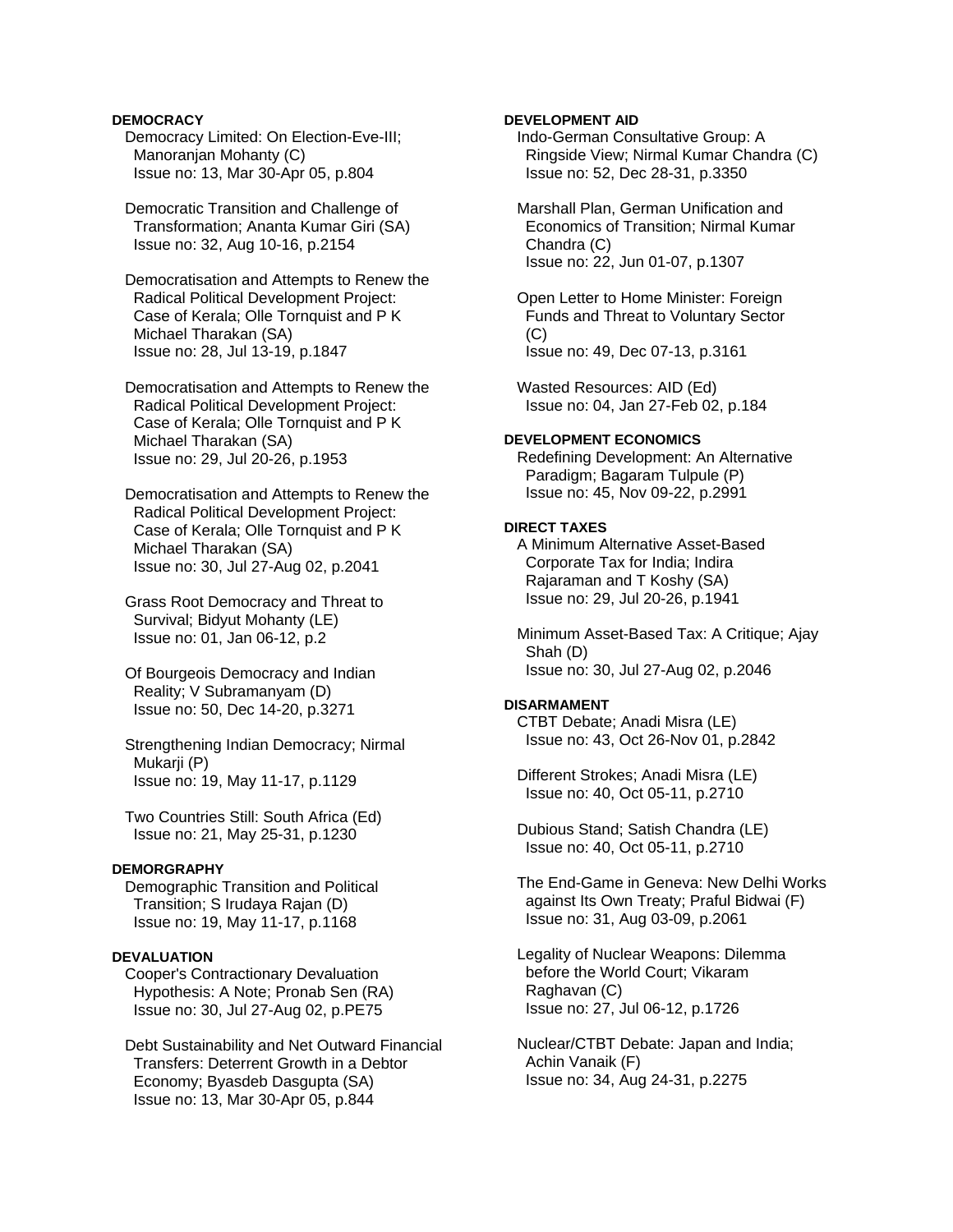### **DISARMAMENT**

 Politics of Defence: Chinese White Paper on Arms Control And Disarmament; G P Deshpande (SA) Issue no: 18, May 04-10, p.1091

 Verification Hurdle: Biological Weapons (Ed) Issue no: 50, Dec 14-20, p.3213

#### **DISINVESTMENT**

 More Family Silver: Telecom Services (Ed) Issue no: 10, Mar 09-15, p.568

### **DISPLACEMENT**

 Airy-Fairy Policies: Development and Displacement (Ed) Issue no: 47, Nov 23-29, p.3033

 Coal Mining Displacement; Ratnakar Bhengara (C) Issue no: 11, Mar 16-22, p.647

 Development Projects, Displacement and Outcomes for Displaced: Two Case Studies; S Parasuraman (SA) Issue no: 24, Jun 15-21, p.1529

 Development, Displacement and Rehabilitation: Locating Gender; Enakshi Ganguly Thukral (SA) Issue no: 24, Jun 15-21, p.1500

 Dislocation and Rehabilitation: Defining a Field; Veena Das (SA) Issue no: 24, Jun 15-21, p.1509

 Displacement and Rehabilitation Policies: Case of the Kolli Hills Hydroelectric Project; Ajit Menon and S Saravanan (C) Issue no: 43, Oct 26-Nov 01, p.2854

 Displacement and the Law; Usha Ramanathan (SA) Issue no: 24, Jun 15-21, p.1486

 Displacement due to Mining in Jharkhand; Mathew Areeparampil (SA) Issue no: 24, Jun 15-21, p.1524

 Draft National Policy for Rehabilitation of Persons: Displaced as a Consequence of Acqusition of Land: Document; Ministry of Rural Development (SA) Issue no: 24, Jun 15-21, p.1541

 Draft National Policy for Rehabilitation: Objectives and Principles; B K Sinha (SA) Issue no: 24, Jun 15-21, p.1453

 Economic Perspectives on Resettlement and Rehabilitation; Sangeeta Goyal (SA) Issue no: 24, Jun 15-21, p.1461

 Evading Issues: Madhya Pradesh (Ed) Issue no: 32, Aug 10-16, p.2113

 Fishing in the Tawa Reservoir: Adivasis Struggle for Livelihood; Sunil and Smitha (C) Issue no: 14, Apr 06-12, p.870

 Involuntary Resettlement: Survey of International Experience; Roli Asthana (SA) Issue no: 24, Jun 15-21, p.1468

 Machkund, Upper Kolab and NALCO Projects in Koraput District, Orissa; William Stanley (SA) Issue no: 24, Jun 15-21, p.1533

 Mental Health Consequences of Displacement and Resettlement; Byron J Good (SA) Issue no: 24, Jun 15-21, p.1504

 People's Resistance to TISCO Project: Orissa; Debaranjan Sarangi (C) Issue no: 13, Mar 30-Apr 05, p.809

 Public Policy Responses to Development-Induced Population Displacements; Micheal M Cernea (SA) Issue no: 24, Jun 15-21, p.1515

 Tribal Resistance in the Chhechhari Valley: A Field Report; Nita Mishra (SA) Issue no: 24, Jun 15-21, p.1539

 Tribals on Warpath: Confronting Eco-Terrorism: Karnataka; Muzaffar Assadi (C) Issue no: 40, Oct 05-11, p.2722

 Vasava Identity in Transition: Some Theoretical Issues; Roxanne Hakim (SA) Issue no: 24, Jun 15-21, p.1492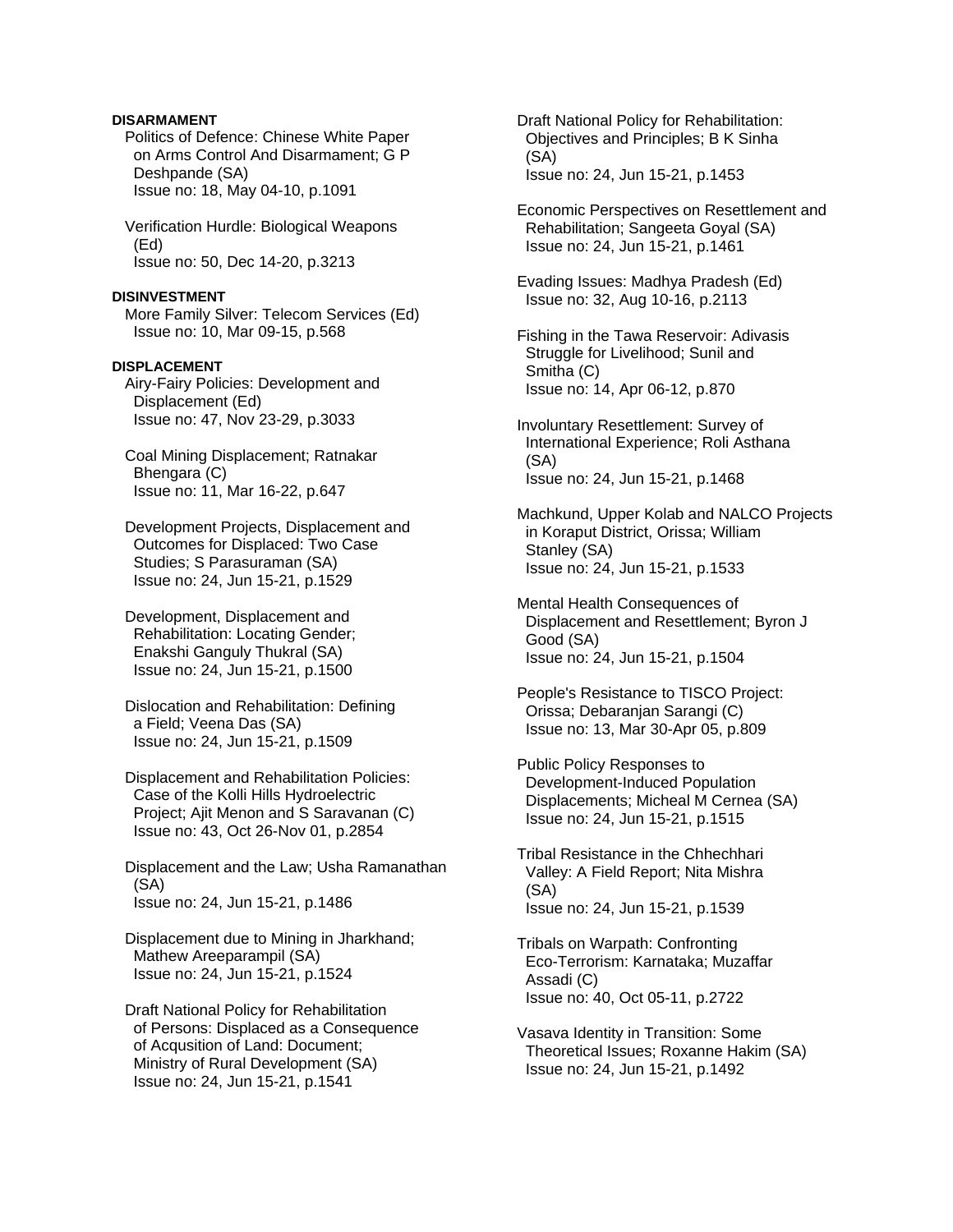### **DISPLACEMENT**

 Whose Nation?: The Displaced as Victims of Development; Smitu Kothari (SA) Issue no: 24, Jun 15-21, p.1476

#### **DRINKING WATER**

 How Relevant are Rural Water Supply Programmes?; S K Pant (C) Issue no: 49, Dec 07-13, p.3163

 Water Crisis in Port Blair; Kailash (C) Issue no: 33, Aug 17-23, p.2222

### **EAST ASIAN CRISIS**

 Low-Down on East Asian Growth; Kamal Nayan Kabra (RA) Issue no: 10, Mar 09-15, p.596

# **ECOLOGY**

 Land Alienation in Tirunelveli District; Anand Pandian (C) Issue no: 51, Dec 21-27, p.3291

### **ECONOMIC GROWTH AND DEVELOPMENT**

 'Development, Not Destruction': Alternative Politics in the Making; Rajni Bakshi (C) Issue no: 05, Feb 03-09, p.255

 Beyond Urban Bias?; J Mohan Rao (BR) Issue no: 27, Jul 06-12, p.1743

 Biotechnology, Agriculture and Developing Countries; Ghayur Alam (C) Issue no: 12, Mar 23-30, p.703

 Budgetary Policy and Economic Growth; Errol D'Souza (SA) Issue no: 38, Sep 21-27, p.2601

 Clueless Against Emerging Recession; EPW Research Foundation (MMR) Issue no: 41, Oct 12-25, p.2781

 Constraints on Growth and Development; N Krishnaji (BR) Issue no: 02, Jan 13-26, p.92

 Convergence in Regional Growth Rates: Indian Research Agenda; Sugata Marjit and Sandip Mitra (SA) Issue no: 33, Aug 17-23, p.2239

 Crisis of the Indian Economy: Is There a Recovery Under the New Economic Policy?; Prabirjit Sarkar (SA) Issue no: 09, Mar 02-08, p.532

 Development, Environment and Poverty: Some Issues for Discussion; Sumit Roy (RA) Issue no: 04, Jan 27-Feb 02, p.PE29

 Dimensions of Social and Economic Crisis in Russia Today; Nirmal Kumar Chandra (SA) Issue no: 19, May 11-17, p.1139

 Emerging From Crisis: Peru; Nigel Harris (C) Issue no: 45, Nov 09-22, p.2986

 Equitable Sustainable Development of Gujarat; Kirit S Parikh (SA) Issue no: 19, May 11-17, p.1151

 Financial Opening and Real-Financial Sector Nexus; Sunanda Sen (SA) Issue no: 16, Apr 20-May 03, p.1025

 Functional Distribution of National Income in India; Bakul H Dholakia (SA) Issue no: 04, Jan 27-Feb 02, p.229

 Growing Regional Income Disparities in Russia; R G Gidadhubli (C) Issue no: 33, Aug 17-23, p.2226

 In Search of Growth With Equity; Ashok K Mitra (BR) Issue no: 25, Jun 22-28, p.1591

 India: Economic Outlook, 1996-98; IEG-DSE Team (SA) Issue no: 43, Oct 26-Nov 01, p.2883

 Indian Economy, 1995-96 to 1997-98: Alternative Scenarios; K et al Krishnamurthy (SA) Issue no: 11, Mar 16-22, p.661

 Indian Planning and Liberalisation; Kamal Nayan Kabra (SA) Issue no: 40, Oct 05-11, p.2740

 Industry, Finance and Employment: A discordant Trinity; Ranjit Sau (SA) Issue no: 45, Nov 09-22, p.3001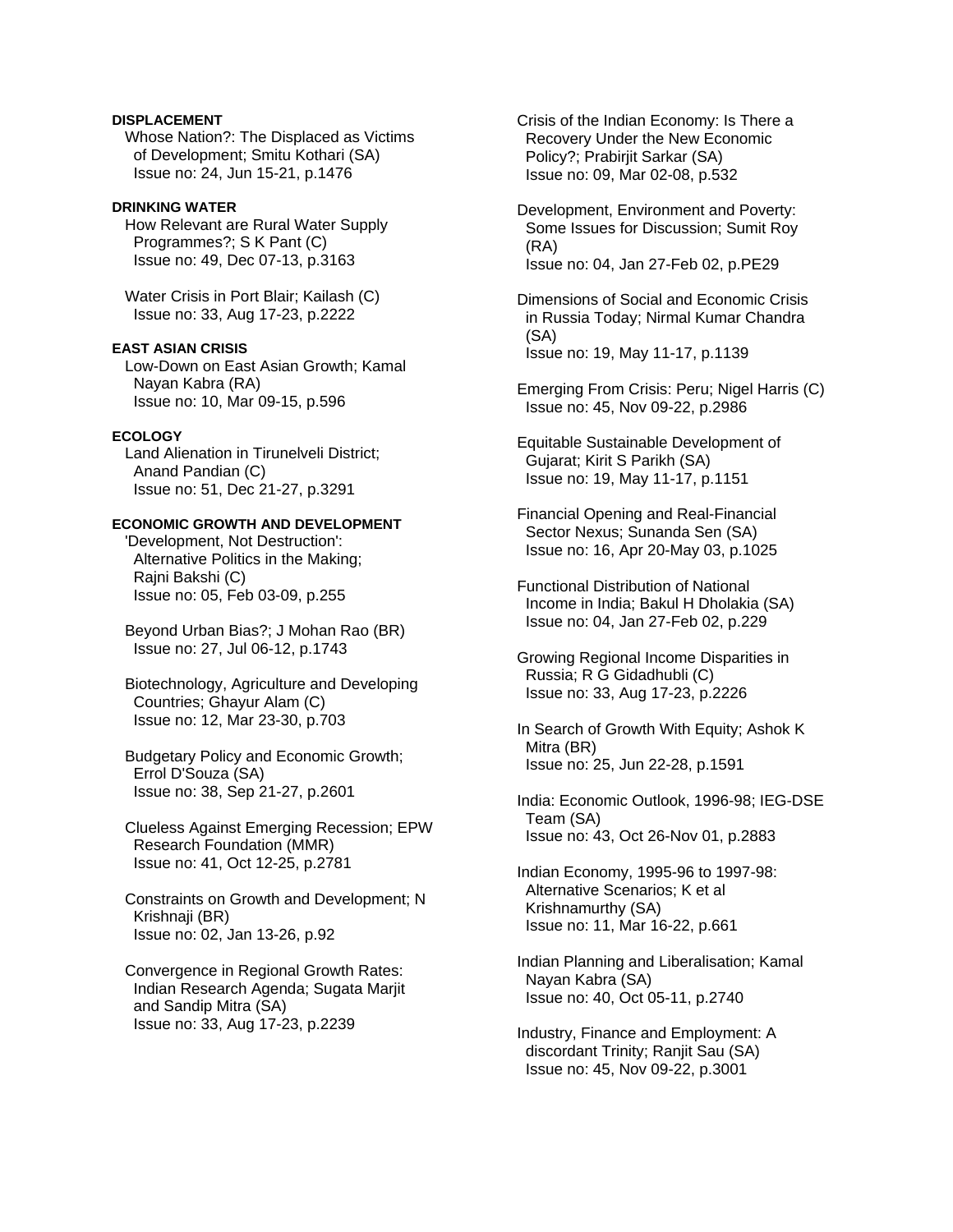Interest Rates Refuse to Behave; EPW Research Foundation (MMR) Issue no: 39, Sep 28-Oct 04, p.2659

 International Trade and Long-Term Economic Growth: A Few Issues of Growth Strategy for India; Murali Patibandla (SA) Issue no: 48, Nov 30-Dec 06, p.3121

 Investment, Exports and Growth; Vinod Dubey (D) Issue no: 10, Mar 09-15, p.631

 Investment, Exports and Growth: A Cross-Country Analysis; Prabhat Patnaik and C P Chandrasekhar (SA) Issue no: 01, Jan 06-12, p.31

 Investment, Exports and Growth: A Sceptical Note; Aditya Bhattacharjea (D) Issue no: 44, Nov 02-08, p.2954

 Involuntary Resettlement: Survey of International Experience; Roli Asthana (SA) Issue no: 24, Jun 15-21, p.1468

 Israel: The Dilemmas of Growth; Frederic F Clairmont (C) Issue no: 48, Nov 30-Dec 06, p.3107

 Low-Down on East Asian Growth; Kamal Nayan Kabra (RA) Issue no: 10, Mar 09-15, p.596

 Macro Economic Indicators and Trends; EPW Research Foundation (S) Issue no: 48, Nov 30-Dec 06, p.3095

 Management of Development in the Newly Emerging Global Economic Environment; T Krishna Kumar (SA) Issue no: 25, Jun 22-28, p.1598

 Nehruvian Nostalgia; Maithreyi Krishnaraj (BR) Issue no: 41, Oct 12-25, p.2806

 New Economic Policy and Old Trade Unions; A K Roy (C) Issue no: 44, Nov 02-08, p.2905

 On with Congress Agenda: The Economy (Ed) Issue no: 29, Jul 20-26, p.1909

 Opportunity Denied; Ashoka Mody (BR) Issue no: 04, Jan 27-Feb 02, p.211

 Other Side of the Coin (Ed) Issue no: 09, Mar 02-08, p.499

 Preferring the Lie; Nigel Harris (BR) Issue no: 34, Aug 24-31, p.2301

 Public Policy Responses to Development-Induced Population Displacements; Micheal M Cernea (SA) Issue no: 24, Jun 15-21, p.1515

 Questionable Claim: The Economy (Ed) Issue no: 09, Mar 02-08, p.501

 Redefining Development: An Alternative Paradigm; Bagaram Tulpule (P) Issue no: 45, Nov 09-22, p.2991

 Reforms against Realities (Ed) Issue no: 12, Mar 23-30, p.695

 Selling Structural Adjustment: Intellectuals in Uniform; Steve Vieux and James Petras (RA) Issue no: 04, Jan 27-Feb 02, p.PE23

 A Shaky Balance Sheet (Ed) Issue no: 35, Sep 01-20, p.2351

 South-East Asian Economies: Miracle or Meltdown?; Jayati Ghosh, Abhijit Sen and C P Chandrasekhar (P) Issue no: 41, Oct 12-25, p.2776

 Strategies for a Viable Transition: Lessons from the Political Economy of Renewal; Alice et al Amsden (SA) Issue no: 52, Dec 28-31, p.3383

 Through Tinted Glasses: The Economy (Ed) Issue no: 23, Jun 08-14, p.1364

 Uneasy Truce among Conflicting Interests: New Delhi; BM (C) Issue no: 24, Jun 15-21, p.1434

 Union Budget 1996-97: Limits of Resource Mobilisation under Market Conditions; Arun Kumar (SA) Issue no: 38, Sep 21-27, p.2609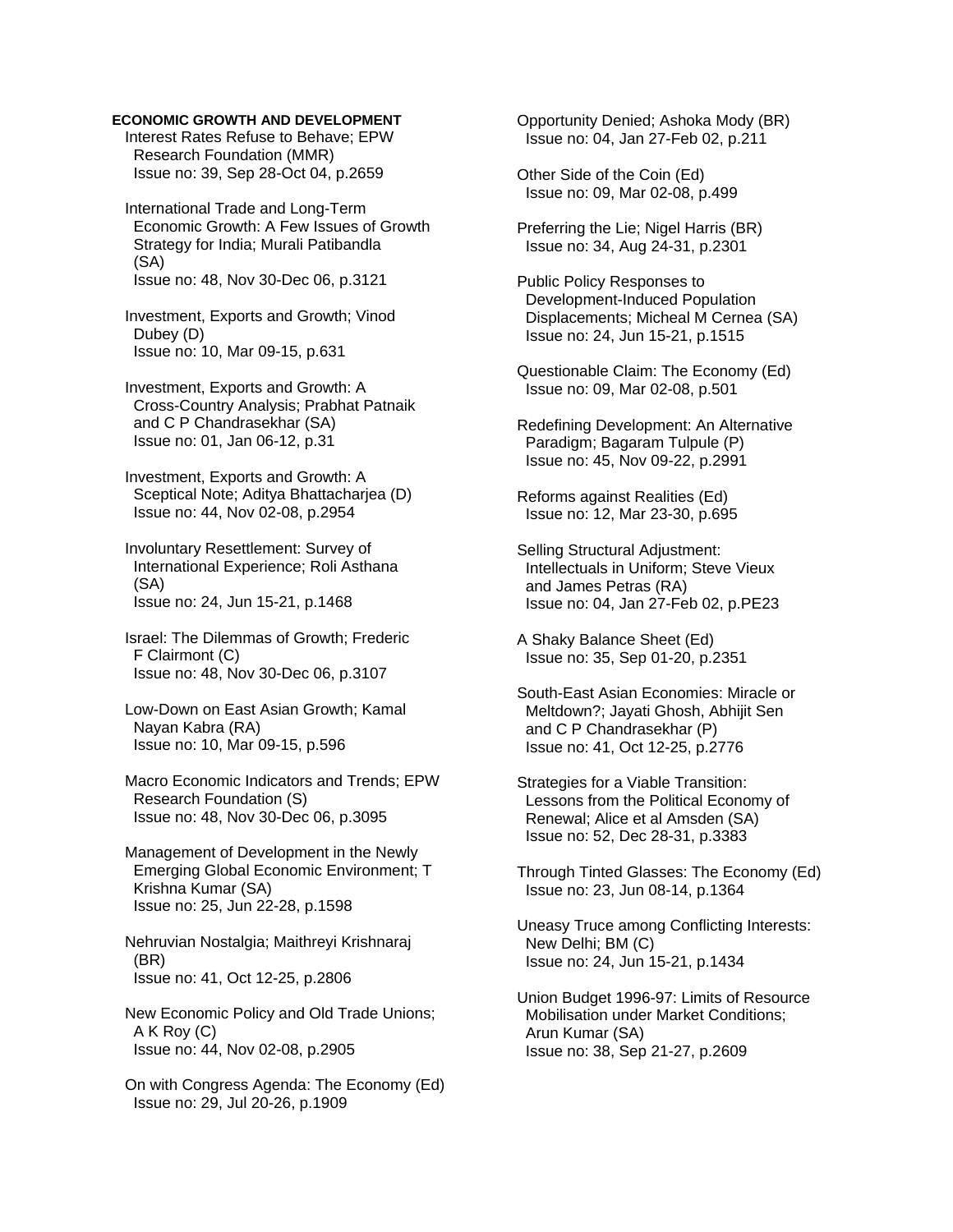Whose Nation?: The Displaced as Victims of Development; Smitu Kothari (SA) Issue no: 24, Jun 15-21, p.1476

 World Economic Order Before and After GATT; Nirmal Kumar Chandra (BR) Issue no: 11, Mar 16-22, p.658

#### **ECONOMIC HISTORY**

 American Colonialism and Puerto Rican Criminality; Maria Milagros Lopez and Nalini Natarajan (BR) Issue no: 33, Aug 17-23, p.2236

 Politics of the Depression; Tirthankar Roy (BR) Issue no: 13, Mar 30-Apr 05, p.821

 Pre-Capitalist Markets; Kanakalatha Mukund (BR) Issue no: 45, Nov 09-22, p.2999

#### **ECONOMIC INEQUALITY**

 Paradigms of Development and Distances Between Nations; Arun Ghosh (F) Issue no: 47, Nov 23-29, p.3039

 Regional Analysis: Confusion Confounded; P C Sarker (D) Issue no: 40, Oct 05-11, p.2766

 Too Little, in the Wrong Places?: Mega City Programme and Efficiency and Equity in Indian Urbanisation; Sanjoy Chakravorty (SA) Issue no: 35, Sep 01-20, p.2565

### **ECONOMIC POLICY**

 Administration, Decentralisation and Good Governance; D Bandyopadhyay (P) Issue no: 48, Nov 30-Dec 06, p.3109

 Adrift on FDI: The Economy (Ed) Issue no: 27, Jul 06-12, p.1717

 Alternatives to SAP; Ghanshyam Purbey (LE) Issue no: 28, Jul 13-19, p.1810

 Budget and CMP: The Economy (Ed) Issue no: 30, Jul 27-Aug 02, p.1993

 Budgetary Policy and Economic Growth; Errol D'Souza (SA) Issue no: 38, Sep 21-27, p.2601

 Crisis of the Indian Economy: Is There a Recovery Under the New Economic Policy?; Prabirjit Sarkar (SA) Issue no: 09, Mar 02-08, p.532

 Dismal Legacy: The Economy (Ed) Issue no: 25, Jun 22-28, p.1556

 Gandhi in the 21st Century: Search for an Alternative Development Model; Vasant Kumar Bawa (C) Issue no: 47, Nov 23-29, p.3048

 Glib Promises (Ed) Issue no: 24, Jun 15-21, p.1423

 High Cost of Wooing Foreign Capital: New Delhi; BM (C) Issue no: 34, Aug 24-31, p.2282

 Investment, Exports and Growth: A Sceptical Note; Aditya Bhattacharjea (D) Issue no: 44, Nov 02-08, p.2954

 Left Parties' Predicament: New Delhi; BM  $(C)$ Issue no: 27, Jul 06-12, p.1723

 Management of Development in the Newly Emerging Global Economic Environment; T Krishna Kumar (SA) Issue no: 25, Jun 22-28, p.1598

 New Economic Policy and Old Trade Unions; A K Roy (C) Issue no: 44, Nov 02-08, p.2905

 New Economic Policy, Instability and Policy Ineffectiveness; Arun Kumar (SA) Issue no: 47, Nov 23-29, p.3061

 On with Congress Agenda: The Economy (Ed) Issue no: 29, Jul 20-26, p.1909

 One More Paper Excercise (Ed) Issue no: 49, Dec 07-13, p.3151

 Privatisation and Public Sector Enterprises in India: Analysis of Impact of a Non-Policy; Geeta Gouri (RA) Issue no: 48, Nov 30-Dec 06, p.M63

 Selling Structural Adjustment: Intellectuals in Uniform; Steve Vieux and James Petras (RA) Issue no: 04, Jan 27-Feb 02, p.PE23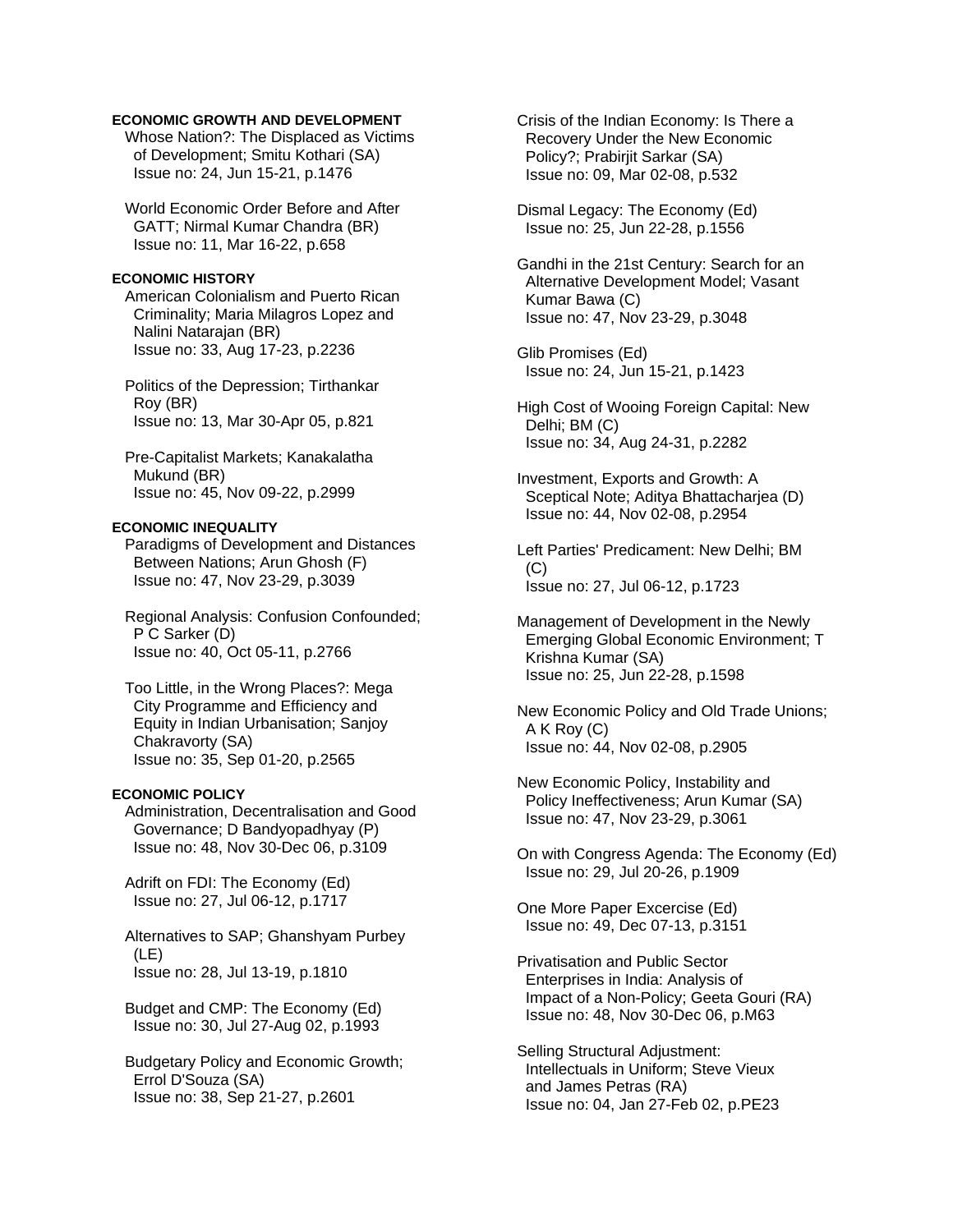Strategies for a Viable Transition: Lessons from the Political Economy of Renewal; Alice et al Amsden (SA) Issue no: 52, Dec 28-31, p.3383

 Two Years of Indifference; S Akbar Zaidi  $(C)$ Issue no: 01, Jan 06-12, p.20

 UF Government Emerging in True Colours: New Delhi; BM (C) Issue no: 25, Jun 22-28, p.1568

 Uneasy Truce among Conflicting Interests: New Delhi; BM (C) Issue no: 24, Jun 15-21, p.1434

 Union Budget: Neglect of Employment in Organised Sector; H Prasad Pradhan (C) Issue no: 30, Jul 27-Aug 02, p.2003

# **ECONOMIC RECESSION**

 The Japanese Way (Ed) Issue no: 01, Jan 06-12, p.3

### **ECONOMIC REFORMS**

 Administration, Decentralisation and Good Governance; D Bandyopadhyay (P) Issue no: 48, Nov 30-Dec 06, p.3109

 Assessing Structural Adjustment; Shalini Singh (D) Issue no: 21, May 25-31, p.1288

 Beyond Getting Prices Right; C H Hanumantha Rao (BR) Issue no: 24, Jun 15-21, p.1451

 Business Response to Changing Environment; Jeemol Unni (C) Issue no: 16, Apr 20-May 03, p.995

 Coming Full Circle (Ed) Issue no: 10, Mar 09-15, p.567

 Corporate Slump (Ed) Issue no: 52, Dec 28-31, p.3339

 Crisis of the Indian Economy: Is There a Recovery Under the New Economic Policy?; Prabirjit Sarkar (SA) Issue no: 09, Mar 02-08, p.532

 Dimensions of Social and Economic Crisis in Russia Today; Nirmal Kumar Chandra (SA) Issue no: 19, May 11-17, p.1139

 Dismantling Former Yugoslavia: Recolonising Bosnia; Michel Chossudovsky (P) Issue no: 09, Mar 02-08, p.521

 Economic Liberalisation and Kerala's Industrial Sector: An Assessment of Investment Opportunities; Sunil Mani (SA) Issue no: 34, Aug 24-31, p.2323

 Economic Reform and Industrial Growth; Murali Patibandla and M Mallikarjun (C) Issue no: 19, May 11-17, p.1118

 Economic Reform and Rate of Saving; EPW Research Foundation (SA) Issue no: 35, Sep 01-20, p.2507

 Economic Reforms and Small Scale Industry; S Nanjundan (C) Issue no: 04, Jan 27-Feb 02, p.191

 Economic Reforms and the External Sector; Aditya Bhattacharjea (C) Issue no: 16, Apr 20-May 03, p.987

 Economic Reforms, Employment and Poverty: Trends and Options; Abhijit Sen (SA) Issue no: 35, Sep 01-20, p.2459

 Economic Reforms, Health and Pharmaceuticals: Conferring Legitimacy to the Market; Amit Sen Gupta (SA) Issue no: 48, Nov 30-Dec 06, p.3135

 Economic Reforms, Nature and Poverty; M H Suryanarayana (SA) Issue no: 10, Mar 09-15, p.617

 Economic Reforms, Untenable Assumptions and an Alternative; Romesh Diwan (C) Issue no: 08, Feb 24-Mar 02, p.445

 Elections and Fiscal Reform: Andhra Pradesh; Sudha Pai (SA) Issue no: 02, Jan 13-26, p.142

 Explaining Post-Reform Industrial Growth; C P Chandrasekhar (SA) Issue no: 35, Sep 01-20, p.2537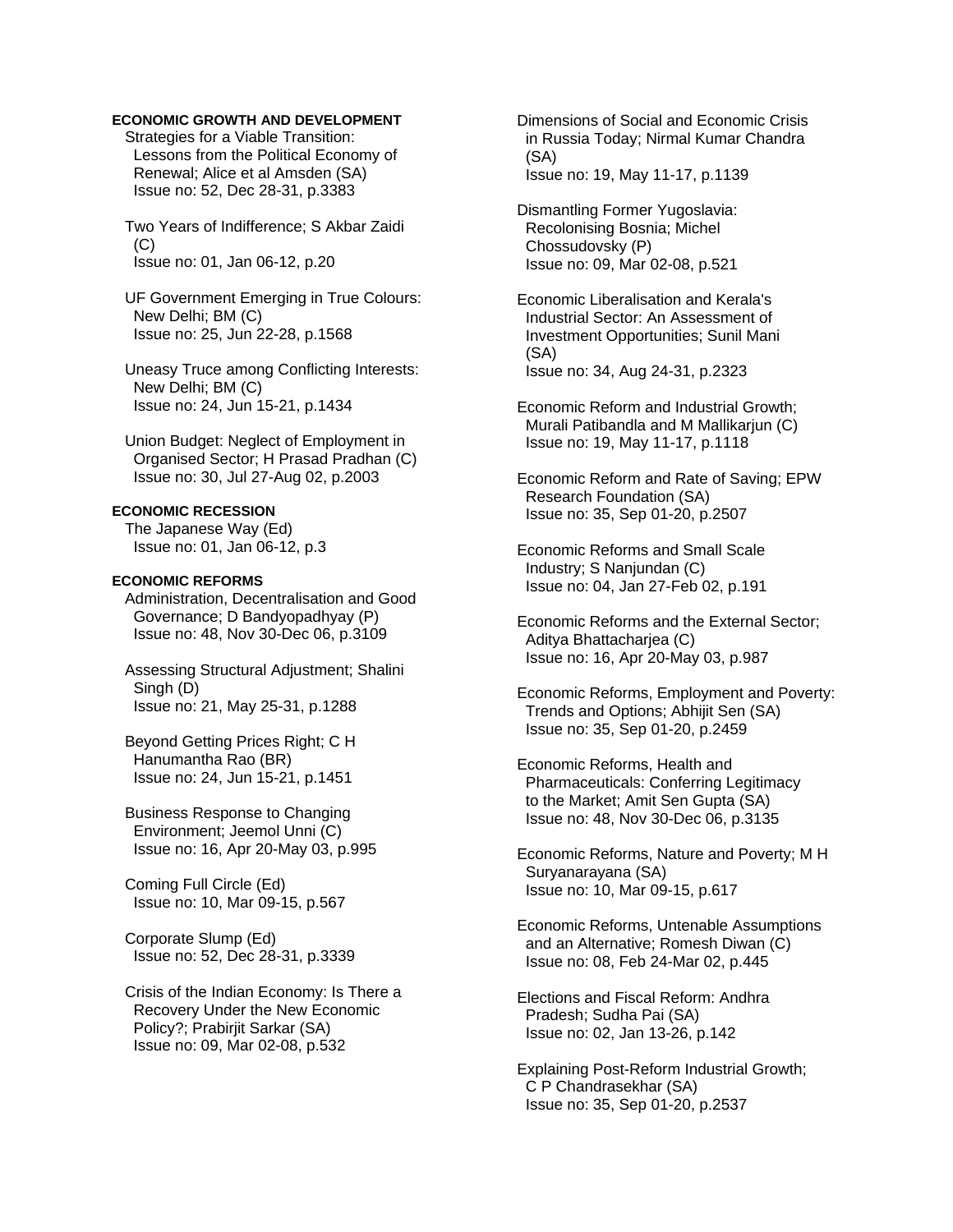Fall and Rise of Productivity in Indian Industry: Has Economic Liberalisation Had an Impact?; Sumit K Majumdar (RA) Issue no: 48, Nov 30-Dec 06, p.M46

 Flagging Industrial Growth (Ed) Issue no: 32, Aug 10-16, p.2111

 Gift-Wrapping the Reforms: Budget 1996-97: New Delhi; BM (C) Issue no: 31, Aug 03-09, p.2064

 Happenstance Mainly (Ed) Issue no: 05, Feb 03-09, p.243

 Indian Economy, 1995-96 to 1997-98: Alternative Scenarios; K et al Krishnamurthy (SA) Issue no: 11, Mar 16-22, p.661

 Indian Planning and Liberalisation; Kamal Nayan Kabra (SA) Issue no: 40, Oct 05-11, p.2740

 Indo-German Consultative Group: A Ringside View; Nirmal Kumar Chandra (C) Issue no: 52, Dec 28-31, p.3350

 Investment, Exports and Growth: Orthodoxy Vindicated; Prema-Chandra Athukorala (D) Issue no: 32, Aug 10-16, p.2178

 Liberalisation and Foreign Trade: Danger Signals (C) Issue no: 18, May 04-10, p.1052

 Liberalisation and Industrial Relations; Ernesto Noronha (RA) Issue no: 08, Feb 24-Mar 02, p.L14

 Low-Down on East Asian Growth; Kamal Nayan Kabra (RA) Issue no: 10, Mar 09-15, p.596

 Management of Development in the Newly Emerging Global Economic Environment; T Krishna Kumar (SA) Issue no: 25, Jun 22-28, p.1598

 More Politics of the Business than Business; P M Mathew (D) Issue no: 31, Aug 03-09, p.2108

 Nehruvian Nostalgia; Maithreyi Krishnaraj (BR) Issue no: 41, Oct 12-25, p.2806

 New Economic Policy, Instability and Policy Ineffectiveness; Arun Kumar (SA) Issue no: 47, Nov 23-29, p.3061

 On with Congress Agenda: The Economy (Ed) Issue no: 29, Jul 20-26, p.1909

 Other Side of the Coin (Ed) Issue no: 09, Mar 02-08, p.499

 Political Economy of Privatisation in India; Anand P Gupta (SA) Issue no: 39, Sep 28-Oct 04, p.2687

 Preferring the Lie; Nigel Harris (BR) Issue no: 34, Aug 24-31, p.2301

 Questionable Claim: The Economy (Ed) Issue no: 09, Mar 02-08, p.501

 Reforms against Realities (Ed) Issue no: 12, Mar 23-30, p.695

 Reshaping the Uzbek Economy; R G Gidadhubli (BR) Issue no: 04, Jan 27-Feb 02, p.212

 There are Alternatives; Vinod Vyasulu (BR) Issue no: 16, Apr 20-May 03, p.1009

 Too Little, in the Wrong Places?: Mega City Programme and Efficiency and Equity in Indian Urbanisation; Sanjoy Chakravorty (SA) Issue no: 35, Sep 01-20, p.2565

 Westernisation and Modernisation; Romesh Diwan (LE) Issue no: 16, Apr 20-May 03, p.978

# **ECONOMICS**

 Challenging Mainline Economics: Contributions of Kenneth Boulding; Pradeep Banerjee (RA) Issue no: 30, Jul 27-Aug 02, p.PE80

 Crimes of Unreason; Arun Ghosh (F) Issue no: 14, Apr 06-12, p.859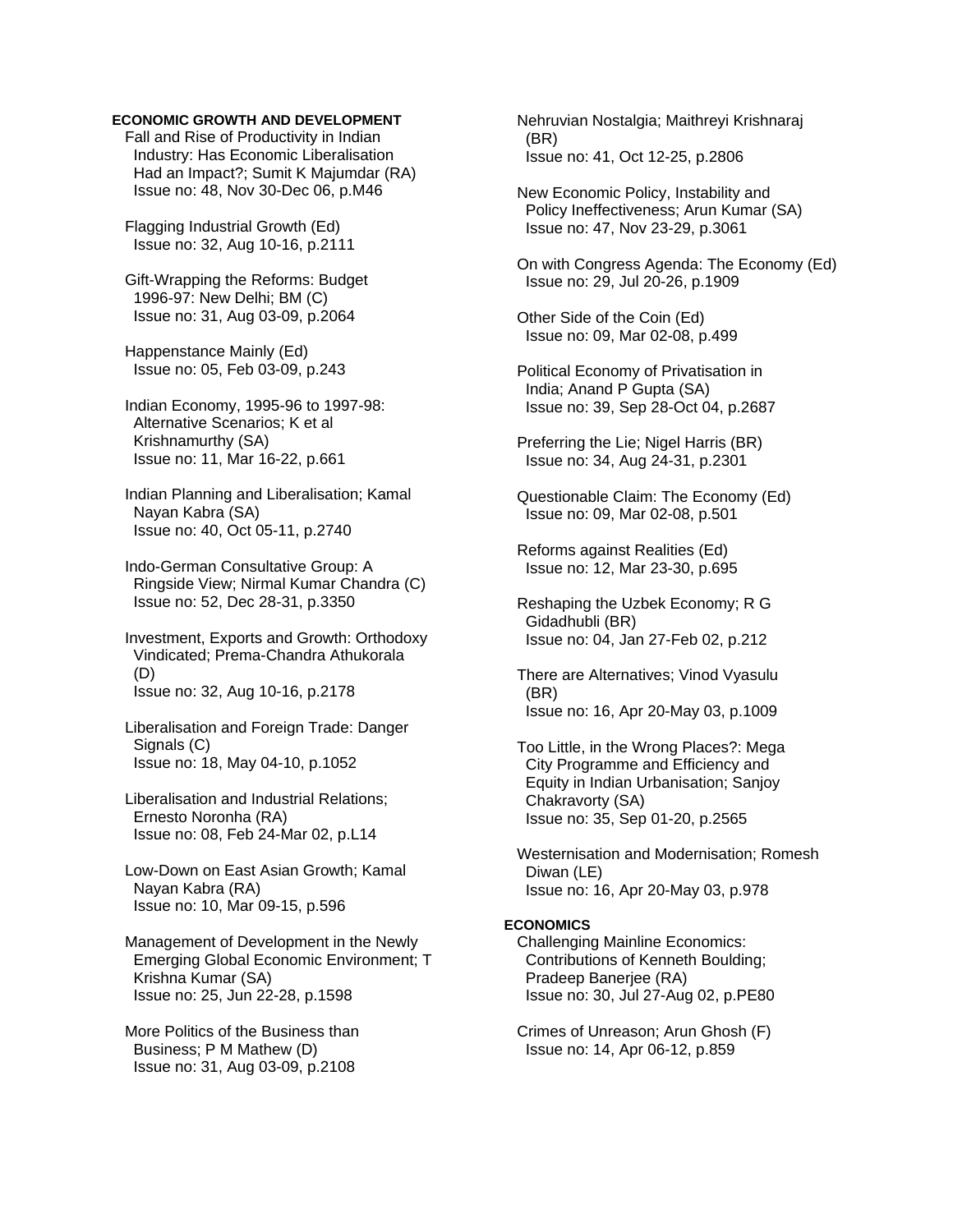### **ECONOMICS**

 Maxi Devaluations and Contractions; Pronab Sen (D) Issue no: 50, Dec 14-20, p.3269

 Maxi Devaluations and Cooper's Hypothesis; Ravindra H Dholakia (D) Issue no: 47, Nov 23-29, p.3085

 Should Domestic Prices be Equated to World Prices?; Prabhat Patnaik (SA) Issue no: 35, Sep 01-20, p.2425

 Towards a Doctrinal Synthesis; U Kalpagam (BR) Issue no: 51, Dec 21-27, p.3301

### **ECONOMISTS**

 Kanta Randive; Prabhat Patnaik (LE) Issue no: 20, May 18-24, p.1170

 A Long Struggle to Escape from Old Ideas; Arun Banerji (P) Issue no: 18, May 04-10, p.1064

 Pramit Chaudhari: A Personal Account; Amiya Kumar Bagchi (C) Issue no: 30, Jul 27-Aug 02, p.2007

 Radical in Her Own Manner; Ashok Mitra (C) Issue no: 16, Apr 20-May 03, p.989

 T N Krishnan: In Memoriam; A Vaidyanathan and N Krishnaji (C) Issue no: 47, Nov 23-29, p.3047

### **EDIBLE OILS**

 Oilseeds: Self-Sufficiency and Allocative Efficiency; M L Jhala (LE) Issue no: 31, Aug 03-09, p.2050

 Self-Sufficiency And Allocative Efficiency in Edible Oils; Ashok Gulati, Anil Sharma and Deepali S Kohli (D) Issue no: 45, Nov 09-22, p.3026

 Self-Sufficiency and Allocative Efficiency: Case of Edible Oils; Ashok Gulati, Anil Sharma and Deepali S Kohli (RA) Issue no: 13, Mar 30-Apr 05, p.A15

 Self-Sufficiency and Allocative Efficiency: Case of Edible Oils; M L Dantwala (D) Issue no: 27, Jul 06-12, p.1784

### **EDUCATIONAL HISTORY**

 From Pre-Colonial to Post-Colonial: Educational Transitions in Southern Asia; Sureshachandra Shukla (SA) Issue no: 22, Jun 01-07, p.1344

#### **EDUCATIONAL POLICY AND REFORMS**

 Agricultural Modernisation and Education: Contours of a Point of Departure; Krishna Kumar (SA) Issue no: 35, Sep 01-20, p.2367

 The Price of Neglect: Education (C) Issue no: 16, Apr 20-May 03, p.990

# **EDUCATIONAL RESEARCH**

 Educating the National Imagination; Shalini Advani (SA) Issue no: 31, Aug 03-09, p.2077

### **ELECTION COMMISSION**

 The Election Commission and the Judgment; Ramaswamy R Iyer (SA) Issue no: 01, Jan 06-12, p.37

 Role of Supreme Court; S Nanjundan (LE) Issue no: 06, Feb 10-16, p.302

#### **ELECTIONS**

 The 'Rebel' Factor: Maharashtra (Ed) Issue no: 14, Apr 06-12, p.852

 Adieu Time (Ed) Issue no: 29, Jul 20-26, p.1907

 Appeal to UF Government; Farida Khan (LE) Issue no: 27, Jul 06-12, p.1714

 At the Crossroads: Democracy or Authoritarianism?: On Election-Eve-IV; Kumaresh Chakravarty (C) Issue no: 14, Apr 06-12, p.861

 Backward and Dalits take a Back Seat: Uttar Pradesh; Amaresh Mishra (C) Issue no: 39, Sep 28-Oct 04, p.2671

 Behind the Verdict: What Kind of a Nation are We?; Javeed Alam (SA) Issue no: 25, Jun 22-28, p.1612

 Beyond Castes: Karnataka (Ed) Issue no: 19, May 11-17, p.1101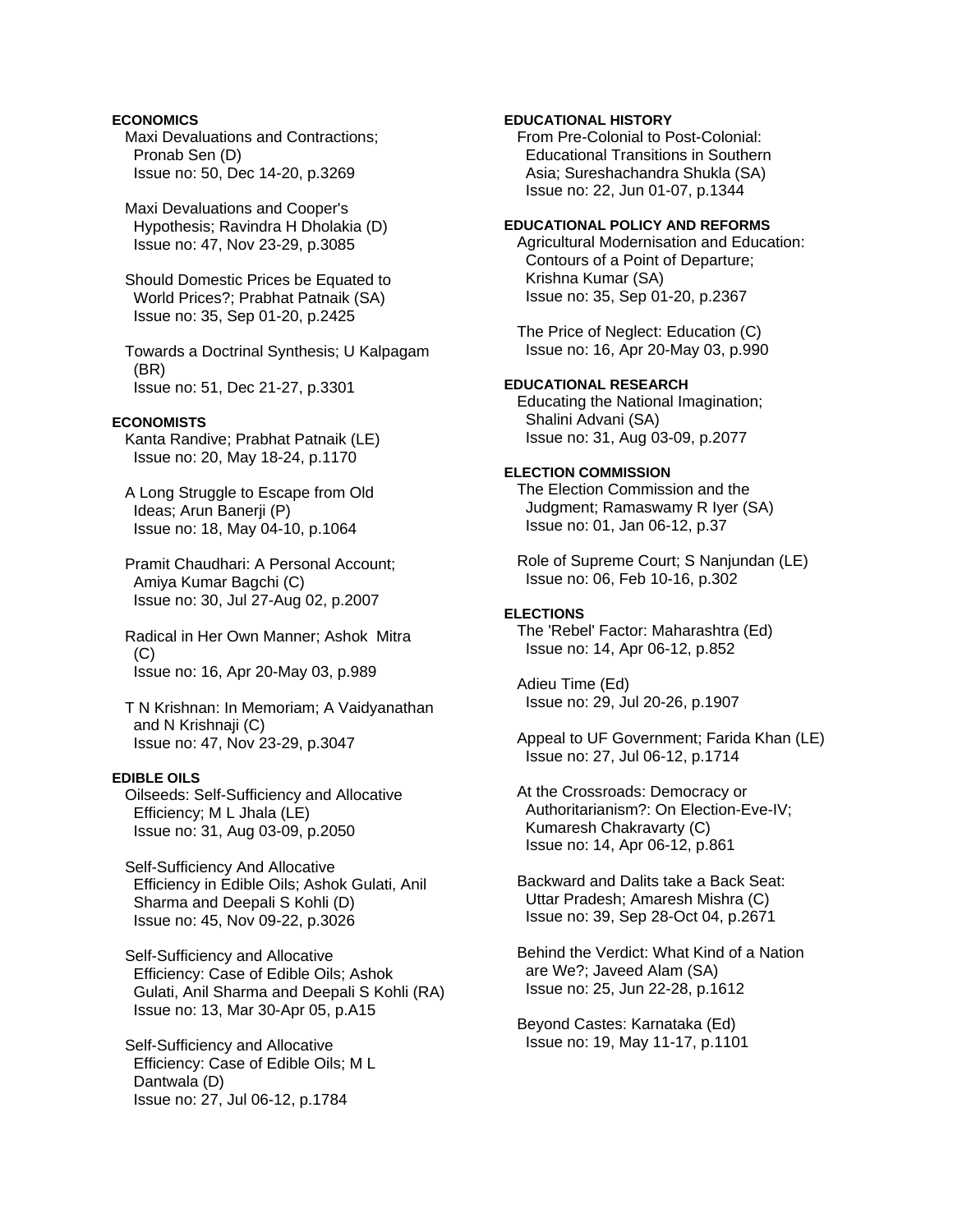**ELECTIONS**  BJP's Rise to Power: Gujarat; Ghanshyam Shah (SA) Issue no: 02, Jan 13-26, p.165 BJP's Woes: Gujarat (Ed) Issue no: 38, Sep 21-27, p.2578 BSP: Gaining Strength; Bhimasen Hamtal  $(C)$  Issue no: 21, May 25-31, p.1242 By-Election Pointers: Politics (Ed) Issue no: 43, Oct 26-Nov 01, p.2845 Calculations Gone Awry: Uttar Pradesh (Ed) Issue no: 41, Oct 12-25, p.2772 Caste and the Kisan: Uttar Pradesh (Ed) Issue no: 38, Sep 21-27, p.2577 Civic Elections: Sway of Independents: Karnataka; Ambrose Pinto (C) Issue no: 11, Mar 16-22, p.650 Command Performance: Kashmir (Ed) Issue no: 23, Jun 08-14, p.1365 Congress Decline Continues: Maharashtra (Ed) Issue no: 19, May 11-17, p.1100 Crisis of Non-Secular Politics: Uttar Pradesh; Amaresh Misra (C) Issue no: 16, Apr 20-May 03, p.991 Delinquent States: Panchayati Raj (Ed) Issue no: 11, Mar 16-22, p.636 A Democratic Verdict: Goa; Peter Ronald DeSouza (SA) Issue no: 02, Jan 13-26, p.149 Diverting Attention from Policy Issues: New Delhi; BM (C) Issue no: 06, Feb 10-16, p.318 Divided Secularists: Politics (Ed) Issue no: 45, Nov 09-22, p.2962 Election Season: Punjab (Ed) Issue no: 10, Mar 09-15, p.569

 Elections and Fiscal Reform: Andhra Pradesh; Sudha Pai (SA) Issue no: 02, Jan 13-26, p.142

 Elections Without Party System; Rajni Kothari (P) Issue no: 16, Apr 20-May 03, p.1004

 Emergence of 'Third Force': Karnataka; Sandeep Shastri (SA) Issue no: 02, Jan 13-26, p.153

 End of a Social Revolution?: Uttar Pradesh; Amaresh Misra (C) Issue no: 45, Nov 09-22, p.2983

 Enthroning Subterfuge: Jammu and Kashmir; Gautam Navlakha (C) Issue no: 38, Sep 21-27, p.2585

 Evenly Poised: Madhya Pradesh (Ed) Issue no: 01, Jan 06-12, p.5

 Fascism, Socialism and the Left; Paresh Chattopadhyay (SA) Issue no: 41, Oct 12-25, p.2823

 Grass Root Political Process: Atraulia Constituency: Uttar Pradesh-II; V B Singh (SA) Issue no: 02, Jan 13-26, p.121

 High Cost of Congress Support: New Delhi; BM (C) Issue no: 23, Jun 08-14, p.1378

 Hopes of Peace Dashed: Business as Usual Despite Political Change: Assam; Hiren Gohain (C) Issue no: 44, Nov 02-08, p.2903

 How Muslims Voted; Asghar Ali Engineer (C) Issue no: 21, May 25-31, p.1239

 Hung or Hanged?: State of Eleventh Lok Sabha; A K Roy (C) Issue no: 28, Jul 13-19, p.1826

 In Defence of the Third Alternative: On Election-Eve-I; Javeed Alam (C) Issue no: 09, Mar 02-08, p.510

 In the Eye of the Storm: The Left Chooses; Aijaz Ahmad (SA) Issue no: 22, Jun 01-07, p.1329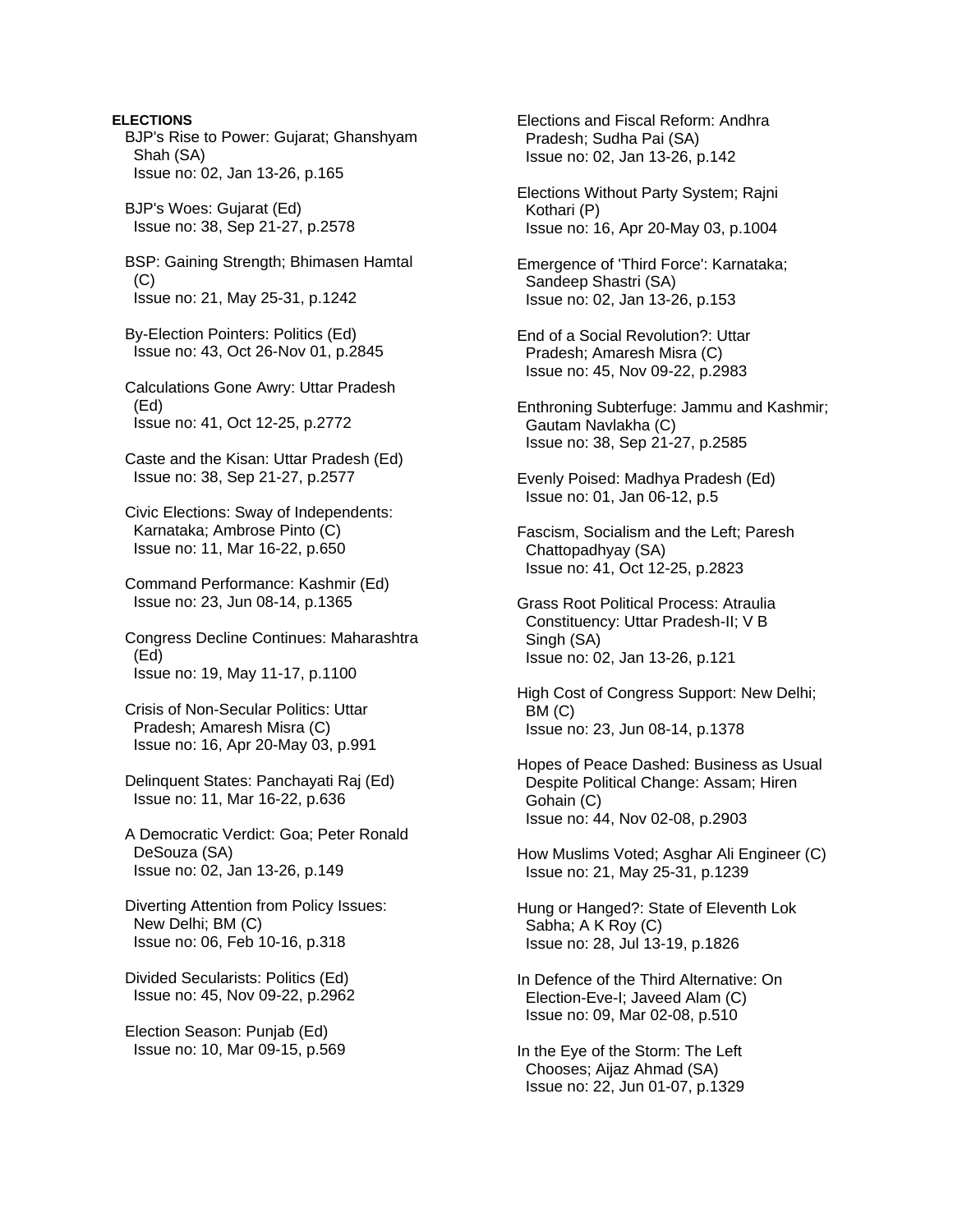# **ELECTIONS**

- Interpreting 1996: Where do We Go from Here?; Rajni Kothari (P) Issue no: 24, Jun 15-21, p.1448
- Interpreting Madhya Pradesh Voting Patterns; Christopher Jaffrelot (D) Issue no: 49, Dec 07-13, p.3207
- JD Falls in Line: Uttar Pradesh (Ed) Issue no: 13, Mar 30-Apr 05, p.798
- Kashmir Elections Under Delhi-Sponsored Terrorists; A G Noorani (CL) Issue no: 31, Aug 03-09, p.2059
- Less Equal: Kashmir (Ed) Issue no: 19, May 11-17, p.1101
- Lok Sabha Elections: Balance Sheet in UP; Kripa Shankar (C) Issue no: 21, May 25-31, p.1243
- The Meek Lay Claim to Their Inheritance: Portents of the 1996 Election Results from Madhya Pradesh; Rahul (SA) Issue no: 26, Jun 29-Jul 05, p.1682
- MP Assembly Elections, 1993; Rahul (D) Issue no: 14, Apr 06-12, p.907
- Musical Chairs: Bangladesh (Ed) Issue no: 24, Jun 15-21, p.1426
- Muslims in Electoral Politics: Madhya Pradesh; Sanjay Kumar (SA) Issue no: 02, Jan 13-26, p.138
- New Start in Local Government: Tamil Nadu; P S Vijaya Natha Raj (C) Issue no: 48, Nov 30-Dec 06, p.3099
- Odds against UDF: Kerala (Ed) Issue no: 16, Apr 20-May 03, p.981
- Political Budget Cycles in India; Kunal Sen and Rajendra R Vaidya (SA) Issue no: 30, Jul 27-Aug 02, p.2023
- Political Necessity vs Lost Possibilities: Himachal; Javeed Alam (SA) Issue no: 02, Jan 13-26, p.105

 Political Situation in Kashmir: Duped by Media and Government; Gautam Navlakha, Rita Manchanda and Tapan K Bose (P) Issue no: 29, Jul 20-26, p.1927

 Politics by the Hour (Ed) Issue no: 20, May 18-24, p.1171

 Politics in Flux: Uttar Pradesh; Amaresh Misra (C) Issue no: 22, Jun 01-07, p.1300

- Private Agendas: Uttar Pradesh (Ed) Issue no: 31, Aug 03-09, p.2052
- Quick Decline of UF Government: New Delhi; BM (C) Issue no: 38, Sep 21-27, p.2584
- Return of Reform Communism in Hungary; P Eashvaraiah (C) Issue no: 28, Jul 13-19, p.1835
- Revival of Old Political Alignments: Uttar Pradesh; Amaresh Misra (C) Issue no: 32, Aug 10-16, p.2127
- Russia: Countdown to What?; Frederic F Clairmont (C) Issue no: 26, Jun 29-Jul 05, p.1656
- Sectional Politics in an Urban Constituency: Generalganj [Kanpur]: Uttar Pradesh-I; R K Srivastava (SA) Issue no: 02, Jan 13-26, p.111
- Setback to Political Arrogance: Bihar; Indu Sinha and Arvind Sinha (C) Issue no: 26, Jun 29-Jul 05, p.1650
- Shady Tactics: Kashmir (Ed) Issue no: 08, Feb 24-Mar 02, p.433
- Shift of Power from Rural to Urban Sector: Maharashtra-I; Rajendra Vora (SA) Issue no: 02, Jan 13-26, p.171
- The Sixteenth Messidor of Boris Yeltsin: Russia; Dev Murarka (C) Issue no: 27, Jul 06-12, p.1735
- Skin-Deep Politics and Thick-Skinned Politicians: On Election-Eve-II; Sumanta Banerjee (C) Issue no: 10, Mar 09-15, p.582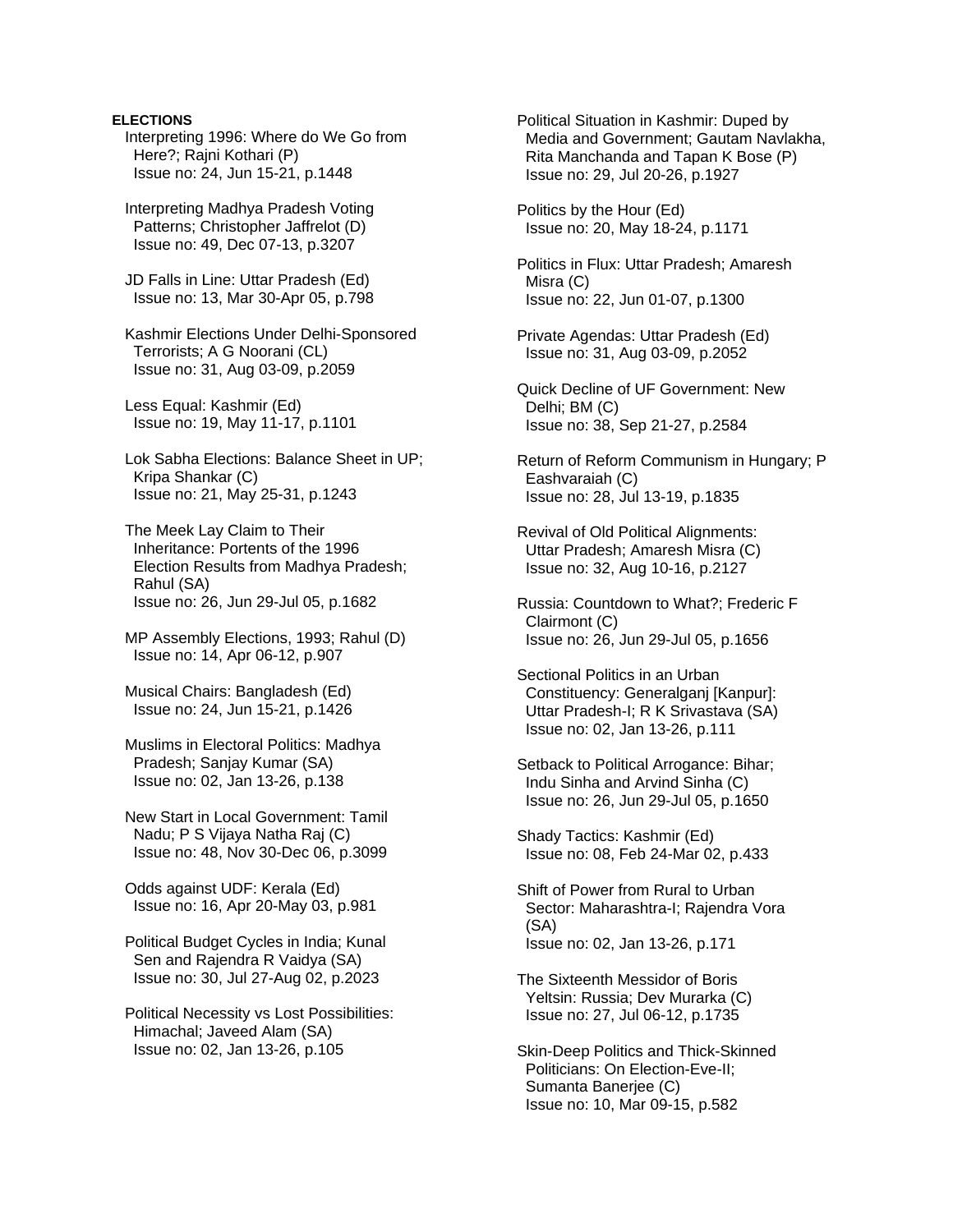### **ELECTIONS**

- Third Front in Disarray: Politics (Ed) Issue no: 16, Apr 20-May 03, p.980
- Towards a Show-Down: Congress Party (Ed) Issue no: 50, Dec 14-20, p.3212
- Tribal-Dalit Conflict: Electrol Politics in Phulbani: Orissa; Bishnu N Mohapatra and Dwaipayan Bhattacharyya (SA) Issue no: 02, Jan 13-26, p.160

### UF Government Emerging in True Colours: New Delhi; BM (C) Issue no: 25, Jun 22-28, p.1568

- Uttarakhand Card: Uttar Pradesh (Ed) Issue no: 33, Aug 17-23, p.2202
- Virtue of Abstinence (Ed) Issue no: 19, May 11-17, p.1099
- Yelstin: The Death Rattle; Frederic Clairmont (C) Issue no: 20, May 18-24, p.1189
- Yeltsein's Last Hurrah; Dev Murarka (C) Issue no: 23, Jun 08-14, p.1386

### **ELECTORAL REFORMS**

 Women and Politics: Beyond Quotas; Madhu Kishwar (P) Issue no: 43, Oct 26-Nov 01, p.2867

### **ELECTRIC POWER PLANTS**

 Anti-National; Medha Patkar, Thomas Kochery and Banwarilal Sharma (LE) Issue no: 07, Feb 17-Mar 05, p.370

 Indian Power Policy, Enron and the BoP; Kannan Srinivasan (C) Issue no: 33, Aug 17-23, p.2207

 Political Economy of Electric Power in India; Sebastian Morris (SA) Issue no: 20, May 18-24, p.1201

 Political Economy of Electric Power in India; Sebastian Morris (SA) Issue no: 21, May 25-31, p.1274

 Unconvincing Exercise (Ed) Issue no: 02, Jan 13-26, p.63

# **EMERGENCY**

 Twenty Years Ago (Ed) Issue no: 44, Nov 02-08, p.2898

### **EMPLOYEES' PROVIDENT FUND**

 Reforming Pension Systems: An Idea Whose Time has Come?; Gita Bhatt (C) Issue no: 25, Jun 22-28, p.1570

### **EMPLOYMENT**

 Economic Reforms, Employment and Poverty: Trends and Options; Abhijit Sen (SA) Issue no: 35, Sep 01-20, p.2459

 Industry, Finance and Employment: A discordant Trinity; Ranjit Sau (SA) Issue no: 45, Nov 09-22, p.3001

 OECD Countries: Employment and Unemployment Profiles; EPW Research Foundation (S) Issue no: 51, Dec 21-27, p.3280

#### **EMPLOYMENT POLICY**

 Employment Guarantee Scheme; S Mahendra Dev (D) Issue no: 09, Mar 02-08, p.560

 Employment Guarantee Scheme; M L **Dantwala**  (D) Issue no: 09, Mar 02-08, p.563

 Union Budget: Neglect of Employment in Organised Sector; H Prasad Pradhan (C) Issue no: 30, Jul 27-Aug 02, p.2003

# **EMPLOYMENT PROGRAMMES**

 Employment Guarantee Scheme; Rajivlochan Meeta (D) Issue no: 02, Jan 13-26, p.179

 Employment Guarantee Scheme; S Mahendra Dev (D) Issue no: 09, Mar 02-08, p.560

 Employment Guarantee Scheme; M L Dantwala (D) Issue no: 09, Mar 02-08, p.563

 Food Security: PDS vs EGD: A Tale of Two States; S Mahendra Dev (SA) Issue no: 27, Jul 06-12, p.1752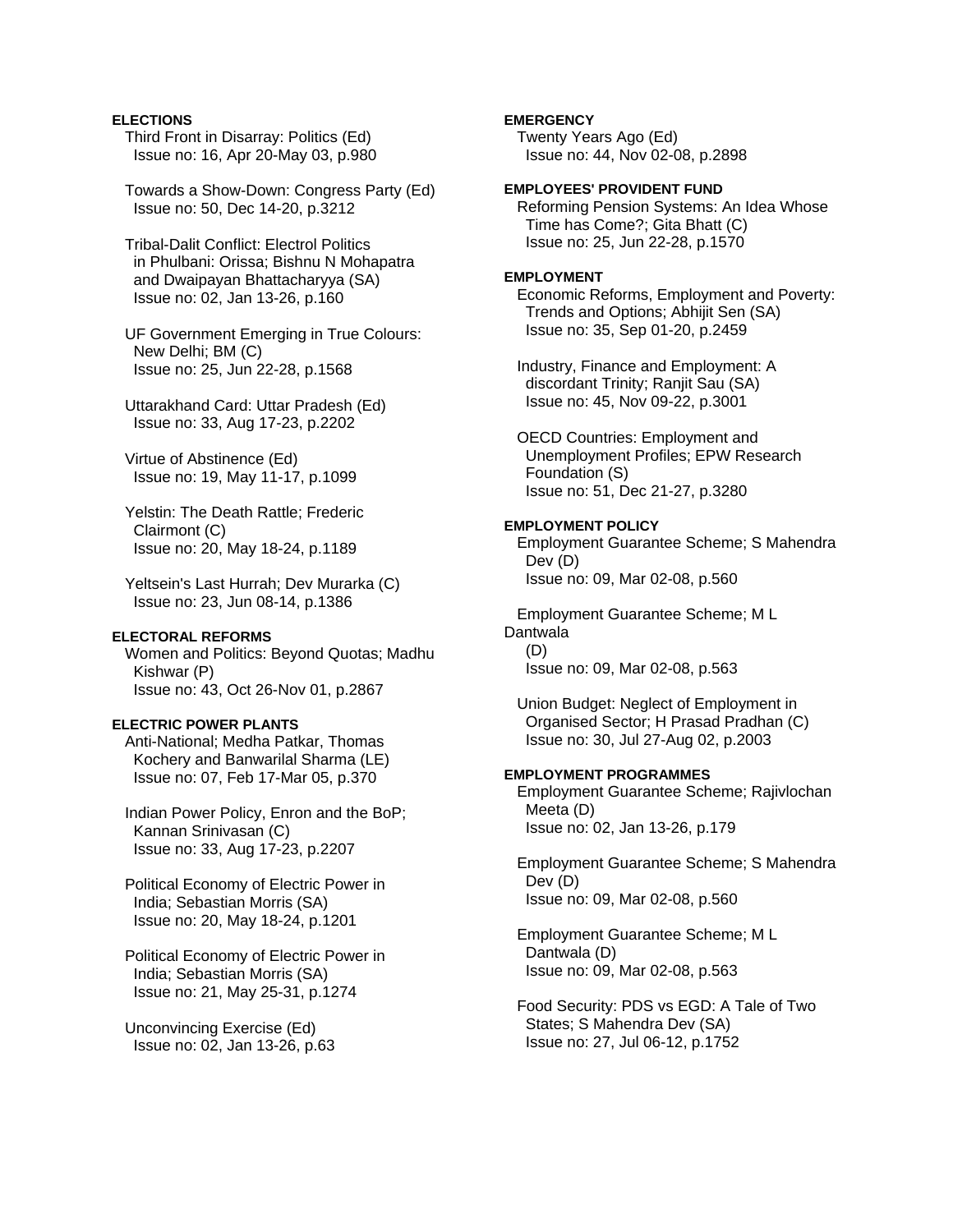# **ENERGY RESEARCH**

 Energy: Optimistic Scenario; B Sudhakara Reddy (BR) Issue no: 30, Jul 27-Aug 02, p.2022

# **ENGINEERING INDUSTRIES**

 Industrial Production: Capital Good Industries- Selected Industries; EPW Research Foundation (S) Issue no: 02, Jan 13-26, p.70

### **ENGLISH LITERATURE**

 Lear: Not a Fool; Vidyadhar Date (LE) Issue no: 43, Oct 26-Nov 01, p.2842

### **ENTREPRENEURSHIP**

 Export Success Stories; Sumit K Majumdar (BR) Issue no: 43, Oct 26-Nov 01, p.2865

# **ENVIRONMENT**

 Development, Environment and Poverty: Some Issues for Discussion; Sumit Roy (RA) Issue no: 04, Jan 27-Feb 02, p.PE29

 Environment: Crisis of Society; M V Nadkarni (BR) Issue no: 15, Apr 13-19, p.947

 Judiciary's Role: Environment (Ed) Issue no: 48, Nov 30-Dec 06, p.3092

 Responses to Ozone Depletion; K Ravi Srinivas (BR) Issue no: 51, Dec 21-27, p.3302

# **ENVIRONMENTAL PLANNING AND POLICY**

 Affluence and Environmental Disasters: Malaysia; M G G Pillai (C) Issue no: 18, May 04-10, p.1063

 Nature-Friendly Planning of Humanity's: Dialectics and Dynamics of Development Management; V R Krishna Iyer (P) Issue no: 34, Aug 24-31, p.2297

# **EPIDEMICS**

 Not Just a Medical Matter (Ed) Issue no: 06, Feb 10-16, p.303

 Political and Economic Roots of Disease: Malaria in Rajasthan; Kashyap Mankodi (RA)

Issue no: 04, Jan 27-Feb 02, p.PE42

# **ETHICS**

 Of Moral Authority and Political Bankruptcy; Dipankar Bhattacharya (D) Issue no: 29, Jul 20-26, p.1985

# **ETHNIC CONFLICTS**

 Ethnicity, Class and State in Pakistan; Feroz Ahmed (C) Issue no: 47, Nov 23-29, p.3050

 Growing Turbulence: Sri Lanka (Ed) Issue no: 23, Jun 08-14, p.1366

 MQM and Growth of Ethnic Movements in Pakistan; Arif Azad (C) Issue no: 18, May 04-10, p.1061

 Testing Times: Assam (Ed) Issue no: 22, Jun 01-07, p.1292

# **ETHNOGRAPHY**

 Interrogating Anthropology; Mary E John (BR) Issue no: 38, Sep 21-27, p.2598

### **EUROPE, EAST**

 Eastern European Transition: Some Practical and Theoretical Problems; Michael Haynes (SA) Issue no: 08, Feb 24-Mar 02, p.467

# **EUROPEAN UNION**

 The European Union: A Model for Regional Co-Operation in South Asia?; Jacob Rosel (P) Issue no: 49, Dec 07-13, p.3169

# **EXCHANGE RATES**

 Easing of Liquidity: Is it real?; EPW Research Foundation (MMR) Issue no: 19, May 11-17, p.1107

 External Sector; EPW Research Foundation (S) Issue no: 13, Mar 30-Apr 05, p.803

 External Sector; EPW Research Foundation (S) Issue no: 30, Jul 27-Aug 02, p.1996

 Low Savings, High Demand for Funds; EPW Research Foundation (MMR) Issue no: 15, Apr 13-19, p.919

 More of the Same (Ed) Issue no: 14, Apr 06-12, p.851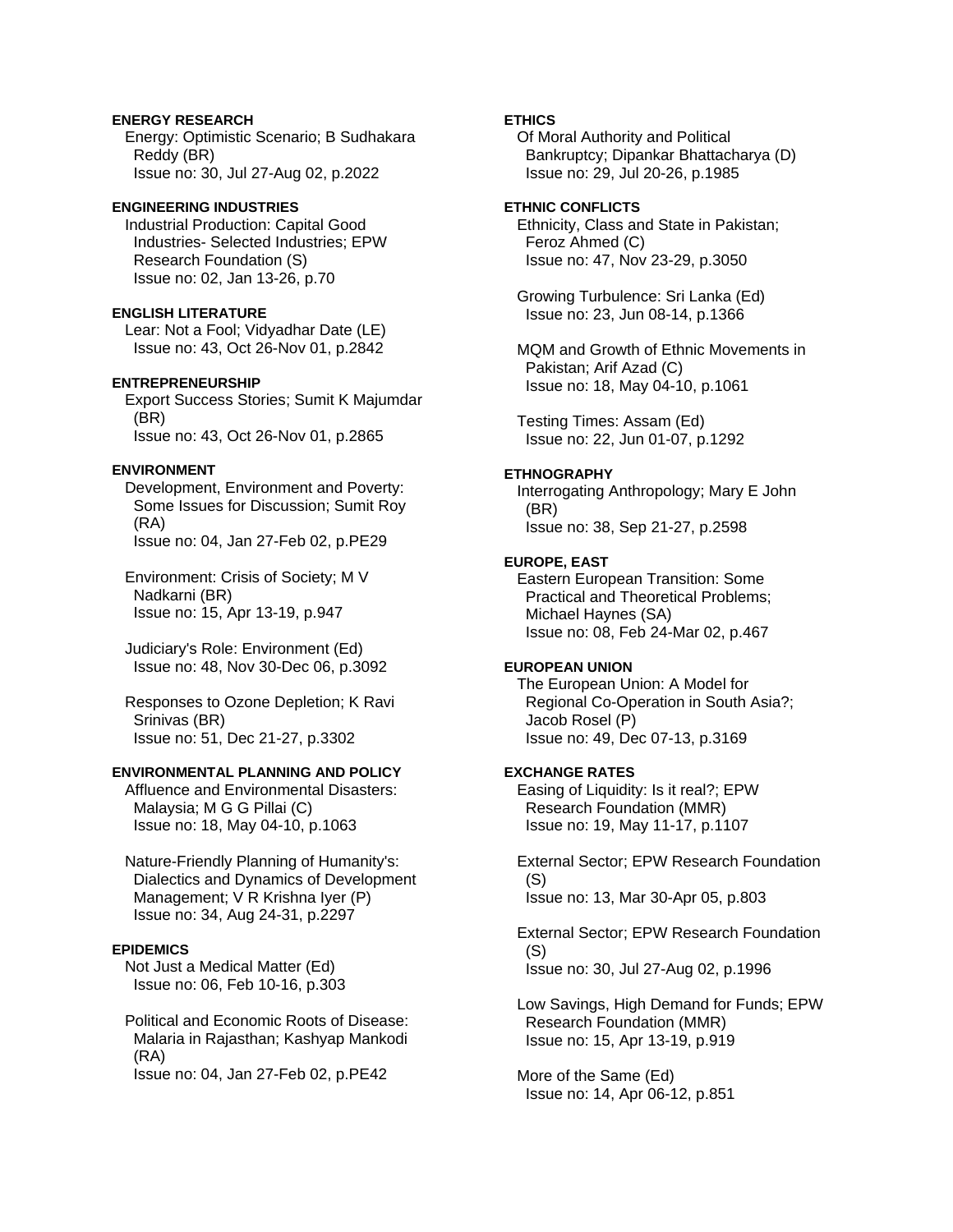### **EXCHANGE RATES**

 On the Making of the Next Century; Ranjit Sau (P) Issue no: 14, Apr 06-12, p.880

 The Rupee and Its Malcontents: Exchange Rate Management in India; Jayati Ghosh, Abhijit Sen and C P Chandrasekhar (P) Issue no: 09, Mar 02-08, p.507

 Unlearnt Lessons: Exchange Rate (Ed) Issue no: 01, Jan 06-12, p.5

### **EXIM POLICY**

 Import Tariff as Strategic Policy Signals; Murali Patibandla (D) Issue no: 24, Jun 15-21, p.1547

 Performance, Policy Issues and Prospects of India's Exports; O P Sharma (SA) Issue no: 41, Oct 12-25, p.2817

 The Rupee and Its Malcontents: Exchange Rate Management in India; Jayati Ghosh, Abhijit Sen and C P Chandrasekhar (P) Issue no: 09, Mar 02-08, p.507

### **EXPORTS**

 Danger Signals: Foreign Trade (Ed) Issue no: 15, Apr 13-19, p.913

 Economic Reforms and the External Sector; Aditya Bhattacharjea (C) Issue no: 16, Apr 20-May 03, p.987

 Export Success Stories; Sumit K Majumdar (BR) Issue no: 43, Oct 26-Nov 01, p.2865

 Foreign Trade; EPW Research Foundation (S) Issue no: 11, Mar 16-22, p.642

 Investment, Exports and Growth: A Cross-Country Analysis; Prabhat Patnaik and C P Chandrasekhar (SA) Issue no: 01, Jan 06-12, p.31

 Investment, Exports and Growth: A Sceptical Note; Aditya Bhattacharjea (D) Issue no: 44, Nov 02-08, p.2954

 Investment, Exports and Growth: Orthodoxy Vindicated; Prema-Chandra Athukorala (D) Issue no: 32, Aug 10-16, p.2178

 Performance, Policy Issues and Prospects of India's Exports; O P Sharma (SA) Issue no: 41, Oct 12-25, p.2817

### **EXTERNAL DEBT**

 Changed Pattern: Internationalal Capital Folws (Ed) Issue no: 18, May 04-10, p.1040

 Changing Foreign Liabilities: The Economy (Ed) Issue no: 47, Nov 23-29, p.3032

 Lure of Sovereign Bonds: External Borrowing (Ed) Issue no: 15, Apr 13-19, p.912

 This IMF Business: Who is really Responsible?; S Akbar Zaidi (C) Issue no: 40, Oct 05-11, p.2728

 You Too, Dandavate?: The Economy (Ed) Issue no: 45, Nov 09-22, p.2961

# **FAMILY**

 Anti-Bigamy Bill in Maharashtra: Wider Debate Needed; Geetanjali Gangoli (C) Issue no: 29, Jul 20-26, p.1919

 Female-Supported Households; Sheela V Varghese (LE) Issue no: 22, Jun 01-07, p.1290

 Is the Joint Household Disintegrating?; A M Shah (SA) Issue no: 09, Mar 02-08, p.537

 Marriage, Sexuality and the Female Ascetic: Understanding a Hindu Sect; Prem Chowdhry (SA) Issue no: 34, Aug 24-31, p.2307

 Swadeshi Globalisation; Jehanbux Edulbehram (LE) Issue no: 10, Mar 09-15, p.566

#### **FAMILY PLANNING**

 Choosing a Permanent Contraceptive: Does a Son Preference Matter?; S Irudaya Rajan, U S Mishra and T K Vimala (SA) Issue no: 29, Jul 20-26, p.1980

 Family Planning and the Poor; S K Sharma (LE) Issue no: 32, Aug 10-16, p.2110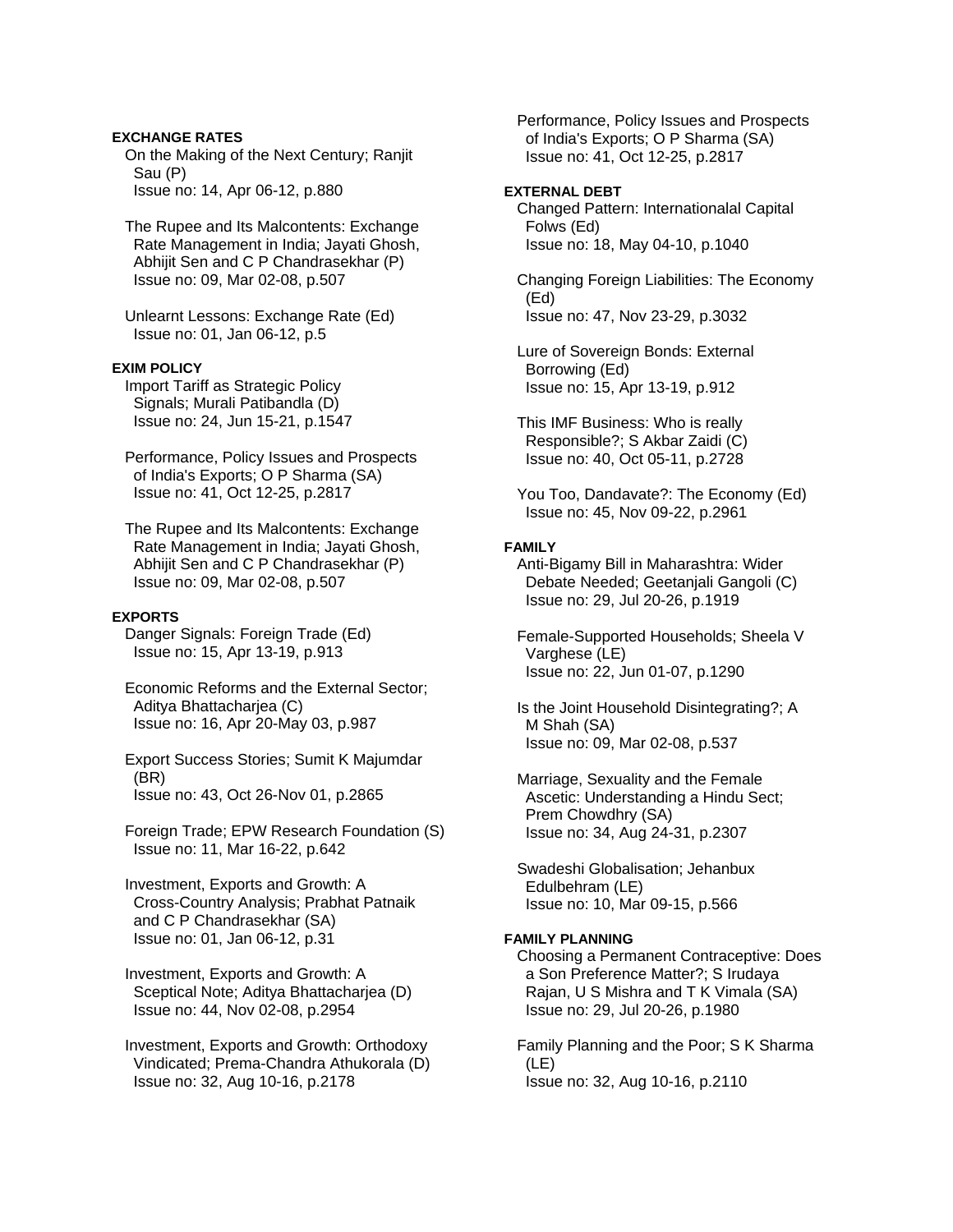# **FAMINES**

 Infant and Child Mortality during Famines in Late 19th and Early 20th Century India; Arup Maharatna (SA) Issue no: 27, Jul 06-12, p.1774

### **FASCISM**

 Fascism, Socialism and the Left; Paresh Chattopadhyay (SA) Issue no: 41, Oct 12-25, p.2823

#### **FEMINISM**

 Beauties and the Beast; S Bageshree (C) Issue no: 43, Oct 26-Nov 01, p.2856

 Feminification of Theory and Gender Studies; Dipankar Gupta (D) Issue no: 24, Jun 15-21, p.1546

 Gender and Development in India, 1970s-1990s: Some Reflections on the Constitutive Role of Contexts; Mary E John (SA) Issue no: 47, Nov 23-29, p.3071

 The Impossible Subject: Caste and the Gendered Body; Susie Tharu (P) Issue no: 22, Jun 01-07, p.1311

 Interrogating Anthropology; Mary E John (BR) Issue no: 38, Sep 21-27, p.2598

 The Science Question in Post-Colonial Feminism; Meera Nanda (RA) Issue no: 16, Apr 20-May 03, p.WS2

 Understanding the Anthropological Method; Meenakshi Thapan (D) Issue no: 38, Sep 21-27, p.2631

 Who Draws the Line?: Feminist Reflections on Speech and Censorship; Ratna Kapur (SA) Issue no: 16, Apr 20-May 03, p.WS15

 Women, Communication and Science: Identity Question ; Shefali Moitra (SA) Issue no: 16, Apr 20-May 03, p.WS39

# **FERTILITY**

 Demographic Transition and Political Transition; S Irudaya Rajan (D) Issue no: 19, May 11-17, p.1168

 Minority Status and Fertility; G B Venkatesha Murthy (D) Issue no: 20, May 18-24, p.1224

### **FERTILIZER INDUSTRY**

 Improving Fertiliser Use Efficiency; Vidya Sagar (BR) Issue no: 48, Nov 30-Dec 06, p.3115

#### **FERTILIZERS**

 Improving Fertiliser Use Efficiency; Vidya Sagar (BR) Issue no: 48, Nov 30-Dec 06, p.3115

# **FEUDALISM**

 The Great Renunciation: Back to Feudalism with a Post-modernist Look; Nikita Pokrovsky (P) Issue no: 06, Feb 10-16, p.330

 Unusual Sources, Conventional Questions: A History of Tenancy in South India; Surinder S Jodhka (BR) Issue no: 19, May 11-17, p.1137

#### **FILM INDUSTRY**

 Ousting Good Cinema: Film Institute (Ed) Issue no: 04, Jan 27-Feb 02, p.185

 Warner's Entry; Satish Chandra (LE) Issue no: 44, Nov 02-08, p.2894

#### **FINANCE COMMISSION**

 Constitution of Finance Commissions; Dev Athawale (LE) Issue no: 50, Dec 14-20, p.3210

 Debt Servicing and Budgetary Structure; B P R Vithal (SA) Issue no: 06, Feb 10-16, p.349

 Finance Commission in a Federal Set-up; Vinod Vyasulu (C) Issue no: 40, Oct 05-11, p.2719

 Finance Commission Transfers; EPW Research Foundation (S) Issue no: 21, May 25-31, p.1234

# **FINANCES, LOCAL GOVERNMENT**

 Augmentation of Panchayat Resources; Indira Rajaraman, O P Bohra and V S Renganathan (SA) Issue no: 18, May 04-10, p.1071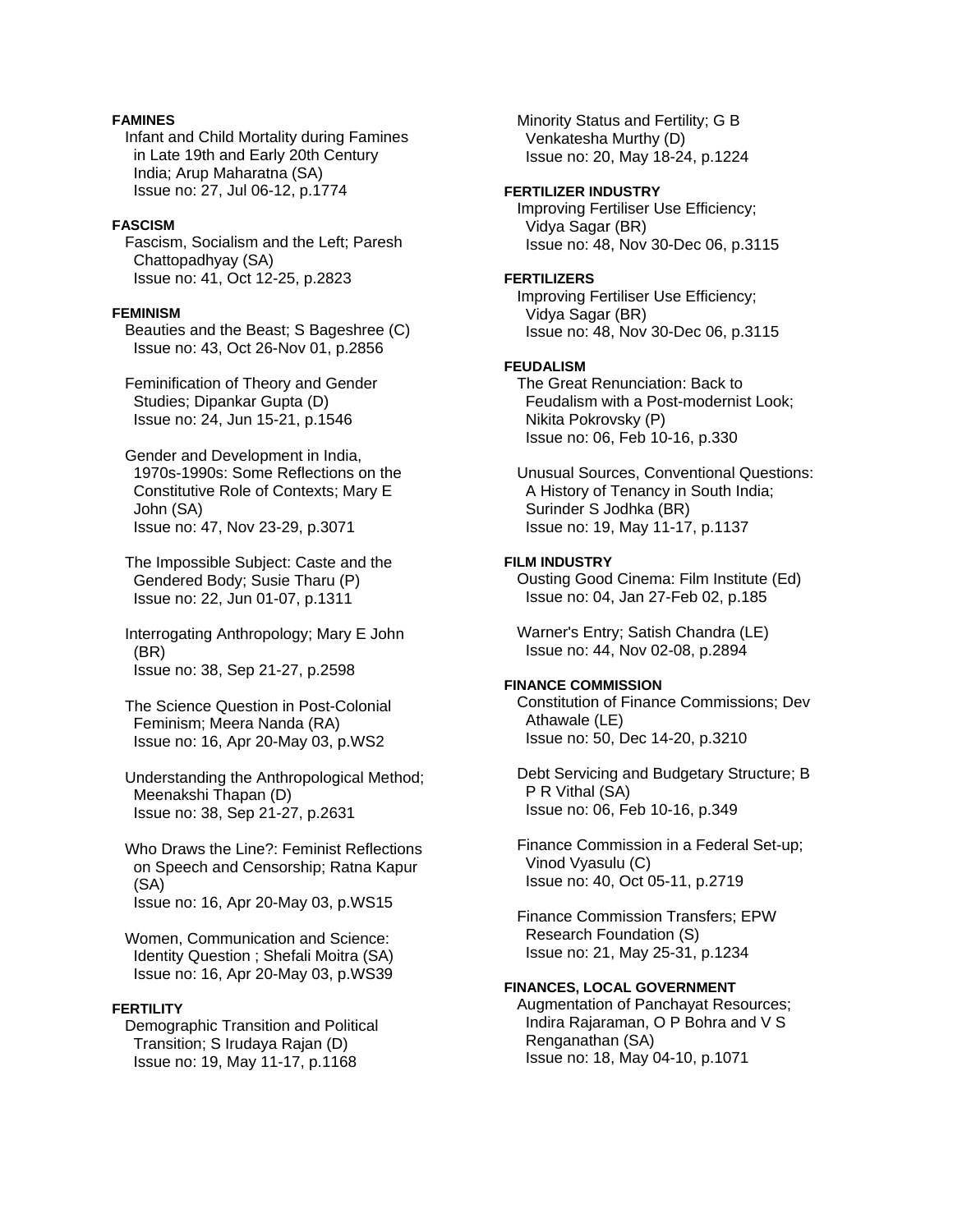### **FINANCES, STATES**

 Finance Commission Transfers; EPW Research Foundation (S) Issue no: 21, May 25-31, p.1234

 Growing Constraints: State Finances (Ed) Issue no: 13, Mar 30-Apr 05, p.797

 State Finances; EPW Research Foundation (S) Issue no: 15, Apr 13-19, p.916

### **FINANCES, UNION**

 Coming Full Circle (Ed) Issue no: 10, Mar 09-15, p.567

 Folklore of Budget Deficit (Ed) Issue no: 31, Aug 03-09, p.2051

 Miles to Go (Ed) Issue no: 13, Mar 30-Apr 05, p.795

### **FINANCIAL MARKET**

 Capital Market; EPW Research Foundation (S) Issue no: 29, Jul 20-26, p.1912

 Capital Market; EPW Research Foundation (S) Issue no: 43, Oct 26-Nov 01, p.2847

 Distortions Come to the Surface; EPW Research Foundation (MMR) Issue no: 28, Jul 13-19, p.1819

 Easing of Liquidity: Is it real?; EPW Research Foundation (MMR) Issue no: 19, May 11-17, p.1107

 In the FII's Thrall (Ed) Issue no: 44, Nov 02-08, p.2895

 India's Capital Market Growth: Trends, Explanations and Evidence; R Nagaraj (SA) Issue no: 35, Sep 01-20, p.2553

 Industry, Finance and Employment: A discordant Trinity; Ranjit Sau (SA) Issue no: 45, Nov 09-22, p.3001

 Manipulated Market (Ed) Issue no: 40, Oct 05-11, p.2711  On the Making of the Next Century; Ranjit Sau (P) Issue no: 14, Apr 06-12, p.880

### **FINANCIAL MARKET REGULATIONS**

 Further Push to Cost of Funds: Financial System (Ed) Issue no: 31, Aug 03-09, p.2052

#### **FINANCIAL SECTOR REFORMS**

 Financial Sector Reforms: An Excercise in Introspection; N A Mujumdar (SA) Issue no: 12, Mar 23-30, p.727

 Fruitless Pursuit of Capital Adequacy; Paramita Debnath (C) Issue no: 11, Mar 16-22, p.652

 High Cost of Financial Sector Reform; EPW Research Foundation (MMR) Issue no: 50, Dec 14-20, p.3218

 Indian Capital Market Reforms, 1992-96: An Assessment; Subir Gokarn (SA) Issue no: 15, Apr 13-19, p.956

 Money Games (Ed) Issue no: 23, Jun 08-14, p.1363

 Mutual Funds: Growth, Performance and Prospects; Madhu S Panigrahi (SA) Issue no: 12, Mar 23-30, p.765

 Public Policy and the Financial System: A Dilemma of Two Cultures; N A Mujumdar (P) Issue no: 50, Dec 14-20, p.3237

#### **FINANCIAL SYSTEM**

 Public Policy and the Financial System: A Dilemma of Two Cultures; N A Mujumdar (P) Issue no: 50, Dec 14-20, p.3237

#### **FISCAL DEFICIT**

 And Now, the 'Primary Deficit' (Ed) Issue no: 11, Mar 16-22, p.635

 Chimera of Monetised Deficit (Ed) Issue no: 41, Oct 12-25, p.2771

 Dismal Legacy: The Economy (Ed) Issue no: 25, Jun 22-28, p.1556

 Dressing Up the Deficit; M K Datar (D) Issue no: 20, May 18-24, p.1223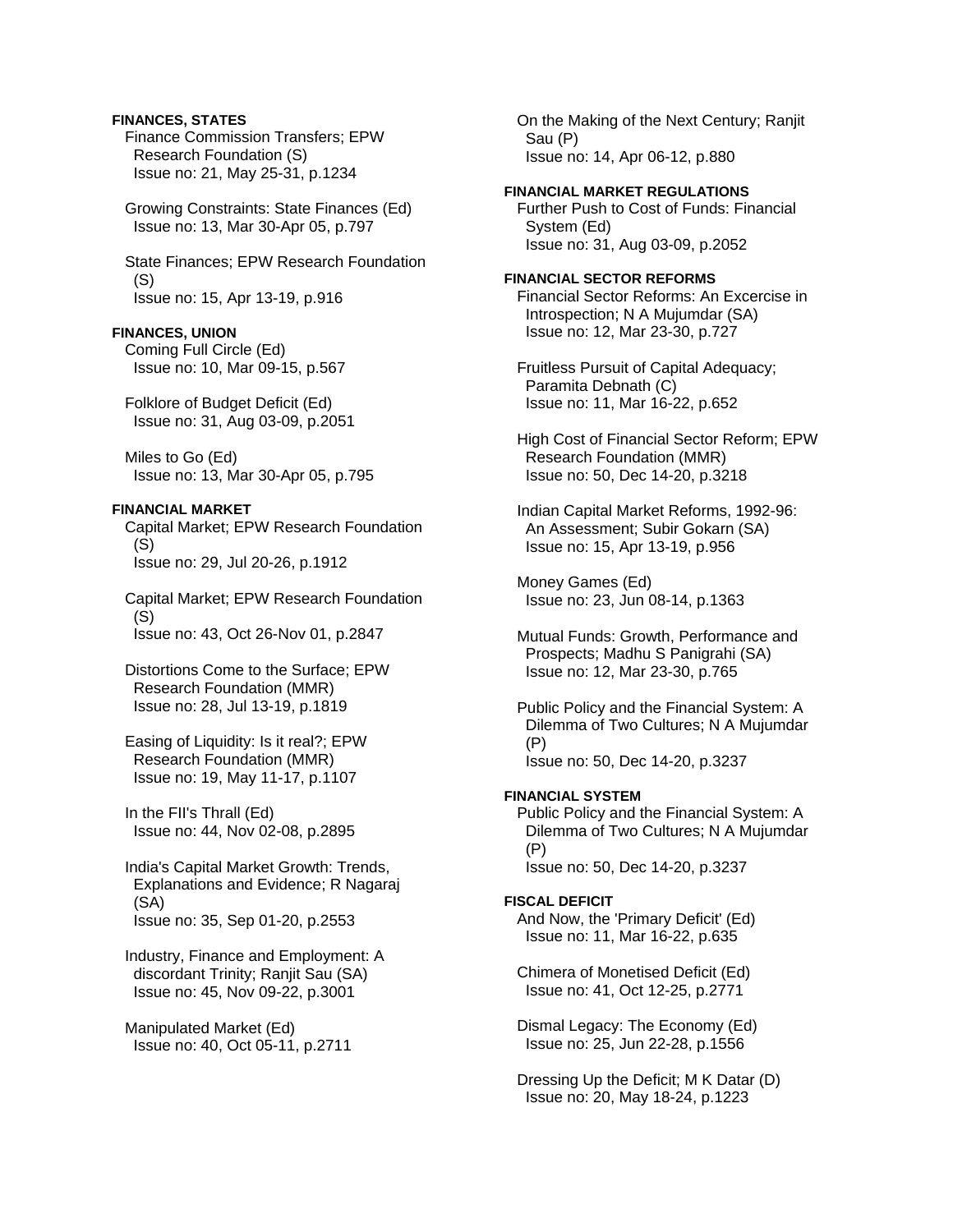### **FISCAL DEFICIT** Folklore of Budget Deficit (Ed) Issue no: 31, Aug 03-09, p.2051

 This IMF Business: Who is really Responsible?; S Akbar Zaidi (C) Issue no: 40, Oct 05-11, p.2728

 Wasted Resources: AID (Ed) Issue no: 04, Jan 27-Feb 02, p.184

### **FISHERIES AND MARINE PRODUCTS**

 Deep Sea Fishing Policy: a Critique; K M Shajahan (C) Issue no: 05, Feb 03-09, p.263

 Fishing in the Tawa Reservoir: Adivasis Struggle for Livelihood; Sunil and Smitha (C) Issue no: 14, Apr 06-12, p.870

 Managing World Fisheries: Third World's Loss; Ramakrishnan Korakandy (C) Issue no: 34, Aug 24-31, p.2289

### **FIVE YEAR PLANS**

 Agriculture in Future: Demand Supply Perspective for the Ninth Five Year Plan; Praduman Kumar and V C Mathur (RA) Issue no: 39, Sep 28-Oct 04, p.A131

 Ninth Plan: Marketist Dilemmas (Ed) Issue no: 50, Dec 14-20, p.3211

 One More Paper Excercise (Ed) Issue no: 49, Dec 07-13, p.3151

 Performance, Policy Issues and Prospects of India's Exports; O P Sharma (SA) Issue no: 41, Oct 12-25, p.2817

 Regional Analysis: Confusion Confounded; P C Sarker (D) Issue no: 40, Oct 05-11, p.2766

### **FLOODS**

 Avoidable Havoc: Monsoons (Ed) Issue no: 27, Jul 06-12, p.1716

### **FOETICIDE**

 The Victimising Discourse: Sex-Determination Technologies and Policy; Dolly Arora (SA) Issue no: 07, Feb 17-Mar 05, p.420

# **FOOD CONSUMPTION**

 How Important are Changes in Taste?: A State Level Analysis of Food Demand; J V Meenakshi (SA) Issue no: 50, Dec 14-20, p.3265

# **FOOD POLICY**

 Food Security: Misconceived Policies; M H Suryanarayana (BR) Issue no: 29, Jul 20-26, p.1934

### **FOOD PROCESSING INDUSTRIES**

 Attack on Multinationals: Re-enactment of Gandhian Violence: Karnataka; Muzaffar Assadi (C) Issue no: 20, May 18-24, p.1184

### **FOOD RESERVES**

 Using Food Stocks Productively; Jayati Ghosh, Abhijit Sen and C P Chandrasekhar (P) Issue no: 21, May 25-31, p.1235

# **FOOD SECURITY**

 Export-Oriented Agriculture and Food Security in Developing Countries and India; Usha Patnaik (SA) Issue no: 35, Sep 01-20, p.2429

 Food Security: Misconceived Policies; M H Suryanarayana (BR) Issue no: 29, Jul 20-26, p.1934

 Food Security: PDS vs EGD: A Tale of Two States; S Mahendra Dev (SA) Issue no: 27, Jul 06-12, p.1752

 Profit for Few or Food for All; S Ananthakrishnan (LE) Issue no: 48, Nov 30-Dec 06, p.3090

 Public Distribution System, Food Subsidy and Production Incentives; P S Geogre (RA) Issue no: 39, Sep 28-Oct 04, p.A140

### **FOOD SUBSIDIES**

 Structural Adjustment, Food Security and System of Public Distribution of Food; Madhura Swaminathan (SA) Issue no: 26, Jun 29-Jul 05, p.1665

### **FOOD SUPPLY**

 Food Security at Stake: Agriculture (Ed) Issue no: 11, Mar 16-22, p.636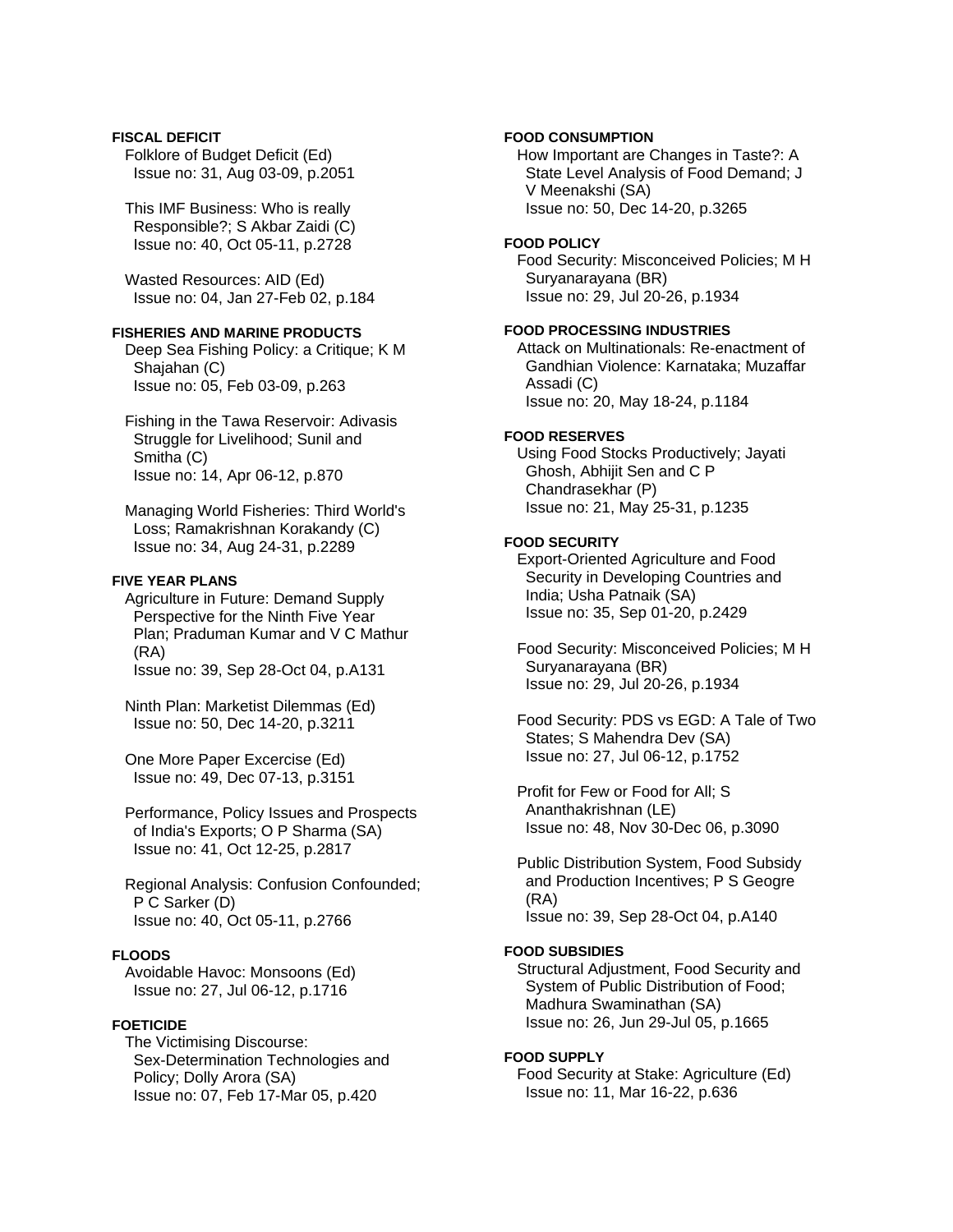# **FOOD SUPPLY**

 Red Herring of Targeting (Ed) Issue no: 27, Jul 06-12, p.1715

 Structural Adjustment, Food Security and System of Public Distribution of Food; Madhura Swaminathan (SA) Issue no: 26, Jun 29-Jul 05, p.1665

### **FOOD-FOR-WORK PROGRAMMES**

 Using Food Stocks Productively; Jayati Ghosh, Abhijit Sen and C P Chandrasekhar (P) Issue no: 21, May 25-31, p.1235

# **FOODGRAIN TRADE**

 Paying for Mismanagemant: Food Prices (Ed) Issue no: 51, Dec 21-27, p.3276

# **FOREIGN DIRECT INVESTMENT**

 Adrift on FDI: The Economy (Ed) Issue no: 27, Jul 06-12, p.1717

 Behind the Stock Market Boom (Ed) Issue no: 16, Apr 20-May 03, p.979

 Changed Pattern: Internationalal Capital Folws (Ed) Issue no: 18, May 04-10, p.1040

 Changing Foreign Liabilities: The Economy (Ed) Issue no: 47, Nov 23-29, p.3032

 External Sector; EPW Research Foundation (S) Issue no: 13, Mar 30-Apr 05, p.803

 Foreign Direct Investment and Domestic Savings-Investment Behaviour: Developing Countries Experience; Biswajit Dhar and Saikat Sinha Roy (SA) Issue no: 35, Sep 01-20, p.2547

 Foreign Investment Approvals and Actuals: A Profile; EPW Research Foundation (S) Issue no: 28, Jul 13-19, p.1818

 Foreign Investment Approvals and Actuals: A Profile; EPW Research Foundation (S) Issue no: 47, Nov 23-29, p.3036

 Growing Inter-Linkages Between Markets; EPW Research Foundation (MMR) Issue no: 10, Mar 09-15, p.575

 High Cost of Wooing Foreign Capital: New Delhi; BM (C) Issue no: 34, Aug 24-31, p.2282

 In the FII's Thrall (Ed) Issue no: 44, Nov 02-08, p.2895

 Interest Rates Refuse to Behave; EPW Research Foundation (MMR) Issue no: 39, Sep 28-Oct 04, p.2659

 Moonshine on Foreign Investment (Ed) Issue no: 26, Jun 29-Jul 05, p.1635

 The Wrong Kind: Foreign Investment (Ed) Issue no: 08, Feb 24-Mar 02, p.432

### **FOREIGN EXCHANGE REGULATIONS**

 'Hawala' Parties: Politics (Ed) Issue no: 04, Jan 27-Feb 02, p.184

 Exchange Rate Management: Myth and Reality; Ashwini Deshpande (BR) Issue no: 18, May 04-10, p.1068

 The Rupee and Its Malcontents: Exchange Rate Management in India; Jayati Ghosh, Abhijit Sen and C P Chandrasekhar (P) Issue no: 09, Mar 02-08, p.507

 Shadow is Substance: Foreign Exchange (Ed) Issue no: 33, Aug 17-23, p.2201

### **FOREIGN EXCHANGE RESERVES**

 Why are Interest Rates High?: The Economy (Ed)

Issue no: 39, Sep 28-Oct 04, p.2653

### **FOREIGN TRADE**

 Danger Signals; N R Bhanu Murthy (LE) Issue no: 23, Jun 08-14, p.1362

 Danger Signals: Foreign Trade (Ed) Issue no: 15, Apr 13-19, p.913

 Foreign Trade; EPW Research Foundation (S) Issue no: 11, Mar 16-22, p.642

 Foreign Trade; EPW Research Foundation (S) Issue no: 23, Jun 08-14, p.1368

 Foreign Trade; EPW Research Foundation (S) Issue no: 34, Aug 24-31, p.2272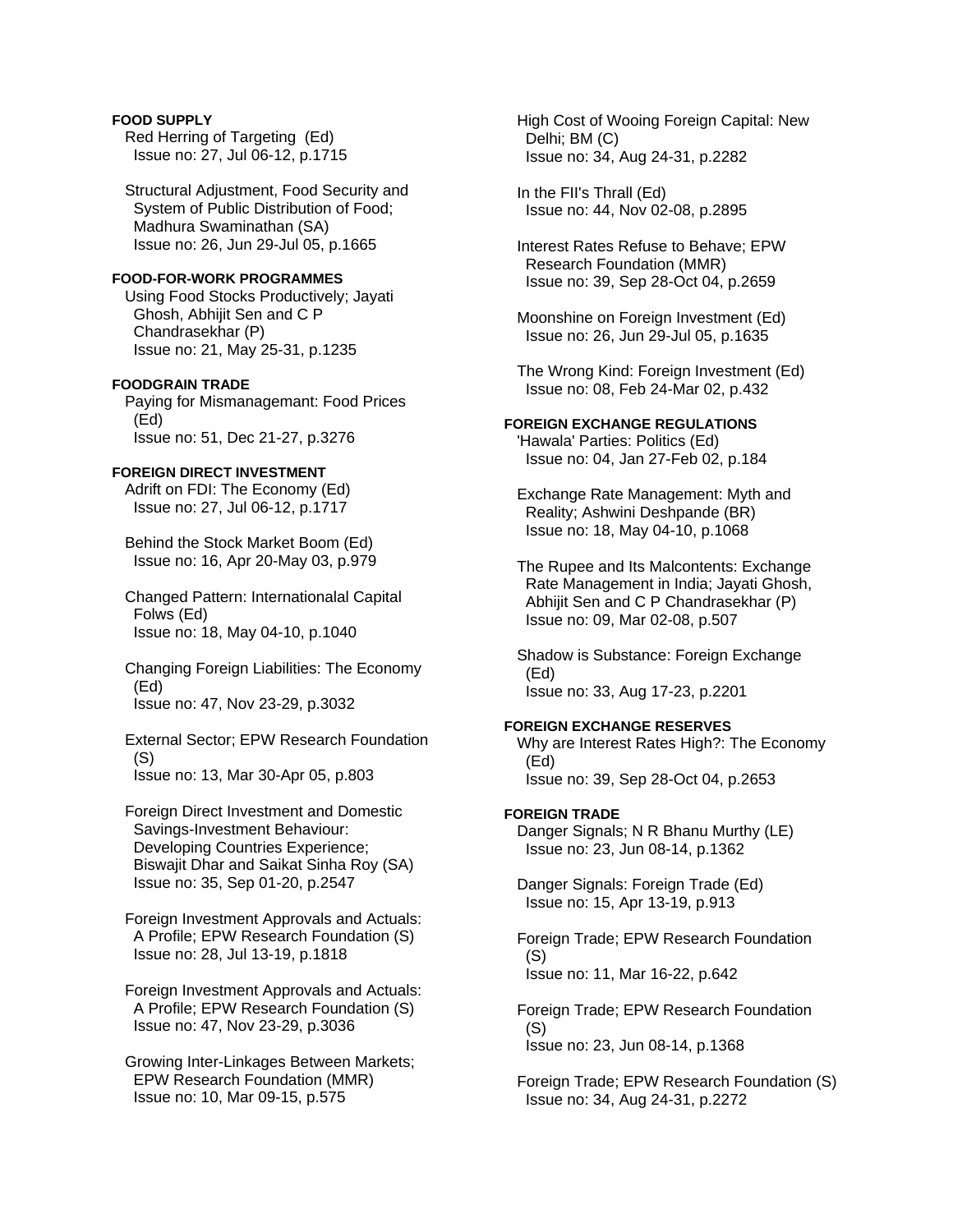### **FOREIGN TRADE**

Foreign Trade; EPW Research Foundation (S) Issue no: 50, Dec 14-20, p.3215

 International Trade and Long-Term Economic Growth: A Few Issues of Growth Strategy for India; Murali Patibandla (SA) Issue no: 48, Nov 30-Dec 06, p.3121

 Liberalisation and Foreign Trade: Danger Signals (C) Issue no: 18, May 04-10, p.1052

 South-East Asian Economies: Miracle or Meltdown?; Jayati Ghosh, Abhijit Sen and C P Chandrasekhar (P) Issue no: 41, Oct 12-25, p.2776

 Uneasy Portents: Foreign Trade (Ed) Issue no: 19, May 11-17, p.1100

# **FOREST POLICY**

 Minor Forest Produce and Rights of Tribals; Vidhya Das (C) Issue no: 50, Dec 14-20, p.3227

 A Socio-Ecological Basis for Natural Resource Management: Forest Bill Debate; Ashwini Chhatre (SA) Issue no: 18, May 04-10, p.1084

### **FORESTS AND FORESTRY**

 Colonialism and Professionalism: A German Forester in India; Indra Munshi Saldanha (SA) Issue no: 21, May 25-31, p.1265

 Community-Based Forest Management Practices: Field Observations from Orissa; Binay Kumar Pattnaik and Anirudh Brahmachari (SA) Issue no: 15, Apr 13-19, p.968

 Defending the Dalki Forest: Joint Forest Management in Lapanga; Nandini Sundar, Abha Mishra and Neeraj Peter (SA) Issue no: 45, Nov 09-22, p.3021

 No Role For Women: Karnataka's Joint Forest Management Programmes; Mariette Correa (C) Issue no: 23, Jun 08-14, p.1382

 A Socio-Ecological Basis for Natural Resource Management: Forest Bill Debate; Ashwini Chhatre (SA) Issue no: 18, May 04-10, p.1084

#### **FRANCE**

 Mitterrand's Twisted Legacy: France; Frederic F Clairmont (C) Issue no: 12, Mar 23-30, p.717

 Preferring Disorder Over Injustice: France; Raghu Krishnan (C) Issue no: 02, Jan 13-26, p.77

# **FREEDOM FIGHTERS**

 Ahead of His Time; Parshotam Mehra (BR) Issue no: 22, Jun 01-07, p.1326

 Ambedkar and Gandhi; P P Lakshman (LE) Issue no: 51, Dec 21-27, p.3274

 Beyond Bhadralok and Bankim studies; Ramachandra Guha (D) Issue no: 08, Feb 24-Mar 02, p.495

### **FREEDOM OF SPEECH**

 Sahmat and Politics of Cultural Intervention; Sudhanva Deshpande (P) Issue no: 25, Jun 22-28, p.1586

 Who Draws the Line?: Feminist Reflections on Speech and Censorship; Ratna Kapur (SA) Issue no: 16, Apr 20-May 03, p.WS15

### **FUNDAMENTAL RIGHTS**

 Denial of Passport to Journalist; Raghunath P K et al (LE) Issue no: 44, Nov 02-08, p.2894

 Level Playing Fields!; Pulapre Balakrishnan (LE) Issue no: 27, Jul 06-12, p.1714

 New Constitution Enshrines Right to Property: Ukraine; Stephen Steiger (C) Issue no: 49, Dec 07-13, p.3167

 People's Knowledge, People's Power: Campaign for Citizen's Right to Information; Deepti Priya (C) Issue no: 02, Jan 13-26, p.83

 Right to Emergency Medicare: A Landmark Judgment; Sujit Das (C) Issue no: 43, Oct 26-Nov 01, p.2851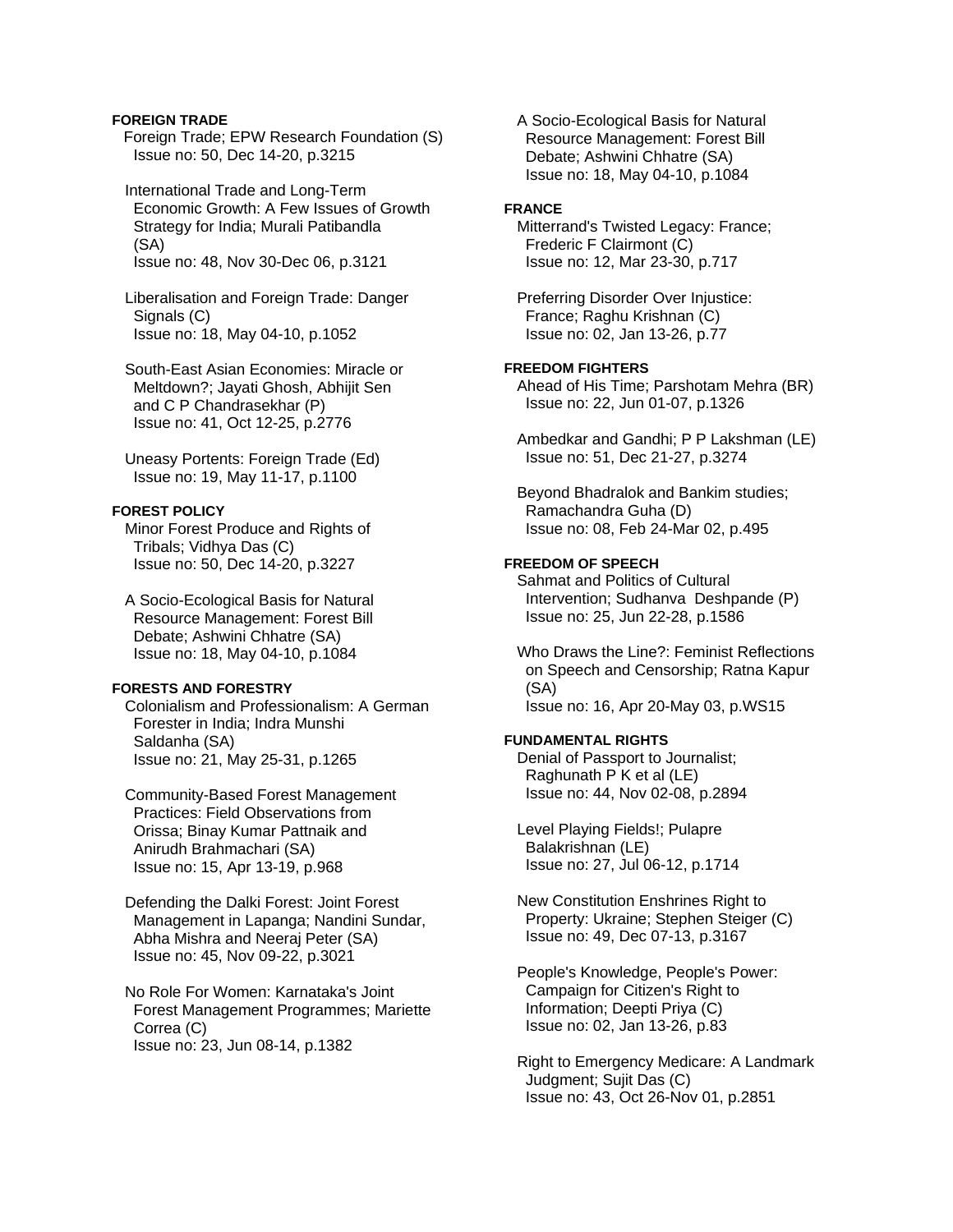### **FUNDAMENTAL RIGHTS**

 Threat to Citizen's Rights: VIP Security (Ed) Issue no: 34, Aug 24-31, p.2269

### **GANDHISM**

 Gandhi in the 21st Century: Search for an Alternative Development Model; Vasant Kumar Bawa (C) Issue no: 47, Nov 23-29, p.3048

### **GARMENT AND KNITTING INDUSTRY**

 Flexible Specialisation: New Paradigm for Industrialisation for Developing Countries?; Subesh K Das and P Panayiotopoulos (RA) Issue no: 52, Dec 28-31, p.L57

 Textile and Apparel Trade: Impact of 'New Regionalism'; Rajesh Mehta (SA) Issue no: 23, Jun 08-14, p.1405

# **GATT**

 Dynamics of World Natural Rubber Economy: Its relevance to India; Tharian George K and M R Sethuraj (SA) Issue no: 22, Jun 01-07, p.1355

 Global Market and Competitiveness of Indian Agriculture: Some Issues; Sucha Singh Gill and Jaswinder Singh Brar (SA) Issue no: 32, Aug 10-16, p.2167

 Minimum Labour Standards and Trade Agreements: An Overview of the debate; Rohini Hensman (SA) Issue no: 16, Apr 20-May 03, p.1030

 World Economic Order Before and After GATT; Nirmal Kumar Chandra (BR) Issue no: 11, Mar 16-22, p.658

### **GENDER DISCRIMINATION**

 Aba-oa and Gender Equations Among Garos; Bela Malik (D) Issue no: 41, Oct 12-25, p.2840

 Androgyny: An Alternative to Gender Polarity; Maithreyi Krishnaraj (RA) Issue no: 16, Apr 20-May 03, p.WS9

 Choosing a Permanent Contraceptive: Does a Son Preference Matter?; S Irudaya Rajan, U S Mishra and T K Vimala (SA) Issue no: 29, Jul 20-26, p.1980

 Demographic Outcomes, Economic Development and Women's Agency; Jean Dreze, Anne-Catherine Guio and Mamta Murthi (P) Issue no: 27, Jul 06-12, p.1739

 Drafting Gender Just Laws; Nandita Gandhi, Geetanjali Gangoli and Nandita Shah (C) Issue no: 43, Oct 26-Nov 01, p.2858

 Gender Bias in Utilisation of Health Care Facilities in Rural Haryana; Rajeshwari (SA) Issue no: 08, Feb 24-Mar 02, p.489

 Gender-Related development Index for Indian States: Methodological Issues; K Seeta Prabhu, P C Sarker and A Radha (RA) Issue no: 43, Oct 26-Nov 01, p.WS72

 Human Rights: Gender Dimension; S P Sathe (BR) Issue no: 16, Apr 20-May 03, p.1010

 Measurement of Gender Difference Using Anthropometry; Anuradha Khati Rajivan (RA) Issue no: 43, Oct 26-Nov 01, p.WS58

 Native Voices and Ethnographic Noise; Carol Upadhya (BR) Issue no: 29, Jul 20-26, p.1932

 Recasting Indices for Developing Countries: A Gender Empowerment Measure; Aasha Kapur-Mehta (RA) Issue no: 43, Oct 26-Nov 01, p.WS80

 Unmasking Social Science; Rajni Palriwala (BR) Issue no: 13, Mar 30-Apr 05, p.822

 The Victimising Discourse: Sex-Determination Technologies and Policy; Dolly Arora (SA) Issue no: 07, Feb 17-Mar 05, p.420

 Work and Survival: Gendered View; Manisha Rao (BR) Issue no: 18, May 04-10, p.1069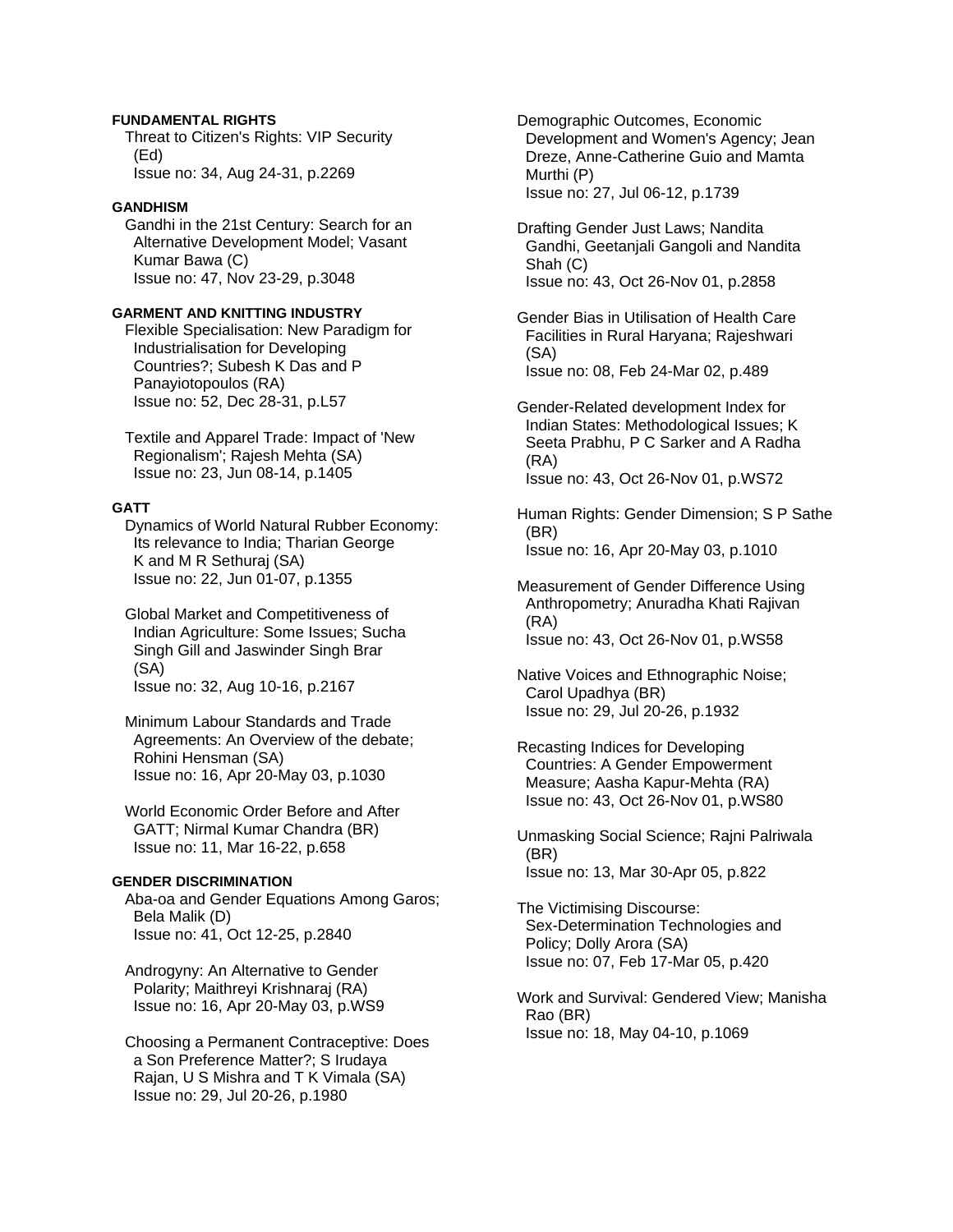### **GENDER STUDIES**

 Androgyny: An Alternative to Gender Polarity; Maithreyi Krishnaraj (RA) Issue no: 16, Apr 20-May 03, p.WS9

 Critique of Gender Development Index: Towards an Alternative; Indira Hirway and Darshini Mahadevia (RA) Issue no: 43, Oct 26-Nov 01, p.WS87

 Feminification of Theory and Gender Studies; Dipankar Gupta (D) Issue no: 24, Jun 15-21, p.1546

 Gender and Development in India, 1970s-1990s: Some Reflections on the Constitutive Role of Contexts; Mary E John (SA) Issue no: 47, Nov 23-29, p.3071

 Native Voices and Ethnographic Noise; Carol Upadhya (BR) Issue no: 29, Jul 20-26, p.1932

 The Science Question in Post-Colonial Feminism; Meera Nanda (RA) Issue no: 16, Apr 20-May 03, p.WS2

 UNDP's Gender-Related Development Index: A Computation for Indian States; A K Shiv Kumar (SA) Issue no: 14, Apr 06-12, p.887

### **GENETIC RESOURCES**

 How do We Protect Our Genetic Resources?; Suman Sahai (C) Issue no: 27, Jul 06-12, p.1724

### **GERMANY**

 Marshall Plan, German Unification and Economics of Transition; Nirmal Kumar Chandra (C) Issue no: 22, Jun 01-07, p.1307

### **GLOBALIZATION**

 Co-option or Confrontation?: New Challenges for Indian Trade Unions; Kalpana Wilson (C) Issue no: 01, Jan 06-12, p.16

 Dividing Space and Labour: Spatial Dynamics of Multinational Corporations; Swapna Banerjee-Guha (RA) Issue no: 08, Feb 24-Mar 02, p.L21

 Economic Reforms, Untenable Assumptions and an Alternative; Romesh Diwan (C) Issue no: 08, Feb 24-Mar 02, p.445

 Exploding Cities: Population (Ed) Issue no: 18, May 04-10, p.1041

 Global Market and Competitiveness of Indian Agriculture: Some Issues; Sucha Singh Gill and Jaswinder Singh Brar (SA) Issue no: 32, Aug 10-16, p.2167

 Globalisation and Culture: Three Paradigms; Jan Nederveen Pieterse (P) Issue no: 23, Jun 08-14, p.1389

 Globalisation and Nationalist Imaginations: Hindutva's Promise of Equality through Difference; Thomas Blom Hansen (SA) Issue no: 10, Mar 09-15, p.603

 The Great Renunciation: Back to Feudalism with a Post-modernist Look; Nikita Pokrovsky (P) Issue no: 06, Feb 10-16, p.330

 Health Care and Globalisation: Case for a Selective Approach; Arun Ghosh (F) Issue no: 08, Feb 24-Mar 02, p.441

 The Left Front and the Unintended City: Is a Civilised Transition Possible?; Jai Sen (C) Issue no: 45, Nov 09-22, p.2977

 Neo-Liberalism and Daily Life; James Petras and Steve Vieux (P) Issue no: 38, Sep 21-27, p.2594

 Paradigms of Development and Distances Between Nations; Arun Ghosh (F) Issue no: 47, Nov 23-29, p.3039

# **GM CROPS**

 Agricultural Diversity, Intellectual Property Rights and Farmers' Rights; Vandana Shiva (SA) Issue no: 25, Jun 22-28, p.1621

 Sustainable Agriculture, Biotechnology and Emerging Global Trade Regime; K Ravi Srinivas (C) Issue no: 29, Jul 20-26, p.1922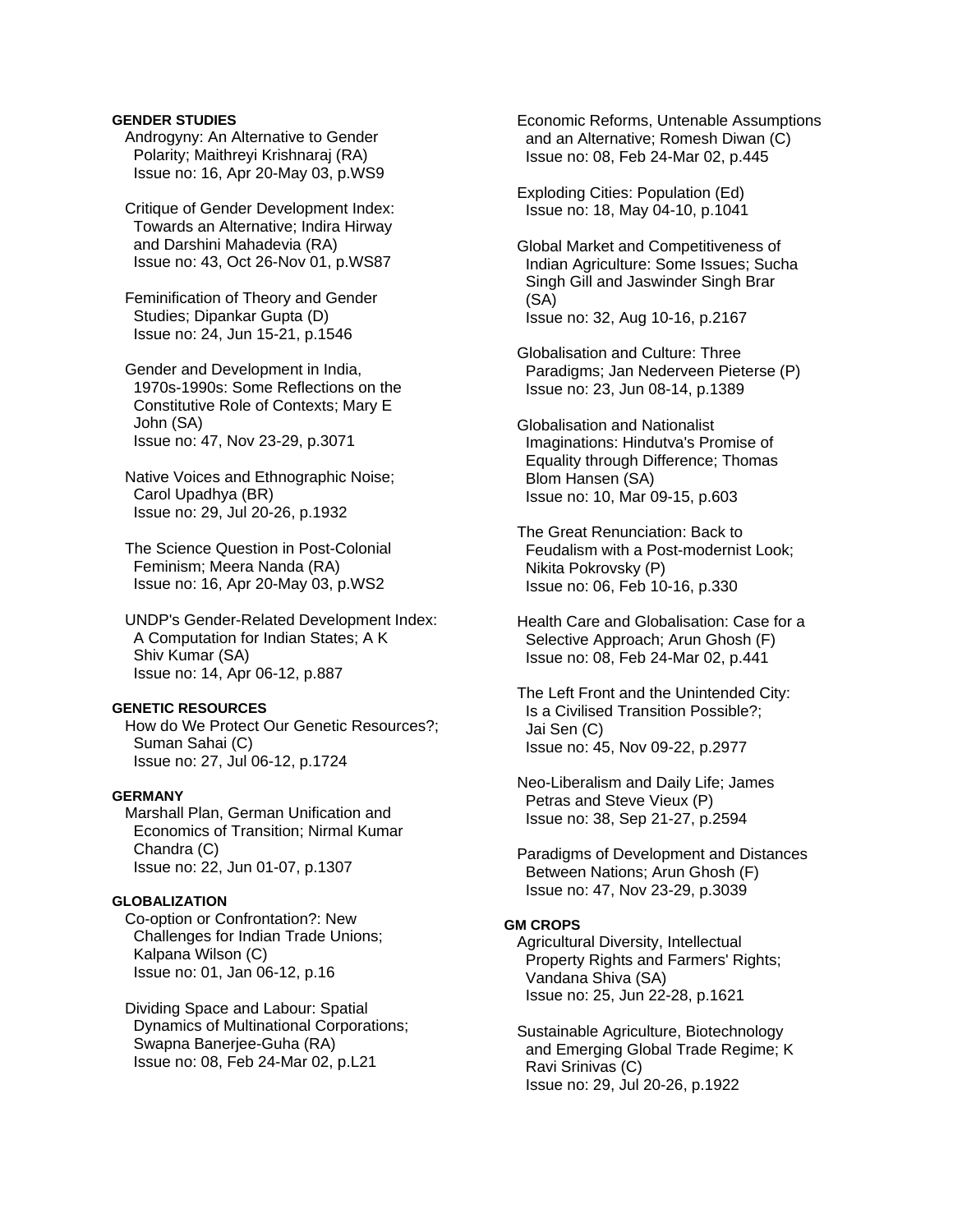# **GOA**

 A Democratic Verdict: Goa; Peter Ronald DeSouza (SA) Issue no: 02, Jan 13-26, p.149

 Panchayats Versus Multinationals: Case of Du Pont; Norma Alvares (P) Issue no: 26, Jun 29-Jul 05, p.1658

#### **GORKHALAND**

 Demands for Statehood: Politics (Ed) Issue no: 48, Nov 30-Dec 06, p.3092

### **GUJARAT**

 BJP in a Spot: Gujarat (Ed) Issue no: 32, Aug 10-16, p.2112

 BJP's Rise to Power: Gujarat; Ghanshyam Shah (SA) Issue no: 02, Jan 13-26, p.165

 BJP's Woes: Gujarat (Ed) Issue no: 38, Sep 21-27, p.2578

 Diversification of Economic Activities and Non-Agricultural Employment in Rural Gujarat; Jeemol Unni (SA) Issue no: 33, Aug 17-23, p.2243

 Equitable Sustainable Development of Gujarat; Kirit S Parikh (SA) Issue no: 19, May 11-17, p.1151

 Opportunities for Wind Farming in Gujarat; C Chatterjee (C) Issue no: 26, Jun 29-Jul 05, p.1654

 President's Rule: Temporary Quiet: Gujarat; Nagindas Sanghavi (C) Issue no: 38, Sep 21-27, p.2588

 Small-Scale Chemical Industry in Gujarat: Structure, Conduct and Performance; G S Gupta and A K A Rathi (RA) Issue no: 48, Nov 30-Dec 06, p.M79

 Vasava Identity in Transition: Some Theoretical Issues; Roxanne Hakim (SA) Issue no: 24, Jun 15-21, p.1492

# **HANDLOOMS**

 1985 Textile policy and Handloom Industry: Policy, Promises and Performance; K Srinivasulu (SA) Issue no: 49, Dec 07-13, p.3198

 Handlooms in Distress; Noorbasha Abdul  $(C)$  Issue no: 23, Jun 08-14, p.1384 The Past in the Present: The Weavers of Malegaon; Meeta Rajivlochan (SA) Issue no: 11, Mar 16-22, p.673 Weaver's Woes; K Srinivas (LE) Issue no: 14, Apr 06-12, p.850 **HARYANA**  Gender Bias in Utilisation of Health Care Facilities in Rural Haryana; Rajeshwari (SA) Issue no: 08, Feb 24-Mar 02, p.489 Interpreting Attached Labour In Contemporary Haryana; Surinder S Jodhka (D) Issue no: 21, May 25-31, p.1286 Land Market Transactions in Rural Haryana; Kailas Sarap (RA) Issue no: 39, Sep 28-Oct 04, p.A106 Misinterpreting Unfree Labour in Contemporary Haryana; Tom Brass (D) Issue no: 33, Aug 17-23, p.2362

# **HEALTH AND NUTRITION**

 Nutritional Status of Slum Children of Mumbai: A Socio-Economic Survey; S Geetha and Madhura Swaminathan (SA) Issue no: 14, Apr 06-12, p.896

### **HEALTH INSURANCE**

 Hospitalisation Insurance: A Proposal; T N Krishnan (P) Issue no: 15, Apr 13-19, p.944

#### **HEALTH STATISTICS**

 What Does the National Family Health Survey Reveal?; Malini Karkal (C) Issue no: 15, Apr 13-19, p.931

# **HEALTHCARE SERVICES**

 Changing Fashions: Health (Ed) Issue no: 10, Mar 09-15, p.569

 Dangerous Scam: Medical Equipment (Ed) Issue no: 21, May 25-31, p.1229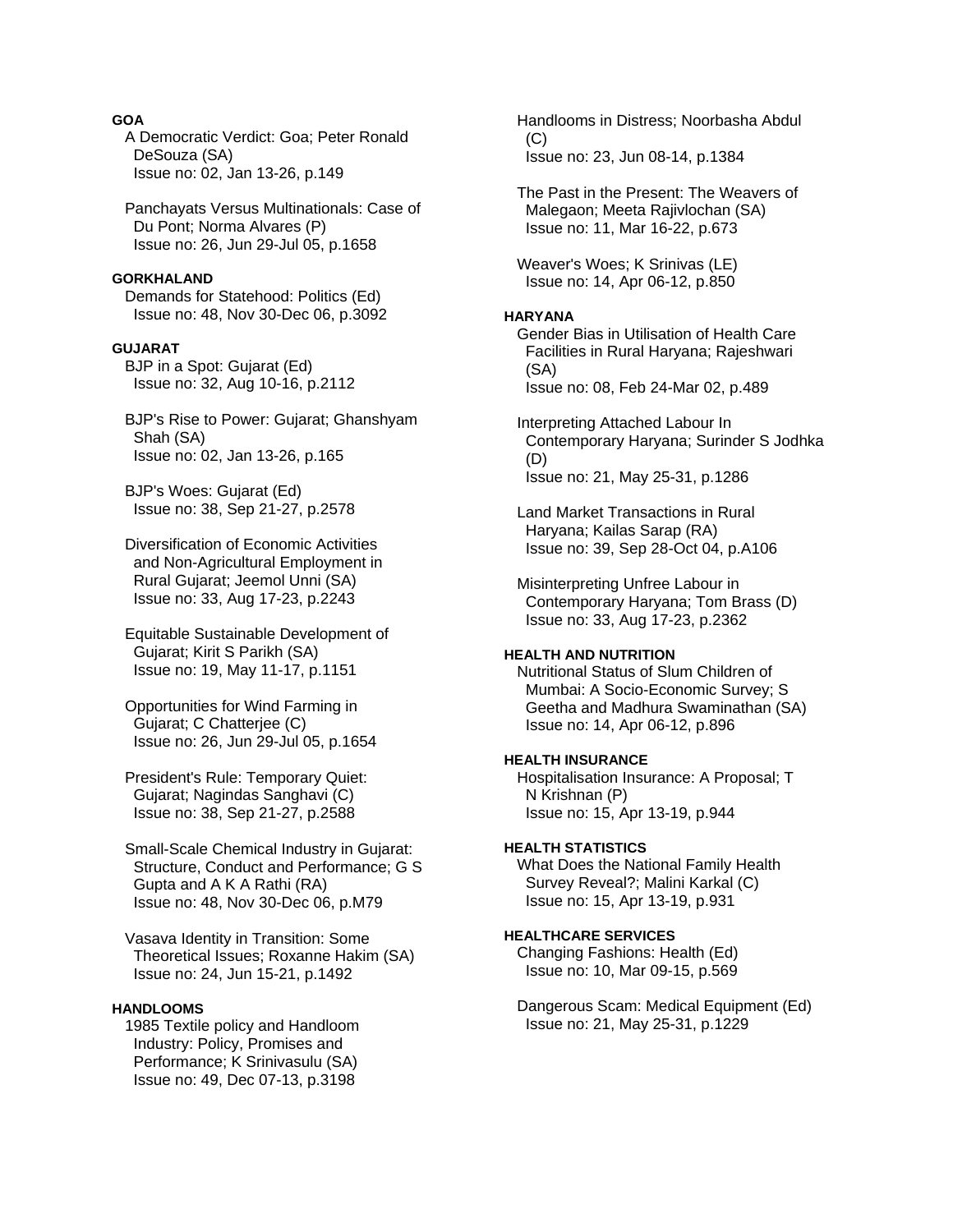### **HEALTHCARE SERVICES**

 Economic Reforms, Health and Pharmaceuticals: Conferring Legitimacy to the Market; Amit Sen Gupta (SA) Issue no: 48, Nov 30-Dec 06, p.3135

 Endangered Professionals: Traditional Birth Attendants of South Bihar; Molly Chattopadhyay (C) Issue no: 28, Jul 13-19, p.1831

 Family Health Expenditure after Liberalization: Kerala Experience; T P Kunhikannan and K P Aravindan (C) Issue no: 02, Jan 13-26, p.85

 Gender Bias in Utilisation of Health Care Facilities in Rural Haryana; Rajeshwari (SA) Issue no: 08, Feb 24-Mar 02, p.489

 Health Care and Globalisation: Case for a Selective Approach; Arun Ghosh (F) Issue no: 08, Feb 24-Mar 02, p.441

 Hospitalisation Insurance: A Proposal; T N Krishnan (P) Issue no: 15, Apr 13-19, p.944

 Household Financing of Health Care; S K Sanyal (SA) Issue no: 20, May 18-24, p.1216

 In a Shambles: Health (Ed) Issue no: 41, Oct 12-25, p.2772

 Infrastructural Breakdown: Bhiwandi Tragedy (Ed) Issue no: 32, Aug 10-16, p.2112

 Narrow-Minded Measure: Medical Technology (Ed) Issue no: 13, Mar 30-Apr 05, p.796

 New Directions for Public Health Financing; Brijesh C Purohit and Reeta Mohan (C) Issue no: 08, Feb 24-Mar 02, p.450

 Not Just a Medical Matter (Ed) Issue no: 06, Feb 10-16, p.303

 Protecting Health Care Consumers: Is CPA Effective?; Arun Bal (C) Issue no: 51, Dec 21-27, p.3289

 Punjab: Privatising Health Care; Sucha Singh Gill (C) Issue no: 01, Jan 06-12, p.18

 Return of Medical Police': Public Health (Ed) Issue no: 07, Feb 17-Mar 05, p.372

 Reuse of 'Disposable' Medical Supplies: Safety, Ethics and Economics (C) Issue no: 13, Mar 30-Apr 05, p.806

 Right to Emergency Medicare: A Landmark Judgment; Sujit Das (C) Issue no: 43, Oct 26-Nov 01, p.2851

 Safety Net Approach: Health (Ed) Issue no: 31, Aug 03-09, p.2054

 Singing About the Dark Times: Bangladesh Drug Policy; S Srinivasan (BR) Issue no: 21, May 25-31, p.1252

 TBAs: Not Irrelevant; Shanti Ghosh (D) Issue no: 51, Dec 21-27, p.3336

 Towards Change: Nurses (Ed) Issue no: 28, Jul 13-19, p.1814

### **HIGHER EDUCATION**

 Financial Aspects of Privatisation of Higher Education: Issues and Options; E T Mathew (C) Issue no: 14, Apr 06-12, p.866

### **HIMACHAL PRADESH**

 Ecological and Economic Impact of Horticultural Development in Himalayas: Evidence from Himachal Pradesh; Ramesh Chand (RA) Issue no: 26, Jun 29-Jul 05, p.A93

 Political Necessity vs Lost Possibilities: Himachal; Javeed Alam (SA) Issue no: 02, Jan 13-26, p.105

### **HINDU-MUSLIM RELATIONS**

 Attempt to Disrupt Communal Harmony: Maharashtra; P R Ram and Asad Bin Saif (C) Issue no: 24, Jun 15-21, p.1440

 Hindu-Muslim Syncretism in India; J J Roy Burman (SA) Issue no: 20, May 18-24, p.1211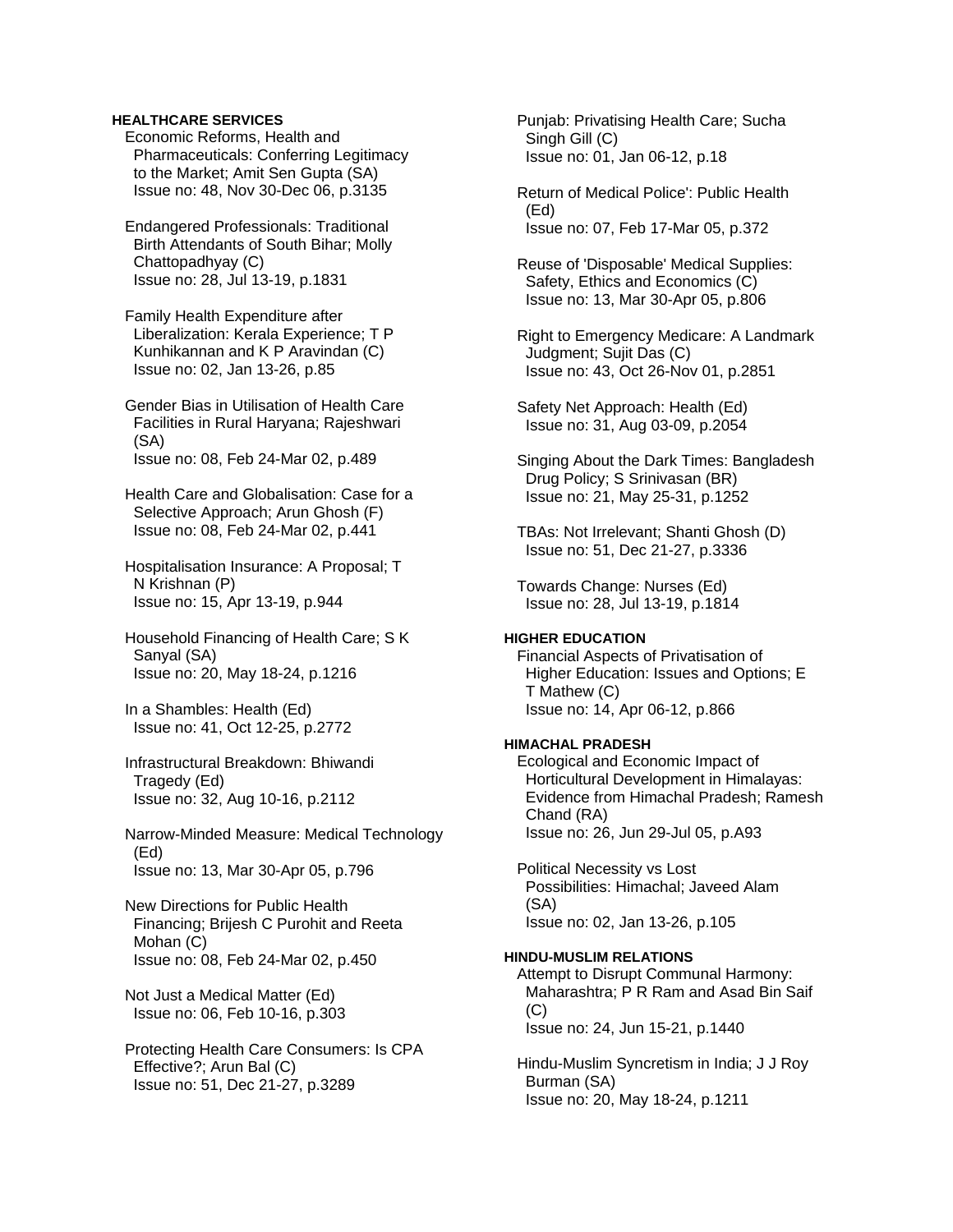#### **HINDU-MUSLIM RELATIONS**

 Hindus and Muslims; S Nanjundan (LE) Issue no: 47, Nov 23-29, p.3030

 Hindus and Muslims: Towards a New Modus Vivendi; Ramaswamy R Iyer (SA) Issue no: 30, Jul 27-Aug 02, p.2034

 Syncretic Trends in Islam; J J Roy Burman (BR) Issue no: 06, Feb 10-16, p.339

### **HINDUISM**

 A Critique on Hindutva-Brahminism; Susie Tharu (BR) Issue no: 30, Jul 27-Aug 02, p.2019

 Ramanuja; V Sharma (LE) Issue no: 08, Feb 24-Mar 02, p.430

 Ramanuja; K Sehadri (LE) Issue no: 18, May 04-10, p.1038

 Ramanuja: Social Influence of His Life and Teaching; Kandadai Seshadri (SA) Issue no: 05, Feb 03-09, p.292

 Renaissance and Enlightenment; Sharad Patil (BR) Issue no: 25, Jun 22-28, p.1593

 A Way of Life?; P R Ram (C) Issue no: 09, Mar 02-08, p.519

### **HINDUS**

 Marriage, Sexuality and the Female Ascetic: Understanding a Hindu Sect; Prem Chowdhry (SA) Issue no: 34, Aug 24-31, p.2307

 Remembered Villages: Representation of Hindu-Bengali Memories in the Aftermath of the Partition; Dipesh Chakrabarty (SA) Issue no: 32, Aug 10-16, p.2143

#### **HINDUTVA**

 Back to Hindutva?: BJP (Ed) Issue no: 48, Nov 30-Dec 06, p.3093

 Communalism and the Consuming Subject; Arvind Rajagopal (SA) Issue no: 06, Feb 10-16, p.341

 Cultural Intervention and the Left: Sahmat Model of Cultural Activism; S M Menon (D) Issue no: 41, Oct 12-25, p.2839

 Dalit Common Sense Against Hindutva; Arun Kumar Patnaik (BR) Issue no: 44, Nov 02-08, p.2925

 Globalisation and Nationalist Imaginations: Hindutva's Promise of Equality through Difference; Thomas Blom Hansen (SA) Issue no: 10, Mar 09-15, p.603

 Hindutva Judgment; T D Soyantar (LE) Issue no: 04, Jan 27-Feb 02, p.182

 The Hindutva Judgment: A Warning Signal; Anil Nauriya (C) Issue no: 01, Jan 06-12, p.10

 Left Ideology, Ends and Means and Hindutva; Romesh Diwan (D) Issue no: 34, Aug 24-31, p.2340

 Secularism: Bench Marked by Hindu Right; Brenda Cossman and Ratna Kapur (SA) Issue no: 38, Sep 21-27, p.2613

 A Way of Life?; P R Ram (C) Issue no: 09, Mar 02-08, p.519

#### **HISTORIANS**

 Remembering Burton Stein; Sanjay Subrahmanyam (C) Issue no: 18, May 04-10, p.1051

### **HORTICULTURE**

 Ecological and Economic Impact of Horticultural Development in Himalayas: Evidence from Himachal Pradesh; Ramesh Chand (RA) Issue no: 26, Jun 29-Jul 05, p.A93

#### **HOUSEHOLD INVESTMENT**

 Foreign Direct Investment and Domestic Savings-Investment Behaviour: Developing Countries Experience; Biswajit Dhar and Saikat Sinha Roy (SA) Issue no: 35, Sep 01-20, p.2547

### **HOUSEHOLD SAVINGS**

 Economic Reform and Rate of Saving; EPW Research Foundation (SA) Issue no: 35, Sep 01-20, p.2507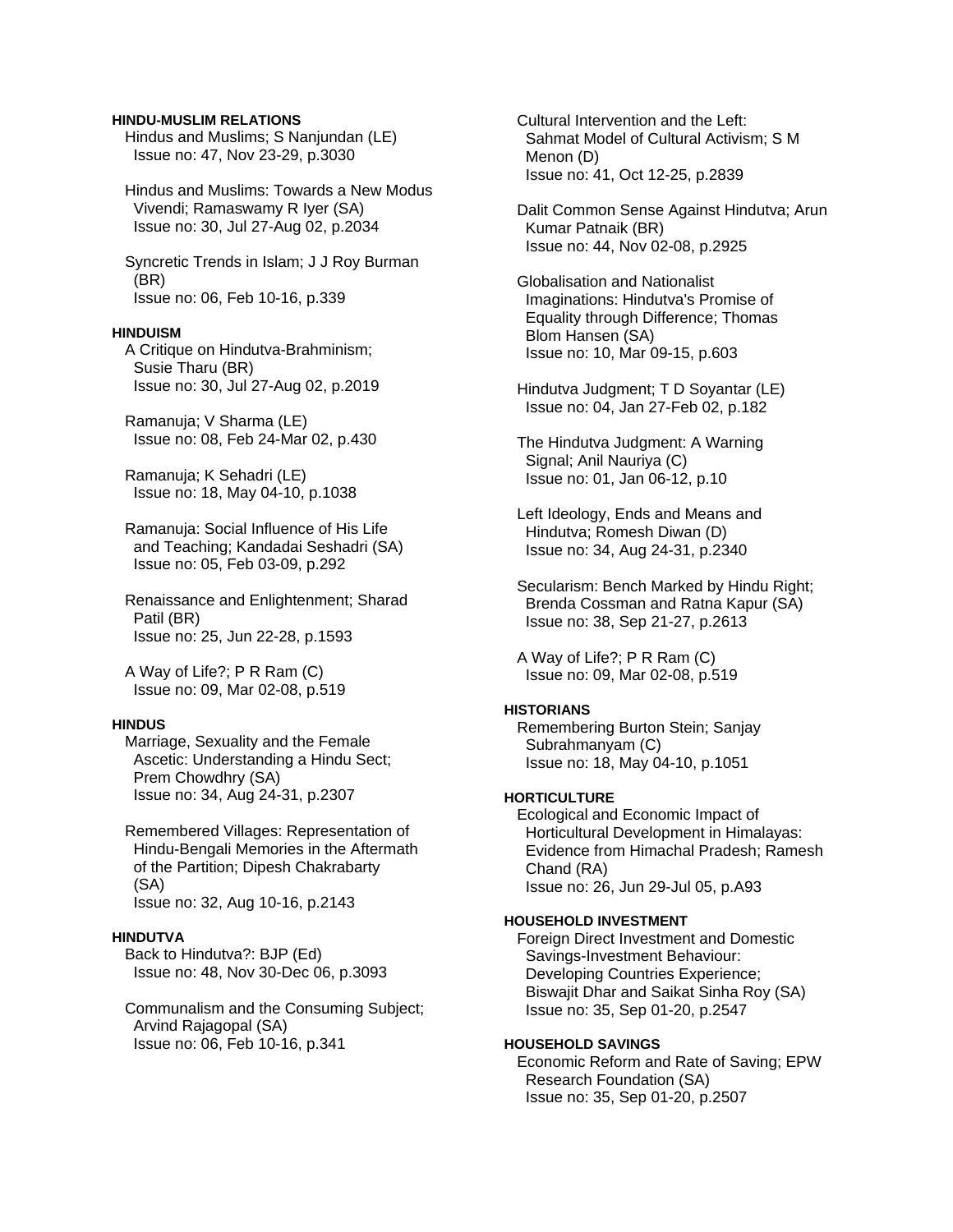### **HOUSEHOLD SAVINGS**

 Foreign Direct Investment and Domestic Savings-Investment Behaviour: Developing Countries Experience; Biswajit Dhar and Saikat Sinha Roy (SA) Issue no: 35, Sep 01-20, p.2547

 Overestimating Saving; A Vasudevan (LE) Issue no: 38, Sep 21-27, p.2574

 Overestimating Saving: The Economy (Ed) Issue no: 24, Jun 15-21, p.1424

 Savings and Investment: Some Issues; Arun Ghosh (F) Issue no: 30, Jul 27-Aug 02, p.1999

 Savings Rate in Indian Economy Since 1991; Pulapre Balakrishnan (SA) Issue no: 35, Sep 01-20, p.2527

### **HOUSING**

 Building from Above, Displacing from Below: Land Development in Delhi; Mukul  $(C)$ Issue no: 05, Feb 03-09, p.259

 Housing Poverty in Third World; R N Sharma (BR) Issue no: 50, Dec 14-20, p.3241

 Housing Rights of Urban Poor: Battle for Mumbai's Streets; Karin Kapadia (C) Issue no: 24, Jun 15-21, p.1436

### **HUMAN DEVELOPMENT**

 Critique of Gender Development Index: Towards an Alternative; Indira Hirway and Darshini Mahadevia (RA) Issue no: 43, Oct 26-Nov 01, p.WS87

 Gender-Related development Index for Indian States: Methodological Issues; K Seeta Prabhu, P C Sarker and A Radha (RA)

Issue no: 43, Oct 26-Nov 01, p.WS72

 Measurement of Gender Difference Using Anthropometry; Anuradha Khati Rajivan (RA) Issue no: 43, Oct 26-Nov 01, p.WS58

 Pie in the Sky: Human Development (Ed) Issue no: 34, Aug 24-31, p.2268

 Towards Gender-Aware Data Systems: Indian Experience; Mukul Mukherjee (RA) Issue no: 43, Oct 26-Nov 01, p.WS63

 UNDP's Gender-Related Development Index: A Computation for Indian States; A K Shiv Kumar (SA) Issue no: 14, Apr 06-12, p.887

### **HUMAN RIGHTS**

 Contextualising Rights Violations; A G Noorani (BR) Issue no: 12, Mar 23-30, p.723

 Extra-Judicial Killings; K G Kannabiran  $(C)$ Issue no: 12, Mar 23-30, p.705

 Gay and Lesbian Movement; Ashok Row Kavi (LE) Issue no: 41, Oct 12-25, p.2770

 Gay and Lesbian Movement in India; Sherry Joseph (P) Issue no: 33, Aug 17-23, p.2228

 Greater Israel and Ethnic Cleansing; Frederic F Clairmont (C) Issue no: 38, Sep 21-27, p.2592

 Human Rights and Criminal Justice Functionaries; H Suresh (C) Issue no: 24, Jun 15-21, p.1441

 Human Rights and Wrongs; Rajendra Navare (LE) Issue no: 24, Jun 15-21, p.1422

 Human Rights: Gender Dimension; S P Sathe (BR) Issue no: 16, Apr 20-May 03, p.1010

 International Law and Human Rights; A G Noorani (BR) Issue no: 40, Oct 05-11, p.2737

 Kashmir: Self-Determination, Communalism and Democratic Rights; K Balagopal (P) Issue no: 44, Nov 02-08, p.2916

 Natural is Not Always Rational; Srikanth (D) Issue no: 15, Apr 13-19, p.975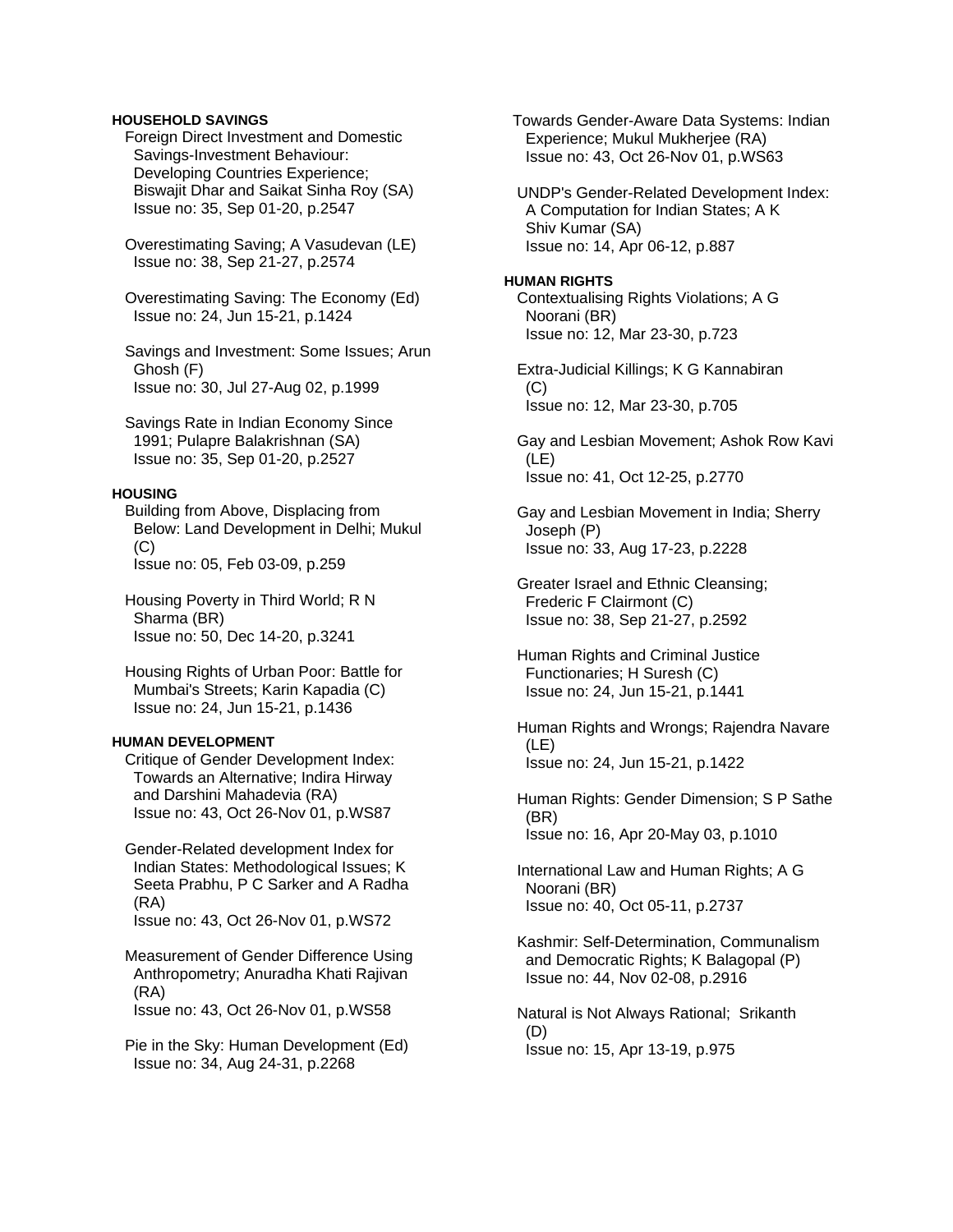# **HUMAN RIGHTS**

 Riots and State Responsibility; A G Noorani (CL) Issue no: 21, May 25-31, p.1237

 Struggle Continues: Philippines (Ed) Issue no: 09, Mar 02-08, p.502

 Terrorism and the State; P A Sebastian  $(C)$ Issue no: 25, Jun 22-28, p.1574

 Weak Cover-Up:Human Rights (Ed) Issue no: 13, Mar 30-Apr 05, p.796

 A Work in Progress? United States' Report to UN Human Rights Committee; Upendra Baxi (SA) Issue no: 05, Feb 03-09, p.283

# **HUNGARY**

 Return of Reform Communism in Hungary; P Eashvaraiah (C) Issue no: 28, Jul 13-19, p.1835

# **HYDERABAD**

 Effluent Treatment in Pattancheru; C Bhaskar Rao and Narayan V Reddy (LE) Issue no: 30, Jul 27-Aug 02, p.1990

 People's Action to Protect Water Sources: Andhra Pradesh; M Channa Basavaiah (C) Issue no: 25, Jun 22-28, p.1572

# **IMF**

 Evading the Issue: IMF (Ed) Issue no: 47, Nov 23-29, p.3034

 IMF Shadow over Budget: Pakistan; S Akbar Zaidi (C) Issue no: 24, Jun 15-21, p.1446

 SDRs in the Cold: IMF (Ed) Issue no: 20, May 18-24, p.1172

 This IMF Business: Who is really Responsible?; S Akbar Zaidi (C) Issue no: 40, Oct 05-11, p.2728

### **IMMIGRATION**

 Washington Takes Aim at Immigrants; Rajesh Gopalan (C) Issue no: 38, Sep 21-27, p.2590

### **IMPORTS**

 Danger Signals: Foreign Trade (Ed) Issue no: 15, Apr 13-19, p.913

 Economic Reforms and the External Sector; Aditya Bhattacharjea (C) Issue no: 16, Apr 20-May 03, p.987

 External Sector; EPW Research Foundation (S) Issue no: 30, Jul 27-Aug 02, p.1996

 Foreign Trade; EPW Research Foundation (S) Issue no: 11, Mar 16-22, p.642

**INCOME DISTRIBUTION**  Growing Regional Income Disparities in Russia; R G Gidadhubli (C) Issue no: 33, Aug 17-23, p.2226

 In Search of Growth With Equity; Ashok K Mitra (BR) Issue no: 25, Jun 22-28, p.1591

 Radical in Her Own Manner; Ashok Mitra  $(C)$ Issue no: 16, Apr 20-May 03, p.989

# **INCOME TAX**

 A Loophole to Plug: Taxation (Ed) Issue no: 06, Feb 10-16, p.304

 Zero-Tax Companies; B J Shah (LE) Issue no: 09, Mar 02-08, p.498

# **INDEPENDENCE MOVEMENT**

 Viceroy Reading's Offer; Anil Nauriy (LE) Issue no: 01, Jan 06-12, p.2

# **INDIA-CHINA RELATIONS**

 Jiang Zemin's India Visit; Alka Acharya (C) Issue no: 52, Dec 28-31, p.3356

 Mounting Pressure: Armed Forces (Ed) Issue no: 50, Dec 14-20, p.3212

# **INDIA-JAPAN RELATIONS**

 Nuclear/CTBT Debate: Japan and India; Achin Vanaik (F) Issue no: 34, Aug 24-31, p.2275

# **INDIA-PAKISTAN RELATIONS**

 India- Pakistan People's Convention; Nirmal et al Mukharji (LE) Issue no: 51, Dec 21-27, p.3274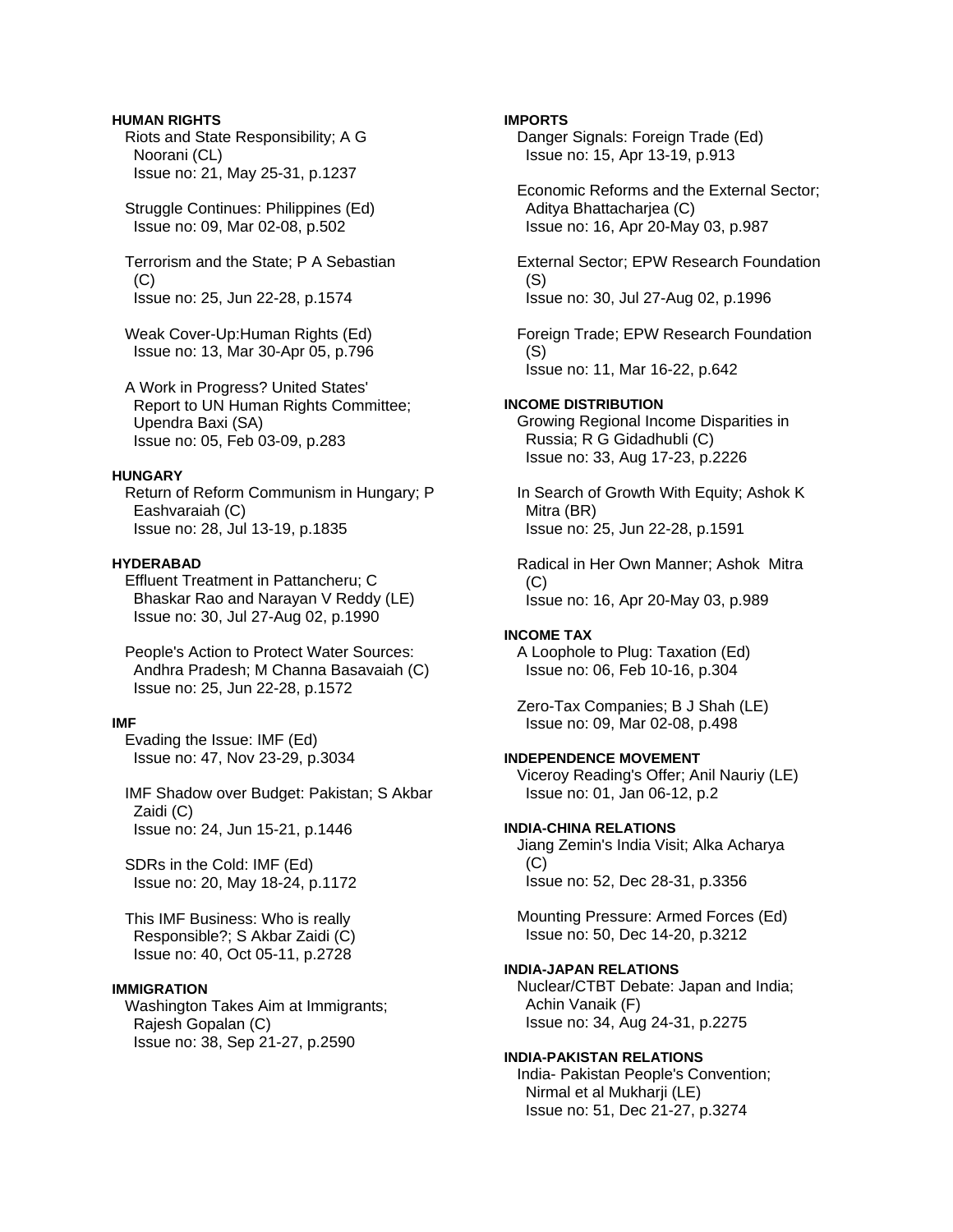### **INDIA-PAKISTAN RELATIONS**

 Pakistan-India: The Chill Factor; Gautam Navlakha (C) Issue no: 07, Feb 17-Mar 05, p.379

 Time for a Thaw: India-Pakistan Relations (Ed) Issue no: 24, Jun 15-21, p.1425

#### **INDIAN AIRLINES**

 National Airlines and Demonopolisation; Hemant Kumar (C) Issue no: 07, Feb 17-Mar 05, p.387

### **INDONESIA**

 Bali's Killing Fields Thirty Years Ago; Jan Berman (C) Issue no: 16, Apr 20-May 03, p.997

 From New to Human Order in Indonesia?; Olle Tornquist (C) Issue no: 40, Oct 05-11, p.2726

 Indonesia: Beginning of End of 'New Order'?; Jan Breman (C) Issue no: 32, Aug 10-16, p.2135

# **INDUSTRIAL ACCIDENTS**

 Systemic Faults: Infrastructure (Ed) Issue no: 30, Jul 27-Aug 02, p.1994

### **INDUSTRIAL DISASTERS**

 Infrastructural Breakdown: Bhiwandi Tragedy (Ed) Issue no: 32, Aug 10-16, p.2112

#### **INDUSTRIAL FINANCE**

 Industry, Finance and Employment: A discordant Trinity; Ranjit Sau (SA) Issue no: 45, Nov 09-22, p.3001

 Measurement of Capital Stock in Indian Industries; Bibekananda Raychaudhari (RA) Issue no: 21, May 25-31, p.M2

### **INDUSTRIAL GROWTH AND DEVELOPMENT**

 Annual Survey of Industries: Profile of Factories; EPW Research Foundation (S) Issue no: 20, May 18-24, p.1176

Beyond Conventions: New R and D and its Organisational/Policy Implications; Steve Onyeiwu (RA) Issue no: 21, May 25-31, p.M42

 Corporate Slump (Ed) Issue no: 52, Dec 28-31, p.3339

 Economic Liberalisation and Kerala's Industrial Sector: An Assessment of Investment Opportunities; Sunil Mani (SA) Issue no: 34, Aug 24-31, p.2323

 Economic Reform and Industrial Growth; Murali Patibandla and M Mallikarjun (C) Issue no: 19, May 11-17, p.1118

 Explaining Post-Reform Industrial Growth; C P Chandrasekhar (SA) Issue no: 35, Sep 01-20, p.2537

 Fall and Rise of Productivity in Indian Industry: Has Economic Liberalisation Had an Impact?; Sumit K Majumdar (RA) Issue no: 48, Nov 30-Dec 06, p.M46

 Flagging Industrial Growth (Ed) Issue no: 32, Aug 10-16, p.2111

 Indices of Industrial Productivity Growth: Disaggregation and Interpretation; J Mohan Rao (SA) Issue no: 49, Dec 07-13, p.3177

 Industrial Pricing and Growth Fluctuations: Some Tests; Ashima Goyal (RA) Issue no: 48, Nov 30-Dec 06, p.M54

 Investment, Exports and Growth: Orthodoxy Vindicated; Prema-Chandra Athukorala (D) Issue no: 32, Aug 10-16, p.2178

 Manufacturing Productivity Growth: Method and Measurement; J Mohan Rao (SA) Issue no: 44, Nov 02-08, p.2927

 Measurement of Capital Stock in Indian Industries; Bibekananda Raychaudhari (RA) Issue no: 21, May 25-31, p.M2

 People's Resistance to TISCO Project: Orissa; Debaranjan Sarangi (C) Issue no: 13, Mar 30-Apr 05, p.809

 Slowing Down (Ed) Issue no: 07, Feb 17-Mar 05, p.371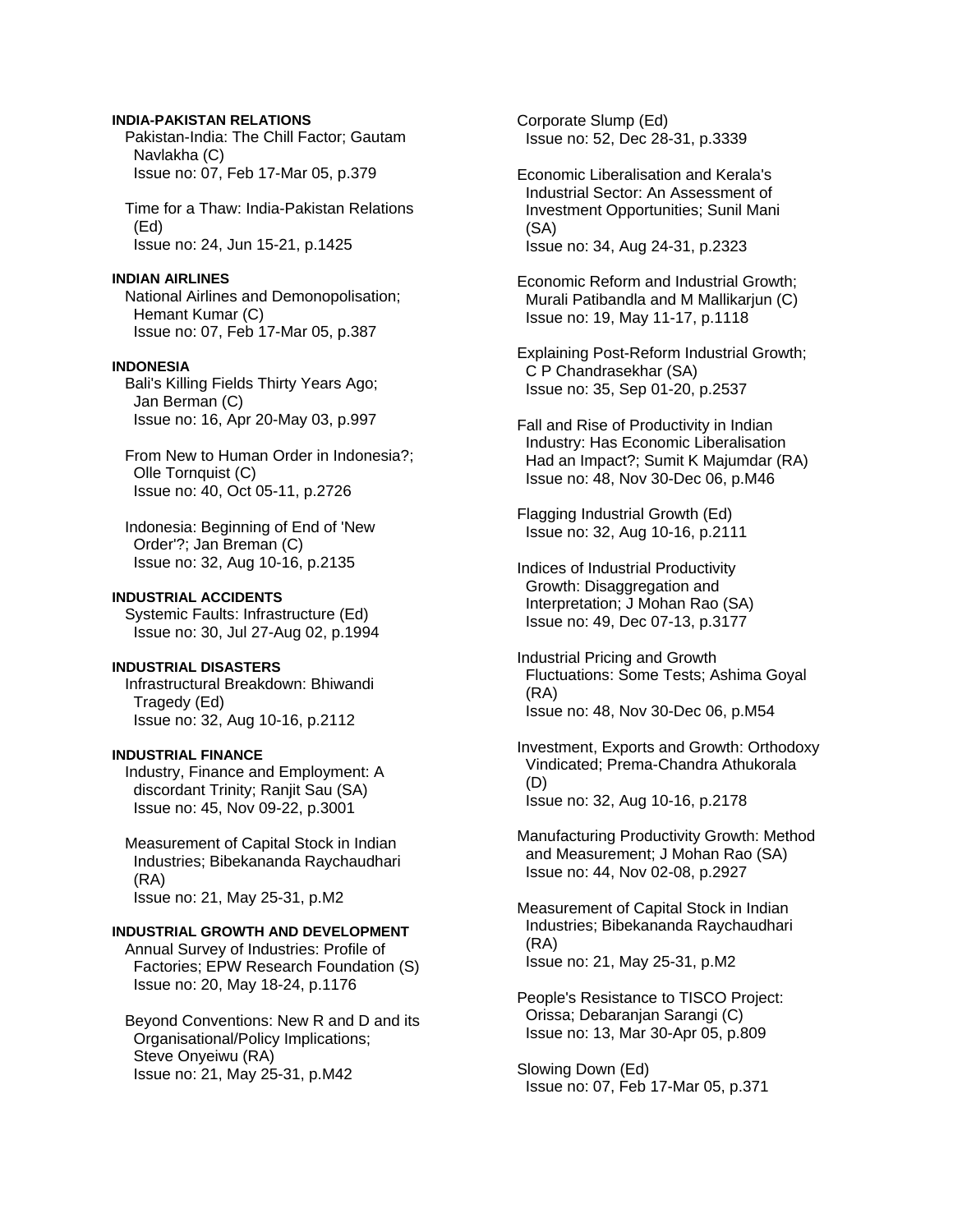### **INDUSTRIAL GROWTH AND DEVELOPMENT**

 Time for a Touch of Boldness (Ed) Issue no: 48, Nov 30-Dec 06, p.3091

 Urban Development in a Colonial Situation: Early Ninteenth Century Bombay; Amar Farooqui (SA) Issue no: 40, Oct 05-11, p.2746

 West Bengal's Industrial Development Policy; S N Roy (D) Issue no: 18, May 04-10, p.1094

**INDUSTRIAL LABOUR**  Alternative Social Clause: Trade and Labour (Ed) Issue no: 52, Dec 28-31, p.3341

 Class Re-Formation in Mumbai: Has Organised Labour Risen to the Challenge?; Stephen Sherlock (RA) Issue no: 52, Dec 28-31, p.L34

 Dividing Space and Labour: Spatial Dynamics of Multinational Corporations; Swapna Banerjee-Guha (RA) Issue no: 08, Feb 24-Mar 02, p.L21

 Domestic Product by Gender in the Framework of 1993 SNA; A C Kulshreshtha and Gulab Singh (SA) Issue no: 51, Dec 21-27, p.3330

 Elasticity of Labour Productivity in Indian Manufacturing ; M Upender (RA) Issue no: 21, May 25-31, p.M7

 Indian Working Class and Some Recent Historiographical Issues; Ranajit Das Gupta (RA) Issue no: 08, Feb 24-Mar 02, p.L27

 Labouring Class Stratification: US Style; Robi Chakravorti (C) Issue no: 19, May 11-17, p.1127

 Management, Production System and Labour: Case Study of a Textile Mill; R C Datta (RA) Issue no: 08, Feb 24-Mar 02, p.L2

 Political Economy of Voluntary Retirement: Study of Rationalised Workers in Durgapur; Ratan Khasnabis and Sudipti Banerjea (RA) Issue no: 52, Dec 28-31, p.L64

 Social Clause; J John (LE) Issue no: 24, Jun 15-21, p.1422

### **INDUSTRIAL POLICY**

 Chasing Shadows: Industry (Ed) Issue no: 26, Jun 29-Jul 05, p.1636

 Flexible Specialisation: New Paradigm for Industrialisation for Developing Countries?; Subesh K Das and P Panayiotopoulos (RA) Issue no: 52, Dec 28-31, p.L57

 Indices of Industrial Productivity Growth: Disaggregation and Interpretation; J Mohan Rao (SA) Issue no: 49, Dec 07-13, p.3177

 Narrow Perspective (Ed) Issue no: 45, Nov 09-22, p.2959

 Product Reservation Policy for Small Industry; M H Bala Subrahmanya (SA) Issue no: 39, Sep 28-Oct 04, p.2707

 Reservation Policy for Small Industries; K R G Nair (D) Issue no: 06, Feb 10-16, p.367

 Walking on One Leg: India's Software Industry; R Narasimhan (BR) Issue no: 31, Aug 03-09, p.2073

 West Bengal's Industrial Development Policy; S N Roy (D) Issue no: 18, May 04-10, p.1094

### **INDUSTRIAL POLLUTION**

 Effluent Treatment in Pattancheru; C Bhaskar Rao and Narayan V Reddy (LE) Issue no: 30, Jul 27-Aug 02, p.1990

 Judiciary's Role: Environment (Ed) Issue no: 48, Nov 30-Dec 06, p.3092

 Machkund, Upper Kolab and NALCO Projects in Koraput District, Orissa; William Stanley (SA) Issue no: 24, Jun 15-21, p.1533

 Pollution Control and Workers; Sharmila Purkayastha (LE) Issue no: 02, Jan 13-26, p.62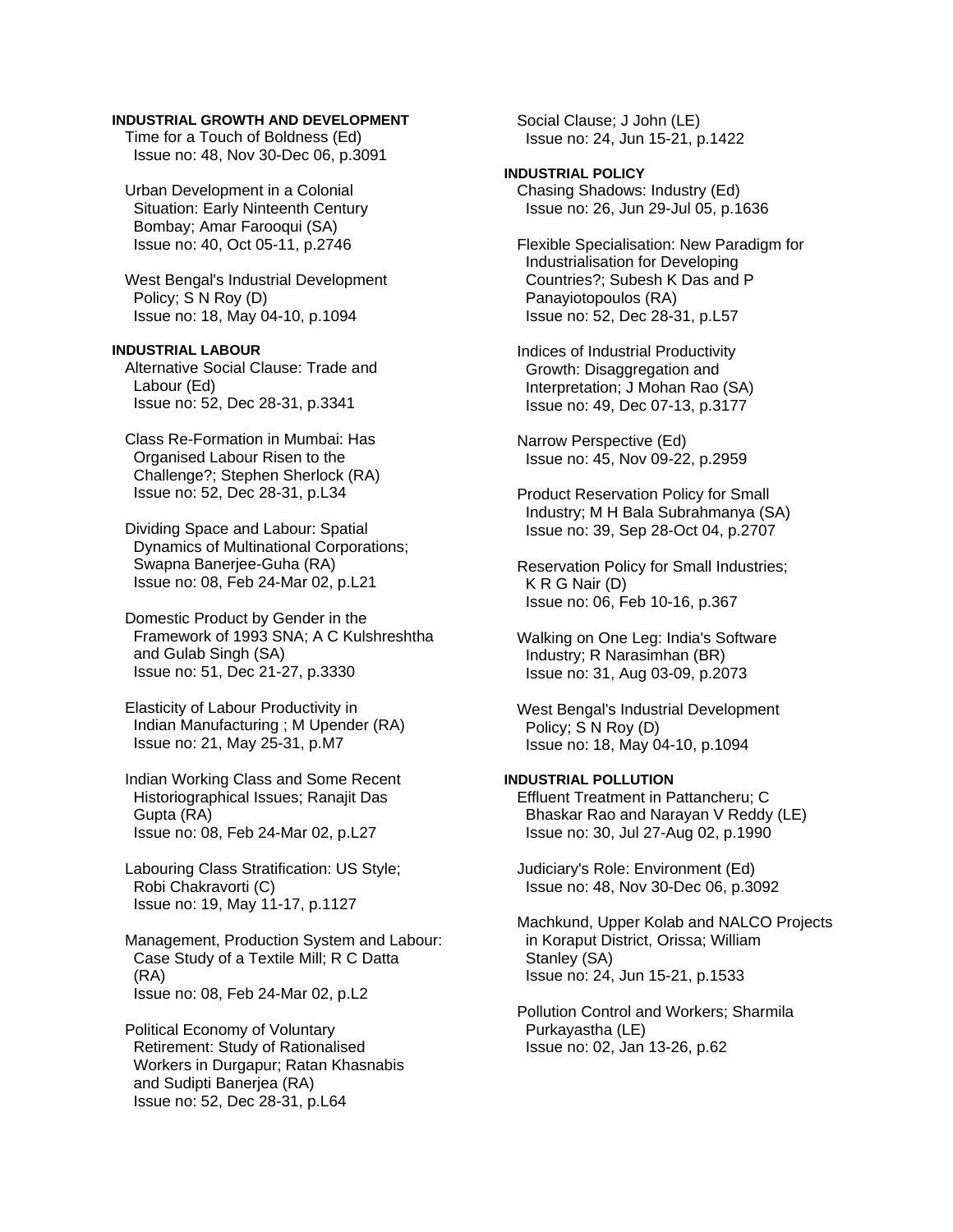### **INDUSTRIAL PRODUCTION**

 Fall and Rise of Productivity in Indian Industry: Has Economic Liberalisation Had an Impact?; Sumit K Majumdar (RA) Issue no: 48, Nov 30-Dec 06, p.M46

 Indices of Industrial Productivity Growth: Disaggregation and Interpretation; J Mohan Rao (SA) Issue no: 49, Dec 07-13, p.3177

 Industrial Production; EPW Research Foundation (S) Issue no: 19, May 11-17, p.1104

 Industrial Production; EPW Research Foundation (S) Issue no: 32, Aug 10-16, p.2116

 Industrial Production; EPW Research Foundation (S) Issue no: 41, Oct 12-25, p.2775

 Industrial Production: Basic Good Industries- Selected Industries; EPW Research Foundation (S) Issue no: 04, Jan 27-Feb 02, p.190

 Industrial Production: Capital Good Industries- Selected Industries; EPW Research Foundation (S) Issue no: 02, Jan 13-26, p.70

 Industrial Production: Consumer Goods Industries- Non-Durable: Selected Industries; EPW Research Foundation (S) Issue no: 07, Feb 17-Mar 05, p.377

 Industrial Production: Intermediate Goods Industries- Selected Industries; EPW Research Foundation (S) Issue no: 06, Feb 10-16, p.310

 Manufacturing Productivity Growth: Method and Measurement; J Mohan Rao (SA) Issue no: 44, Nov 02-08, p.2927

# **INDUSTRIAL RELATIONS**

 Indian Working Class and Some Recent Historiographical Issues; Ranajit Das Gupta (RA) Issue no: 08, Feb 24-Mar 02, p.L27

 Liberalisation and Industrial Relations; Ernesto Noronha (RA) Issue no: 08, Feb 24-Mar 02, p.L14

 National Renewal Fund and Welfare of Working Classes; K S Chalam (C) Issue no: 49, Dec 07-13, p.3165

 Pollution Control and Workers; Sharmila Purkayastha (LE) Issue no: 02, Jan 13-26, p.62

 Search for Labour Policy in India; Subbiah Kannappan (BR) Issue no: 06, Feb 10-16, p.337

 State Intervention and the Working Class Movement; Sharit Kumar Bhowmik (RA) Issue no: 52, Dec 28-31, p.L39

### **INDUSTRIAL RESTRUCTURING**

 Industrial Restructuring, Unions and the State: Textile Mill Workers in Ahmedabad; Supriya Roy Chowdhury (RA) Issue no: 08, Feb 24-Mar 02, p.L7

### **INDUSTRIAL SAFETY**

 Emerging Issues: Environment (Ed) Issue no: 43, Oct 26-Nov 01, p.2845

### **INDUSTRIAL STATISTICS**

 Annual Survey of Industries: Profile of Factories; EPW Research Foundation (S) Issue no: 20, May 18-24, p.1176

 Foreign Trade; EPW Research Foundation (S) Issue no: 23, Jun 08-14, p.1368

 Industrial Production; EPW Research Foundation (S) Issue no: 19, May 11-17, p.1104

 Industrial Production; EPW Research Foundation (S) Issue no: 32, Aug 10-16, p.2116

 Industrial Production; EPW Research Foundation (S) Issue no: 41, Oct 12-25, p.2775

 Industrial Production: Basic Good Industries- Selected Industries; EPW Research Foundation (S) Issue no: 04, Jan 27-Feb 02, p.190

 Industrial Production: Capital Good Industries- Selected Industries; EPW Research Foundation (S) Issue no: 02, Jan 13-26, p.70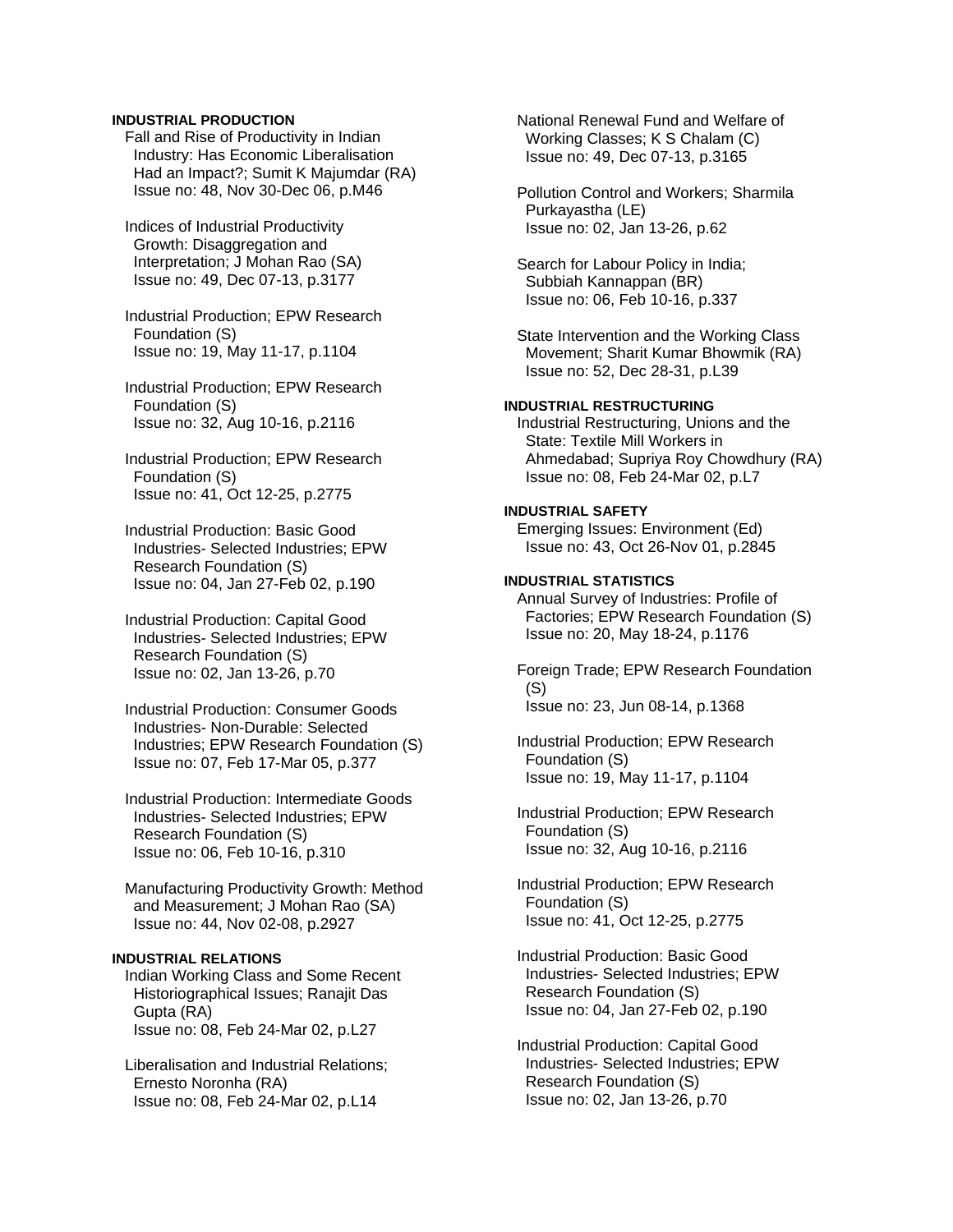### **INDUSTRIAL STATISTICS**

 Industrial Production: Consumer Goods Industries- Durable Goods- Selected Industries; EPW Research Foundation (S) Issue no: 08, Feb 24-Mar 02, p.435

 Industrial Production: Consumer Goods Industries- Non-Durable: Selected Industries; EPW Research Foundation (S) Issue no: 07, Feb 17-Mar 05, p.377

 Industrial Production: Intermediate Goods Industries- Selected Industries; EPW Research Foundation (S) Issue no: 06, Feb 10-16, p.310

 Infrastructure: Power, Coal, Petroleum and Petroleum Products; EPW Research Foundation (S) Issue no: 45, Nov 09-22, p.2964

 Recent Trends in Corporate Sector's Financial Performance of Non-Financial Companies; EPW Research Foundation (S) Issue no: 10, Mar 09-15, p.572

# **INFANT AND CHILD MORTALITY**

 Demographic Outcomes, Economic Development and Women's Agency; Jean Dreze, Anne-Catherine Guio and Mamta Murthi (P) Issue no: 27, Jul 06-12, p.1739

 Infant and Child Mortality during Famines in Late 19th and Early 20th Century India; Arup Maharatna (SA) Issue no: 27, Jul 06-12, p.1774

### **INFLATION**

 The Darker Side: Prices (Ed) Issue no: 21, May 25-31, p.1228

 Repressed Inflation: There's Nothing Official about It!; Pulapre Balakrishnan (C) Issue no: 15, Apr 13-19, p.926

 Targeting Inflation, Hitting Production (Ed) Issue no: 39, Sep 28-Oct 04, p.2651

# **INFORMAL SECTOR**

 Social Security for Workers in Unorganised Sector: Experience of Kerala; S Mohanan Pillai (SA) Issue no: 31, Aug 03-09, p.2098

 Understanding the 'Informal Sector'; Arup Mitra (BR) Issue no: 24, Jun 15-21, p.1452

 Unorganised Sector and Structural Adjustment; G Parthasarathy (SA) Issue no: 28, Jul 13-19, p.1859

#### **INSURGENCY**

 Myths and Realities of the Chiapas Uprising; James Petras and Steve Vieux (P) Issue no: 47, Nov 23-29, p.3054

# **INTELLECTUALS**

 Theory, Practice and the Academic; Ranchor Singh Dumba (LE) Issue no: 19, May 11-17, p.1098

 Understanding Literacy Theory; Anil Kumar (C) Issue no: 11, Mar 16-22, p.653

#### **INTER-STATE RELATIONS**

 CM's Meeting on Narmada Dam: What Did Not Happen; Sanjay Sangvai (C) Issue no: 34, Aug 24-31, p.2287

 Empty Ritual?: Inter State Council (Ed) Issue no: 45, Nov 09-22, p.2960

 Unequal Arrangements: Shared Rivers (Ed) Issue no: 47, Nov 23-29, p.3032

### **INTEREST RATES**

 Easy Liquidity, Dear Money; EPW Research Foundation (MMR) Issue no: 23, Jun 08-14, p.1371

 High Interest Cost Weighs Down Corporate Performance; EPW Research Foundation (MMR) Issue no: 06, Feb 10-16, p.311

 Interest Rates Muddle: Monetary Policy (Ed) Issue no: 27, Jul 06-12, p.1716

 Interest Rates Refuse to Behave; EPW Research Foundation (MMR) Issue no: 39, Sep 28-Oct 04, p.2659

 Money Market Rate of Interest; EPW Research Foundation (S) Issue no: 49, Dec 07-13, p.3156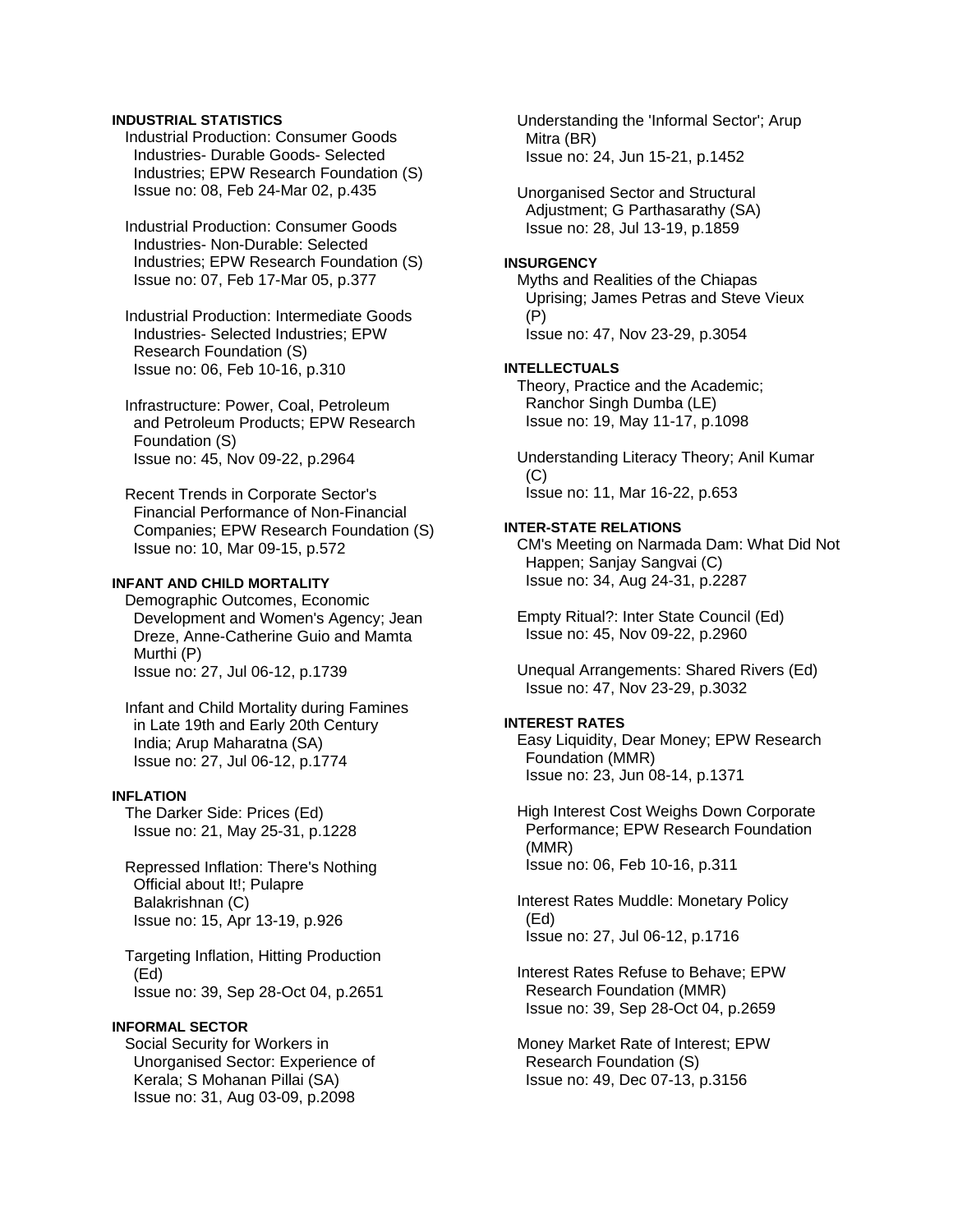### **INTEREST RATES**

 Money Market Rates of Interest; EPW Research Foundation (S) Issue no: 05, Feb 03-09, p.247

 Money Market Rates of Interest; EPW Research Foundation (S) Issue no: 09, Mar 02-08, p.504

 Money Market Rates of Interest; EPW Research Foundation (S) Issue no: 14, Apr 06-12, p.856

 Money Market Rates of Interest; EPW Research Foundation (S) Issue no: 18, May 04-10, p.1045

 Money Market Rates of Interest; EPW Research Foundation (S) Issue no: 22, Jun 01-07, p.1296

 Money Market Rates of Interest; EPW Research Foundation (S) Issue no: 27, Jul 06-12, p.1720

 Money Market Rates of Interest; EPW Research Foundation (S) Issue no: 31, Aug 03-09, p.2058

 Money Market Rates of Interest; EPW Research Foundation (S) Issue no: 38, Sep 21-27, p.2580

 Money Market Rates of Interest; EPW Research foundation (S) Issue no: 40, Oct 05-11, p.2716

 Money Market Rates of Interest; EPW Research Foundation (S) Issue no: 44, Nov 02-08, p.2900

 Money Market Rates of Intrest; EPW Research Foundation (S) Issue no: 01, Jan 06-12, p.9

 Money Market Review; Madhu S Panigrahi (D) Issue no: 09, Mar 02-08, p.563

 Why are Interest Rates High?: The Economy (Ed) Issue no: 39, Sep 28-Oct 04, p.2653

### **INTERNATIONAL AFFAIRS**

 Chomsky in India: An Interview; Jean Dreze  $(C)$ Issue no: 13, Mar 30-Apr 05, p.812

# **INTERNATIONAL ECONOMIC RELATIONS**

 The European Union: A Model for Regional Co-Operation in South Asia?; Jacob Rosel (P) Issue no: 49, Dec 07-13, p.3169

 Searching for New Development Strategies: More Basic Issues Involved?; M A Oommen (D) Issue no: 01, Jan 06-12, p.58

 Surrender at Singapore (Ed) Issue no: 51, Dec 21-27, p.3275

 Turko-Lingual States Make Common Cause; R G Gidadhubli (C) Issue no: 50, Dec 14-20, p.3235

### **INTERNATIONAL FINANCIAL SYSTEM**

 US Blackmail: International Institutions (Ed) Issue no: 20, May 18-24, p.1174

#### **INTERNATIONAL LAW**

 International Law and Human Rights; A G Noorani (BR) Issue no: 40, Oct 05-11, p.2737

# **INTERNATIONAL POLITICS**

 Eastern European Transition: Some Practical and Theoretical Problems; Michael Haynes (SA) Issue no: 08, Feb 24-Mar 02, p.467

 Ethno-Central Fantasies; G P Deshpande (BR) Issue no: 01, Jan 06-12, p.30

 Post-Cold War World Order: India Slow to Adjust; S Nanjundan (C) Issue no: 30, Jul 27-Aug 02, p.2011

# **INTERNATIONAL RELATIONS**

 Bill Clinton's Moribund South Asia Policy; Harold A Gould (SA) Issue no: 47, Nov 23-29, p.3078

 Castro's Asian Tour: Building Socialist Solidarity?; M S ShivKumar (C) Issue no: 10, Mar 09-15, p.589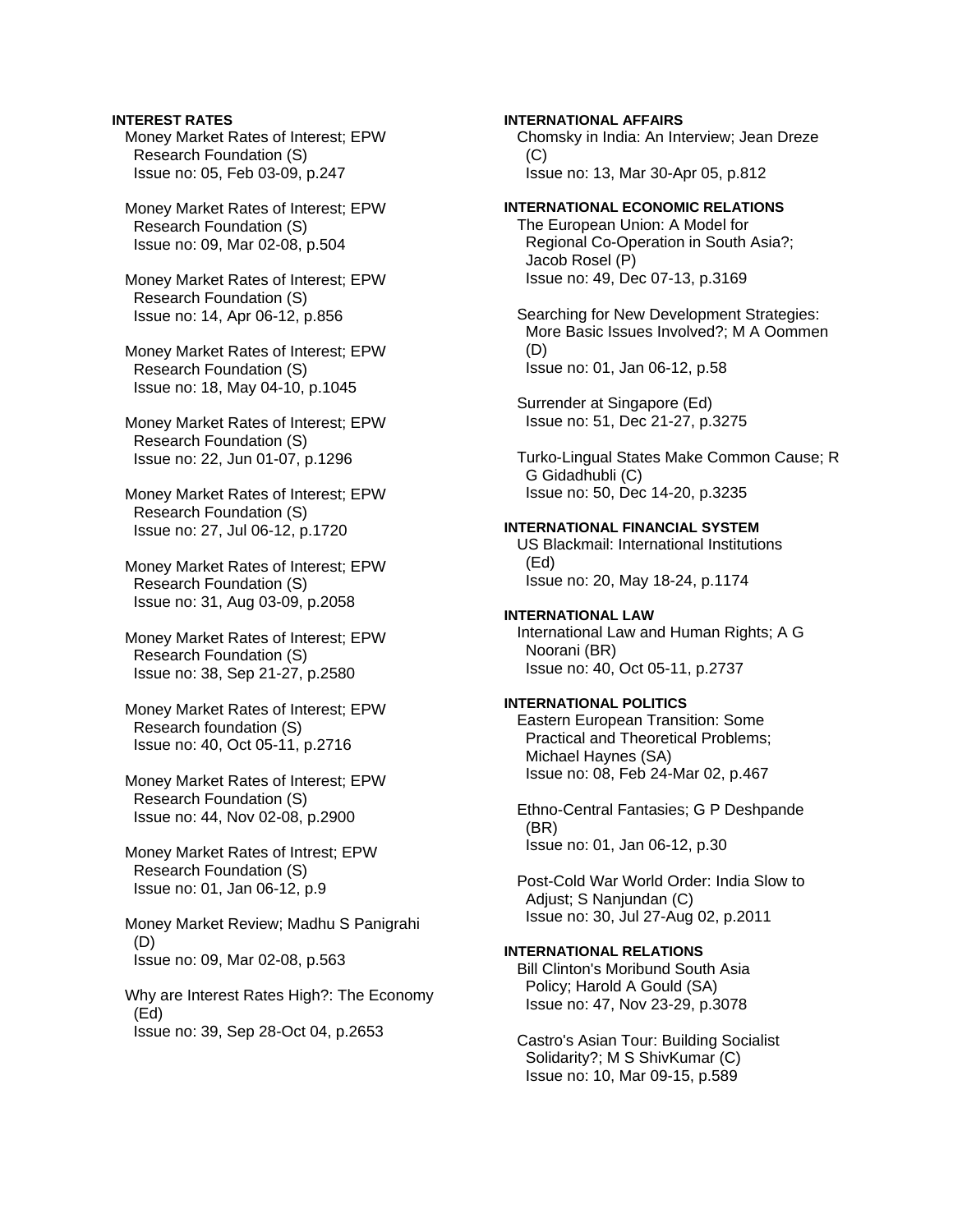### **INTERNATIONAL RELATIONS**

 Chechnya: Russian Fiasco; Rama Sampath Kumar (P) Issue no: 01, Jan 06-12, p.23

 The CIA and Vietnam; M S Shivakumar (C) Issue no: 43, Oct 26-Nov 01, p.2860

 Fanatics and Pragmatists; GPD (F) Issue no: 19, May 11-17, p.1117

 New Tasks: Palestine (Ed) Issue no: 04, Jan 27-Feb 02, p.186

 Post-Cold War World Order: India Slow to Adjust; S Nanjundan (C) Issue no: 30, Jul 27-Aug 02, p.2011

### **INTERNATIONAL TRADE**

 Alternative Social Clause: Trade and Labour (Ed) Issue no: 52, Dec 28-31, p.3341

#### **INTERNET**

 New Threats: Communication (Ed) Issue no: 10, Mar 09-15, p.570

#### **IRAQ**

 United Nations and the Iraq War: When the Salt Loses Its Savour; Anil Nauriya (C) Issue no: 07, Feb 17-Mar 05, p.391

### **IRRIGATION**

 Treadle Pumps: Boon to Marginal Farmers; D S K Rao (C) Issue no: 18, May 04-10, p.1059

# **IRRIGATION POLICY AND MANAGEMENT**

 Getting More out of Irrigation; B D Dhawan (BR) Issue no: 26, Jun 29-Jul 05, p.1663

 Irrigation Sector Reforms: Issues and Approaches; Ashok K Mitra (RA) Issue no: 13, Mar 30-Apr 05, p.A31

### **ISLAM**

 Azad and Iqbal: a Comparative Study; Balraj Puri (P) Issue no: 10, Mar 09-15, p.591

 Pakistan: Religion, Politics and Society; Asghar Ali Engineer (P) Issue no: 41, Oct 12-25, p.2800

 Secularism and Islam; Ashok Chowgule (LE) Issue no: 44, Nov 02-08, p.2894

 Syncretic Trends in Islam; J J Roy Burman (BR) Issue no: 06, Feb 10-16, p.339

 Understanding Islam; Asghar Ali Engineer (BR) Issue no: 02, Jan 13-26, p.93

#### **ISLAMIC STUDIES**

 Tradition and Modernity in Islam; Asghar Ali Engineer (BR) Issue no: 32, Aug 10-16, p.2141

 Understanding Islam; Asghar Ali Engineer (BR) Issue no: 02, Jan 13-26, p.93

#### **ISRAEL**

 Greater Israel and Ethnic Cleansing; Frederic F Clairmont (C) Issue no: 38, Sep 21-27, p.2592

 Israel: The Dilemmas of Growth; Frederic F Clairmont (C) Issue no: 48, Nov 30-Dec 06, p.3107

 New Tasks: Palestine (Ed) Issue no: 04, Jan 27-Feb 02, p.186

### **ITALY**

 A Different Style: Italy; Nigel Harris (C) Issue no: 20, May 18-24, p.1191

# **JAMMU AND KASHMIR**

 Command Performance: Kashmir (Ed) Issue no: 23, Jun 08-14, p.1365

 Enthroning Subterfuge: Jammu and Kashmir; Gautam Navlakha (C) Issue no: 38, Sep 21-27, p.2585

 Kashmir Elections Under Delhi-Sponsored Terrorists; A G Noorani (CL) Issue no: 31, Aug 03-09, p.2059

 Kashmir: Self-Determination, Communalism and Democratic Rights; K Balagopal (P) Issue no: 44, Nov 02-08, p.2916

 Less Equal: Kashmir (Ed) Issue no: 19, May 11-17, p.1101

 Pakistan-India: The Chill Factor; Gautam Navlakha (C) Issue no: 07, Feb 17-Mar 05, p.379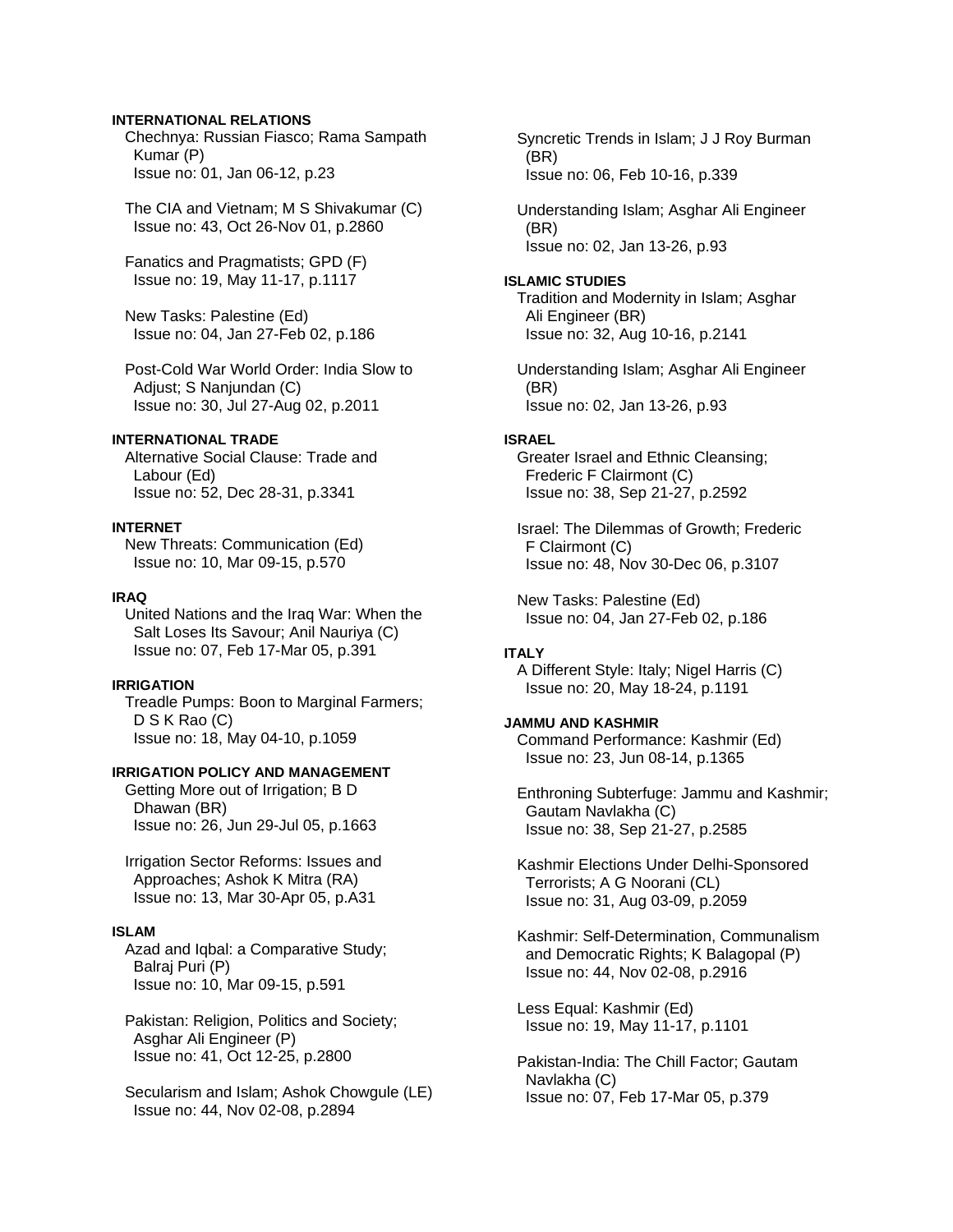### **JAMMU AND KASHMIR**

 Political Situation in Kashmir: Duped by Media and Government; Gautam Navlakha, Rita Manchanda and Tapan K Bose (P) Issue no: 29, Jul 20-26, p.1927

 Shady Tactics: Kashmir (Ed) Issue no: 08, Feb 24-Mar 02, p.433

#### **JANATA DAL**

 Budget and CMP: The Economy (Ed) Issue no: 30, Jul 27-Aug 02, p.1993

 In a Shambles: Janata Dal (Ed) Issue no: 49, Dec 07-13, p.3153

 Redefining the Region: Karnataka; Janaki Nair (C) Issue no: 23, Jun 08-14, p.1379

# **JAPAN**

 The Japanese Way (Ed) Issue no: 01, Jan 06-12, p.3

#### **JHARKHAND**

 Displacement due to Mining in Jharkhand; Mathew Areeparampil (SA) Issue no: 24, Jun 15-21, p.1524

### **JUDICIARY**

 Archana Gupta's Fight for Justice; Biren Roy (C) Issue no: 31, Aug 03-09, p.2069

 Dangerous Trends: Sati Mela (Ed) Issue no: 50, Dec 14-20, p.3212

 Defining Union Work; Vrijendra (C) Issue no: 30, Jul 27-Aug 02, p.2005

 Drafting Gender Just Laws; Nandita Gandhi, Geetanjali Gangoli and Nandita Shah (C) Issue no: 43, Oct 26-Nov 01, p.2858

 The Election Commission and the Judgment; Ramaswamy R Iyer (SA) Issue no: 01, Jan 06-12, p.37

 Extra-Judicial Killings; K G Kannabiran  $(C)$ Issue no: 12, Mar 23-30, p.705

 Gay Rights in India; Vimal Balasubrahmanyan (C) Issue no: 05, Feb 03-09, p.257  Gendering Justice; Kalpana Kannabiran and Vasanth Kannabiran (C) Issue no: 33, Aug 17-23, p.2223

 Hindutva Judgment; T D Soyantar (LE) Issue no: 04, Jan 27-Feb 02, p.182

 The Hindutva Judgment: A Warning Signal; Anil Nauriya (C) Issue no: 01, Jan 06-12, p.10

 Human Rights and Criminal Justice Functionaries; H Suresh (C) Issue no: 24, Jun 15-21, p.1441

 Judiciary's Role: Environment (Ed) Issue no: 48, Nov 30-Dec 06, p.3092

 Layers of Guilt: 1984 Riots (Ed) Issue no: 39, Sep 28-Oct 04, p.2652

 Natural is Not Always Rational; Srikanth (D) Issue no: 15, Apr 13-19, p.975

 Powerless Against the Powerful: Judiciary (Ed) Issue no: 14, Apr 06-12, p.852

 The Prime Minister Says... (Ed) Issue no: 15, Apr 13-19, p.911

 Recalling Bhagalpur: Aftermath of 1989 Riots (C) Issue no: 18, May 04-10, p.1055

 Right to Emergency Medicare: A Landmark Judgment; Sujit Das (C) Issue no: 43, Oct 26-Nov 01, p.2851

 Riots and State Responsibility; A G Noorani (CL) Issue no: 21, May 25-31, p.1237

 Role of Supreme Court; S Nanjundan (LE) Issue no: 06, Feb 10-16, p.302

 Rukhmabai: Debate over Woman's Right to Her Person; Sudhir Chandra (SA) Issue no: 44, Nov 02-08, p.2937

 Secularism: Bench Marked by Hindu Right; Brenda Cossman and Ratna Kapur (SA) Issue no: 38, Sep 21-27, p.2613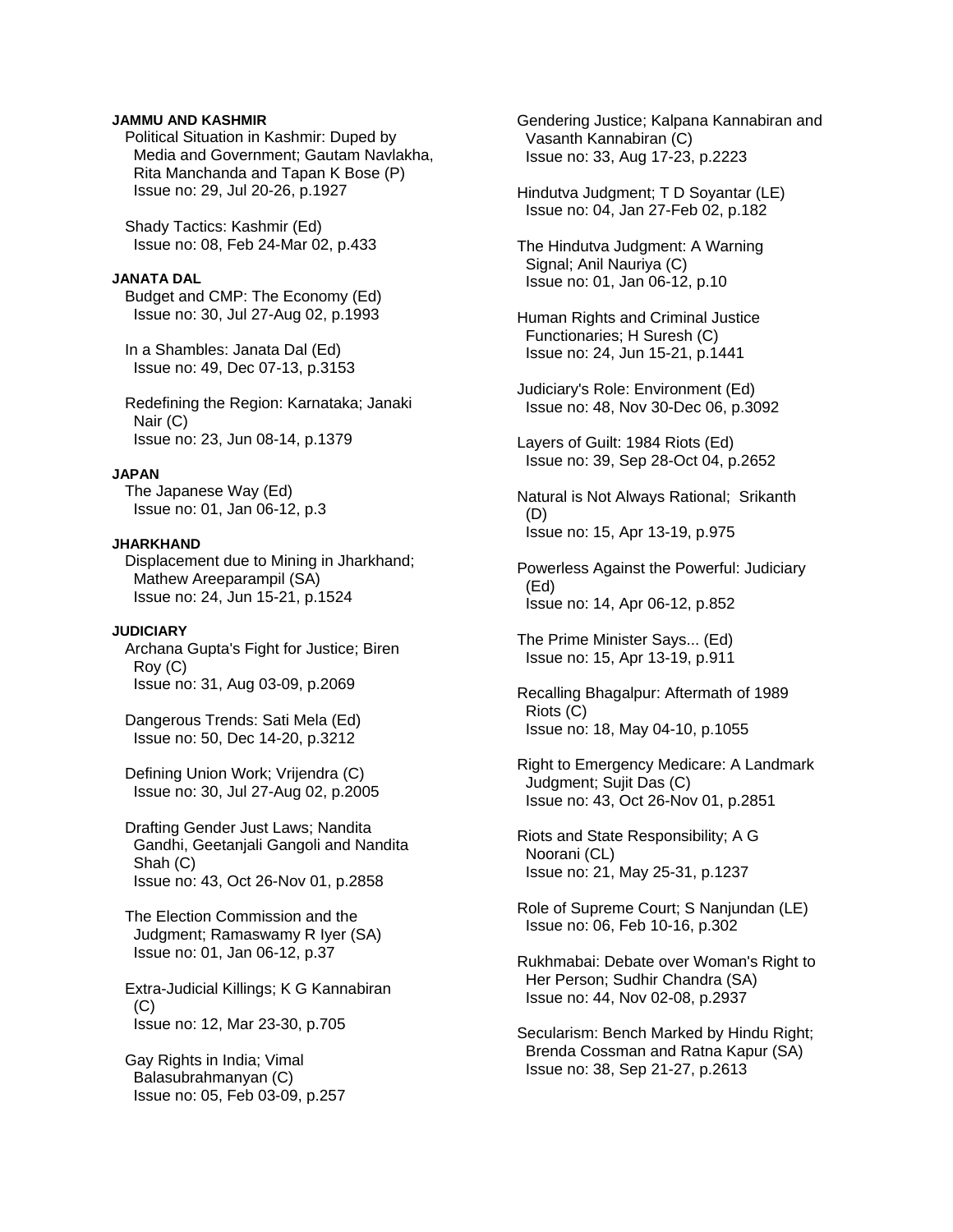# **JUDICIARY**

 Sexual Violence, Discursive Formations and the State; Veena Das (SA) Issue no: 35, Sep 01-20, p.2411

### **KANPUR**

 Sectional Politics in an Urban Constituency: Generalganj [Kanpur]: Uttar Pradesh-I; R K Srivastava (SA) Issue no: 02, Jan 13-26, p.111

### **KARNATAKA**

 Attack on Multinationals: Re-enactment of Gandhian Violence: Karnataka; Muzaffar Assadi (C) Issue no: 20, May 18-24, p.1184

 Balancing Act: Karnataka (Ed) Issue no: 22, Jun 01-07, p.1292

 Beyond Castes: Karnataka (Ed) Issue no: 19, May 11-17, p.1101

 Civic Elections: Sway of Independents: Karnataka; Ambrose Pinto (C) Issue no: 11, Mar 16-22, p.650

 Emergence of 'Third Force': Karnataka; Sandeep Shastri (SA) Issue no: 02, Jan 13-26, p.153

 Growth, Variability and Instability of Three Major Cereal Crops in Karnataka: A District Level Analysis from 1955-56 to 1989-90; B P Vani and Vinod Vyasulu (RA) Issue no: 26, Jun 29-Jul 05, p.A74

 Hegde's Politics: Janata Dal (Ed) Issue no: 26, Jun 29-Jul 05, p.1638

 Memories of Underdevelopment: Language and Its Identity in Karnataka; Janaki Nair (SA) Issue no: 41, Oct 12-25, p.2809

 Modern Small Industry in Karnataka: Growth and Structure; A V Arun Kumar (RA) Issue no: 21, May 25-31, p.M15

 No Role For Women: Karnataka's Joint Forest Management Programmes; Mariette Correa (C) Issue no: 23, Jun 08-14, p.1382

 Part-Time Teachers in Karnataka; Ambarao Uplaonkar (C) Issue no: 39, Sep 28-Oct 04, p.2669

 Politics of Cogentrix: Karnataka; Muzaffar Assadi (C) Issue no: 32, Aug 10-16, p.2129

 Predatory Capitalism and Legalised Landgrab: Karnataka Land Reforms; Janaki Nair (C) Issue no: 05, Feb 03-09, p.251

 Redefining the Region: Karnataka; Janaki Nair (C) Issue no: 23, Jun 08-14, p.1379

 Rural Credit: New Role for AFC; H B Shivamaggi (C) Issue no: 41, Oct 12-25, p.2791

 Shifting Sands: Karnataka (Ed) Issue no: 49, Dec 07-13, p.3152

 Small-Scale Sector: Myth and Reality; Chandra Poojary M (RA) Issue no: 21, May 25-31, p.M11

 Transforming of Political Culture: Mahila Samakhya Experience; Srilatha Batliwala (P) Issue no: 21, May 25-31, p.1248

 Tribals on Warpath: Confronting Eco-Terrorism: Karnataka; Muzaffar Assadi (C) Issue no: 40, Oct 05-11, p.2722

### **KASHMIR DISPUTE**

 Kashmir behind the Propoganda Curtain; P A Sebastian (C) Issue no: 06, Feb 10-16, p.319

 Less Equal: Kashmir (Ed) Issue no: 19, May 11-17, p.1101

 Partition of Kashmir; A G Noorani (BR) Issue no: 05, Feb 03-09, p.271

 Riaz Khokar Opens his Mouth: (To Put Saffron into It?); GPD (F) Issue no: 18, May 04-10, p.1046

 Time for a Thaw: India-Pakistan Relations (Ed) Issue no: 24, Jun 15-21, p.1425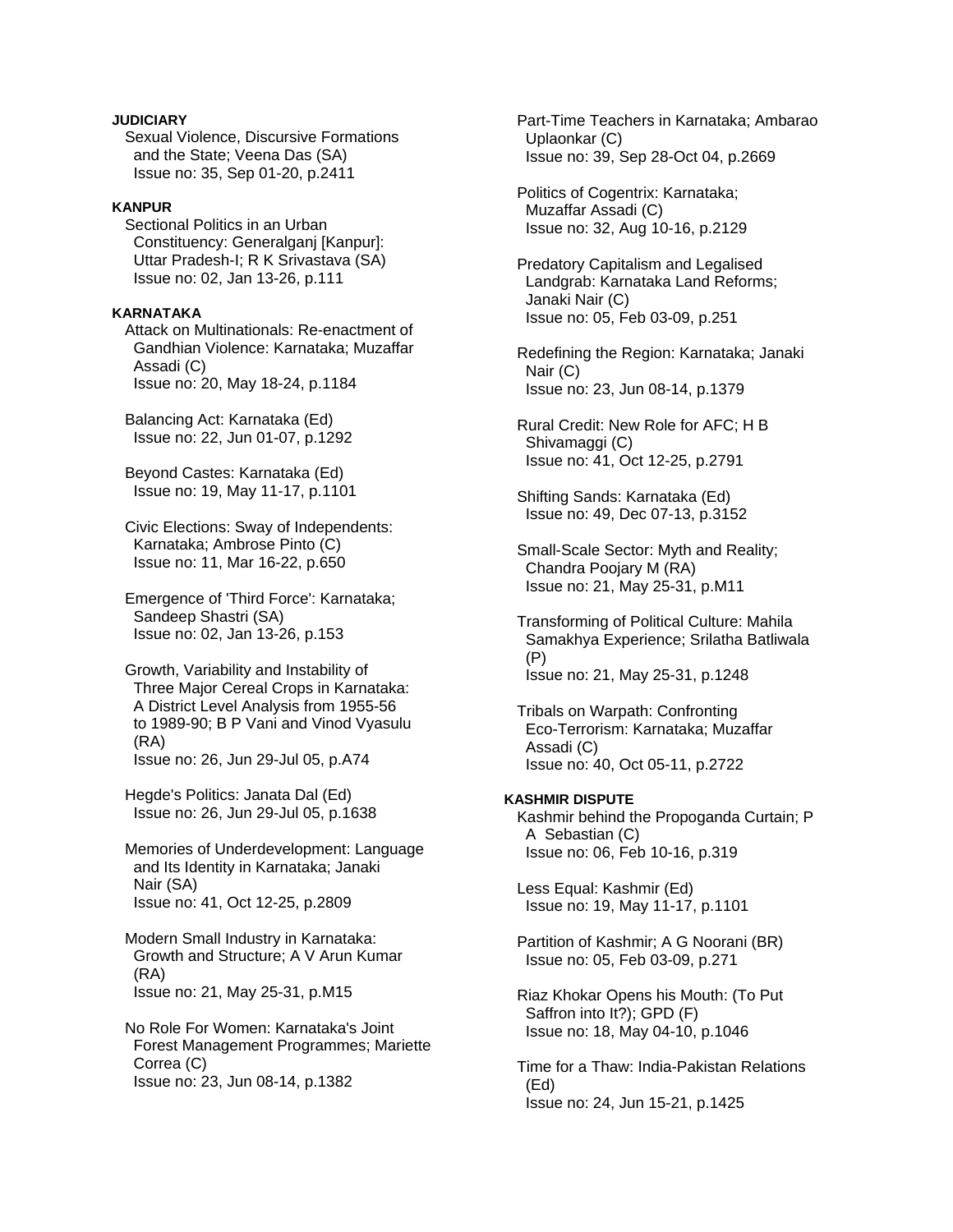### **KERALA**

 Democratisation and Attempts to Renew the Radical Political Development Project: Case of Kerala; Olle Tornquist and P K Michael Tharakan (SA) Issue no: 29, Jul 20-26, p.1953

 Democratisation and Attempts to Renew the Radical Political Development Project: Case of Kerala; Olle Tornquist and P K Michael Tharakan (SA) Issue no: 30, Jul 27-Aug 02, p.2041

 Economic Liberalisation and Kerala's Industrial Sector: An Assessment of Investment Opportunities; Sunil Mani (SA) Issue no: 34, Aug 24-31, p.2323

 Family Health Expenditure after Liberalization: Kerala Experience; T P Kunhikannan and K P Aravindan (C) Issue no: 02, Jan 13-26, p.85

 Female-Supported Households; Sheela V Varghese (LE) Issue no: 22, Jun 01-07, p.1290

 Female-Supported Households: A Continuing Agenda for Kerala Model?; Richard W Franke and Barbara H Chasin (SA) Issue no: 10, Mar 09-15, p.625

 Kerala's Initiatives: Panchayat Raj (Ed) Issue no: 38, Sep 21-27, p.2577

 Odds against UDF: Kerala (Ed) Issue no: 16, Apr 20-May 03, p.981

 Social Security for Workers in Unorganised Sector: Experience of Kerala; S Mohanan Pillai (SA) Issue no: 31, Aug 03-09, p.2098

## **KEYNESIAN ECONOMICS**

 A Long Struggle to Escape from Old Ideas; Arun Banerji (P) Issue no: 18, May 04-10, p.1064

# **KHALISTAN MOVEMENT**

 Misreading Sikh Problem; A S Narang (BR) Issue no: 21, May 25-31, p.1256

### **LABOUR ECONOMICS**

 Elasticity of Labour Productivity in Indian Manufacturing ; M Upender (RA) Issue no: 21, May 25-31, p.M7

 Indian Working Class and Some Recent Historiographical Issues; Ranajit Das Gupta (RA) Issue no: 08, Feb 24-Mar 02, p.L27

 Selling Structural Adjustment to Workers; Bagaram Tulpule (BR) Issue no: 01, Jan 06-12, p.28

# **LABOUR LAWS AND LEGISLATIONS**

 Selling Structural Adjustment to Workers; Bagaram Tulpule (BR) Issue no: 01, Jan 06-12, p.28

#### **LABOUR MARKET**

 Bihari Labour and Punjabi Agriculture; Sucha Singh Gill (BR) Issue no: 11, Mar 16-22, p.659

 Misinterpreting Unfree Labour in Contemporary Haryana; Tom Brass (D) Issue no: 33, Aug 17-23, p.2362

 Multilateral Investment Agreement and Poor Countries; Neela Mukherjee (C) Issue no: 47, Nov 23-29, p.3045

 Understanding the 'Informal Sector'; Arup Mitra (BR) Issue no: 24, Jun 15-21, p.1452

 Work and Survival: Gendered View; Manisha Rao (BR) Issue no: 18, May 04-10, p.1069

### **LABOUR POLICY**

 Multilateral Investment Agreement and Poor Countries; Neela Mukherjee (C) Issue no: 47, Nov 23-29, p.3045

 Search for Labour Policy in India; Subbiah Kannappan (BR) Issue no: 06, Feb 10-16, p.337

# **LAND HOLDINGS AND OWNERSHIP**

 Aba-oa and Gender Equations Among Garos; Bela Malik (D) Issue no: 41, Oct 12-25, p.2840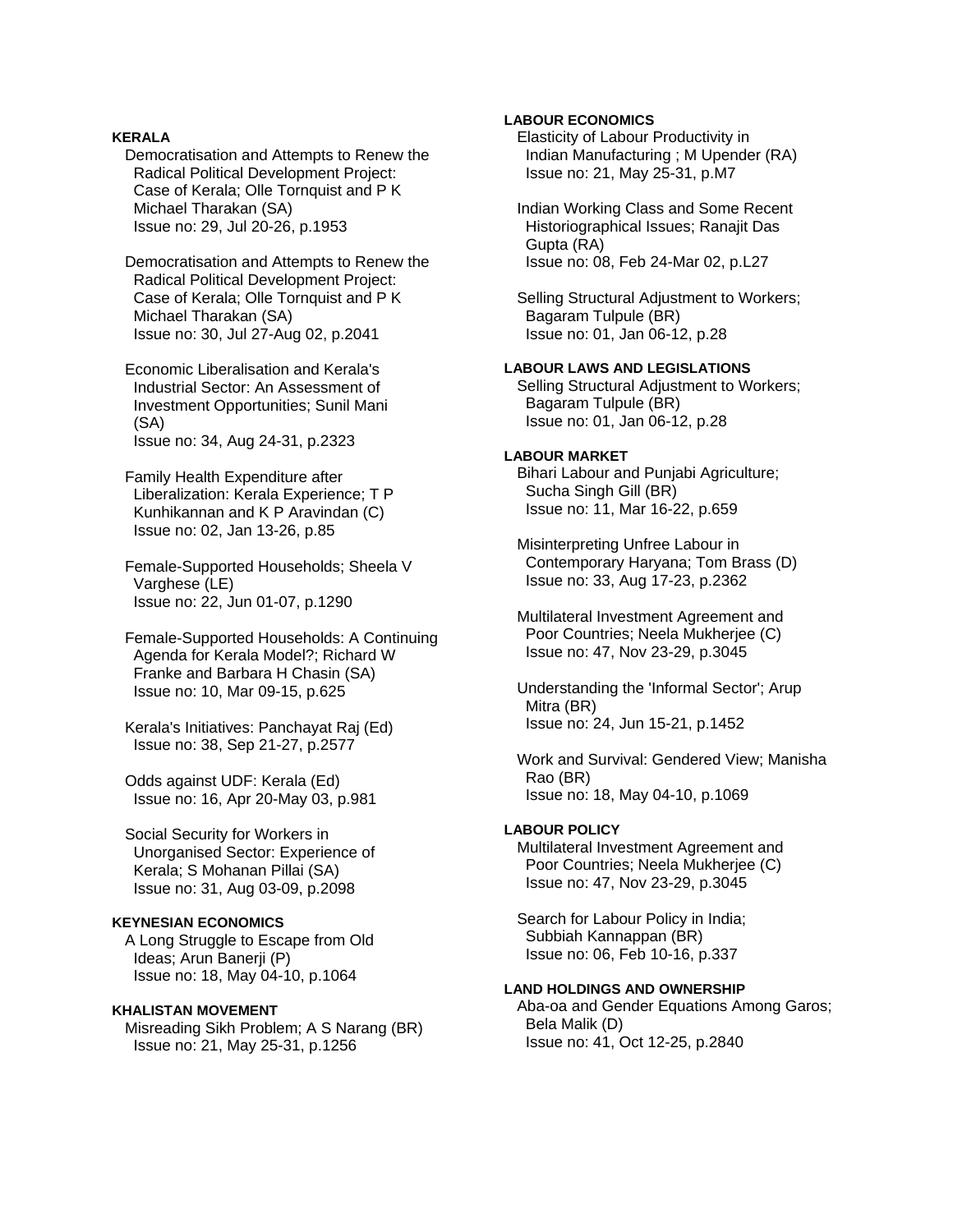### **LAND HOLDINGS AND OWNERSHIP**

 Bringing Land Rights Centre-Stage; Indu Agnihotri (BR) Issue no: 09, Mar 02-08, p.526

 Gender and Land Rights; Bina Agarwal (D) Issue no: 23, Jun 08-14, p.1417

 Land Market Transactions in Rural Haryana; Kailas Sarap (RA) Issue no: 39, Sep 28-Oct 04, p.A106

 Land Reforms to Fight Hunger; Bharat Dogra (C) Issue no: 40, Oct 05-11, p.2725

 More on Land Rights for Women; Indu Agnihotri (D) Issue no: 39, Sep 28-Oct 04, p.2706

 Women and Land; Gail Omvedt (LE) Issue no: 45, Nov 09-22, p.2958

# **LAND REFORM**

 Global Review of Land Reforms: A Critical Perspective; Rekha Bandyopadhyay (SA) Issue no: 11, Mar 16-22, p.679

 Land Reforms to Fight Hunger; Bharat Dogra (C) Issue no: 40, Oct 05-11, p.2725

 Predatory Capitalism and Legalised Landgrab: Karnataka Land Reforms; Janaki Nair (C) Issue no: 05, Feb 03-09, p.251

 Unusual Sources, Conventional Questions: A History of Tenancy in South India; Surinder S Jodhka (BR) Issue no: 19, May 11-17, p.1137

# **LANGUAGE AND LITERATURE**

 The Impossible Subject: Caste and the Gendered Body; Susie Tharu (P) Issue no: 22, Jun 01-07, p.1311

 A Kind of Modernity; G P Deshpande (BR) Issue no: 26, Jun 29-Jul 05, p.1662

 Short Story Awards; Revathy Gopal (LE) Issue no: 18, May 04-10, p.1038

 Theory, Practice and the Academic; Ranchor Singh Dumba (LE) Issue no: 19, May 11-17, p.1098

# **LANGUAGE POLICY**

 Memories of Underdevelopment: Language and Its Identity in Karnataka; Janaki Nair (SA) Issue no: 41, Oct 12-25, p.2809

 Towards National-Popular: Notes on Self-Respects' Tamil; M S S Pandian (SA) Issue no: 51, Dec 21-27, p.3323

### **LANGUAGES**

 Language and Politics; GPD (F) Issue no: 22, Jun 01-07, p.1299

# **LAW AND ORDER**

 Governance, Institution-Building and Economic Development; Arun Ghosh (F) Issue no: 24, Jun 15-21, p.1432

 Minimum Tasks: Home Ministry (Ed) Issue no: 29, Jul 20-26, p.1908

#### **LAWS AND LEGISLATION**

 Anti-Bigamy Bill in Maharashtra: Wider Debate Needed; Geetanjali Gangoli (C) Issue no: 29, Jul 20-26, p.1919

 Beyond Conventional Sociology of Organisation; Vikash N Pandey and Akhileshwar Pathak (P) Issue no: 08, Feb 24-Mar 02, p.459

 Bringing Land Rights Centre-Stage; Indu Agnihotri (BR) Issue no: 09, Mar 02-08, p.526

 Displacement and the Law; Usha Ramanathan (SA) Issue no: 24, Jun 15-21, p.1486

 The Official Discourse Around PITA; Gopika Solanki and Gitanjali Gangoli (P) Issue no: 51, Dec 21-27, p.3298

 The Politics of Ecology: The Debate on Wildlife and People in India, 1970-95; Mahesh Rangarajan (SA) Issue no: 35, Sep 01-20, p.2391

 Rescuing Mumbai's 'Child Sex Workers'; Flavia Agnes (C) Issue no: 14, Apr 06-12, p.873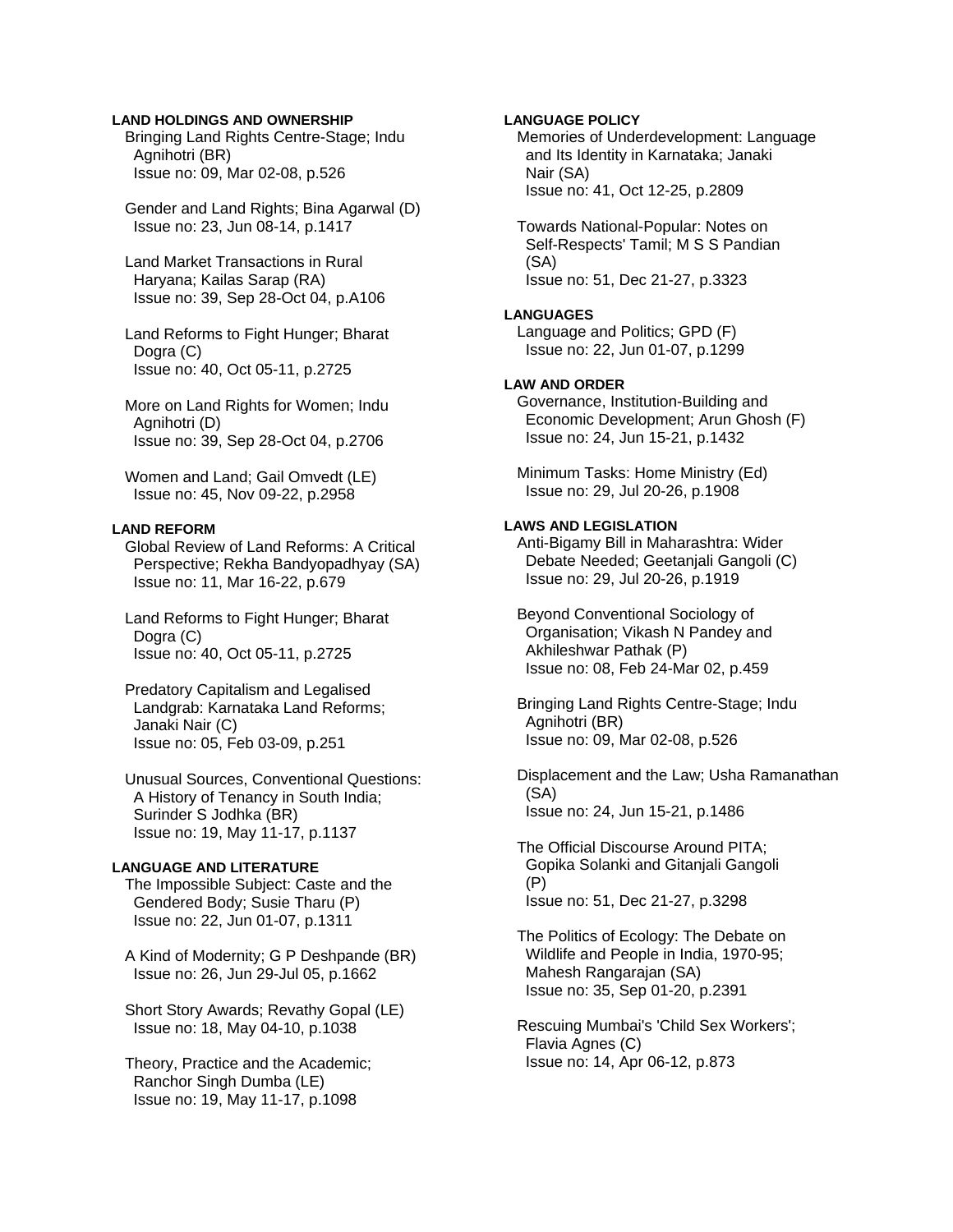# **LAWS AND LEGISLATION**

 Reversing the Option: Civil Codes and Personal Laws (C) Issue no: 20, May 18-24, p.1180

 A Socio-Ecological Basis for Natural Resource Management: Forest Bill Debate; Ashwini Chhatre (SA) Issue no: 18, May 04-10, p.1084

#### **LEAST DEVELOPED COUNTRIES**

 Biotechnology, Agriculture and Developing Countries; Ghayur Alam (C) Issue no: 12, Mar 23-30, p.703

 Export-Oriented Agriculture and Food Security in Developing Countries and India; Usha Patnaik (SA) Issue no: 35, Sep 01-20, p.2429

 Housing Poverty in Third World; R N Sharma (BR) Issue no: 50, Dec 14-20, p.3241

 Managing World Fisheries: Third World's Loss; Ramakrishnan Korakandy (C) Issue no: 34, Aug 24-31, p.2289

 Third World Threat?: Tuberculosis (Ed) Issue no: 14, Apr 06-12, p.853

 World Economic Order Before and After GATT; Nirmal Kumar Chandra (BR) Issue no: 11, Mar 16-22, p.658

### **LEATHER INDUSTRY**

 Operationalisation of Flexible Specialisation: Agra's Footwear Industry; Peter Knorringa (RA) Issue no: 52, Dec 28-31, p.L50

# **LIBERALISM**

 Rescuing Liberalism or Nietzsche?; Neera Chandhoke (BR) Issue no: 32, Aug 10-16, p.2138

### **LIQUOR TRADE**

 No Supportive Measures: Prohibition (Ed) Issue no: 27, Jul 06-12, p.1718

### **LITERACY**

 Demographic Outcomes, Economic Development and Women's Agency; Jean Dreze, Anne-Catherine Guio and Mamta Murthi (P) Issue no: 27, Jul 06-12, p.1739

 Gharwali Women: Limits of Change; R S Rana (C) Issue no: 19, May 11-17, p.1125

### **LITERACY PROGRAMMES**

 Literacy Campaigns: Lessons for Women's Movement; Sudha Sundararaman (P) Issue no: 20, May 18-24, p.1193

 Sociological Impact of Total Literacy Campaign: The Case of Midnapore; Chandan Sengupta and M N Roy (SA) Issue no: 08, Feb 24-Mar 02, p.483

# **LOCAL GOVERNMENT**

 New Start in Local Government: Tamil Nadu; P S Vijaya Natha Raj (C) Issue no: 48, Nov 30-Dec 06, p.3099

 The Problem of the Urban Poor Policy and Discourse of Local Administration: A Study in Uttar Pradesh in the Interwar Period; Nandini Gooptu (SA) Issue no: 50, Dec 14-20, p.3245

 Urban Local Government in Pakistan: Expecting Too Much from Too Little?; S Akbar Zaidi (SA) Issue no: 44, Nov 02-08, p.2948

### **LOK SABHA**

 Valid Judgment: Politics (Ed) Issue no: 10, Mar 09-15, p.568

#### **LTTE**

 Double Setback: Sri Lanka (Ed) Issue no: 29, Jul 20-26, p.1910

 Growing Turbulence: Sri Lanka (Ed) Issue no: 23, Jun 08-14, p.1366

#### **LUCKNOW**

 Politics, Property and Population Growth: Transition in Lucknow; Alam Srinivas  $(C)$ Issue no: 19, May 11-17, p.1122

 Traditional Rites and Contested Meanings: Sectarian Strife in Colonial Lucknow; MUshirul Hasan (SA) Issue no: 09, Mar 02-08, p.543

#### **MACHINE TOOL INDUSTRY**

 Government and Industry; Sanjeev Ghotge (BR) Issue no: 33, Aug 17-23, p.2238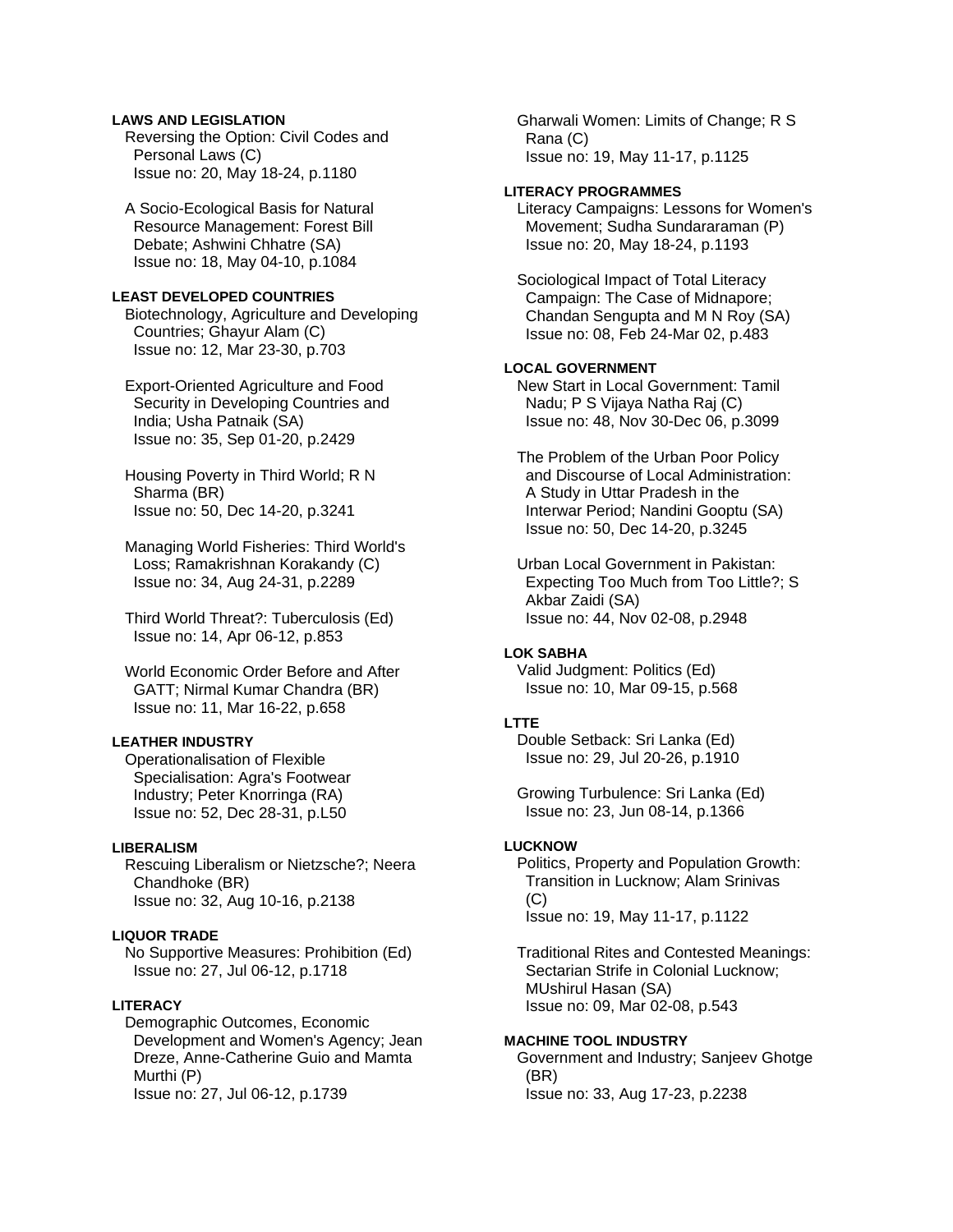### **MACROECONOMETRIC MODELS**

 Industrial Pricing and Growth Fluctuations: Some Tests; Ashima Goyal (RA) Issue no: 48, Nov 30-Dec 06, p.M54

 Maxi Devaluations and Contractions; Pronab Sen (D) Issue no: 50, Dec 14-20, p.3269

 Short-Term Econometric Forecasting Models in India: A Study in Prediction Performance; Kalyan Rajpuria and Rajesh Mehta (SA) Issue no: 43, Oct 26-Nov 01, p.2887

#### **MACROECONOMIC POLICY**

 Dismantling Former Yugoslavia: Recolonising Bosnia; Michel Chossudovsky (P) Issue no: 09, Mar 02-08, p.521

#### **MADHYA PRADESH**

 BJP's Gains: Madhya Pradesh (Ed) Issue no: 15, Apr 13-19, p.912

 Evenly Balanced: Madhya Pradesh (Ed) Issue no: 32, Aug 10-16, p.2114

 Evenly Poised: Madhya Pradesh (Ed) Issue no: 01, Jan 06-12, p.5

 Evolving a Women's Policy: Madhya Pradesh; Manu N Kulkarni (C) Issue no: 12, Mar 23-30, p.713

 Fishing in the Tawa Reservoir: Adivasis Struggle for Livelihood; Sunil and Smitha (C) Issue no: 14, Apr 06-12, p.870

 Interpreting Madhya Pradesh Voting Patterns; Christopher Jaffrelot (D) Issue no: 49, Dec 07-13, p.3207

 The Meek Lay Claim to Their Inheritance: Portents of the 1996 Election Results from Madhya Pradesh; Rahul (SA) Issue no: 26, Jun 29-Jul 05, p.1682

 MP Assembly Elections, 1993; Rahul (D) Issue no: 14, Apr 06-12, p.907

 Muslims in Electoral Politics: Madhya Pradesh; Sanjay Kumar (SA) Issue no: 02, Jan 13-26, p.138

 Panchayats at Work: What it Means for the Oppressed?; George Mathew and Ramesh C Nayak (SA) Issue no: 27, Jul 06-12, p.1765

 Setback to BJP: Madhya Pradesh-I; Christopher Jaffrelot (SA) Issue no: 02, Jan 13-26, p.129

 Sugary Plugs; Subhadra (LE) Issue no: 21, May 25-31, p.1226

 Tribal Resistance in the Chhechhari Valley: A Field Report; Nita Mishra (SA) Issue no: 24, Jun 15-21, p.1539

#### **MADRAS**

 Dalit Common Sense Against Hindutva; Arun Kumar Patnaik (BR) Issue no: 44, Nov 02-08, p.2925

#### **MAHARASHTRA**

 The 'Rebel' Factor: Maharashtra (Ed) Issue no: 14, Apr 06-12, p.852

 Anti-Bigamy Bill in Maharashtra: Wider Debate Needed; Geetanjali Gangoli (C) Issue no: 29, Jul 20-26, p.1919

 Anti-National; Medha Patkar, Thomas Kochery and Banwarilal Sharma (LE) Issue no: 07, Feb 17-Mar 05, p.370

 Capturing the Moment of Realignment: Maharashtra-II; Suhas Palshikar (SA) Issue no: 02, Jan 13-26, p.174

 Coalition Tensions: Maharashtra (Ed) Issue no: 28, Jul 13-19, p.1813

 Congress Decline Continues: Maharashtra (Ed) Issue no: 19, May 11-17, p.1100

 Employment Guarantee Scheme; Rajivlochan Meeta (D) Issue no: 02, Jan 13-26, p.179

 Employment Guarantee Scheme; M L Dantwala (D) Issue no: 09, Mar 02-08, p.563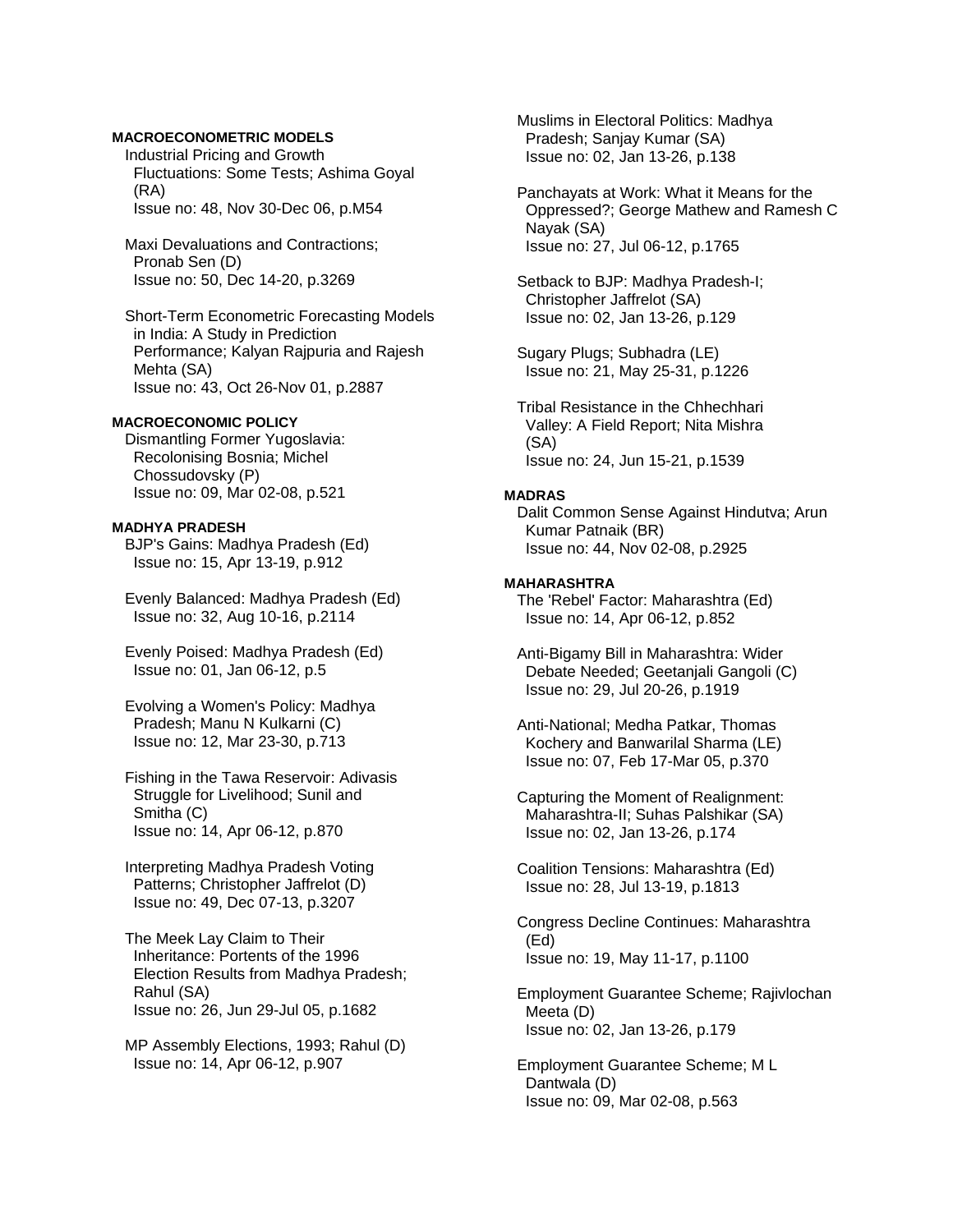### **MAHARASHTRA**

- Farmer's Perception of Land Degradation: A Case Study; P K et al Joshi (RA) Issue no: 26, Jun 29-Jul 05, p.A89
- Food Security: PDS vs EGD: A Tale of Two States; S Mahendra Dev (SA) Issue no: 27, Jul 06-12, p.1752
- The Hindutva Judgment: A Warning Signal; Anil Nauriya (C) Issue no: 01, Jan 06-12, p.10
- Hopeful Beginning: Maharashtra (Ed) Issue no: 05, Feb 03-09, p.244
- Indian Power Policy, Enron and the BoP; Kannan Srinivasan (C) Issue no: 33, Aug 17-23, p.2207
- Infrastructural Breakdown: Bhiwandi Tragedy (Ed) Issue no: 32, Aug 10-16, p.2112
- Maharashtra's Agricultural Development: A Blueprint; S Mahendra Dev and B L Mungekar (RA) Issue no: 13, Mar 30-Apr 05, p.A38
- Moves and Countermoves: Maharashtra (Ed) Issue no: 24, Jun 15-21, p.1424
- The Other Side of Development: Maharashtra's Backward Regions; H M Desarda (C) Issue no: 50, Dec 14-20, p.3233
- The Past in the Present: The Weavers of Malegaon; Meeta Rajivlochan (SA) Issue no: 11, Mar 16-22, p.673
- Political Economy of Electric Power in India; Sebastian Morris (SA) Issue no: 20, May 18-24, p.1201
- Political Economy of Electric Power in India; Sebastian Morris (SA) Issue no: 21, May 25-31, p.1274
- The Price of Neglect: Education (C) Issue no: 16, Apr 20-May 03, p.990
- Rising Tide of Resentment: Maharashtra; Prakash Bal (C) Issue no: 49, Dec 07-13, p.3159

 Secularism: Bench Marked by Hindu Right; Brenda Cossman and Ratna Kapur (SA) Issue no: 38, Sep 21-27, p.2613

- Shift of Power from Rural to Urban Sector: Maharashtra-I; Rajendra Vora (SA) Issue no: 02, Jan 13-26, p.171
- Unconvincing Exercise (Ed) Issue no: 02, Jan 13-26, p.63
- Unrest in Junior College: Maharashtra; J V Deshpande (C) Issue no: 39, Sep 28-Oct 04, p.2668

### **MALARIA**

- Political and Economic Roots of Disease: Malaria in Rajasthan; Kashyap Mankodi (RA) Issue no: 04, Jan 27-Feb 02, p.PE42
- Return of Medical Police': Public Health (Ed) Issue no: 07, Feb 17-Mar 05, p.372

### **MALAYSIA**

 Affluence and Environmental Disasters: Malaysia; M G G Pillai (C) Issue no: 18, May 04-10, p.1063

#### **MARKETING MANAGEMENT**

- Co-opting Culture: Managerialism in Age of Consumer Capitalism; A R Vasavi (RA) Issue no: 21, May 25-31, p.M22
- Marketing and Selling in India in the Year 2000; Rajendra H Aneja (RA) Issue no: 21, May 25-31, p.M26

### **MARXISM**

- Beyond Model-Building; Achin Vanaik (BR) Issue no: 05, Feb 03-09, p.274
- Marxism, Authoritarianism and People's Movement ; Gudavarthi Ajay (D) Issue no: 13, Mar 30-Apr 05, p.847
- Marxist Method; R Paranthaman (LE) Issue no: 02, Jan 13-26, p.62
- Marxist Perception of Indian History; Dipesh Chakrabarty (BR) Issue no: 28, Jul 13-19, p.1838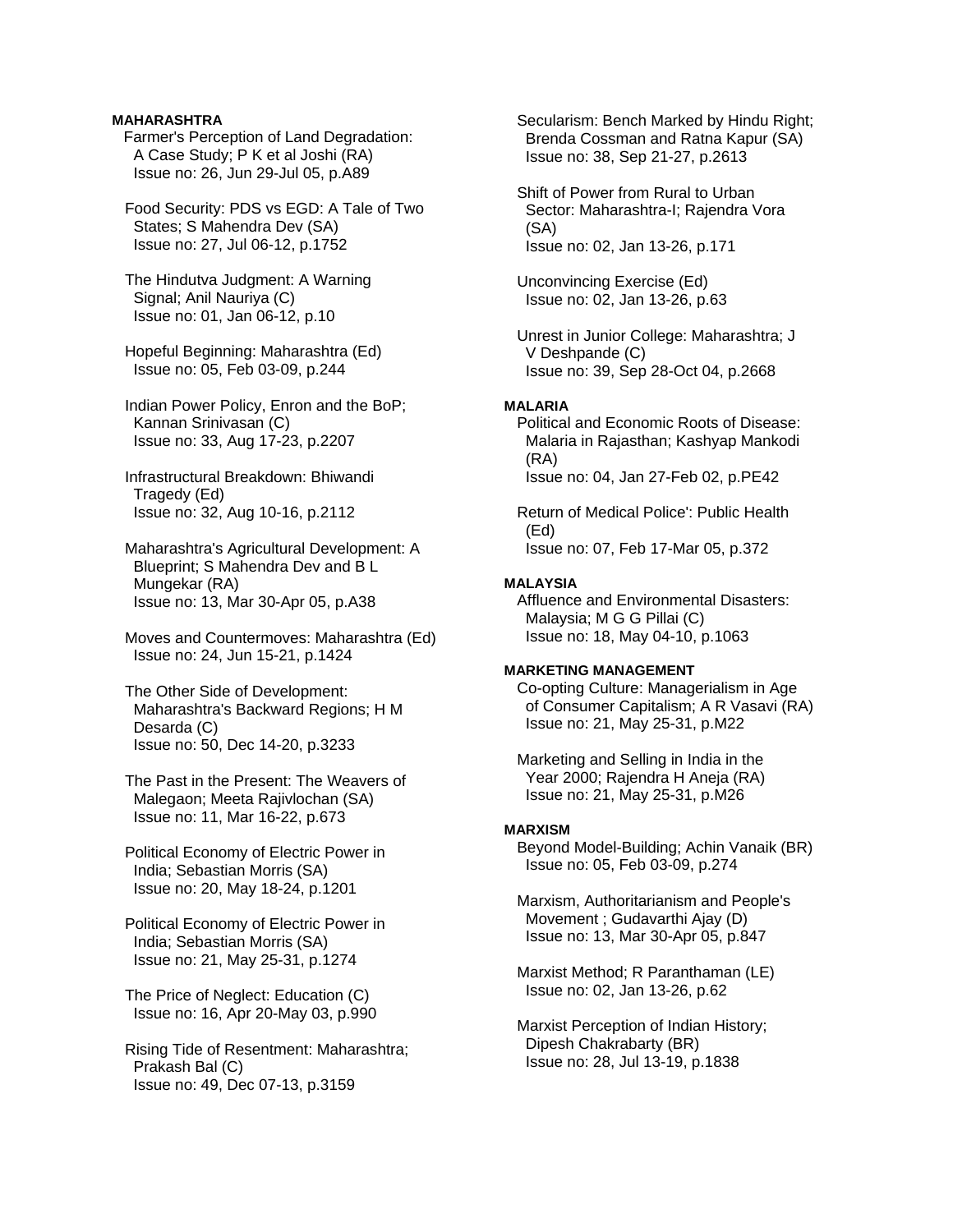### **MARXISM**

 Marxist Studies; Arindam Sen (LE) Issue no: 20, May 18-24, p.1170

 Whither Marxism?; Alex Callinicos (RA) Issue no: 04, Jan 27-Feb 02, p.PE9

### **MASS COMMUNICATION**

 United Front for Censorship?; GPD (F) Issue no: 05, Feb 03-09, p.250

 Warner's Entry; Satish Chandra (LE) Issue no: 44, Nov 02-08, p.2894

### **MAURITIUS**

 Money Market: Mauritian Parallel; T K Chakrabarty (LE) Issue no: 49, Dec 07-13, p.3150

### **MEDICAL ETHICS**

 Loss of Credibility: Medical Profession (Ed) Issue no: 22, Jun 01-07, p.1293

 The Victimising Discourse: Sex-Determination Technologies and Policy; Dolly Arora (SA) Issue no: 07, Feb 17-Mar 05, p.420

### **MEDIEVAL HISTORY**

 Early State Formation in Tribal Areas of East-Central India; Suranjit k Saha (SA) Issue no: 13, Mar 30-Apr 05, p.824

# **MENTAL HEALTH**

 Mental Health Consequences of Displacement and Resettlement; Byron J Good (SA) Issue no: 24, Jun 15-21, p.1504

### **MERGERS AND ACQUISITIONS**

 Narrow Perspective (Ed) Issue no: 45, Nov 09-22, p.2959

#### **MEXICO**

 Myths and Realities of the Chiapas Uprising; James Petras and Steve Vieux (P) Issue no: 47, Nov 23-29, p.3054

### **MIGRANT LABOUR**

 Bihari Labour and Punjabi Agriculture; Sucha Singh Gill (BR) Issue no: 11, Mar 16-22, p.659

### **MIGRATION**

 Bihari Labour and Punjabi Agriculture; Sucha Singh Gill (BR) Issue no: 11, Mar 16-22, p.659

 Migration, Urbanisation and Regional Inequality; Amitabh Kundu and Shalini Gupta (SA) Issue no: 52, Dec 28-31, p.3391

#### **MILITARY**

 Army in Nagaland (C) Issue no: 34, Aug 24-31, p.2284

 Double Setback: Sri Lanka (Ed) Issue no: 29, Jul 20-26, p.1910

 False Cases: Intelligence Agencies (Ed) Issue no: 21, May 25-31, p.1228

 US Authorised Kurdish Massacre: Hot Turkey; Vijay Prashad (C) Issue no: 41, Oct 12-25, p.2799

 Usurpation of States' Powers: Security Forces (Ed) Issue no: 14, Apr 06-12, p.853

**MILITARY EXPENDITURE**  Global Shift: Arms Spending (Ed) Issue no: 12, Mar 23-30, p.697

### **MINING AND MINERALS**  Coal Mining Displacement; Ratnakar Bhengara (C) Issue no: 11, Mar 16-22, p.647

 Displacement due to Mining in Jharkhand; Mathew Areeparampil (SA) Issue no: 24, Jun 15-21, p.1524

#### **MINORITIES**

 Memories of Underdevelopment: Language and Its Identity in Karnataka; Janaki Nair (SA) Issue no: 41, Oct 12-25, p.2809

 Minorities and Development; Abusaleh Shariff (LE) Issue no: 07, Feb 17-Mar 05, p.370

 Minority Status and Fertility; G B Venkatesha Murthy (D) Issue no: 20, May 18-24, p.1224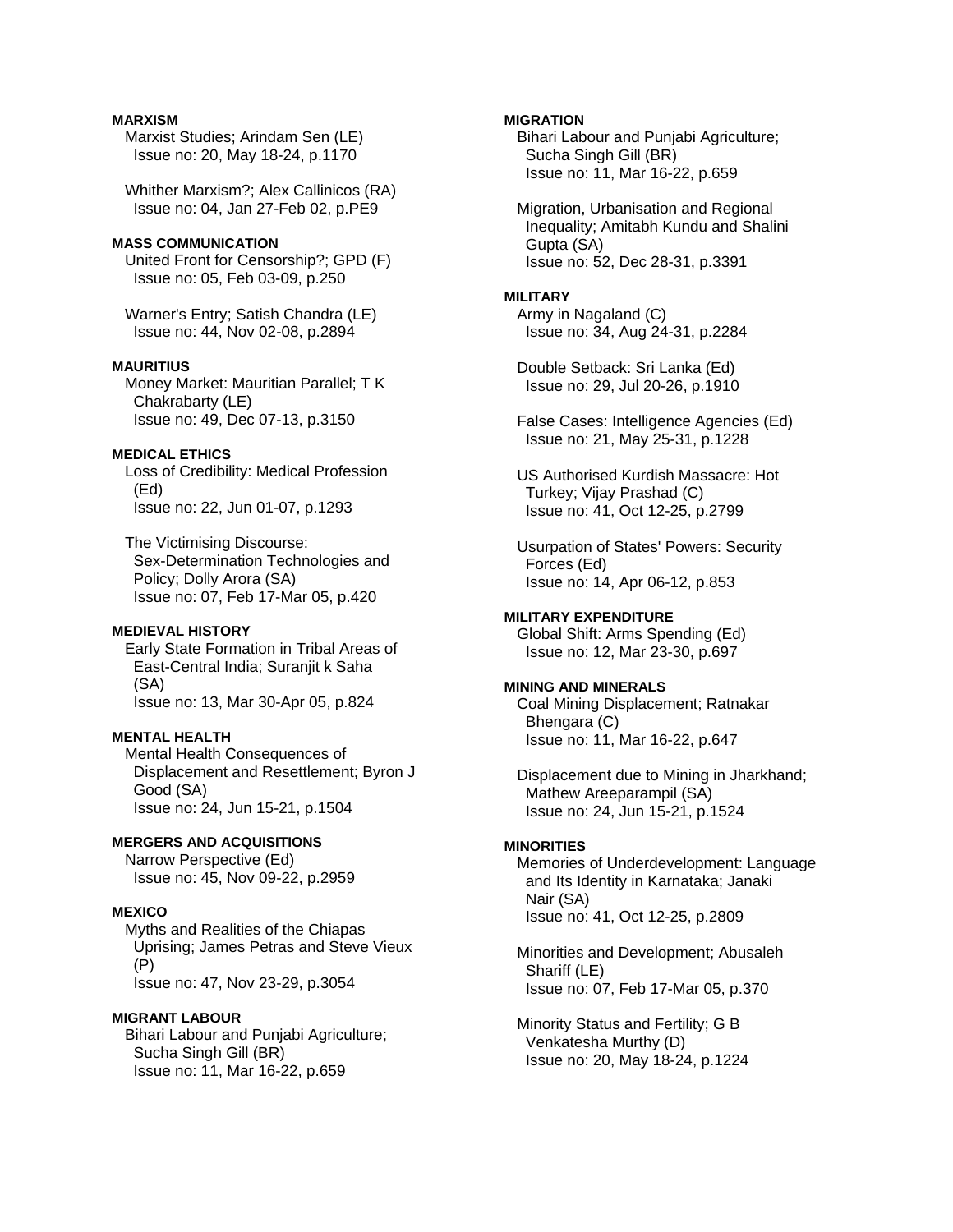### **MODERNISM**

 Modernity and Post-Coloniality: The Metropolis as Metaphor; Sanjay Srivastava (mA) Issue no: 07, Feb 17-Mar 05, p.403

 Rescuing Liberalism or Nietzsche?; Neera Chandhoke (BR) Issue no: 32, Aug 10-16, p.2138

#### **MONETARY POLICY**

 Credit Policy Skirts Basic Issue; EPW Research Foundation (MMR) Issue no: 45, Nov 09-22, p.2970

 Dilemmas of the Reserve Bank of India; Arun Ghosh (F) Issue no: 26, Jun 29-Jul 05, p.1643

 Interest Rates Muddle: Monetary Policy (Ed) Issue no: 27, Jul 06-12, p.1716

 Liquidity Crunch: The Economy (Ed) Issue no: 02, Jan 13-26, p.64

 Missing the Woods for the Trees (Ed) Issue no: 43, Oct 26-Nov 01, p.2843

 More of the Same (Ed) Issue no: 14, Apr 06-12, p.851

 Ricardo Versus Tooke: An Old Controversy Revisited; D M Nachane and H R Hatekar (RA) Issue no: 30, Jul 27-Aug 02, p.PE65

 Time for a Touch of Boldness (Ed) Issue no: 48, Nov 30-Dec 06, p.3091

 Time to Return to Old Role: RBI and Development Finance (Ed) Issue no: 45, Nov 09-22, p.2960

### **MONEY MARKET**

 Clueless Against Emerging Recession; EPW Research Foundation (MMR) Issue no: 41, Oct 12-25, p.2781

 Coping with the Liquidity Crunch; EPW Research Foundation (MMR) Issue no: 02, Jan 13-26, p.71

 Credit Policy Skirts Basic Issue; EPW Research Foundation (MMR) Issue no: 45, Nov 09-22, p.2970

 Distortions Come to the Surface; EPW Research Foundation (MMR) Issue no: 28, Jul 13-19, p.1819

 Easing of Liquidity: Is it real?; EPW Research Foundation (MMR) Issue no: 19, May 11-17, p.1107

 Easy Liquidity, Dear Money; EPW Research Foundation (MMR) Issue no: 23, Jun 08-14, p.1371

- High Cost of Financial Sector Reform; EPW Research Foundation (MMR) Issue no: 50, Dec 14-20, p.3218
- High Interest Cost Weighs Down Corporate Performance; EPW Research Foundation (MMR) Issue no: 06, Feb 10-16, p.311
- Liquidity Crunch: The Economy (Ed) Issue no: 02, Jan 13-26, p.64

 Low Savings, High Demand for Funds; EPW Research Foundation (MMR) Issue no: 15, Apr 13-19, p.919

 Money Games (Ed) Issue no: 23, Jun 08-14, p.1363

 Money Market Rate of Interest; EPW Research Foundation (S) Issue no: 49, Dec 07-13, p.3156

 Money Market Rates of Interest; EPW Research Foundation (S) Issue no: 05, Feb 03-09, p.247

 Money Market Rates of Interest; EPW Research Foundation (S) Issue no: 09, Mar 02-08, p.504

 Money Market Rates of Interest; EPW Research Foundation (S) Issue no: 14, Apr 06-12, p.856

 Money Market Rates of Interest; EPW Research Foundation (S) Issue no: 18, May 04-10, p.1045

 Money Market Rates of Interest; EPW Research Foundation (S) Issue no: 22, Jun 01-07, p.1296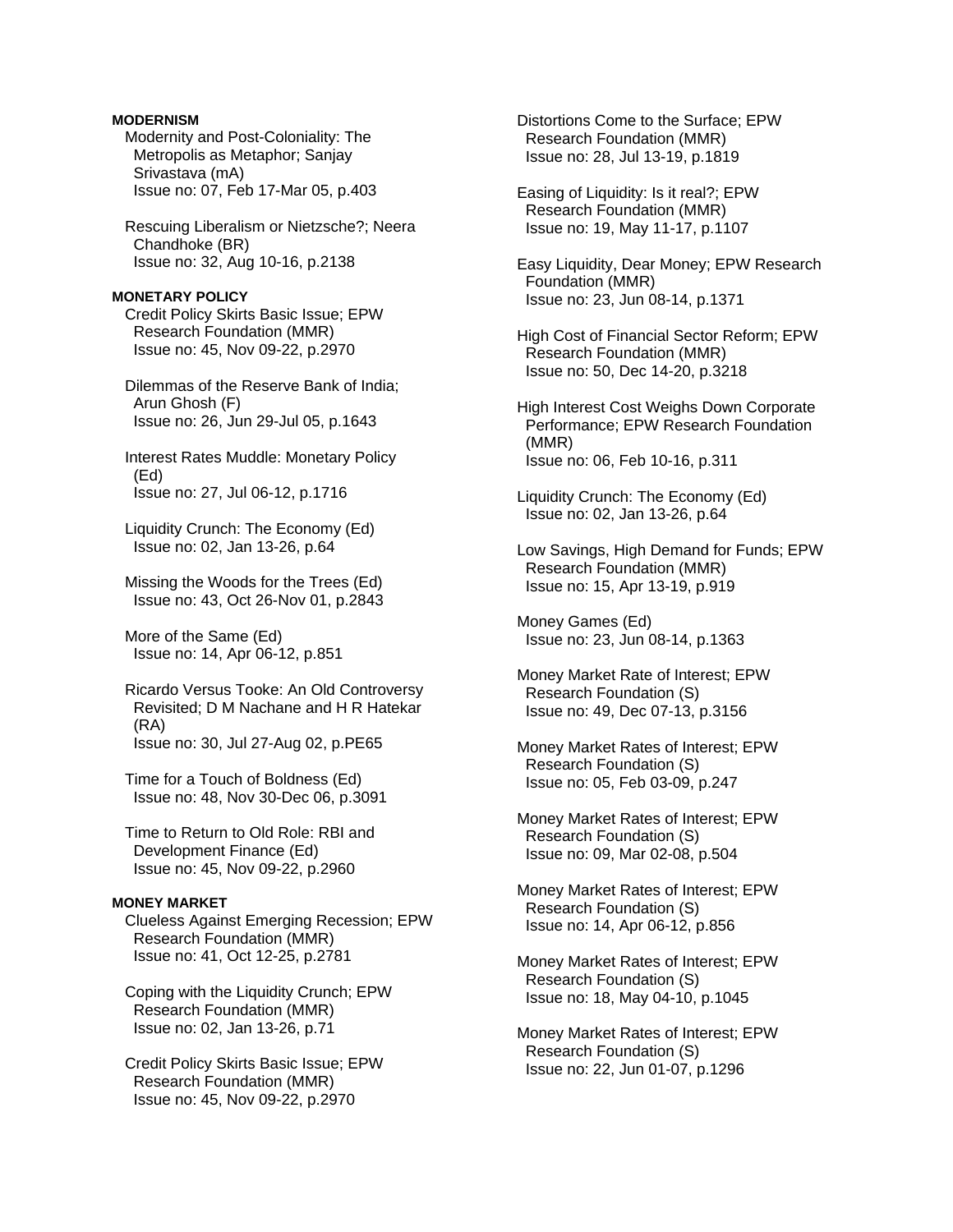### **MONEY MARKET**

 Money Market Rates of Interest; EPW Research Foundation (S) Issue no: 27, Jul 06-12, p.1720

 Money Market Rates of Interest; EPW Research Foundation (S) Issue no: 31, Aug 03-09, p.2058

 Money Market Rates of Interest; EPW Research Foundation (S) Issue no: 38, Sep 21-27, p.2580

 Money Market Rates of Interest; EPW Research foundation (S) Issue no: 40, Oct 05-11, p.2716

 Money Market Rates of Interest; EPW Research Foundation (S) Issue no: 44, Nov 02-08, p.2900

 Money Market Rates of Intrest; EPW Research Foundation (S) Issue no: 01, Jan 06-12, p.9

 Money Market Review; Madhu S Panigrahi (D) Issue no: 09, Mar 02-08, p.563

 Money Market: Mauritian Parallel; T K Chakrabarty (LE) Issue no: 49, Dec 07-13, p.3150

 Pre-Capitalist Markets; Kanakalatha Mukund (BR) Issue no: 45, Nov 09-22, p.2999

 Ricardo Versus Tooke: An Old Controversy Revisited; D M Nachane and H R Hatekar (RA) Issue no: 30, Jul 27-Aug 02, p.PE65

#### **MONEY SUPPLY**

 Coping with the Liquidity Crunch; EPW Research Foundation (MMR) Issue no: 02, Jan 13-26, p.71

### **MONSOON**

 Avoidable Havoc: Monsoons (Ed) Issue no: 27, Jul 06-12, p.1716

#### **MOTION PICTURES**

 Elites vs Subalterns or Ideology vs Methodology?; Kanakalatha Mukund (D) Issue no: 28, Jul 13-19, p.1881

 Managing the Crisis: Bharateeyudu and the Ambivalence of Being Indian; Tejaswini Niranjana and S V Srinivas (SA) Issue no: 48, Nov 30-Dec 06, p.3129

 Tamil Cultural Elites and Cinema: Outline of an Argument; M S S Pandian (SA) Issue no: 15, Apr 13-19, p.950

# **MULTINATIONAL CORPORATIONS**

 Agricultural Diversity, Intellectual Property Rights and Farmers' Rights; Vandana Shiva (SA) Issue no: 25, Jun 22-28, p.1621

 Attack on Multinationals: Re-enactment of Gandhian Violence: Karnataka; Muzaffar Assadi (C) Issue no: 20, May 18-24, p.1184

 Developing Knowledge to Combat Transnationals; Swapna Banerjee-Guha (BR) Issue no: 47, Nov 23-29, p.3059

 Iodised Salt; S K Sharma (LE) Issue no: 08, Feb 24-Mar 02, p.430

 Multinationals and the Environment ; M G G Pillai (C) Issue no: 06, Feb 10-16, p.325

 Panchayats Versus Multinationals: Case of Du Pont; Norma Alvares (P) Issue no: 26, Jun 29-Jul 05, p.1658

 Politics of Cogentrix: Karnataka; Muzaffar Assadi (C) Issue no: 32, Aug 10-16, p.2129

### **MUMBAI**

 Class Re-Formation in Mumbai: Has Organised Labour Risen to the Challenge?; Stephen Sherlock (RA) Issue no: 52, Dec 28-31, p.L34

 Housing Rights of Urban Poor: Battle for Mumbai's Streets; Karin Kapadia (C) Issue no: 24, Jun 15-21, p.1436

 A Kind of Modernity; G P Deshpande (BR) Issue no: 26, Jun 29-Jul 05, p.1662

 Rescuing Mumbai's 'Child Sex Workers'; Flavia Agnes (C) Issue no: 14, Apr 06-12, p.873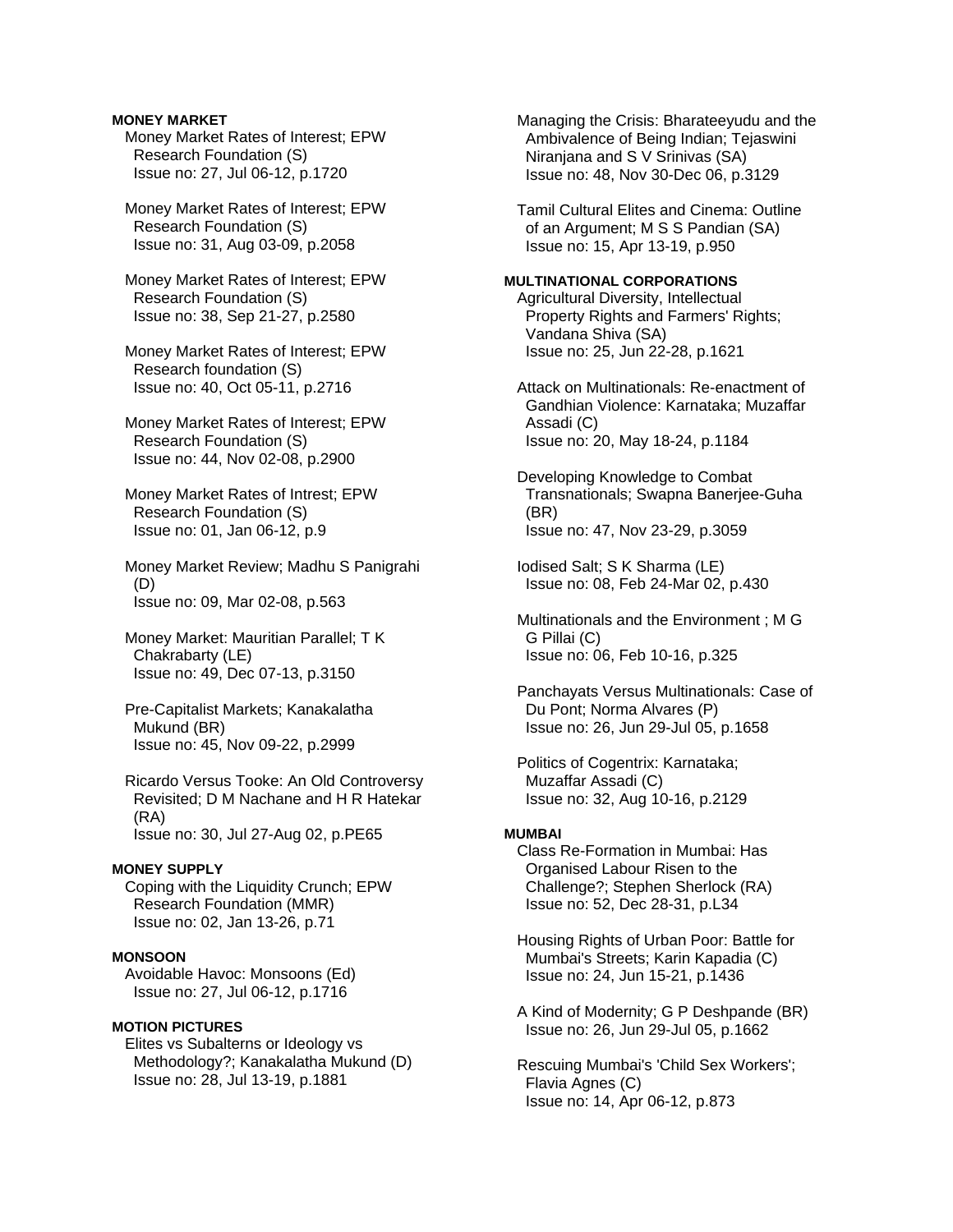### **MUMBAI**

 Riots and State Responsibility; A G Noorani (CL) Issue no: 21, May 25-31, p.1237

 Slum Rehabilitation in Mumbai: Possible if Done Differently; Shirish B Patel (C) Issue no: 18, May 04-10, p.1047

 Srikrishna Commission; Sharmila Purkayastha (LE) Issue no: 09, Mar 02-08, p.498

 Systemic Faults: Infrastructure (Ed) Issue no: 30, Jul 27-Aug 02, p.1994

## **MUSLIM PERSONAL LAW**

 Economic Rights of Women in Islamic Law; Flavia Agnes (SA) Issue no: 41, Oct 12-25, p.2832

# **MUSLIMS**

 Economic Rights of Women in Islamic Law; Flavia Agnes (SA) Issue no: 41, Oct 12-25, p.2832

 How Muslims Voted; Asghar Ali Engineer  $(C)$ Issue no: 21, May 25-31, p.1239

 Islam, Women and Identity in Contemporary Central Asia; Anuradha M Chenoy (C) Issue no: 09, Mar 02-08, p.516

 Muslim Society in South Asia; Nasreen Fazalbhoy (BR) Issue no: 31, Aug 03-09, p.2076

 Muslims in Electoral Politics: Madhya Pradesh; Sanjay Kumar (SA) Issue no: 02, Jan 13-26, p.138

 Traditional Rites and Contested Meanings: Sectarian Strife in Colonial Lucknow; MUshirul Hasan (SA) Issue no: 09, Mar 02-08, p.543

### **MUTUAL FUNDS**

 Mutual Funds: Growth, Performance and Prospects; Madhu S Panigrahi (SA) Issue no: 12, Mar 23-30, p.765

# **NAGALAND**

 Army in Nagaland (C) Issue no: 34, Aug 24-31, p.2284  Nagaland: Beyond Politics of Identity; Sanjay Sangvai (C) Issue no: 48, Nov 30-Dec 06, p.3103

 Usurpation of States' Powers: Security Forces (Ed) Issue no: 14, Apr 06-12, p.853

#### **NARCOTICS**

 Colombia: Drugs and Democracy; Siddhrtha Baviskar (C) Issue no: 11, Mar 16-22, p.654

#### **NARMADA PROJECT**

 CM's Meeting on Narmada Dam: What Did Not Happen; Sanjay Sangvai (C) Issue no: 34, Aug 24-31, p.2287

 Crisis of Narmada; Sonal et al Mansingh (LE) Issue no: 50, Dec 14-20, p.3210

 Evading Issues: Madhya Pradesh (Ed) Issue no: 32, Aug 10-16, p.2113

 High Cost of Sardar Sarovar; K k Oza (LE) Issue no: 39, Sep 28-Oct 04, p.2650

 Is Sardar Sarovar Financially Viable?; K K Oza (C) Issue no: 29, Jul 20-26, p.1921

 Narmada: Waters of Despair, Waters of Hope; Arun Ghosh (F) Issue no: 11, Mar 16-22, p.643

 State and the People: Styles of Suppression and Resistance: Narmada; Krishna Kumar (C) Issue no: 39, Sep 28-Oct 04, p.2666

 Symposium on Sardar Sarovar; Habib et al Tanvir (LE) Issue no: 47, Nov 23-29, p.3030

 Vasava Identity in Transition: Some Theoretical Issues; Roxanne Hakim (SA) Issue no: 24, Jun 15-21, p.1492

# **NATIONAL INCOME**

 And Now, the 'Primary Deficit' (Ed) Issue no: 11, Mar 16-22, p.635

 Beyond Getting Prices Right; C H Hanumantha Rao (BR) Issue no: 24, Jun 15-21, p.1451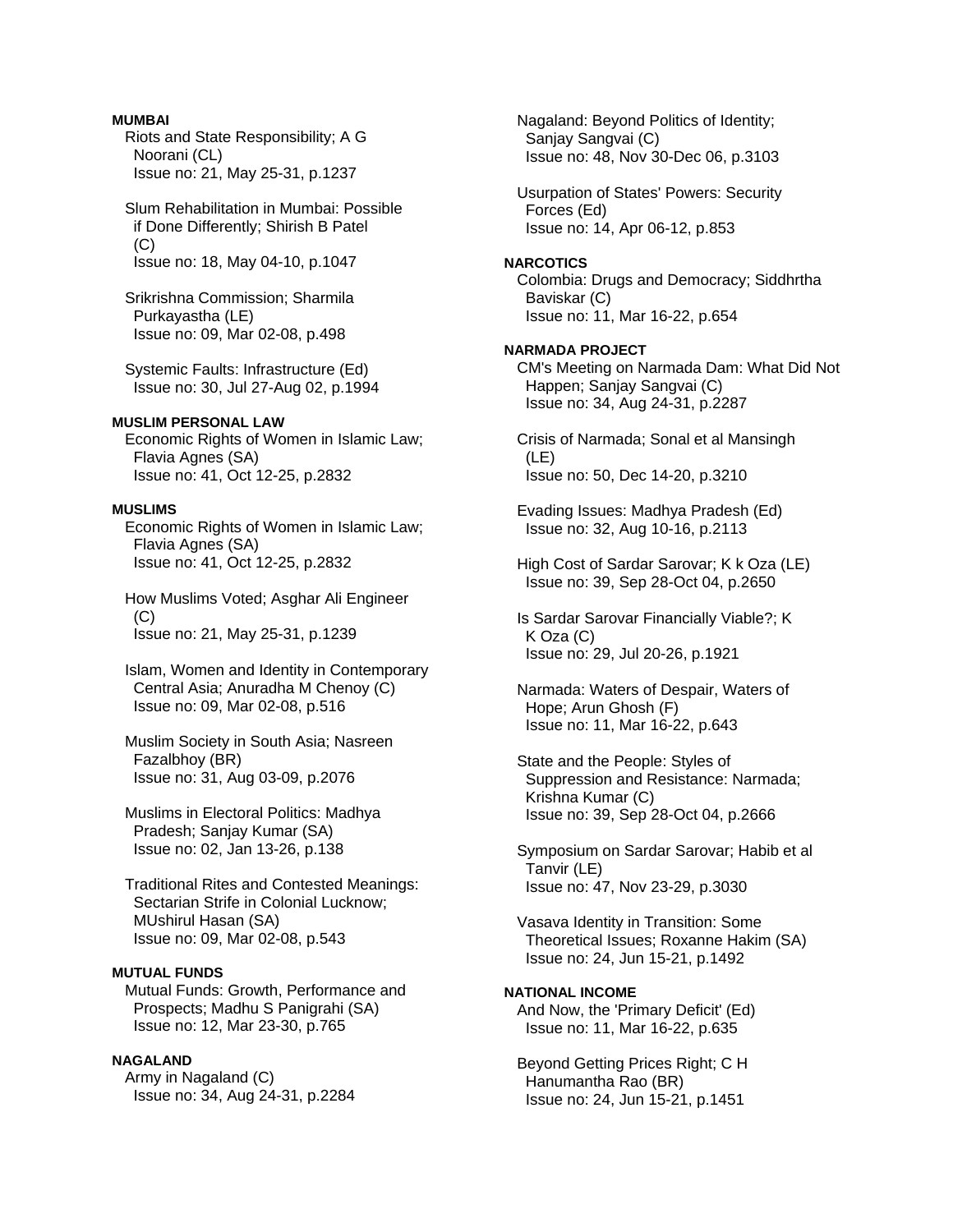### **NATIONAL INCOME**

 Coming Full Circle (Ed) Issue no: 10, Mar 09-15, p.567

 Convergence in Regional Growth Rates: Indian Research Agenda; Sugata Marjit and Sandip Mitra (SA) Issue no: 33, Aug 17-23, p.2239

 Dismal Legacy: The Economy (Ed) Issue no: 25, Jun 22-28, p.1556

 Domestic Product by Gender in the Framework of 1993 SNA; A C Kulshreshtha and Gulab Singh (SA) Issue no: 51, Dec 21-27, p.3330

 Dressing Up the Deficit; M K Datar (D) Issue no: 20, May 18-24, p.1223

 Economic Reform and Rate of Saving; EPW Research Foundation (SA) Issue no: 35, Sep 01-20, p.2507

 Explaining Post-Reform Industrial Growth; C P Chandrasekhar (SA) Issue no: 35, Sep 01-20, p.2537

 Folklore of Budget Deficit (Ed) Issue no: 31, Aug 03-09, p.2051

 Functional Distribution of National Income in India; Bakul H Dholakia (SA) Issue no: 04, Jan 27-Feb 02, p.229

 Gift-Wrapping the Reforms: Budget 1996-97: New Delhi; BM (C) Issue no: 31, Aug 03-09, p.2064

 Glib Promises (Ed) Issue no: 24, Jun 15-21, p.1423

 Happenstance Mainly (Ed) Issue no: 05, Feb 03-09, p.243

 IMF Shadow over Budget: Pakistan; S Akbar Zaidi (C) Issue no: 24, Jun 15-21, p.1446

 Indian Economy, 1995-96 to 1997-98: Alternative Scenarios; K et al Krishnamurthy (SA) Issue no: 11, Mar 16-22, p.661

 Investment, Exports and Growth; Vinod Dubey (D) Issue no: 10, Mar 09-15, p.631

 The Japanese Way (Ed) Issue no: 01, Jan 06-12, p.3

 More of the Same (Ed) Issue no: 14, Apr 06-12, p.851

 More of the Same (Ed) Issue no: 30, Jul 27-Aug 02, p.1991

- Other Side of the Coin (Ed) Issue no: 09, Mar 02-08, p.499
- Overestimating Saving: The Economy (Ed) Issue no: 24, Jun 15-21, p.1424
- Questionable Claim: The Economy (Ed) Issue no: 09, Mar 02-08, p.501

 Savings and Investment: Some Issues; Arun Ghosh (F) Issue no: 30, Jul 27-Aug 02, p.1999

 Savings: When Data is Doubted Can Theory Help?; Ashima Goyal (SA) Issue no: 21, May 25-31, p.1257

 A Shaky Balance Sheet (Ed) Issue no: 35, Sep 01-20, p.2351

 Through Tinted Glasses: The Economy (Ed) Issue no: 23, Jun 08-14, p.1364

 Wishful Thinking (Ed) Issue no: 08, Feb 24-Mar 02, p.431

### **NATIONAL SECURITY**  National Security versus People's Insecurity; Gautam Navlakha (C) Issue no: 52, Dec 28-31, p.3352

#### **NATIONALISM**

 Centralised State Power and Decentralised Politics: Case of India; T V Sathyamurthy (SA) Issue no: 13, Mar 30-Apr 05, p.835

 Managing the Crisis: Bharateeyudu and the Ambivalence of Being Indian; Tejaswini Niranjana and S V Srinivas (SA) Issue no: 48, Nov 30-Dec 06, p.3129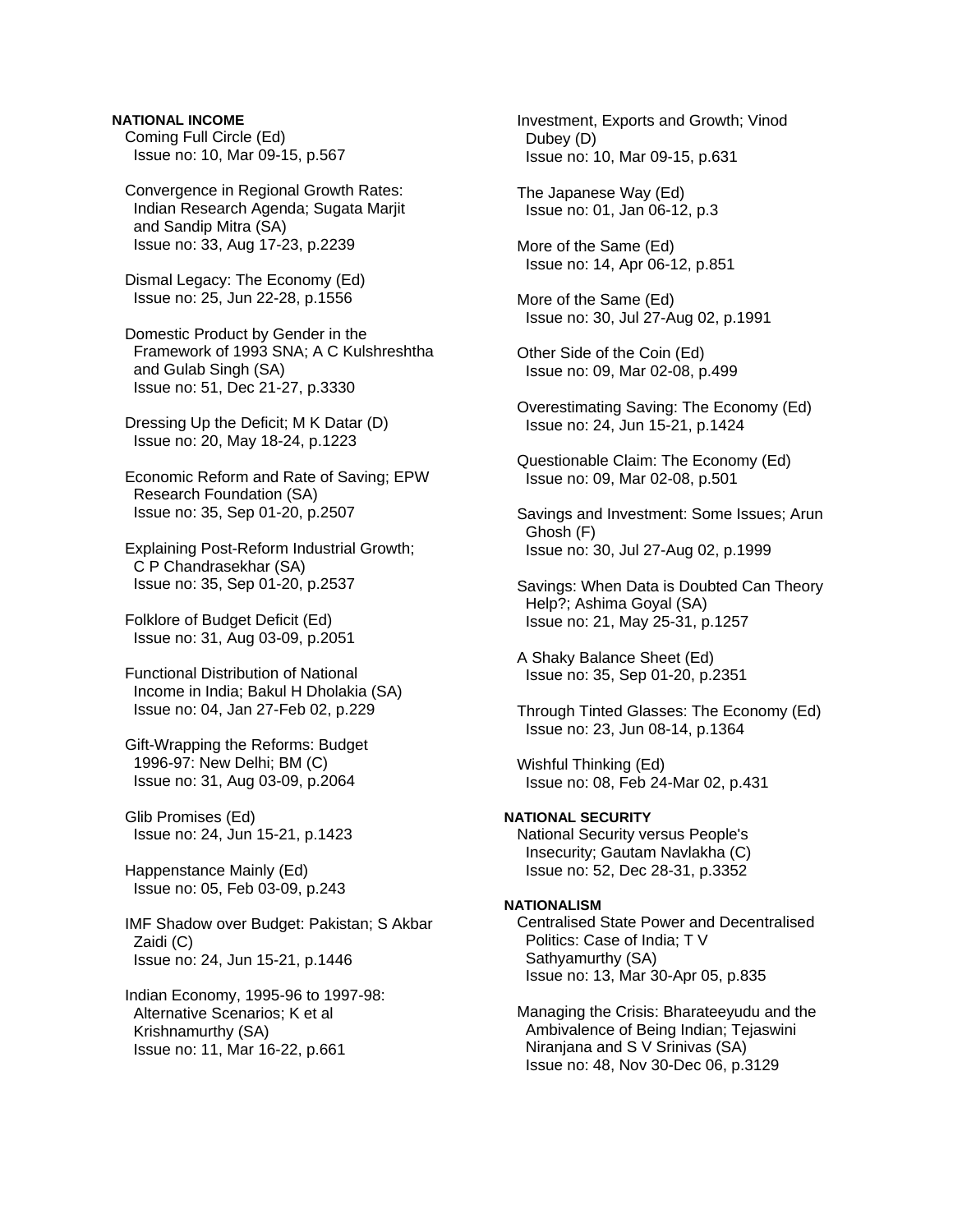# **NATURAL GAS**

 LNG Policy on Power: More Questions than Answers; Kannan Srinivasan (C) Issue no: 51, Dec 21-27, p.3284

# **NAXALISM**

 Archana Gupta's Fight for Justice; Biren Roy (C) Issue no: 31, Aug 03-09, p.2069

 Withdraw Ban Order; Sharmila Purkayastha (LE) Issue no: 33, Aug 17-23, p.2198

#### **NGOS**

 Creating Space for Change; T V Sathyamurthy (BR) Issue no: 52, Dec 28-31, p.3365

 Development Through Schemes; Vinod Vyasulu (BR) Issue no: 09, Mar 02-08, p.529

 Open Letter to Home Minister: Foreign Funds and Threat to Voluntary Sector  $(C)$ Issue no: 49, Dec 07-13, p.3161

 Paper Scheme: Child Labour (Ed) Issue no: 19, May 11-17, p.1102

 Participation of the People: Intentions and Contradictions: A Critical Look at Habitat II; Jai Sen (C) Issue no: 22, Jun 01-07, p.1302

### **NICARAGUA**

 A Different Path : Nicaragua (Ed) Issue no: 44, Nov 02-08, p.2898

# **NON-AGRICULTURAL EMPLOYMENT**

 Diversification of Economic Activities and Non-Agricultural Employment in Rural Gujarat; Jeemol Unni (SA) Issue no: 33, Aug 17-23, p.2243

 Rural Non-farm Employment: Some Reflections on Petty Production; Mridul Eapen (SA) Issue no: 26, Jun 29-Jul 05, p.1673

#### **NON-BANKING FINANCIAL COMPANIES**

 Finance Companies: Problems and Prospects; A C Shah (SA) Issue no: 12, Mar 23-30, p.759

 Further Push to Cost of Funds: Financial System (Ed) Issue no: 31, Aug 03-09, p.2052

### **NON-PERFORMING ASSETS**

 Banking Sector Reforms and Transparancy; N P Kurup (SA) Issue no: 12, Mar 23-30, p.745

#### **NON-PROLIFERATION TREATY**  CTBT Debate; Anadi Misra (LE) Issue no: 43, Oct 26-Nov 01, p.2842

 Different Strokes; Anadi Misra (LE) Issue no: 40, Oct 05-11, p.2710

 Dubious Stand; Satish Chandra (LE) Issue no: 40, Oct 05-11, p.2710

 The End-Game in Geneva: New Delhi Works against Its Own Treaty; Praful Bidwai (F) Issue no: 31, Aug 03-09, p.2061

 Legality of Nuclear Weapons: Dilemma before the World Court; Vikaram Raghavan (C) Issue no: 27, Jul 06-12, p.1726

 Nuclear/CTBT Debate: Japan and India; Achin Vanaik (F) Issue no: 34, Aug 24-31, p.2275

 Wrong Decision: Nuclear Test Ban (Ed) Issue no: 26, Jun 29-Jul 05, p.1636

# **NUCLEAR ARMS**

 CTBT Debate; Anadi Misra (LE) Issue no: 43, Oct 26-Nov 01, p.2842

 Different Strokes; Anadi Misra (LE) Issue no: 40, Oct 05-11, p.2710

 The End-Game in Geneva: New Delhi Works against Its Own Treaty; Praful Bidwai (F) Issue no: 31, Aug 03-09, p.2061

 Legality of Nuclear Weapons: Dilemma before the World Court; Vikaram Raghavan (C) Issue no: 27, Jul 06-12, p.1726

 Nuclear/CTBT Debate: Japan and India; Achin Vanaik (F) Issue no: 34, Aug 24-31, p.2275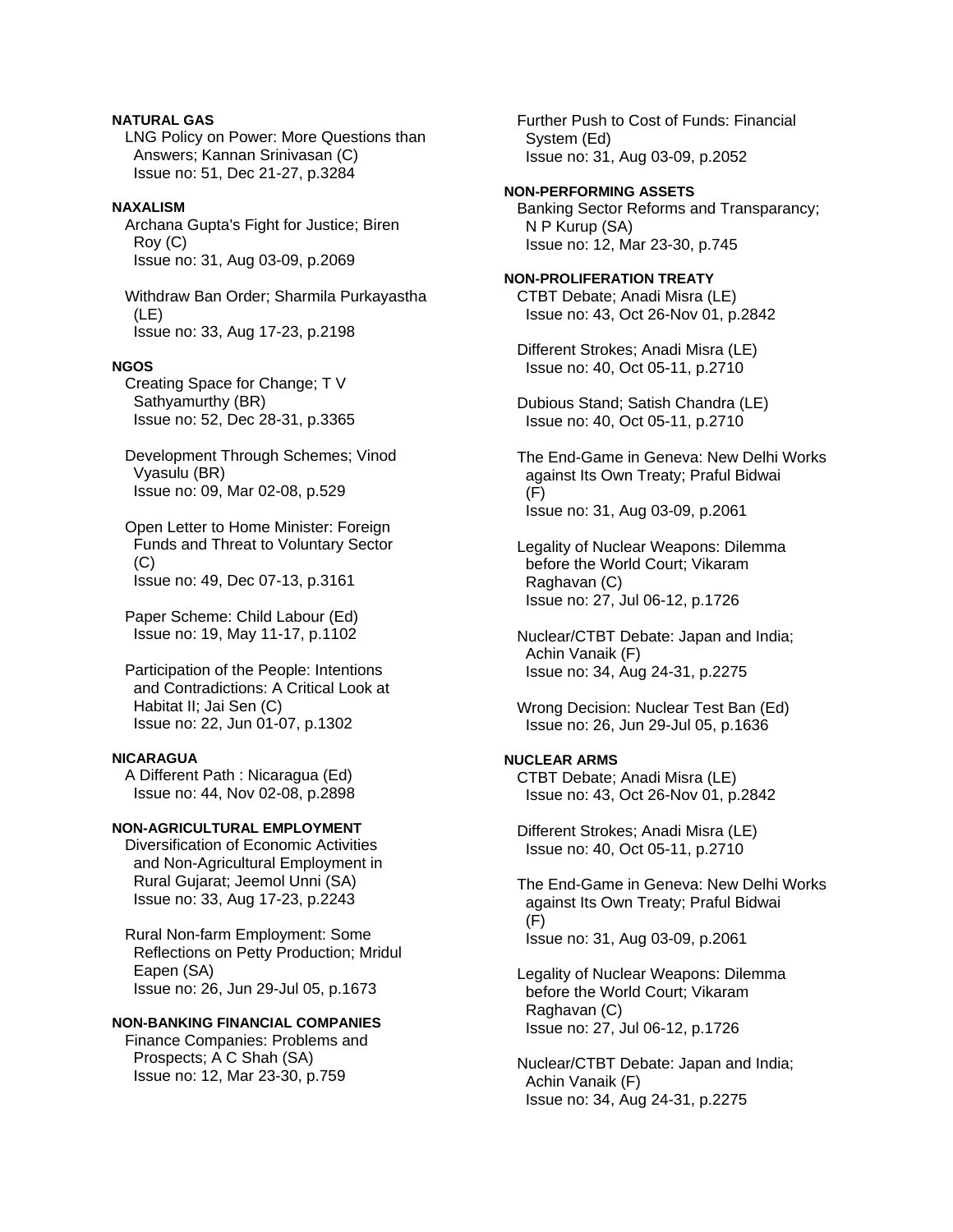### **NUCLEAR ARMS**

 Wrong Decision: Nuclear Test Ban (Ed) Issue no: 26, Jun 29-Jul 05, p.1636

### **NUCLEAR ENERGY**

 Identity Crisis: 'Atoms-For-Peace' (Ed) Issue no: 05, Feb 03-09, p.244

 Shoddy Evaluations: Nuclear Power (Ed) Issue no: 02, Jan 13-26, p.65

### **NUCLEAR POLICY**

 Identity Crisis: 'Atoms-For-Peace' (Ed) Issue no: 05, Feb 03-09, p.244

 Shoddy Evaluations: Nuclear Power (Ed) Issue no: 02, Jan 13-26, p.65

### **OECD**

 OECD Countries: Employment and Unemployment Profiles; EPW Research Foundation (S) Issue no: 51, Dec 21-27, p.3280

 OECD Countries: Some key Macro-Economic Aspects; EPW Research Foundation (S) Issue no: 52, Dec 28-31, p.3345

#### **OIL**

 Oil Prices: Larger Issues Ignored: New Delhi; BM (C) Issue no: 29, Jul 20-26, p.1917

 A Straw in the Wind? (Ed) Issue no: 28, Jul 13-19, p.1811

# **OIL COMPANIES**

 Infrastructure: Power, Coal, Petroleum and Petroleum Products; EPW Research Foundation (S) Issue no: 45, Nov 09-22, p.2964

 Oil Prices: Larger Issues Ignored: New Delhi; BM (C) Issue no: 29, Jul 20-26, p.1917

#### **OILSEEDS**

 Oilseeds: Self-Sufficiency and Allocative Efficiency; M L Jhala (LE) Issue no: 31, Aug 03-09, p.2050

#### **ORISSA**

 Community-Based Forest Management Practices: Field Observations from Orissa; Binay Kumar Pattnaik and Anirudh Brahmachari (SA) Issue no: 15, Apr 13-19, p.968

 Defending the Dalki Forest: Joint Forest Management in Lapanga; Nandini Sundar, Abha Mishra and Neeraj Peter (SA) Issue no: 45, Nov 09-22, p.3021

 For a Better Deal; Debaranjan Sarangi (C) Issue no: 50, Dec 14-20, p.3230

 Machkund, Upper Kolab and NALCO Projects in Koraput District, Orissa; William Stanley (SA) Issue no: 24, Jun 15-21, p.1533

 People's Resistance to TISCO Project: Orissa; Debaranjan Sarangi (C) Issue no: 13, Mar 30-Apr 05, p.809

 Tribal-Dalit Conflict: Electrol Politics in Phulbani: Orissa; Bishnu N Mohapatra and Dwaipayan Bhattacharyya (SA) Issue no: 02, Jan 13-26, p.160

# **PAKISTAN**

 Ethnicity, Class and State in Pakistan; Feroz Ahmed (C) Issue no: 47, Nov 23-29, p.3050

 Ghulam the Grim: Requiem for a Despot; David Philip (C) Issue no: 51, Dec 21-27, p.3295

 IMF Shadow over Budget: Pakistan; S Akbar Zaidi (C) Issue no: 24, Jun 15-21, p.1446

 MQM and Growth of Ethnic Movements in Pakistan; Arif Azad (C) Issue no: 18, May 04-10, p.1061

 On the Boil: Pakistan (Ed) Issue no: 39, Sep 28-Oct 04, p.2654

 Pakistan: Religion, Politics and Society; Asghar Ali Engineer (P) Issue no: 41, Oct 12-25, p.2800

 Political Economy of the Budget 1996-97: Pakistan; S Akbar Zaidi (C) Issue no: 30, Jul 27-Aug 02, p.2012

 Radio as Social Metaphor: Pakistan; S Akbar Zaidi (C) Issue no: 08, Feb 24-Mar 02, p.457

 Self-Inflicted Wound: Pakistan (Ed) Issue no: 49, Dec 07-13, p.3154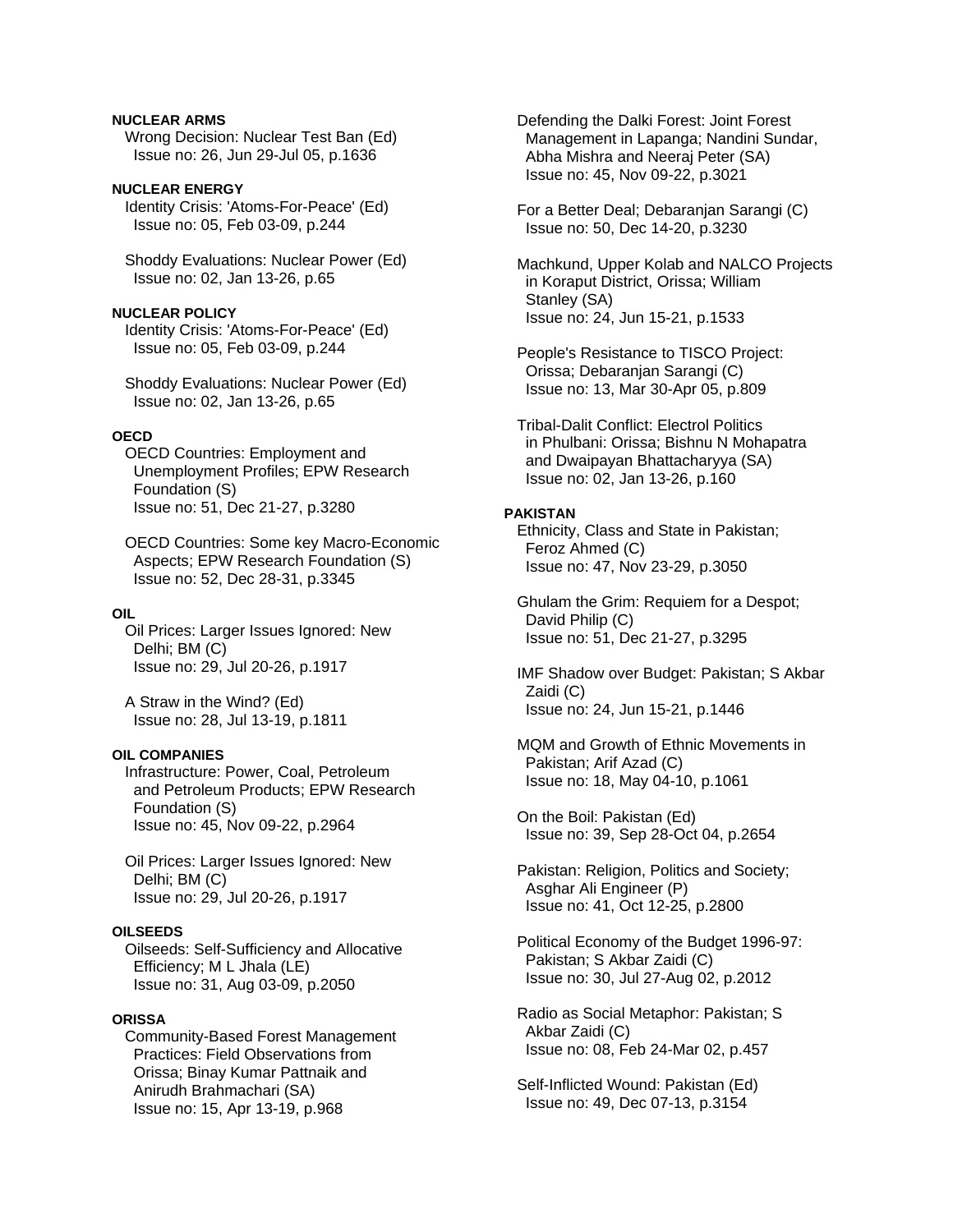### **PAKISTAN**

 This IMF Business: Who is really Responsible?; S Akbar Zaidi (C) Issue no: 40, Oct 05-11, p.2728

 Two Years of Indifference; S Akbar Zaidi (C) Issue no: 01, Jan 06-12, p.20

 Urban Local Government in Pakistan: Expecting Too Much from Too Little; S Akbar Zaidi (SA) Issue no: 44, Nov 02-08, p.2948

# **PALESTINE**

 New Tasks: Palestine (Ed) Issue no: 04, Jan 27-Feb 02, p.186

### **PANCHAYATS**

 Augmentation of Panchayat Resources; Indira Rajaraman, O P Bohra and V S Renganathan (SA) Issue no: 18, May 04-10, p.1071

 Cosmetic Change: Panchayats (Ed) Issue no: 09, Mar 02-08, p.500

 Delinquent States: Panchayati Raj (Ed) Issue no: 11, Mar 16-22, p.636

 Grass Root Democracy and Threat to Survival; Bidyut Mohanty (LE) Issue no: 01, Jan 06-12, p.2

 Kerala's Initiatives: Panchayat Raj (Ed) Issue no: 38, Sep 21-27, p.2577

 New Start in Local Government: Tamil Nadu; P S Vijaya Natha Raj (C) Issue no: 48, Nov 30-Dec 06, p.3099

 Panchayats at Work: What it Means for the Oppressed?; George Mathew and Ramesh C Nayak (SA) Issue no: 27, Jul 06-12, p.1765

 Panchayats in Western Uttar Pradesh: Namesake Members; G K Lieten (SA) Issue no: 39, Sep 28-Oct 04, p.2700

 Panchayats Versus Multinationals: Case of Du Pont; Norma Alvares (P) Issue no: 26, Jun 29-Jul 05, p.1658

 Threats to Panchayati Raj; Manu N Kulkarni (LE) Issue no: 19, May 11-17, p.1098

 Transforming of Political Culture: Mahila Samakhya Experience; Srilatha Batliwala (P) Issue no: 21, May 25-31, p.1248

# **PARTITION**

 Remembered Villages: Representation of Hindu-Bengali Memories in the Aftermath of the Partition; Dipesh Chakrabarty (SA) Issue no: 32, Aug 10-16, p.2143

# **PATENT LAW**

 Importance of Indigenous Knowledge in IPR System; Suman Sahai (C) Issue no: 47, Nov 23-29, p.3043

 Protecting Plant Varieties: UPOV Should Not be Our Model; Suman Sahai (C) Issue no: 41, Oct 12-25, p.2788

# **PATENTS**

 Agricultural Diversity, Intellectual Property Rights and Farmers' Rights; Vandana Shiva (SA) Issue no: 25, Jun 22-28, p.1621

 An Alternative Model for IPRs: Lesson from World of Publishing; MWB (C) Issue no: 04, Jan 27-Feb 02, p.200

 How do We Protect Our Genetic Resources?; Suman Sahai (C) Issue no: 27, Jul 06-12, p.1724

 Sino-US Piracy Dispute: Neither Mountain nor Molehill; Xiaohua Zhu (C) Issue no: 24, Jun 15-21, p.1447

# **PENSION**

 Employee's Pension Scheme; Kiron Mehta (LE) Issue no: 15, Apr 13-19, p.910

 Reforming Pension Systems: An Idea Whose Time has Come?; Gita Bhatt (C) Issue no: 25, Jun 22-28, p.1570

# **PERU**

 Emerging From Crisis: Peru; Nigel Harris  $(C)$ Issue no: 45, Nov 09-22, p.2986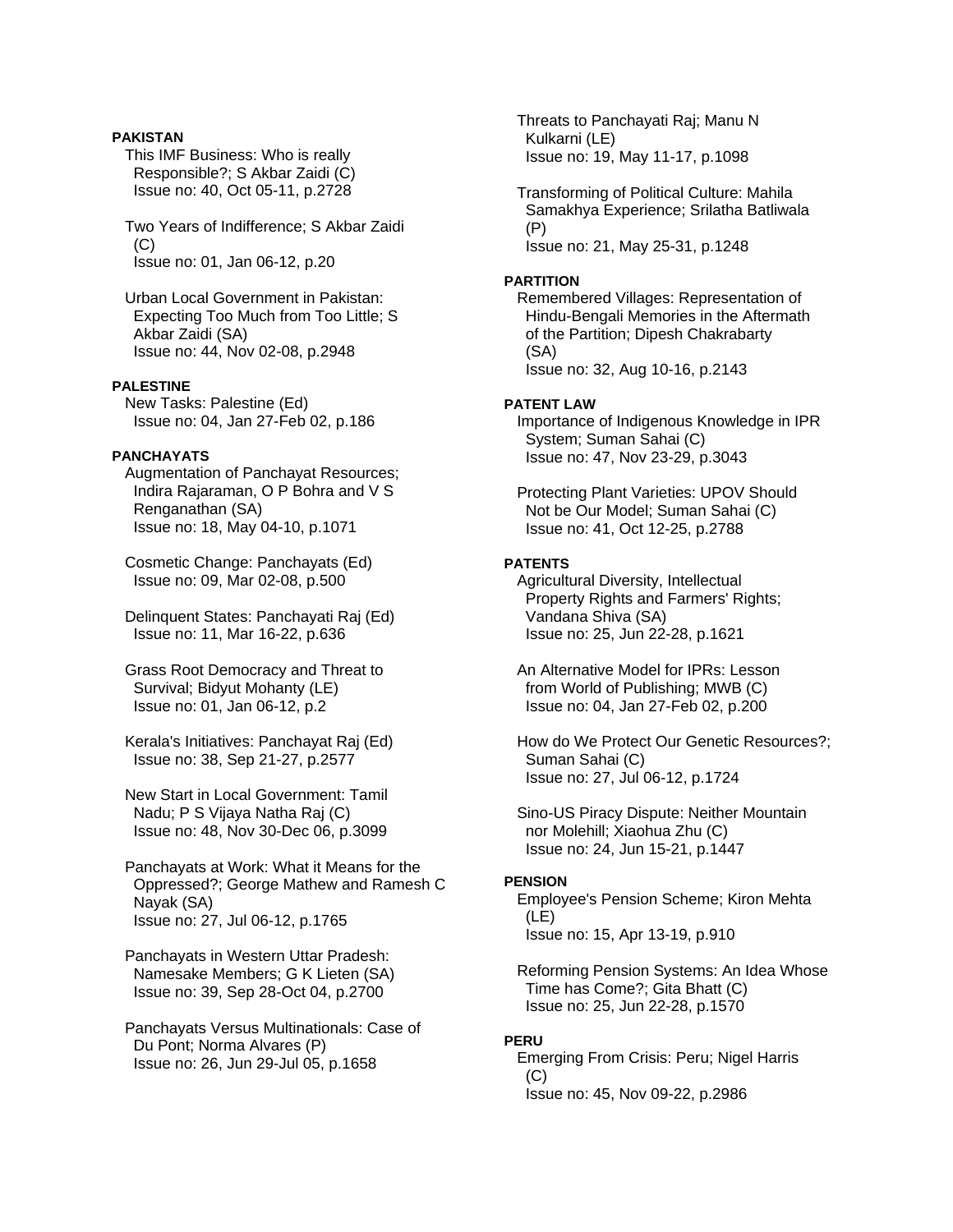### **PHARMACEUTICAL INDUSTRY**

 Analysis of Drug Prices, 1980 to 1995; Wishvas Rane (SA) Issue no: 34, Aug 24-31, p.2331

 Better Late than Never: Pharmaceuticals (Ed) Issue no: 22, Jun 01-07, p.1292

 Of Profits and Losses: Pharmaceuticals (Ed) Issue no: 08, Feb 24-Mar 02, p.432

 On the Roll: Drug Industry (Ed) Issue no: 15, Apr 13-19, p.913

 Playing with Lives: Pharmaceuticals Industry (Ed) Issue no: 40, Oct 05-11, p.2712

 Singing About the Dark Times: Bangladesh Drug Policy; S Srinivasan (BR) Issue no: 21, May 25-31, p.1252

 Unethical Drugs; Shakti Bhattacharyya (LE) Issue no: 25, Jun 22-28, p.1554

### **PHARMACEUTICAL POLICY**

 Better Late than Never: Pharmaceuticals (Ed) Issue no: 22, Jun 01-07, p.1292

 Of Profits and Losses: Pharmaceuticals (Ed) Issue no: 08, Feb 24-Mar 02, p.432

### **PHARMACEUTICALS**

 Analysis of Drug Prices, 1980 to 1995; Wishvas Rane (SA) Issue no: 34, Aug 24-31, p.2331

 Do Drugs Cost Less in India?; Amit Sen Gupta (C) Issue no: 04, Jan 27-Feb 02, p.195

 Drug Prices; Richa Chandra (LE) Issue no: 15, Apr 13-19, p.910

 Drug Prices; Wishvas Rane (LE) Issue no: 23, Jun 08-14, p.1362

 Economic Reforms, Health and Pharmaceuticals: Conferring Legitimacy to the Market; Amit Sen Gupta (SA) Issue no: 48, Nov 30-Dec 06, p.3135

### **PHILIPPINES**

 Struggle Continues: Philippines (Ed) Issue no: 09, Mar 02-08, p.502

### **PHILOSOPHERS**

 Lost Opportunity; T V Sathyamurthy (BR) Issue no: 48, Nov 30-Dec 06, p.3119

# **PHILOSOPHY**

 Ramanuja; V Sharma (LE) Issue no: 08, Feb 24-Mar 02, p.430

 Ramanuja; K Sehadri (LE) Issue no: 18, May 04-10, p.1038

 Ramanuja: Social Influence of His Life and Teaching; Kandadai Seshadri (SA) Issue no: 05, Feb 03-09, p.292

# **PHYSICIANS**

 Anandibai Joshee: Retriving a Fragmented Feminist Image; Meera Kosambi (SA) Issue no: 49, Dec 07-13, p.3189

### **PLANNING COMMISSION**

 One More Paper Excercise (Ed) Issue no: 49, Dec 07-13, p.3151

 Role of Planning in a Globalised Economy; Arun Ghosh (F) Issue no: 35, Sep 01-20, p.2355

### **POLICE**

 Gendering Justice; Kalpana Kannabiran and Vasanth Kannabiran (C) Issue no: 33, Aug 17-23, p.2223

### **POLICE ATROCITIES**

 Archana Gupta's Fight for Justice; Biren Roy (C) Issue no: 31, Aug 03-09, p.2069

 Army in Nagaland (C) Issue no: 34, Aug 24-31, p.2284

 Custodial Deaths; G Narendrana (LE) Issue no: 40, Oct 05-11, p.2710

 False Cases: Intelligence Agencies (Ed) Issue no: 21, May 25-31, p.1228

 Journalists Assaulated; Vrijendra, Eddie Rodriques and Sujata Gothoskar (LE) Issue no: 30, Jul 27-Aug 02, p.1990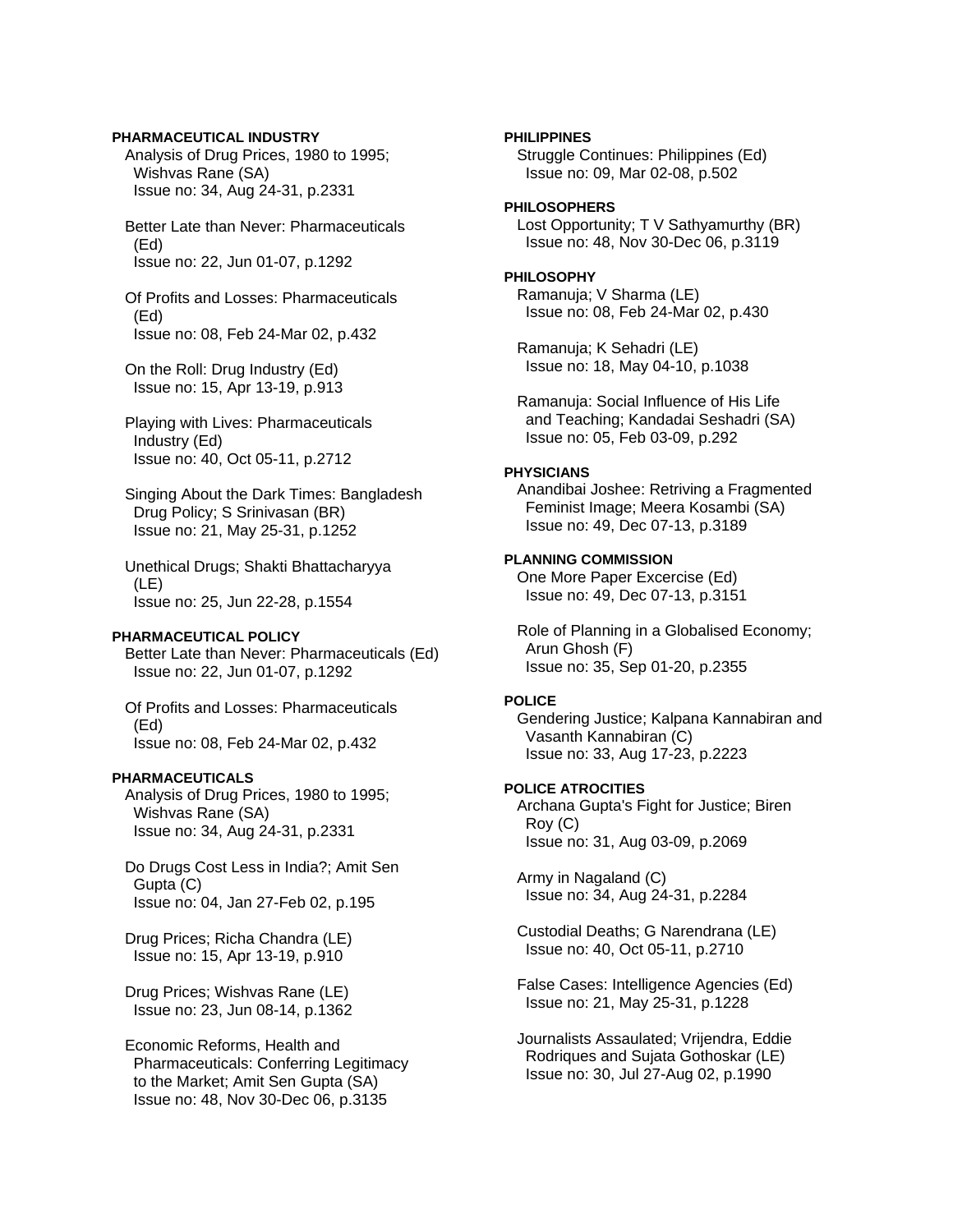### **POLICE ATROCITIES**

 Kashmir: Self-Determination, Communalism and Democratic Rights; K Balagopal (P) Issue no: 44, Nov 02-08, p.2916

 Muzaffarnagar Again!; Anuradha Ghosh (LE) Issue no: 29, July 20-26, p.1906

# **POLITIAL SITUATION**

 Survival Tactics: Uttar Pradesh (Ed) Issue no: 26, Jun 29-Jul 05, p.1637

#### **POLITICAL ECONOMY**

 Social Change and Political Discourse in India; Gerald Studdert-Kennedy (C) Issue no: 06, Feb 10-16, p.326

 The State and the Market; Pulin B Nayak (RA) Issue no: 04, Jan 27-Feb 02, p.PE18

### **POLITICAL HISTORY**

 Centralised State Power and Decentralised Politics: Case of India; T V Sathyamurthy (SA) Issue no: 13, Mar 30-Apr 05, p.835

 Civil-Military Tensions: Bangladesh (Ed) Issue no: 26, Jun 29-Jul 05, p.1638

 Early State Formation in Tribal Areas of East-Central India; Suranjit k Saha (SA) Issue no: 13, Mar 30-Apr 05, p.824

 A Glimpse of Sri Lanka's History; Partha S Ghosh (BR) Issue no: 12, Mar 23-30, p.724

 Marxist Perception of Indian History; Dipesh Chakrabarty (BR) Issue no: 28, Jul 13-19, p.1838

 Mitterrand's Twisted Legacy: France; Frederic F Clairmont (C) Issue no: 12, Mar 23-30, p.717

 Twentieth Party Congress: Celebration, Indifference and Revilement: Russia; Dev Murarka (C) Issue no: 14, Apr 06-12, p.874

 Twenty Years Ago (Ed) Issue no: 44, Nov 02-08, p.2898

### **POLITICAL PARTIES**

 The 'Rebel' Factor: Maharashtra (Ed) Issue no: 14, Apr 06-12, p.852

 Adieu Time (Ed) Issue no: 29, Jul 20-26, p.1907

 The ANC and South Africa: Past and Future of Liberation Movements in World-System; Immanuel Wallerstein (SA) Issue no: 39, Sep 28-Oct 04, p.2695

 Backward and Dalits take a Back Seat: Uttar Pradesh; Amaresh Mishra (C) Issue no: 39, Sep 28-Oct 04, p.2671

 Balancing Act: Karnataka (Ed) Issue no: 22, Jun 01-07, p.1292

 Behind the Verdict: What Kind of a Nation are We?; Javeed Alam (SA) Issue no: 25, Jun 22-28, p.1612

 Blurring Differences: Political Parties (Ed) Issue no: 28, Jul 13-19, p.1812

 Capturing the Moment of Realignment: Maharashtra-II; Suhas Palshikar (SA) Issue no: 02, Jan 13-26, p.174

 Caste and the Kisan: Uttar Pradesh (Ed) Issue no: 38, Sep 21-27, p.2577

 Cheery Tidings for SAD: Punjab (Ed) Issue no: 45, Nov 09-22, p.2961

 The Citizen and Political Finance; A G Noorani (CL) Issue no: 34, Aug 24-31, p.2279

 Civic Elections: Sway of Independents: Karnataka; Ambrose Pinto (C) Issue no: 11, Mar 16-22, p.650

 Coalition Tensions: Maharashtra (Ed) Issue no: 28, Jul 13-19, p.1813

 Collapse of Left; Probodh Chandra Dutta (LE) Issue no: 38, Sep 21-27, p.2574

 Emergence of 'Third Force': Karnataka; Sandeep Shastri (SA) Issue no: 02, Jan 13-26, p.153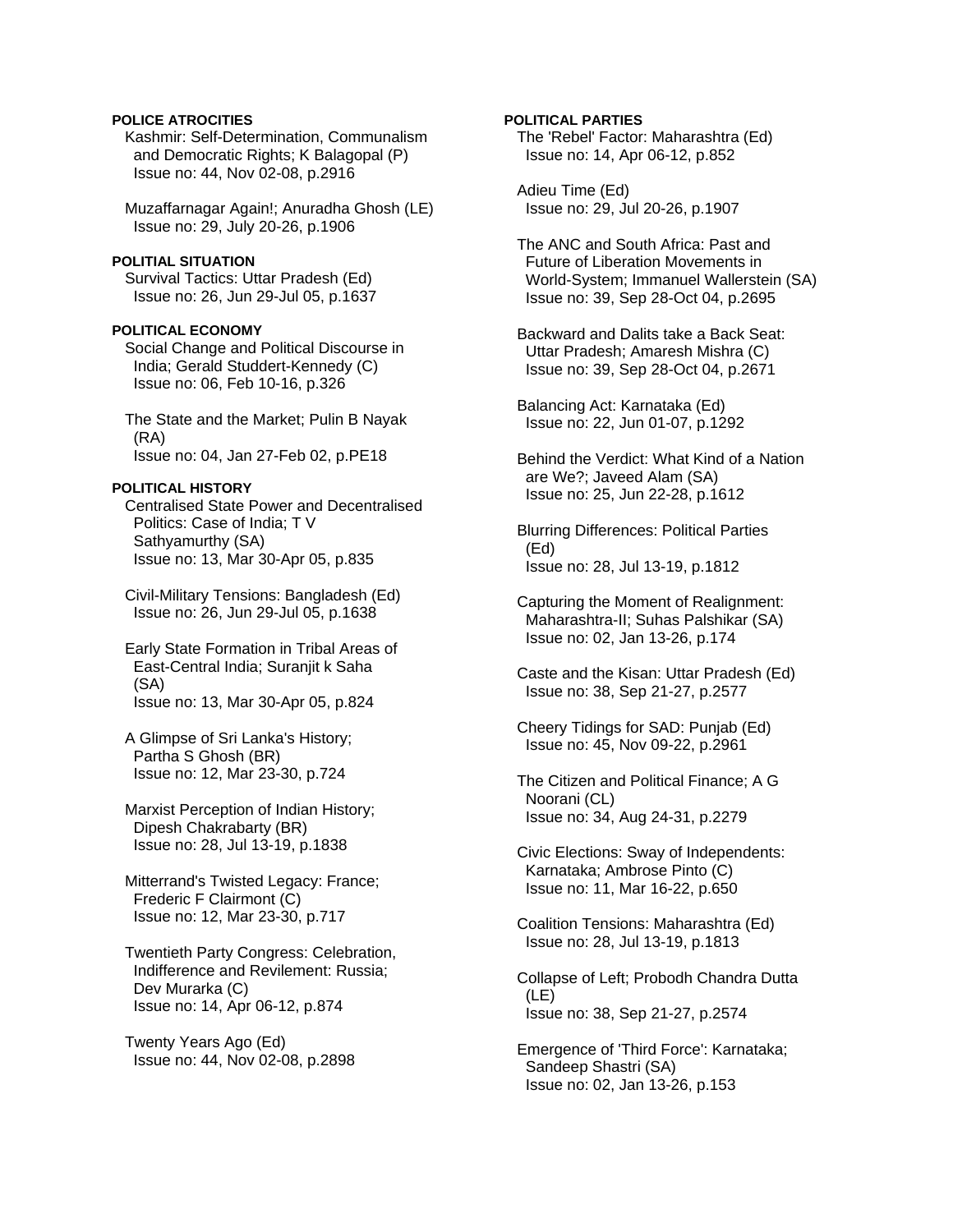### **POLITICAL PARTIES**

 End of a Social Revolution?: Uttar Pradesh; Amaresh Misra (C) Issue no: 45, Nov 09-22, p.2983

 Hawala Politics; Depinder Singh (LE) Issue no: 14, Apr 06-12, p.850

 Hegemony and Counter-Hegemony: Understanding Indian Communism; Aditya Nigam (SA) Issue no: 14, Apr 06-12, p.901

 Hopeful Beginning: Maharashtra (Ed) Issue no: 05, Feb 03-09, p.244

 Hung or Hanged?: State of Eleventh Lok Sabha; A K Roy (C) Issue no: 28, Jul 13-19, p.1826

 In the Eye of the Storm: The Left Chooses; Aijaz Ahmad (SA) Issue no: 22, Jun 01-07, p.1329

 Indonesia: Beginning of End of 'New Order'?; Jan Breman (C) Issue no: 32, Aug 10-16, p.2135

 Interpreting 1996: Where do We Go from Here?; Rajni Kothari (P) Issue no: 24, Jun 15-21, p.1448

 Is There a Difference? (LE) Issue no: 06, Feb 10-16, p.302

 JD Falls in Line: Uttar Pradesh (Ed) Issue no: 13, Mar 30-Apr 05, p.798

 Laloo's Garib Rally: Dialogues with the People; Bela Bhatia (C) Issue no: 28, Jul 13-19, p.1827

 MP Assembly Elections, 1993; Rahul (D) Issue no: 14, Apr 06-12, p.907

 Musical Chairs: Bangladesh (Ed) Issue no: 24, Jun 15-21, p.1426

 New Heroes: Politics (Ed) Issue no: 28, Jul 13-19, p.1813

 Odds against UDF: Kerala (Ed) Issue no: 16, Apr 20-May 03, p.981  Of Moral Authority and Political Bankruptcy; Dipankar Bhattacharya (D) Issue no: 29, Jul 20-26, p.1985

 Political Budget Cycles in India; Kunal Sen and Rajendra R Vaidya (SA) Issue no: 30, Jul 27-Aug 02, p.2023

 Politics in Drift: Uttar Pradesh; Amaresh Misra (C) Issue no: 10, Mar 09-15, p.585

 Private Agendas: Uttar Pradesh (Ed) Issue no: 31, Aug 03-09, p.2052

 Pushed into a Corner: Politics (Ed) Issue no: 49, Dec 07-13, p.3152

 Reconfiguration in Indian Politics: State Assembly Elections,1993-95; Yogendra Yadav (SA) Issue no: 02, Jan 13-26, p.95

 Remote Control: Politics (Ed) Issue no: 33, Aug 17-23, p.2200

 Revival of Old Political Alignments: Uttar Pradesh; Amaresh Misra (C) Issue no: 32, Aug 10-16, p.2127

 Saikaia's Legacy: Assam (Ed) Issue no: 18, May 04-10, p.1040

 Search for Allies: Politics (Ed) Issue no: 06, Feb 10-16, p.305

 Survival Tactics: Uttar Pradesh (Ed) Issue no: 26, Jun 29-Jul 05, p.1637

 Third Front in Disarray: Politics (Ed) Issue no: 16, Apr 20-May 03, p.980

 Twenty Years Ago- EPW May 29, 1976 (Ed) Issue no: 22, Jun 01-07, p.1293

 UF Government: Survival at Any Cost: New Delhi; BM (C) Issue no: 48, Nov 30-Dec 06, p.3098

 Uneasy Truce among Conflicting Interests: New Delhi; BM (C) Issue no: 24, Jun 15-21, p.1434

 Virtue of Abstinence (Ed) Issue no: 19, May 11-17, p.1099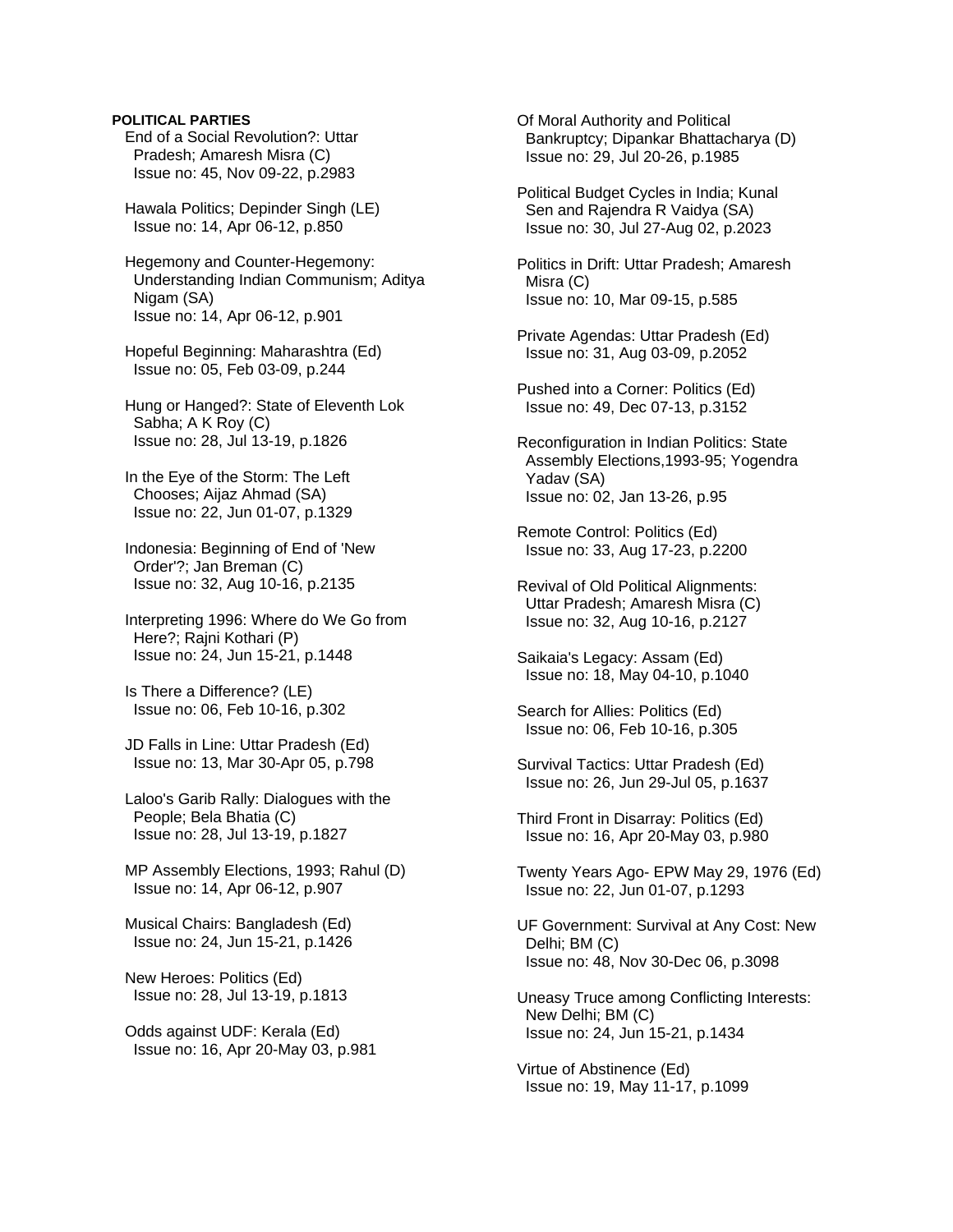**POLITICAL PARTIES**  What a Price to Pay (Ed) Issue no: 21, May 25-31, p.1227

**POLITICAL PERSONALITIES**  BJP in a Spot: Gujarat (Ed) Issue no: 32, Aug 10-16, p.2112

 Ghulam the Grim: Requiem for a Despot; David Philip (C) Issue no: 51, Dec 21-27, p.3295

 A Glimpse of Sri Lanka's History; Partha S Ghosh (BR) Issue no: 12, Mar 23-30, p.724

 Hegde's Politics: Janata Dal (Ed) Issue no: 26, Jun 29-Jul 05, p.1638

 Mitterrand's Twisted Legacy: France; Frederic F Clairmont (C) Issue no: 12, Mar 23-30, p.717

 Murky Goings-On: Politics (Ed) Issue no: 40, Oct 05-11, p.2713

 New Heroes: Politics (Ed) Issue no: 28, Jul 13-19, p.1813

 The Prime Minister Says... (Ed) Issue no: 15, Apr 13-19, p.911

 Riaz Khokar Opens his Mouth: (To Put Saffron into It?); GPD (F) Issue no: 18, May 04-10, p.1046

 Saikaia's Legacy: Assam (Ed) Issue no: 18, May 04-10, p.1040

 Search for Allies: Politics (Ed) Issue no: 06, Feb 10-16, p.305

 The Sixteenth Messidor of Boris Yeltsin: Russia; Dev Murarka (C) Issue no: 27, Jul 06-12, p.1735

 Understanding Deve Gowda; James Manor (P) Issue no: 39, Sep 28-Oct 04, p.2675

 Valid Judgment: Politics (Ed) Issue no: 10, Mar 09-15, p.568  Winter Woes of Yeltsin: Russia; Dev Murarka (C) Issue no: 39, Sep 28-Oct 04, p.2672

 Yeltsin: Inauguration in the Shadow of Death; Dev Murarka (C) Issue no: 34, Aug 24-31, p.2293

**POLITICAL SCIENCE**  Limits of Comparative Political Analysis; Neera Chandhoke (RA) Issue no: 04, Jan 27-Feb 02, p.PE2

 Mapping the Sites of Contestation; Suhas Palshikar (BR) Issue no: 44, Nov 02-08, p.2922

**POLITICAL SITUATION**  Adieu Time (Ed) Issue no: 29, Jul 20-26, p.1907

 The ANC and South Africa: Past and Future of Liberation Movements in World-System; Immanuel Wallerstein (SA) Issue no: 39, Sep 28-Oct 04, p.2695

 Appeal to UF Government; Farida Khan (LE) Issue no: 27, Jul 06-12, p.1714

 Balancing Act: Karnataka (Ed) Issue no: 22, Jun 01-07, p.1292

 Behind the Verdict: What Kind of a Nation are We?; Javeed Alam (SA) Issue no: 25, Jun 22-28, p.1612

 BJP in a Spot: Gujarat (Ed) Issue no: 32, Aug 10-16, p.2112

 BJP's Myth-Making: Politics (Ed) Issue no: 23, Jun 08-14, p.1364

 Blurring Differences: Political Parties (Ed) Issue no: 28, Jul 13-19, p.1812

 A Brown Bag Lunch in New York; Vinod Vyasulu (C) Issue no: 26, Jun 29-Jul 05, p.1652

 By-Election Pointers: Politics (Ed) Issue no: 43, Oct 26-Nov 01, p.2845

 Calculations Gone Awry: Uttar Pradesh (Ed) Issue no: 41, Oct 12-25, p.2772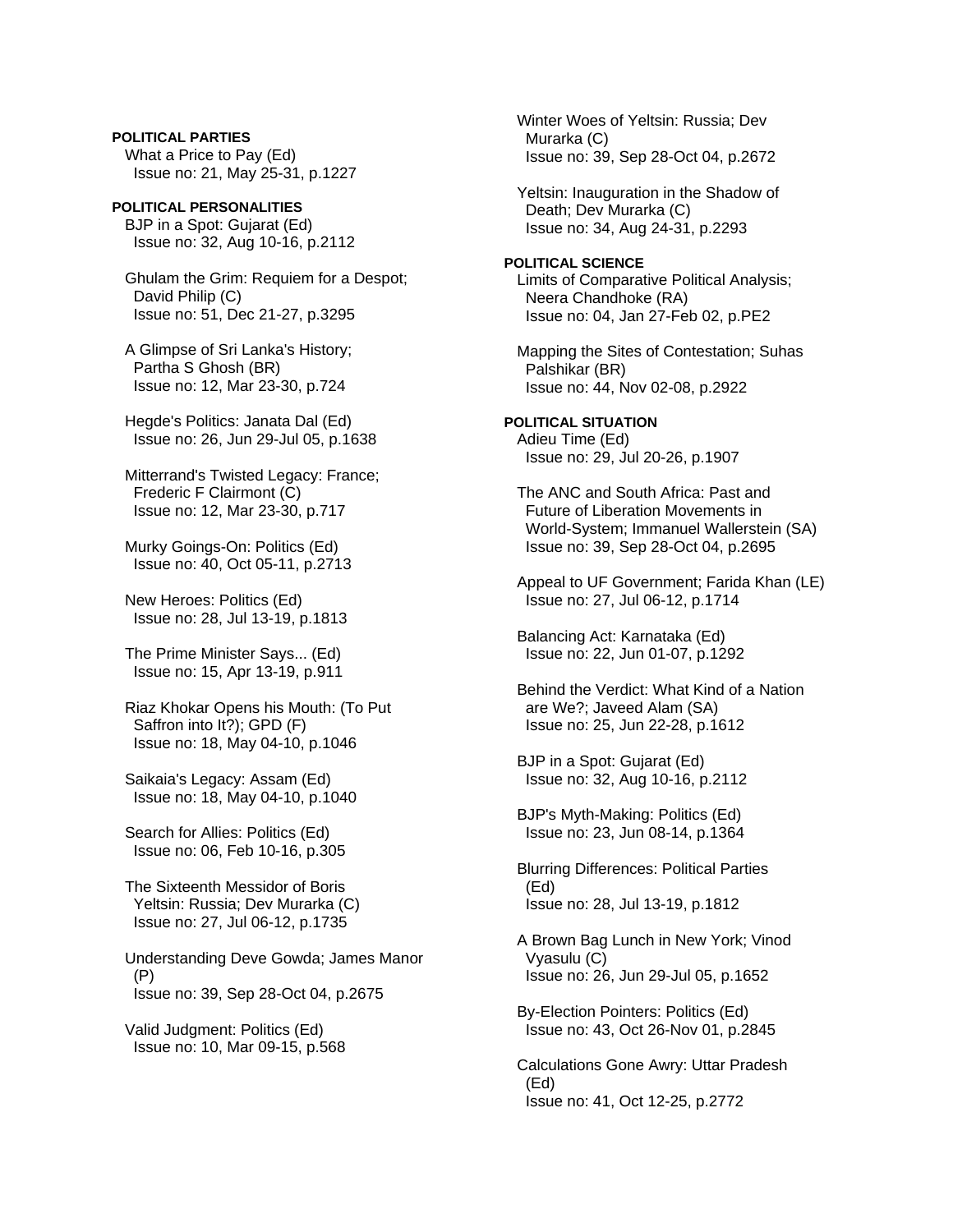## **POLITICAL SITUATION**

 Capturing the Moment of Realignment: Maharashtra-II; Suhas Palshikar (SA) Issue no: 02, Jan 13-26, p.174

 Centralised State Power and Decentralised Politics: Case of India; T V Sathyamurthy (SA) Issue no: 13, Mar 30-Apr 05, p.835

 Chechnya: A Triumph for Russian Orthodox Civilisation (C) Issue no: 34, Aug 24-31, p.2295

 Cheery Tidings for SAD: Punjab (Ed) Issue no: 45, Nov 09-22, p.2961

 Civil-Military Tensions: Bangladesh (Ed) Issue no: 26, Jun 29-Jul 05, p.1638

 Coalition Tensions: Maharashtra (Ed) Issue no: 28, Jul 13-19, p.1813

 Congress Game: Politics (Ed) Issue no: 34, Aug 24-31, p.2268

 Days of Action in Toronto: Big Bang in Canada's Politics; Pierre Beaudet (C) Issue no: 48, Nov 30-Dec 06, p.3106

 Democracy Limited: On Election-Eve-III; Manoranjan Mohanty (C) Issue no: 13, Mar 30-Apr 05, p.804

 Democratisation and Attempts to Renew the Radical Political Development Project: Case of Kerala; Olle Tornquist and P K Michael Tharakan (SA) Issue no: 28, Jul 13-19, p.1847

 Democratisation and Attempts to Renew the Radical Political Development Project: Case of Kerala; Olle Tornquist and P K Michael Tharakan (SA) Issue no: 29, Jul 20-26, p.1953

 Democratisation and Attempts to Renew the Radical Political Development Project: Case of Kerala; Olle Tornquist and P K Michael Tharakan (SA) Issue no: 30, Jul 27-Aug 02, p.2041

 A Different Style: Italy; Nigel Harris (C) Issue no: 20, May 18-24, p.1191

 Divided Secularists: Politics (Ed) Issue no: 45, Nov 09-22, p.2962

 Emerging From Crisis: Peru; Nigel Harris (C) Issue no: 45, Nov 09-22, p.2986

 Enthroning Subterfuge: Jammu and Kashmir; Gautam Navlakha (C) Issue no: 38, Sep 21-27, p.2585

 Evenly Balanced: Madhya Pradesh (Ed) Issue no: 32, Aug 10-16, p.2114

 From New to Human Order in Indonesia?; Olle Tornquist (C) Issue no: 40, Oct 05-11, p.2726

 Gay and Lesbian Movement in India; Sherry Joseph (P) Issue no: 33, Aug 17-23, p.2228

 Hegde's Politics: Janata Dal (Ed) Issue no: 26, Jun 29-Jul 05, p.1638

 Hierarchy, Hegemony and Dominance: Politics of Ethnicity in Uttar Pradesh, 1995; Ravindra K Jain (SA) Issue no: 04, Jan 27-Feb 02, p.215

 High Cost of Congress Support: New Delhi; BM (C) Issue no: 23, Jun 08-14, p.1378

 Hopes of Peace Dashed: Business as Usual Despite Political Change: Assam; Hiren Gohain (C) Issue no: 44, Nov 02-08, p.2903

 Hung or Hanged?: State of Eleventh Lok Sabha; A K Roy (C) Issue no: 28, Jul 13-19, p.1826

 In Defence of the Third Alternative: On Election-Eve-I; Javeed Alam (C) Issue no: 09, Mar 02-08, p.510

 In the Eye of the Storm: The Left Chooses; Aijaz Ahmad (SA) Issue no: 22, Jun 01-07, p.1329

 Indonesia: Beginning of End of 'New Order'?; Jan Breman (C) Issue no: 32, Aug 10-16, p.2135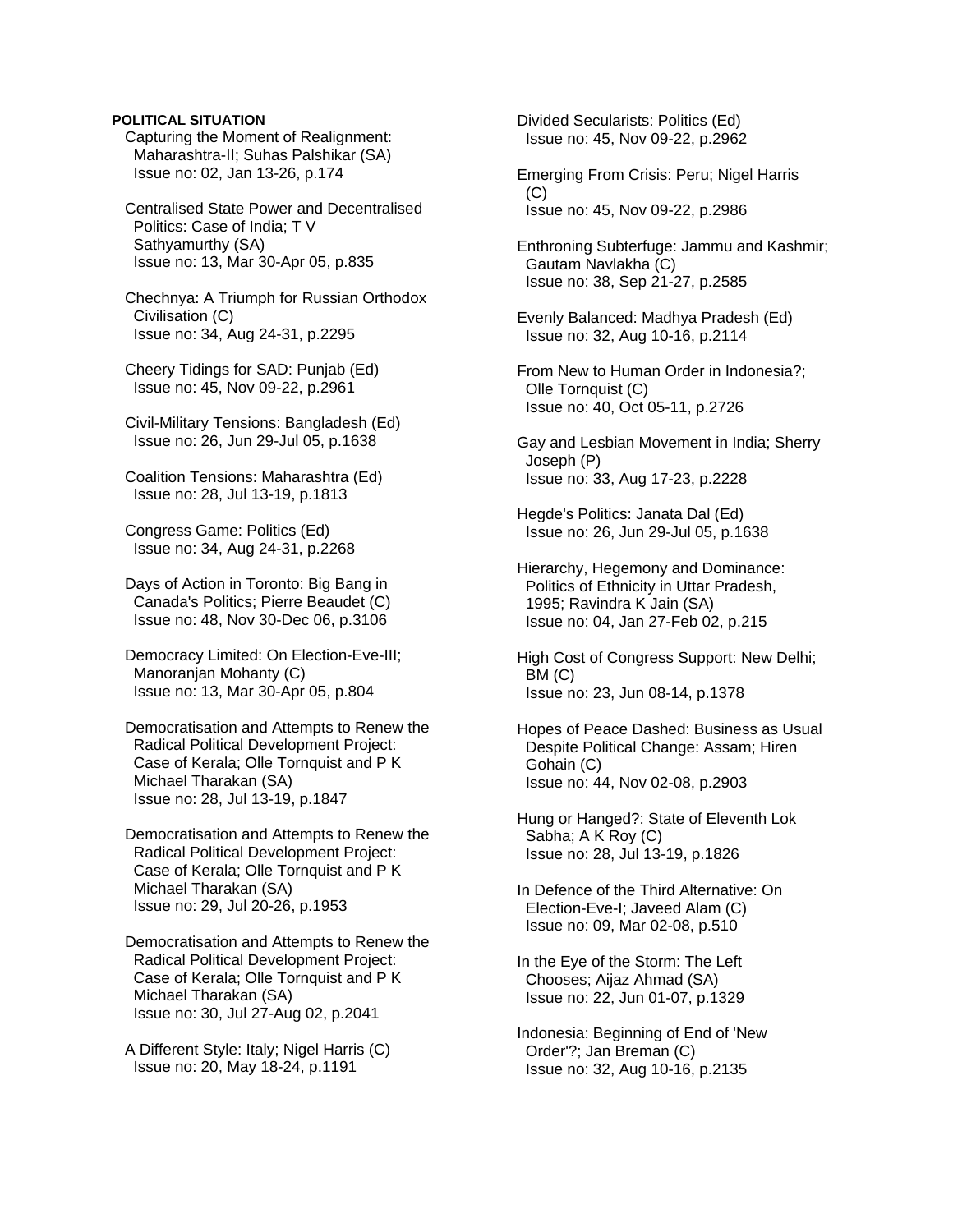### **POLITICAL SITUATION**

 Interpreting 1996: Where do We Go from Here?; Rajni Kothari (P) Issue no: 24, Jun 15-21, p.1448

 Invitation for Interference: Afghanistan (Ed) Issue no: 40, Oct 05-11, p.2714

 JD's Dilemma: Uttar Pradesh (Ed) Issue no: 30, Jul 27-Aug 02, p.1993

 Lebed Overshadows Yeltsin Victory: Russia; Dev Murarka (C) Issue no: 25, Jun 22-28, p.1576

 Moves and Countermoves: Maharashtra (Ed) Issue no: 24, Jun 15-21, p.1424

 Murky Goings-On: Politics (Ed) Issue no: 40, Oct 05-11, p.2713

 Musical Chairs: Bangladesh (Ed) Issue no: 24, Jun 15-21, p.1426

 Nagaland: Beyond Politics of Identity; Sanjay Sangvai (C) Issue no: 48, Nov 30-Dec 06, p.3103

 New Politics; Joy Joseph (LE) Issue no: 21, May 25-31, p.1226

 Odds against UDF: Kerala (Ed) Issue no: 16, Apr 20-May 03, p.981

 On the Boil: Pakistan (Ed) Issue no: 39, Sep 28-Oct 04, p.2654

 On Wrong Foot: Bangladesh (Ed) Issue no: 07, Feb 17-Mar 05, p.373

 Opportunistic Alliances and Shifting Party Loyalties: Bihar; Krishna Chaitanya (C) Issue no: 16, Apr 20-May 03, p.993

 Political Parties, Development Policies and Pragmatism in a Changing World: Lessons From Vietnam; M S Shivkumar (SA) Issue no: 50, Dec 14-20, p.3255

 Political Situation in Kashmir: Duped by Media and Government; Gautam Navlakha, Rita Manchanda and Tapan K Bose (P) Issue no: 29, Jul 20-26, p.1927

 Politics by the Hour (Ed) Issue no: 20, May 18-24, p.1171

 Politics in Drift: Uttar Pradesh; Amaresh Misra (C) Issue no: 10, Mar 09-15, p.585

 President's Rule: Temporary Quiet: Gujarat; Nagindas Sanghavi (C) Issue no: 38, Sep 21-27, p.2588

 Quebec Separatism: October Referendum and Beyond; Sudha Pai (C) Issue no: 41, Oct 12-25, p.2796

 Quick Decline of UF Government: New Delhi; BM (C) Issue no: 38, Sep 21-27, p.2584

 Redefining the Region: Karnataka; Janaki Nair (C) Issue no: 23, Jun 08-14, p.1379

 Remote Control: Politics (Ed) Issue no: 33, Aug 17-23, p.2200

 Resurrecting the Congress; Amaresh Mishra  $(C)$ Issue no: 26, Jun 29-Jul 05, p.1647

 Rise of Bureaucracy: Bangladesh (Ed) Issue no: 14, Apr 06-12, p.854

 Rising Tide of Resentment: Maharashtra; Prakash Bal (C) Issue no: 49, Dec 07-13, p.3159

 Russia: Countdown to What?; Frederic F Clairmont (C) Issue no: 26, Jun 29-Jul 05, p.1656

 Season of Change: Politics (Ed) Issue no: 51, Dec 21-27, p.3277

 Secularism: Bench Marked by Hindu Right; Brenda Cossman and Ratna Kapur (SA) Issue no: 38, Sep 21-27, p.2613

 Self-Inflicted Wound: Pakistan (Ed) Issue no: 49, Dec 07-13, p.3154

 Setback to Political Arrogance: Bihar; Indu Sinha and Arvind Sinha (C) Issue no: 26, Jun 29-Jul 05, p.1650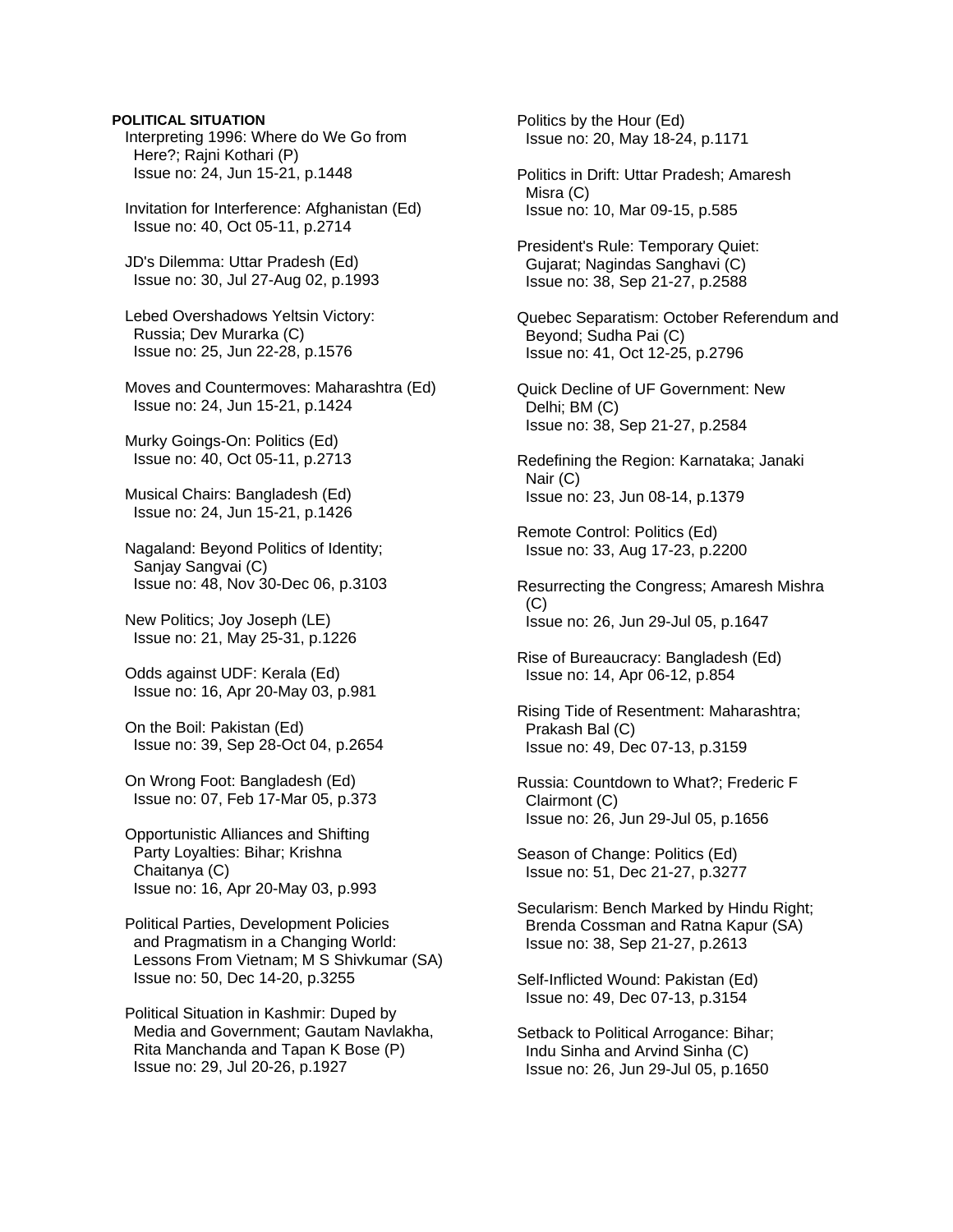## **POLITICAL SITUATION**

 Shifting Sands: Karnataka (Ed) Issue no: 49, Dec 07-13, p.3152

 The Sixteenth Messidor of Boris Yeltsin: Russia; Dev Murarka (C) Issue no: 27, Jul 06-12, p.1735

 A Step Back: Sri Lanka (Ed) Issue no: 15, Apr 13-19, p.914

 Struggle Continues: Philippines (Ed) Issue no: 09, Mar 02-08, p.502

 Testing Times: Assam (Ed) Issue no: 22, Jun 01-07, p.1292

 Third Front in Disarray: Politics (Ed) Issue no: 16, Apr 20-May 03, p.980

 Two Countries Still: South Africa (Ed) Issue no: 21, May 25-31, p.1230

 Two Years of Indifference; S Akbar Zaidi (C) Issue no: 01, Jan 06-12, p.20

 UF Government: Survival at Any Cost: New Delhi; BM (C) Issue no: 48, Nov 30-Dec 06, p.3098

 Uttarakhand Card: Uttar Pradesh (Ed) Issue no: 33, Aug 17-23, p.2202

 Virtue of Abstinence (Ed) Issue no: 19, May 11-17, p.1099

 What a Price to Pay (Ed) Issue no: 21, May 25-31, p.1227

 Winter Woes of Yeltsin: Russia; Dev Murarka (C) Issue no: 39, Sep 28-Oct 04, p.2672

 Withdraw Ban Order; Sharmila Purkayastha (LE) Issue no: 33, Aug 17-23, p.2198

 Yelstin: The Death Rattle; Frederic Clairmont (C) Issue no: 20, May 18-24, p.1189

 Yeltsein's Last Hurrah; Dev Murarka (C) Issue no: 23, Jun 08-14, p.1386

 Yeltsin: Inauguration in the Shadow of Death; Dev Murarka (C) Issue no: 34, Aug 24-31, p.2293

# **POLITICAL VIOLENCE**

 Economic Genocide in Rwanda; Michel Chossudovsky (C) Issue no: 15, Apr 13-19, p.938

 Farce of Punishment: The Law (Ed) Issue no: 07, Feb 17-Mar 05, p.372

 MQM and Growth of Ethnic Movements in Pakistan; Arif Azad (C) Issue no: 18, May 04-10, p.1061

 Sahmat and Politics of Cultural Intervention; Sudhanva Deshpande (P) Issue no: 25, Jun 22-28, p.1586

 Usurpation of States' Powers: Security Forces (Ed) Issue no: 14, Apr 06-12, p.853

# **POLITICS AND CASTE**

 Backward and Dalits take a Back Seat: Uttar Pradesh; Amaresh Mishra (C) Issue no: 39, Sep 28-Oct 04, p.2671

 Beyond Castes: Karnataka (Ed) Issue no: 19, May 11-17, p.1101

 BJP's Rise to Power: Gujarat; Ghanshyam Shah (SA) Issue no: 02, Jan 13-26, p.165

 Crisis of Non-Secular Politics: Uttar Pradesh; Amaresh Misra (C) Issue no: 16, Apr 20-May 03, p.991

 Dalit Common Sense Against Hindutva; Arun Kumar Patnaik (BR) Issue no: 44, Nov 02-08, p.2925

 Grass Root Political Process: Atraulia Constituency: Uttar Pradesh-II; V B Singh (SA) Issue no: 02, Jan 13-26, p.121

 Hierarchy, Hegemony and Dominance: Politics of Ethnicity in Uttar Pradesh, 1995; Ravindra K Jain (SA) Issue no: 04, Jan 27-Feb 02, p.215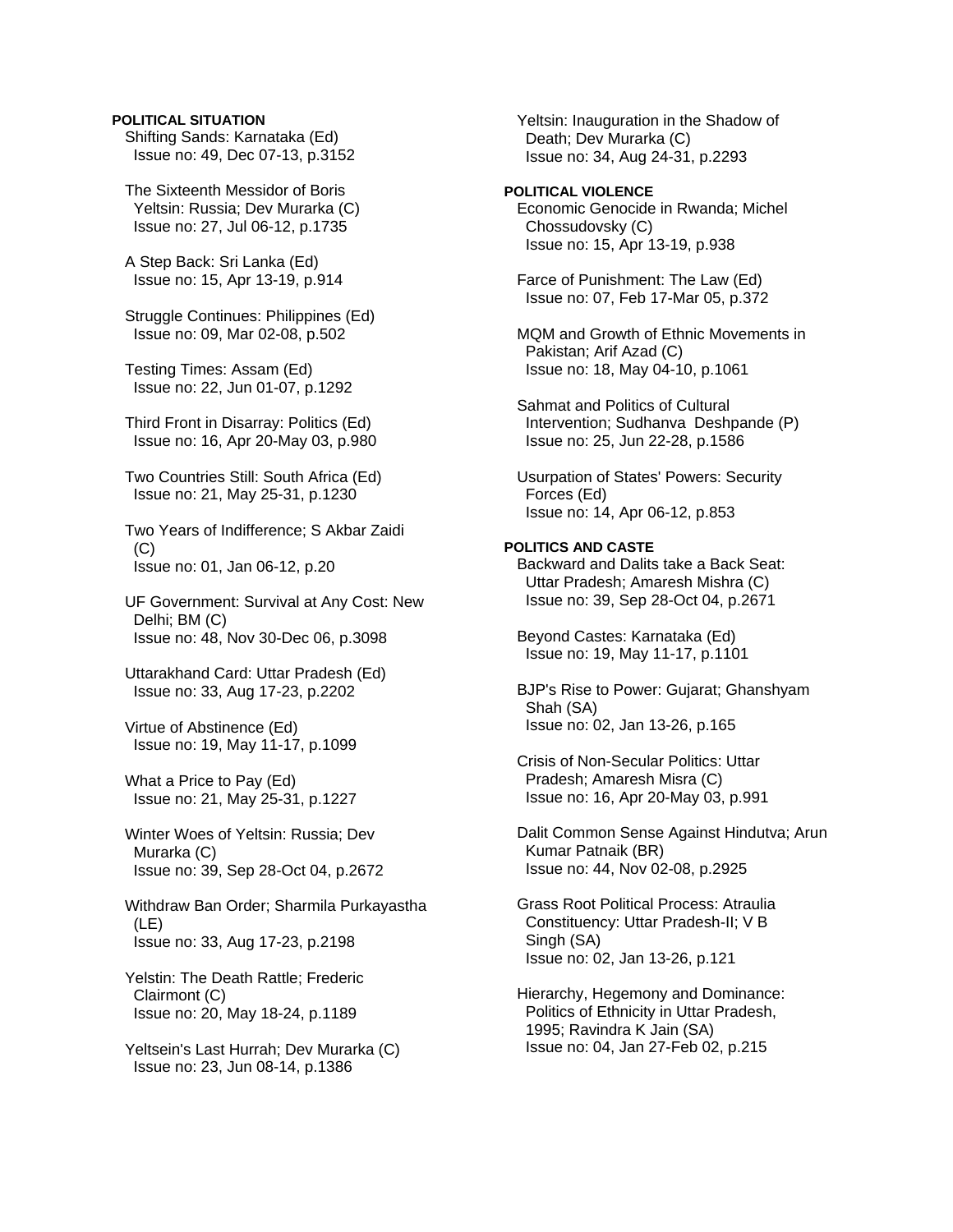## **POLITICS AND CASTE**

 Inclusive View of Religion: A Rural Disclosure in Uttar Pradesh; G K Lieten (SA) Issue no: 23, Jun 08-14, p.1411

 Politics in Flux: Uttar Pradesh; Amaresh Misra (C) Issue no: 22, Jun 01-07, p.1300

 Revival of Old Political Alignments: Uttar Pradesh; Amaresh Misra (C) Issue no: 32, Aug 10-16, p.2127

 Sectional Politics in an Urban Constituency: Generalganj [Kanpur]: Uttar Pradesh-I; R K Srivastava (SA) Issue no: 02, Jan 13-26, p.111

 Setback to BJP: Madhya Pradesh-I; Christopher Jaffrelot (SA) Issue no: 02, Jan 13-26, p.129

 State, Class and Sena Nexus: Bathani Tola Massacre; Arvind Sinha and Indu Sinha  $(C)$ Issue no: 44, Nov 02-08, p.2908

 Tribal-Dalit Conflict: Electrol Politics in Phulbani: Orissa; Bishnu N Mohapatra and Dwaipayan Bhattacharyya (SA) Issue no: 02, Jan 13-26, p.160

 Victimising Dalits: Encounter in Palakurthy: Andhra Pradesh; D Ravinder (C) Issue no: 09, Mar 02-08, p.514

#### **POLITICS AND RELIGION**

 Attack on Syncretic Culture: Case of Haji Malang; Asad Bin Saif (C) Issue no: 32, Aug 10-16, p.2131

 Back to Hindutva?: BJP (Ed) Issue no: 48, Nov 30-Dec 06, p.3093

 Beef, BJP and Food Rights of People; Kancha Ilaiah (C) Issue no: 24, Jun 15-21, p.1444

 BJP's Rise to Power: Gujarat; Ghanshyam Shah (SA) Issue no: 02, Jan 13-26, p.165

 Dangerous Trends: Sati Mela (Ed) Issue no: 50, Dec 14-20, p.3212

 Divided Secularists: Politics (Ed) Issue no: 45, Nov 09-22, p.2962

 The Hindutva Judgment: A Warning Signal; Anil Nauriya (C) Issue no: 01, Jan 06-12, p.10

 How Muslims Voted; Asghar Ali Engineer  $(C)$ Issue no: 21, May 25-31, p.1239

 Left Ideology, Ends and Means and Hindutva; Romesh Diwan (D) Issue no: 34, Aug 24-31, p.2340

 Muslims in Electoral Politics: Madhya Pradesh; Sanjay Kumar (SA) Issue no: 02, Jan 13-26, p.138

 Pakistan: Religion, Politics and Society; Asghar Ali Engineer (P) Issue no: 41, Oct 12-25, p.2800

 Shift of Power from Rural to Urban Sector: Maharashtra-I; Rajendra Vora (SA) Issue no: 02, Jan 13-26, p.171

 Tirade Against Hussain; Uday et al Mehta (LE) Issue no: 47, Nov 23-29, p.3030

 A Way of Life?; P R Ram (C) Issue no: 09, Mar 02-08, p.519

 Wooing Muslim Vote: Congress (Ed) Issue no: 02, Jan 13-26, p.65

# **POLLUTION**

 Affluence and Environmental Disasters: Malaysia; M G G Pillai (C) Issue no: 18, May 04-10, p.1063

 Displacement due to Mining in Jharkhand; Mathew Areeparampil (SA) Issue no: 24, Jun 15-21, p.1524

 Multinationals and the Environment ; M G G Pillai (C) Issue no: 06, Feb 10-16, p.325

# **POPULATION**

 Exploding Cities: Population (Ed) Issue no: 18, May 04-10, p.1041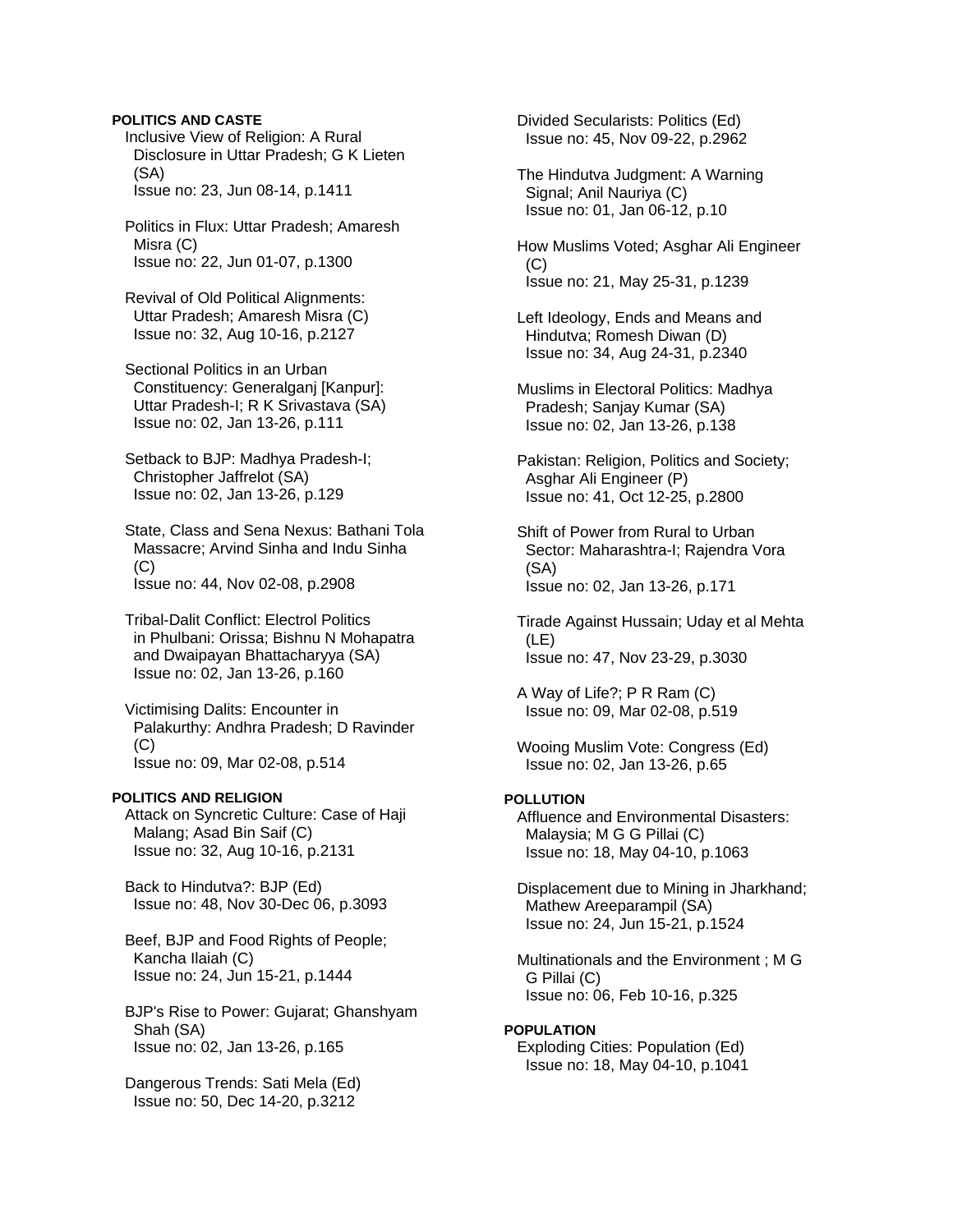# **POPULATION**

Mid-Year Population Estimates; EPW Research Foundation (S) Issue no: 33, Aug 17-23, p.2204

 Politics, Property and Population Growth: Transition in Lucknow; Alam Srinivas (C) Issue no: 19, May 11-17, p.1122

#### **POPULATION POLICY**

 The Second Transition: Family Welfare to Reproductive Health; S Irudaya Rajan (BR) Issue no: 49, Dec 07-13, p.3175

### **PORT BLAIR**

 Water Crisis in Port Blair; Kailash (C) Issue no: 33, Aug 17-23, p.2222

# **POVERTY**

 Economic Reforms, Nature and Poverty; M H Suryanarayana (SA) Issue no: 10, Mar 09-15, p.617

 Family Planning and the Poor; S K Sharma (LE) Issue no: 32, Aug 10-16, p.2110

 The Problem of the Urban Poor Policy and Discourse of Local Administration: A Study in Uttar Pradesh in the Interwar Period; Nandini Gooptu (SA) Issue no: 50, Dec 14-20, p.3245

# **POVERTY ALLEVIATION PROGRAMMES**

 Better Resource Management for Poverty Alleviation; B B Vohra (SA) Issue no: 23, Jun 08-14, p.1397

 India's Checkered History in Fight Against Poverty: Are There Lessons for the Future?; Martin Ravallion and Gaurav Datt (SA) Issue no: 35, Sep 01-20, p.2479

 Minimum Needs of Poor And Priorities Attached to Them; V et al Sitaramam (SA) Issue no: 35, Sep 01-20, p.2499

 Poverty Estimates and Indicators: Importance of Data Base; M H Suryanarayana (SA) Issue no: 35, Sep 01-20, p.2487

 Poverty Reduction by Manipulation (Ed) Issue no: 04, Jan 27-Feb 02, p.183

 State, Society and the Poor; V S Vyas (BR) Issue no: 23, Jun 08-14, p.1394

### **POVERTY MEASUREMENT**

 Minimum Needs of Poor And Priorities Attached to Them; V et al Sitaramam (SA) Issue no: 35, Sep 01-20, p.2499

 Poverty Estimates and Indicators: Importance of Data Base; M H Suryanarayana (SA) Issue no: 35, Sep 01-20, p.2487

#### **POWER INDUSTRY**

 Anti-National; Medha Patkar, Thomas Kochery and Banwarilal Sharma (LE) Issue no: 07, Feb 17-Mar 05, p.370

 Beating About the Bush: Power Policy (Ed) Issue no: 41, Oct 12-25, p.2773

 Expanding Systems, Poor Management: Power; S N Roy (C) Issue no: 41, Oct 12-25, p.2793

 Indian Power Policy, Enron and the BoP; Kannan Srinivasan (C) Issue no: 33, Aug 17-23, p.2207

 Infrastructure: Power, Coal, Petroleum and Petroleum Products; EPW Research Foundation (S) Issue no: 45, Nov 09-22, p.2964

 Political Economy of Electric Power in India; Sebastian Morris (SA) Issue no: 20, May 18-24, p.1201

 Political Economy of Electric Power in India; Sebastian Morris (SA) Issue no: 21, May 25-31, p.1274

 Politics of Cogentrix: Karnataka; Muzaffar Assadi (C) Issue no: 32, Aug 10-16, p.2129

 Systemic Faults: Infrastructure (Ed) Issue no: 30, Jul 27-Aug 02, p.1994

 Unconvincing Exercise (Ed) Issue no: 02, Jan 13-26, p.63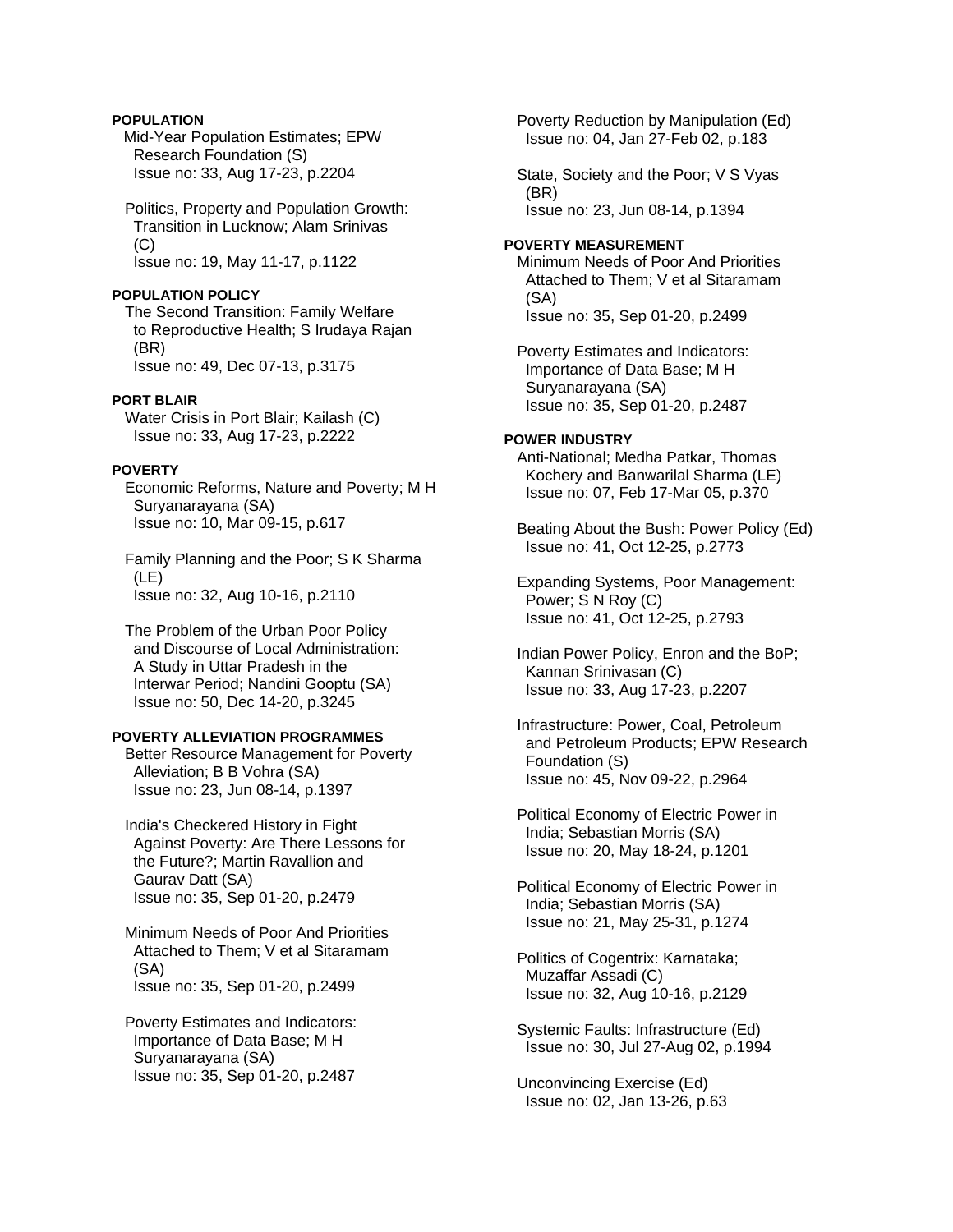**POWER POLICY**  Beating About the Bush: Power Policy (Ed) Issue no: 41, Oct 12-25, p.2773

### **POWER TARIFF**

 Beneficiaries of IPS subsidy and Impact of Tariff Hike; Girish Sant and Shantanu Dixit (SA) Issue no: 51, Dec 21-27, p.3315

# **PRECIOUS METALS**

 Cost of 'Reforms': Gold (Ed) Issue no: 02, Jan 13-26, p.64

### **PRESIDENTIAL ELECTIONS**

 A Different Path : Nicaragua (Ed) Issue no: 44, Nov 02-08, p.2898

 Lebed Overshadows Yeltsin Victory: Russia; Dev Murarka (C) Issue no: 25, Jun 22-28, p.1576

 Yeltsin: Inauguration in the Shadow of Death; Dev Murarka (C) Issue no: 34, Aug 24-31, p.2293

#### **PRESS**

 Code for Owners: The Press (Ed) Issue no: 05, Feb 03-09, p.245

 Journalists Assaulated; Vrijendra, Eddie Rodriques and Sujata Gothoskar (LE) Issue no: 30, Jul 27-Aug 02, p.1990

 The Press Council's Bill on Right to Information; A G Noorani (CL) Issue no: 51, Dec 21-27, p.3283

# **PRESS FREEDOM**

 Denial of Passport to Journalist; Raghunath P K et al (LE) Issue no: 44, Nov 02-08, p.2894

### **PRICES**

 Domestic Prices and World Prices; Murali Patibandla (D) Issue no: 51, Dec 21-27, p.3335

 Industrial Pricing and Growth Fluctuations: Some Tests; Ashima Goyal (RA) Issue no: 48, Nov 30-Dec 06, p.M54

 Paying for Mismanagemant: Food Prices (Ed) Issue no: 51, Dec 21-27, p.3276

 Should Domestic Prices be Equated to World Prices?; Prabhat Patnaik (SA) Issue no: 35, Sep 01-20, p.2425

 Towards a Doctrinal Synthesis; U Kalpagam (BR) Issue no: 51, Dec 21-27, p.3301

## **PRIMARY EDUCATION**

 'Free' Primary Education; B C Mehta (D) Issue no: 16, Apr 20-May 03, p.1035

 Child Labour in India: Putting Compulsory Primary Education on the Political Agenda; Myron Weiner (SA) Issue no: 45, Nov 09-22, p.3007

 How Free is 'Free' Primary Education in India?; Jandhyala B G Tilak (SA) Issue no: 05, Feb 03-09, p.275

 How Free is 'Free' Primary Education in India?; Jandhyala B G Tilak (SA) Issue no: 06, Feb 10-16, p.355

## **PRIVATIZATION**

 'Miracle' of Low Unemployment?: Czech Republic; Stephen Steiger (C) Issue no: 04, Jan 27-Feb 02, p.204

 Agricultural Development: Imperatives of Institutional Reform; A Vaidyanathan (SA) Issue no: 35, Sep 01-20, p.2451

 Financial Aspects of Privatisation of Higher Education: Issues and Options; E T Mathew (C) Issue no: 14, Apr 06-12, p.866

 Political Economy of Privatisation in India; Anand P Gupta (SA) Issue no: 39, Sep 28-Oct 04, p.2687

 Privatisation and Public Sector Enterprises in India: Analysis of Impact of a Non-Policy; Geeta Gouri (RA) Issue no: 48, Nov 30-Dec 06, p.M63

 Privatisation of Commons for the Poor: Emergence of New Agrarian Issues; Milind S Bokil (SA) Issue no: 33, Aug 17-23, p.2254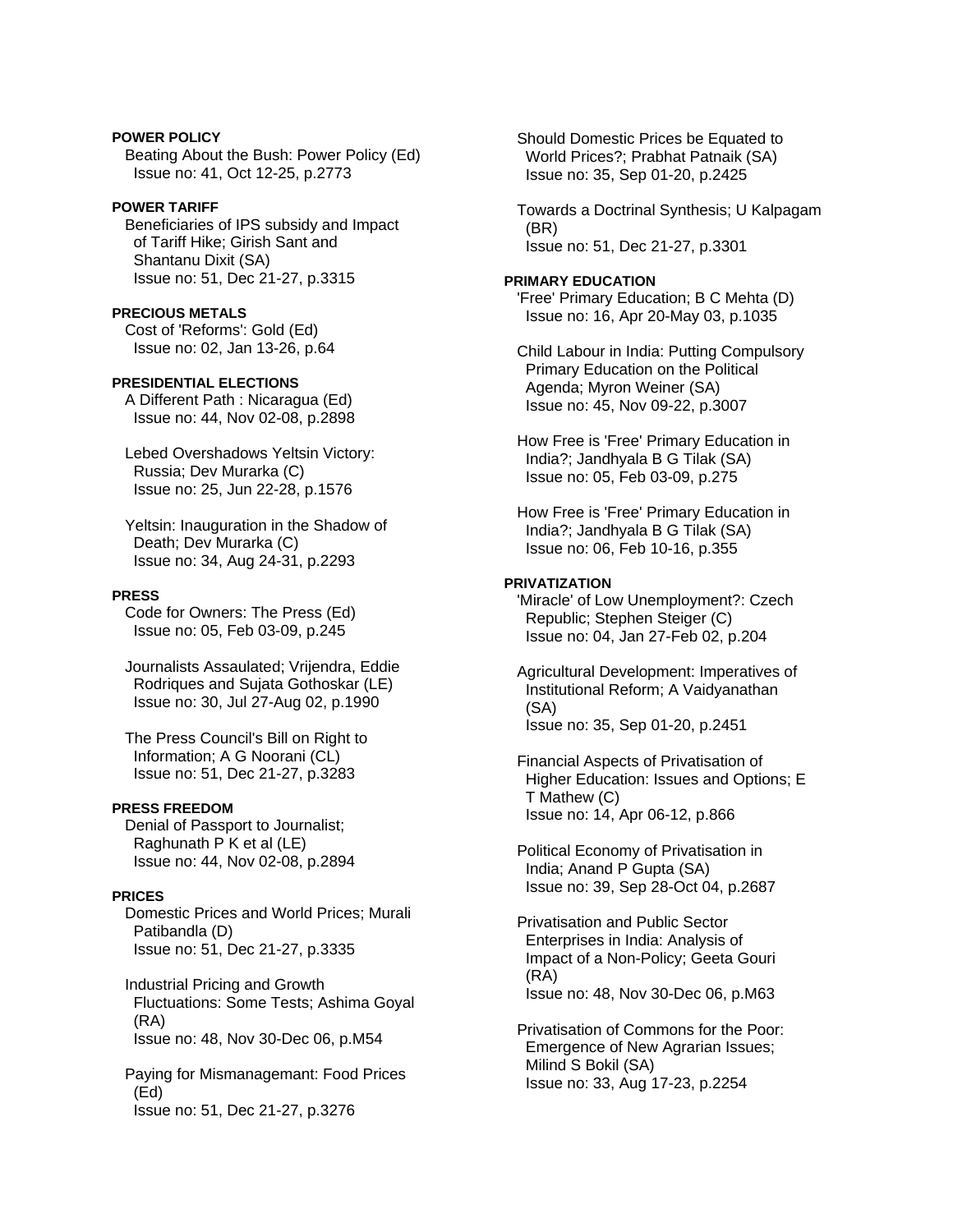# **PRIVATIZATION**

 Public Sector Enterprises in India: Is Privatisation the Only Answer?; K P Kalirajan and R T Shand (SA) Issue no: 39, Sep 28-Oct 04, p.2683

 Punjab: Privatising Health Care; Sucha Singh Gill (C) Issue no: 01, Jan 06-12, p.18

#### **PROHIBITION**

 No Supportive Measures: Prohibition (Ed) Issue no: 27, Jul 06-12, p.1718

## **PROSTITUTION**

 The Official Discourse Around PITA; Gopika Solanki and Gitanjali Gangoli (P) Issue no: 51, Dec 21-27, p.3298

 Rescuing Mumbai's 'Child Sex Workers'; Flavia Agnes (C) Issue no: 14, Apr 06-12, p.873

#### **PSYCHOLOGY**

 Counsellors as Activists; Malvika Kapur (BR) Issue no: 23, Jun 08-14, p.1395

### **PUBLIC ADMINISTRATION**

 Administration, Decentralisation and Good Governance; D Bandyopadhyay (P) Issue no: 48, Nov 30-Dec 06, p.3109

 Governance, Institution-Building and Economic Development; Arun Ghosh (F) Issue no: 24, Jun 15-21, p.1432

 Strengthening Indian Democracy; Nirmal Mukarji (P) Issue no: 19, May 11-17, p.1129

### **PUBLIC DEBT, UNION**

 Debt Servicing and Budgetary Structure; B P R Vithal (SA) Issue no: 06, Feb 10-16, p.349

# **PUBLIC DISTRIBUTION SYSTEM**

 Confusing Decision: PDS (Ed) Issue no: 33, Aug 17-23, p.2200

 Food Security: PDS vs EGD: A Tale of Two States; S Mahendra Dev (SA) Issue no: 27, Jul 06-12, p.1752

 Public Distribution System, Food Subsidy and Production Incentives; P S Geogre (RA) Issue no: 39, Sep 28-Oct 04, p.A140

 Red Herring of Targeting (Ed) Issue no: 27, Jul 06-12, p.1715

 Structural Adjustment, Food Security and System of Public Distribution of Food; Madhura Swaminathan (SA) Issue no: 26, Jun 29-Jul 05, p.1665

 Where is the Food?: PDS (Ed) Issue no: 49, Dec 07-13, p.3153

#### **PUBLIC HEALTH**

 Changing Fashions: Health (Ed) Issue no: 10, Mar 09-15, p.569

 Health Crisis: Russia (Ed) Issue no: 22, Jun 01-07, p.1294

 More on Iodised Salt; Manu N Kulkarni (LE) Issue no: 25, Jun 22-28, p.1554

 Need for New Wisdom: Health (Ed) Issue no: 39, Sep 28-Oct 04, p.2652

 Return of Medical Police': Public Health (Ed) Issue no: 07, Feb 17-Mar 05, p.372

# **PUBLIC PROVIDENT FUNDS**

 Reforming Pension Systems: An Idea Whose Time has Come?; Gita Bhatt (C) Issue no: 25, Jun 22-28, p.1570

## **PUBLIC SECTOR ENTERPRISES**

 Agricultural Development: Imperatives of Institutional Reform; A Vaidyanathan (SA) Issue no: 35, Sep 01-20, p.2451

 Governance, Institution-Building and Economic Development; Arun Ghosh (F) Issue no: 24, Jun 15-21, p.1432

 More Family Silver: Telecom Services (Ed) Issue no: 10, Mar 09-15, p.568

 Political Economy of Privatisation in India; Anand P Gupta (SA) Issue no: 39, Sep 28-Oct 04, p.2687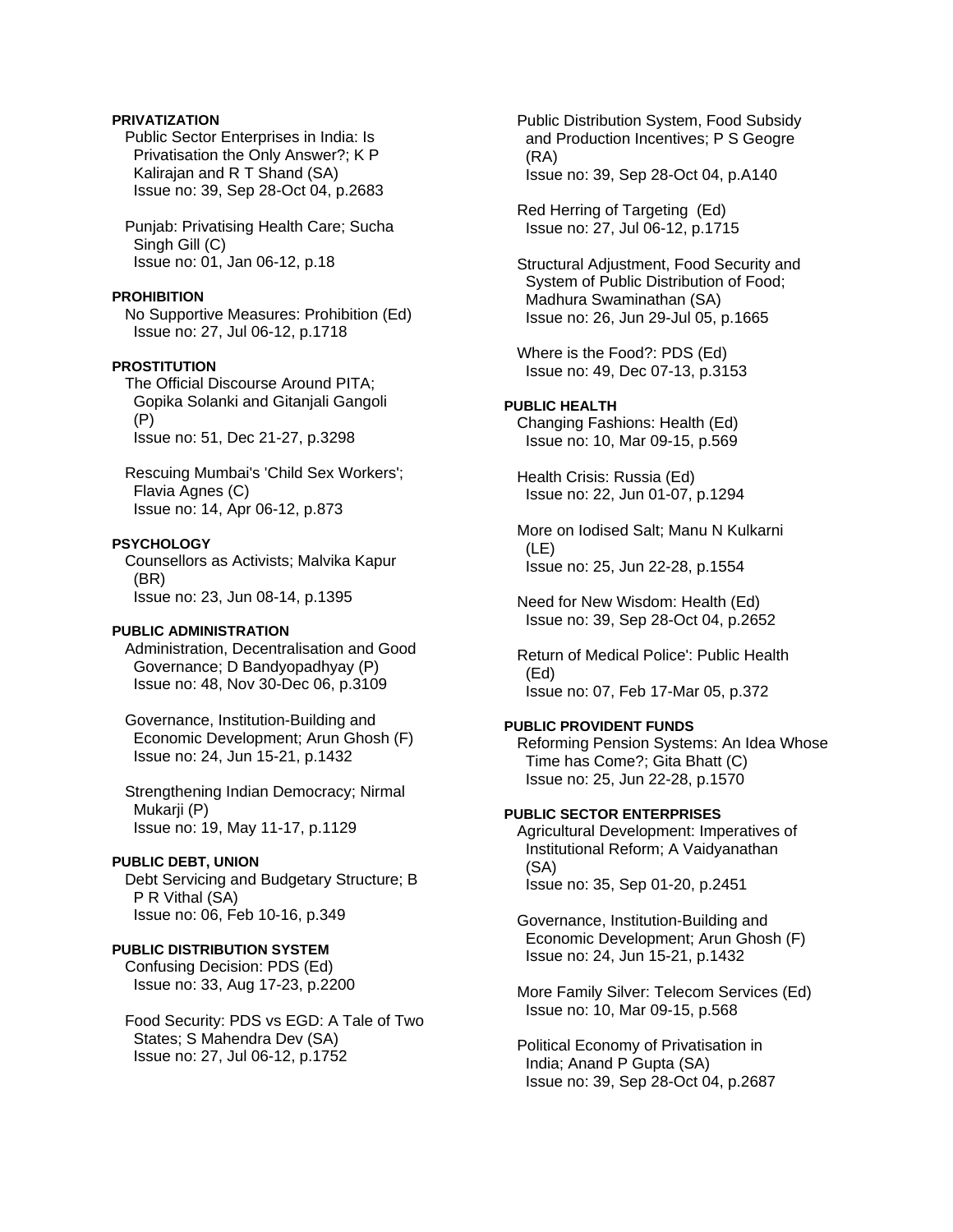## **PUBLIC SECTOR ENTERPRISES**

 Privatisation and Public Sector Enterprises in India: Analysis of Impact of a Non-Policy; Geeta Gouri (RA) Issue no: 48, Nov 30-Dec 06, p.M63

 Public Sector Enterprises in India: Is Privatisation the Only Answer?; K P Kalirajan and R T Shand (SA) Issue no: 39, Sep 28-Oct 04, p.2683

 State Level Scheduled Caste Corporations in India: Promise and Performance; R K Mishra (C) Issue no: 33, Aug 17-23, p.2217

 Using Food Stocks Productively; Jayati Ghosh, Abhijit Sen and C P Chandrasekhar (P) Issue no: 21, May 25-31, p.1235

#### **PUBLIC SERVANTS**

 By Default: CAG's Appointment (Ed) Issue no: 12, Mar 23-30, p.696

#### **PUERTO RICO**

 American Colonialism and Puerto Rican Criminality; Maria Milagros Lopez and Nalini Natarajan (BR) Issue no: 33, Aug 17-23, p.2236

# **PUNJAB**

 Bihari Labour and Punjabi Agriculture; Sucha Singh Gill (BR) Issue no: 11, Mar 16-22, p.659

 Cheery Tidings for SAD: Punjab (Ed) Issue no: 45, Nov 09-22, p.2961

 Election Season: Punjab (Ed) Issue no: 10, Mar 09-15, p.569

 Interlinked Agrarian Credit Markets in Punjab: Exploitative, Yet Growing; Anita Gill (C) Issue no: 10, Mar 09-15, p.586

 Punjab: Privatising Health Care; Sucha Singh Gill (C) Issue no: 01, Jan 06-12, p.18

#### **RAILWAY BUDGET**

 Looking Backwards: Railways (Ed) Issue no: 11, Mar 16-22, p.637

## **RAILWAYS**

 Looking Backwards: Railways (Ed) Issue no: 11, Mar 16-22, p.637

 Of Bidis and Railway Stations: Place Names (Ed) Issue no: 07, Feb 17-Mar 05, p.373

 Preferring Disorder Over Injustice: France; Raghu Krishnan (C) Issue no: 02, Jan 13-26, p.77

## **RAINFALL**

 Avoidable Havoc: Monsoons (Ed) Issue no: 27, Jul 06-12, p.1716

# **RAINFED AGRICULTURE**

 Ride the Crest or Resist the Change?: Response to Emerging Trends in Rainfed Farming Research in India; N S Jodha (SA) Issue no: 28, Jul 13-19, p.1876

#### **RAJASTHAN**

 Political and Economic Roots of Disease: Malaria in Rajasthan; Kashyap Mankodi (RA) Issue no: 04, Jan 27-Feb 02, p.PE42

 Right to Information: Profile of a Grass Roots Struggle; Bunker Roy (C) Issue no: 19, May 11-17, p.1120

# **RANVIR SENA**

 State, Class and Sena Nexus: Bathani Tola Massacre; Arvind Sinha and Indu Sinha (C) Issue no: 44, Nov 02-08, p.2908

#### **RBI**

 Dilemmas of the Reserve Bank of India; Arun Ghosh (F) Issue no: 26, Jun 29-Jul 05, p.1643

 Missing the Woods for the Trees (Ed) Issue no: 43, Oct 26-Nov 01, p.2843

 Overestimating Saving; A Vasudevan (LE) Issue no: 38, Sep 21-27, p.2574

 Time to Return to Old Role: RBI and Development Finance (Ed) Issue no: 45, Nov 09-22, p.2960

### **REFUGEES**

 'Outsiders' Issue: Bhutan (Ed) Issue no: 07, Feb 17-Mar 05, p.373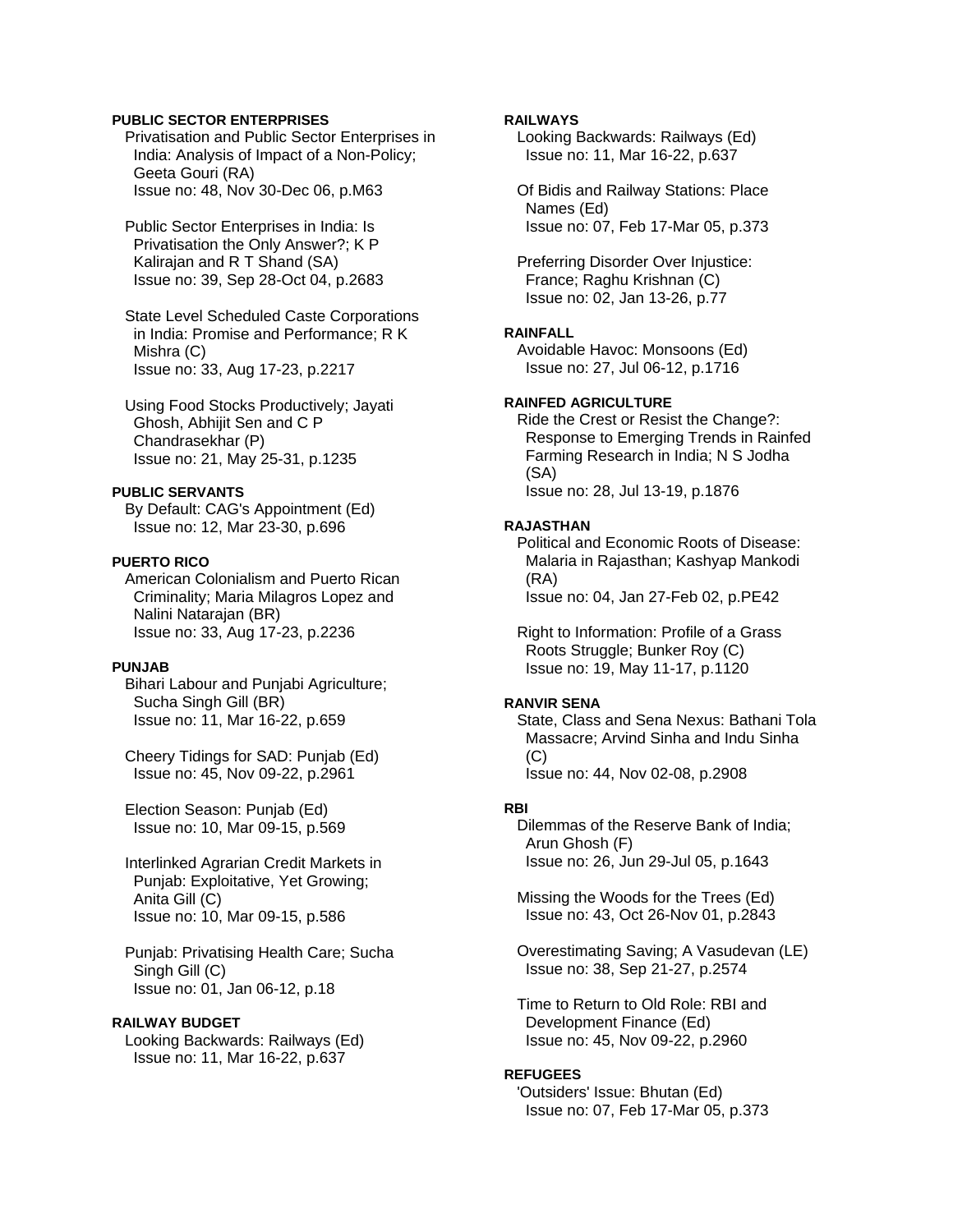## **REGIONAL DISPARITIES**

 Migration, Urbanisation and Regional Inequality; Amitabh Kundu and Shalini Gupta (SA) Issue no: 52, Dec 28-31, p.3391

 The Other Side of Development: Maharashtra's Backward Regions; H M Desarda (C) Issue no: 50, Dec 14-20, p.3233

 Regional Analysis: Confusion Confounded; P C Sarker (D) Issue no: 40, Oct 05-11, p.2766

# **REGIONAL PLANNING AND DEVELOPMENT**

 The Other Side of Development: Maharashtra's Backward Regions; H M Desarda (C) Issue no: 50, Dec 14-20, p.3233

#### **RELIEF AND REHABILITATION**

 Airy-Fairy Policies: Development and Displacement (Ed) Issue no: 47, Nov 23-29, p.3033

 Development, Displacement and Rehabilitation: Locating Gender; Enakshi Ganguly Thukral (SA) Issue no: 24, Jun 15-21, p.1500

 Dislocation and Rehabilitation: Defining a Field; Veena Das (SA) Issue no: 24, Jun 15-21, p.1509

 Displacement and Rehabilitation Policies: Case of the Kolli Hills Hydroelectric Project; Ajit Menon and S Saravanan (C) Issue no: 43, Oct 26-Nov 01, p.2854

 Displacement and the Law; Usha Ramanathan (SA) Issue no: 24, Jun 15-21, p.1486

 Draft National Policy for Rehabilitation of Persons: Displaced as a Consequence of Acqusition of Land: Document; Ministry of Rural Development (SA) Issue no: 24, Jun 15-21, p.1541

 Draft National Policy for Rehabilitation: Objectives and Principles; B K Sinha (SA)

Issue no: 24, Jun 15-21, p.1453

 Economic Perspectives on Resettlement and Rehabilitation; Sangeeta Goyal (SA) Issue no: 24, Jun 15-21, p.1461

 Evading Issues: Madhya Pradesh (Ed) Issue no: 32, Aug 10-16, p.2113

 Involuntary Resettlement: Survey of International Experience; Roli Asthana (SA) Issue no: 24, Jun 15-21, p.1468

 Machkund, Upper Kolab and NALCO Projects in Koraput District, Orissa; William Stanley (SA) Issue no: 24, Jun 15-21, p.1533

 Mental Health Consequences of Displacement and Resettlement; Byron J Good (SA) Issue no: 24, Jun 15-21, p.1504

 Rescuing Mumbai's 'Child Sex Workers'; Flavia Agnes (C) Issue no: 14, Apr 06-12, p.873

 Slum Rehabilitation in Mumbai: Possible if Done Differently; Shirish B Patel (C) Issue no: 18, May 04-10, p.1047

 Vasava Identity in Transition: Some Theoretical Issues; Roxanne Hakim (SA) Issue no: 24, Jun 15-21, p.1492

 Whose Nation?: The Displaced as Victims of Development; Smitu Kothari (SA) Issue no: 24, Jun 15-21, p.1476

#### **RELIGION**

 Ramanuja; V Sharma (LE) Issue no: 08, Feb 24-Mar 02, p.430

 Ramanuja: Social Influence of His Life and Teaching; Kandadai Seshadri (SA) Issue no: 05, Feb 03-09, p.292

 Science and Religion: Sane Thoughts; Giridhar A Rao (C) Issue no: 09, Mar 02-08, p.520

**RELIGIOUS CONVERSIONS**  Dalit Christians; Sharad Kulkarni (LE) Issue no: 02, Jan 13-26, p.62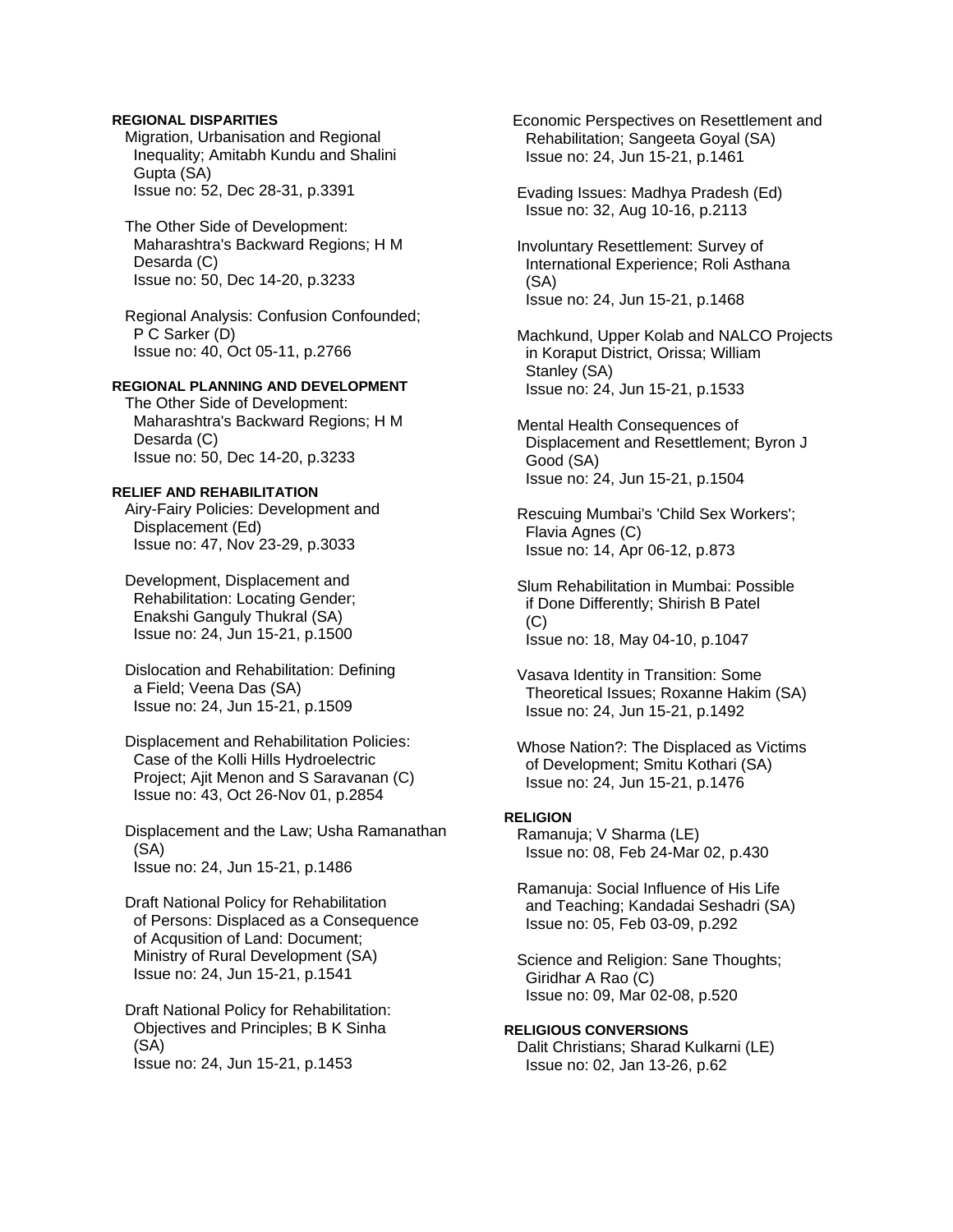## **RELIGIOUS FUNDAMENTALISM**

 Fundamentalism, Its Roots, Rationale and Remedy; Arun Ghosh (F) Issue no: 19, May 11-17, p.1115

# **RELIGIOUS HISTORY**

 Demythologising Early Indian History; Sukumari Bhattacharji (BR) Issue no: 39, Sep 28-Oct 04, p.2681

 Renaissance and Enlightenment; Sharad Patil (BR) Issue no: 25, Jun 22-28, p.1593

# **RENEWABLE ENERGY**

 Opportunities for Wind Farming in Gujarat; C Chatterjee (C) Issue no: 26, Jun 29-Jul 05, p.1654

# **REPRODUCTIVE HEALTH**

 Demographic Outcomes, Economic Development and Women's Agency; Jean Dreze, Anne-Catherine Guio and Mamta Murthi (P) Issue no: 27, Jul 06-12, p.1739

 Reproductive Health Consequences of Bhopal Gas Leak: Fertility and Gynaecological Disorders; C Sathyamala (SA) Issue no: 01, Jan 06-12, p.43

 The Second Transition: Family Welfare to Reproductive Health; S Irudaya Rajan (BR) Issue no: 49, Dec 07-13, p.3175

 Towards a New Perspective on Women's Bodies: Learning and Unlearning Together; Swatija Manorama and Chayanika Shah (RA) Issue no: 16, Apr 20-May 03, p.WS35

# **RESEARCH AND DEVELOPMENT**

Beyond Conventions: New R and D and its Organisational/Policy Implications; Steve Onyeiwu (RA) Issue no: 21, May 25-31, p.M42

# **RESERVATION POLICY**

 Dalit Christians; Sharad Kulkarni (LE) Issue no: 02, Jan 13-26, p.62

 Transforming of Political Culture: Mahila Samakhya Experience; Srilatha Batliwala (P) Issue no: 21, May 25-31, p.1248

 Uttarakhand Agitation and Other Backward Classes; Emma Mawdsley (P) Issue no: 04, Jan 27-Feb 02, p.205

# **RICE**

 Of Basamati and Champagne: Protection under TRIPS; Suman Sahai (C) Issue no: 09, Mar 02-08, p.513

 Productivity and Source of Growth for Rice; Praduman Kumar and Mark W Rosegrant (D) Issue no: 05, Feb 03-09, p.299

## **RIGHT TO FOOD**

 Beef, BJP and Food Rights of People; Kancha Ilaiah (C) Issue no: 24, Jun 15-21, p.1444

 Profit for Few or Food for All; S Ananthakrishnan (LE) Issue no: 48, Nov 30-Dec 06, p.3090

### **RIGHT TO INFORMATION**

 People's Knowledge, People's Power: Campaign for Citizen's Right to Information; Deepti Priya (C) Issue no: 02, Jan 13-26, p.83

 The Press Council's Bill on Right to Information; A G Noorani (CL) Issue no: 51, Dec 21-27, p.3283

 Right to Information: Profile of a Grass Roots Struggle; Bunker Roy (C) Issue no: 19, May 11-17, p.1120

# **RIVER WATER DISPUTE**

 Unequal Arrangements: Shared Rivers (Ed) Issue no: 47, Nov 23-29, p.3032

# **RSS**

 Deoras Died; GPD (F) Issue no: 29, Jul 20-26, p.1915

 In Praise of RSS; P R Ram (C) Issue no: 30, Jul 27-Aug 02, p.2008

 In Praise of RSS; P R Ram (LE) Issue no: 34, Aug 24-31, p.2266

 In the Praise of RSS; T Mani Chowdhary (LE) Issue no: 32, Aug 10-16, p.2110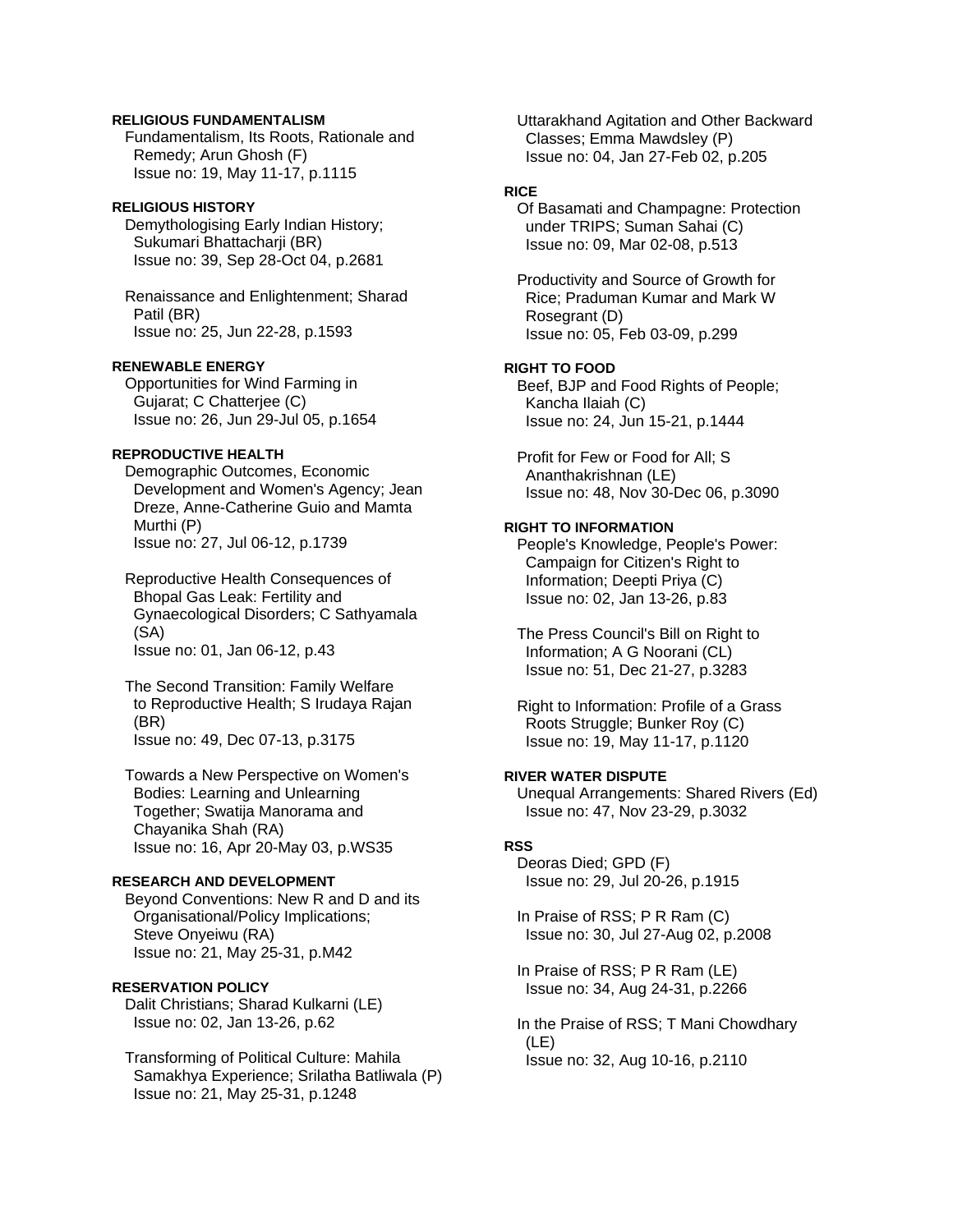## **RUBBER AND RUBBER INDUSTRY**

 Dynamics of World Natural Rubber Economy: Its relevance to India; Tharian George K and M R Sethuraj (SA) Issue no: 22, Jun 01-07, p.1355

#### **RURAL BANKS**

 Designing Financial Services for Rural Poor: Retooling Rural Financial Institutions?; K Kaladhar (RA) Issue no: 39, Sep 28-Oct 04, p.A117

 Interlinked Agrarian Credit Markets in Punjab: Exploitative, Yet Growing; Anita Gill (C) Issue no: 10, Mar 09-15, p.586

 Price and Non-Price Factors in Agricultural Investments; B D Dhawan (D) Issue no: 25, Jun 22-28, p.1632

 Rural Credit in VIP Districts: A Study in Uttar Pradesh; Veerashekharappa (RA) Issue no: 39, Sep 28-Oct 04, p.A123

 Rural Credit: New Role for AFC; H B Shivamaggi (C) Issue no: 41, Oct 12-25, p.2791

 Whither Rural Financial Institutions?; Bhupat M Desai and N V Namboodiri (SA) Issue no: 31, Aug 03-09, p.2083

#### **RURAL CREDIT**

 Designing Financial Services for Rural Poor: Retooling Rural Financial Institutions?; K Kaladhar (RA) Issue no: 39, Sep 28-Oct 04, p.A117

 Interlinked Agrarian Credit Markets in Punjab: Exploitative, Yet Growing; Anita Gill (C) Issue no: 10, Mar 09-15, p.586

 Price and Non-Price Factors in Agricultural Investments; B D Dhawan (D) Issue no: 25, Jun 22-28, p.1632

 Rural Credit in VIP Districts: A Study in Uttar Pradesh; Veerashekharappa (RA) Issue no: 39, Sep 28-Oct 04, p.A123

 Rural Credit: New Role for AFC; H B Shivamaggi (C) Issue no: 41, Oct 12-25, p.2791

 Whither Rural Financial Institutions?; Bhupat M Desai and N V Namboodiri (SA) Issue no: 31, Aug 03-09, p.2083

### **RURAL DEVELOPMENT**  Co-Operatives in New Economic Regime; M

 Raman (BR) Issue no: 08, Feb 24-Mar 02, p.464

 Cosmetic Change: Panchayats (Ed) Issue no: 09, Mar 02-08, p.500

 Creating Space for Change; T V Sathyamurthy (BR) Issue no: 52, Dec 28-31, p.3365

 Designer Co-Operatives; Shanti George (BR) Issue no: 43, Oct 26-Nov 01, p.2863

 Government Apathy to Science and Technology for Rural Development: A Case Study; Hari Narain (C) Issue no: 04, Jan 27-Feb 02, p.202

 Million Wells Scheme: Loss of Gains; Mahi Pai (C) Issue no: 08, Feb 24-Mar 02, p.447

 Old Prescriptions; Meeta Rajivlochan (BR) Issue no: 14, Apr 06-12, p.886

 Panchayats in Western Uttar Pradesh: Namesake Members; G K Lieten (SA) Issue no: 39, Sep 28-Oct 04, p.2700

 Whither Rural Financial Institutions?; Bhupat M Desai and N V Namboodiri (SA) Issue no: 31, Aug 03-09, p.2083

# **RURAL HEALTH**

 Hospitalisation Insurance: A Proposal; T N Krishnan (P) Issue no: 15, Apr 13-19, p.944

# **RURAL LABOUR AND EMPLOYMENT**

 Bihari Labour and Punjabi Agriculture; Sucha Singh Gill (BR) Issue no: 11, Mar 16-22, p.659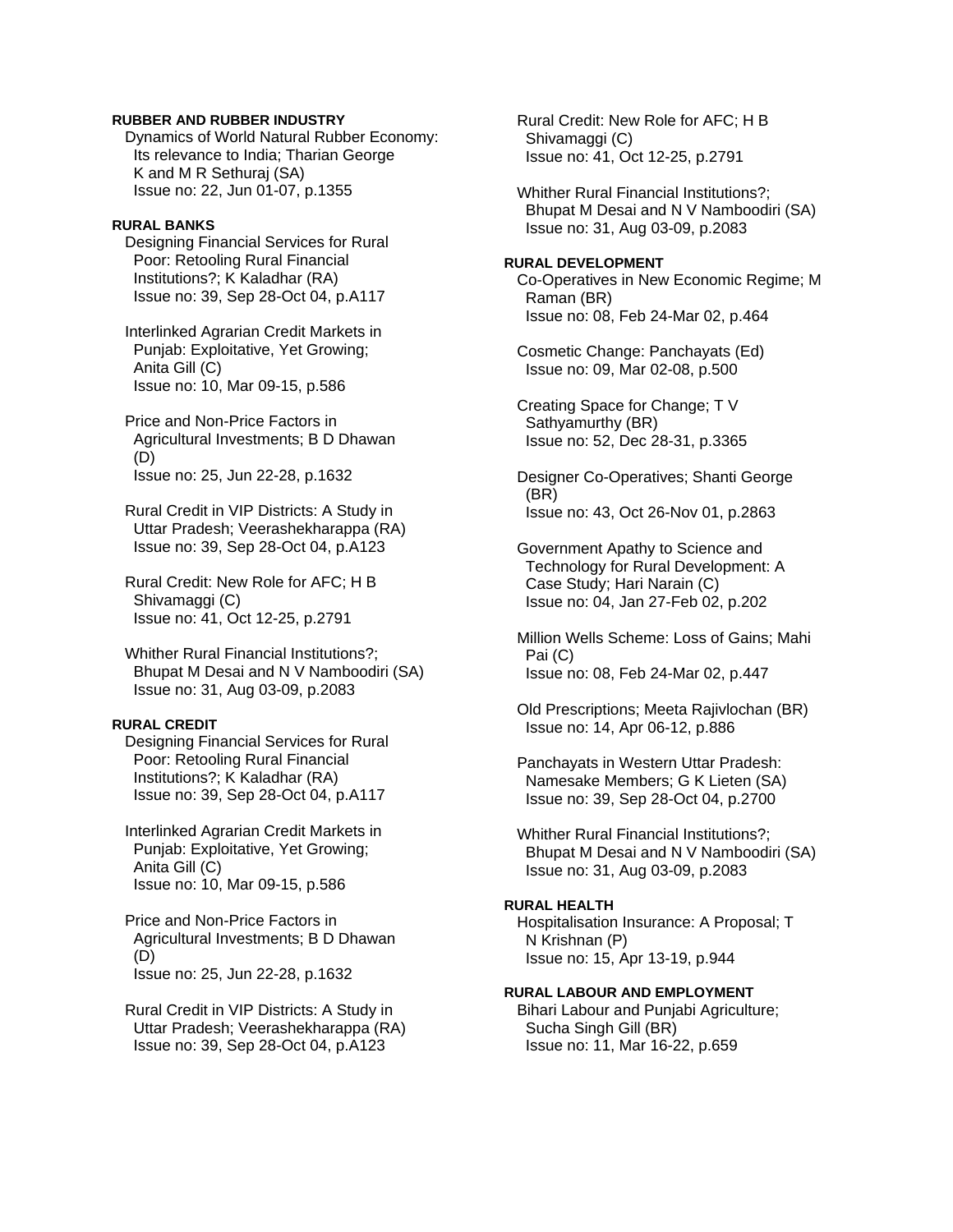### **RURAL LABOUR AND EMPLOYMENT**

 Diversification of Economic Activities and Non-Agricultural Employment in Rural Gujarat; Jeemol Unni (SA) Issue no: 33, Aug 17-23, p.2243

 Employment Guarantee Scheme; Rajivlochan Meeta (D) Issue no: 02, Jan 13-26, p.179

 Female-Supported Households: A Continuing Agenda for Kerala Model?; Richard W Franke and Barbara H Chasin (SA) Issue no: 10, Mar 09-15, p.625

 Million Wells Scheme: Loss of Gains; Mahi Pai (C) Issue no: 08, Feb 24-Mar 02, p.447

 Rural Non-farm Employment: Some Reflections on Petty Production; Mridul Eapen (SA) Issue no: 26, Jun 29-Jul 05, p.1673

 Using Food Stocks Productively; Jayati Ghosh, Abhijit Sen and C P Chandrasekhar (P) Issue no: 21, May 25-31, p.1235

#### **RURAL POVERTY**

 Beyond Urban Bias?; J Mohan Rao (BR) Issue no: 27, Jul 06-12, p.1743

 Poverty in Bangladesh; Aridam Banik (BR) Issue no: 02, Jan 13-26, p.94

## **RURAL SOCIETY**

 'Revisit' Approach to Rural Dynamics: Towards A Critique; J Jeyaranjan (SA) Issue no: 19, May 11-17, p.1165

# **RUSSIA**

 Chechnya: A Triumph for Russian Orthodox Civilisation (C) Issue no: 34, Aug 24-31, p.2295

 Chechnya: Russian Fiasco; Rama Sampath Kumar (P) Issue no: 01, Jan 06-12, p.23

 Dimensions of Social and Economic Crisis in Russia Today; Nirmal Kumar Chandra (SA) Issue no: 19, May 11-17, p.1139

 The Great Renunciation: Back to Feudalism with a Post-modernist Look; Nikita Pokrovsky (P) Issue no: 06, Feb 10-16, p.330

 Growing Regional Income Disparities in Russia; R G Gidadhubli (C) Issue no: 33, Aug 17-23, p.2226

 Health Crisis: Russia (Ed) Issue no: 22, Jun 01-07, p.1294

 Lebed Overshadows Yeltsin Victory: Russia; Dev Murarka (C) Issue no: 25, Jun 22-28, p.1576

 Preferring the Lie; Nigel Harris (BR) Issue no: 34, Aug 24-31, p.2301

 Russia: Countdown to What?; Frederic F Clairmont (C) Issue no: 26, Jun 29-Jul 05, p.1656

 The Sixteenth Messidor of Boris Yeltsin: Russia; Dev Murarka (C) Issue no: 27, Jul 06-12, p.1735

 Turko-Lingual States Make Common Cause; R G Gidadhubli (C) Issue no: 50, Dec 14-20, p.3235

 Twentieth Party Congress: Celebration, Indifference and Revilement: Russia; Dev Murarka (C) Issue no: 14, Apr 06-12, p.874

 Winter Woes of Yeltsin: Russia; Dev Murarka (C) Issue no: 39, Sep 28-Oct 04, p.2672

 Yelstin: The Death Rattle; Frederic Clairmont (C) Issue no: 20, May 18-24, p.1189

 Yeltsein's Last Hurrah; Dev Murarka (C) Issue no: 23, Jun 08-14, p.1386

 Yeltsin: Inauguration in the Shadow of Death; Dev Murarka (C) Issue no: 34, Aug 24-31, p.2293

#### **RWANDA**

 Economic Genocide in Rwanda; Michel Chossudovsky (C) Issue no: 15, Apr 13-19, p.938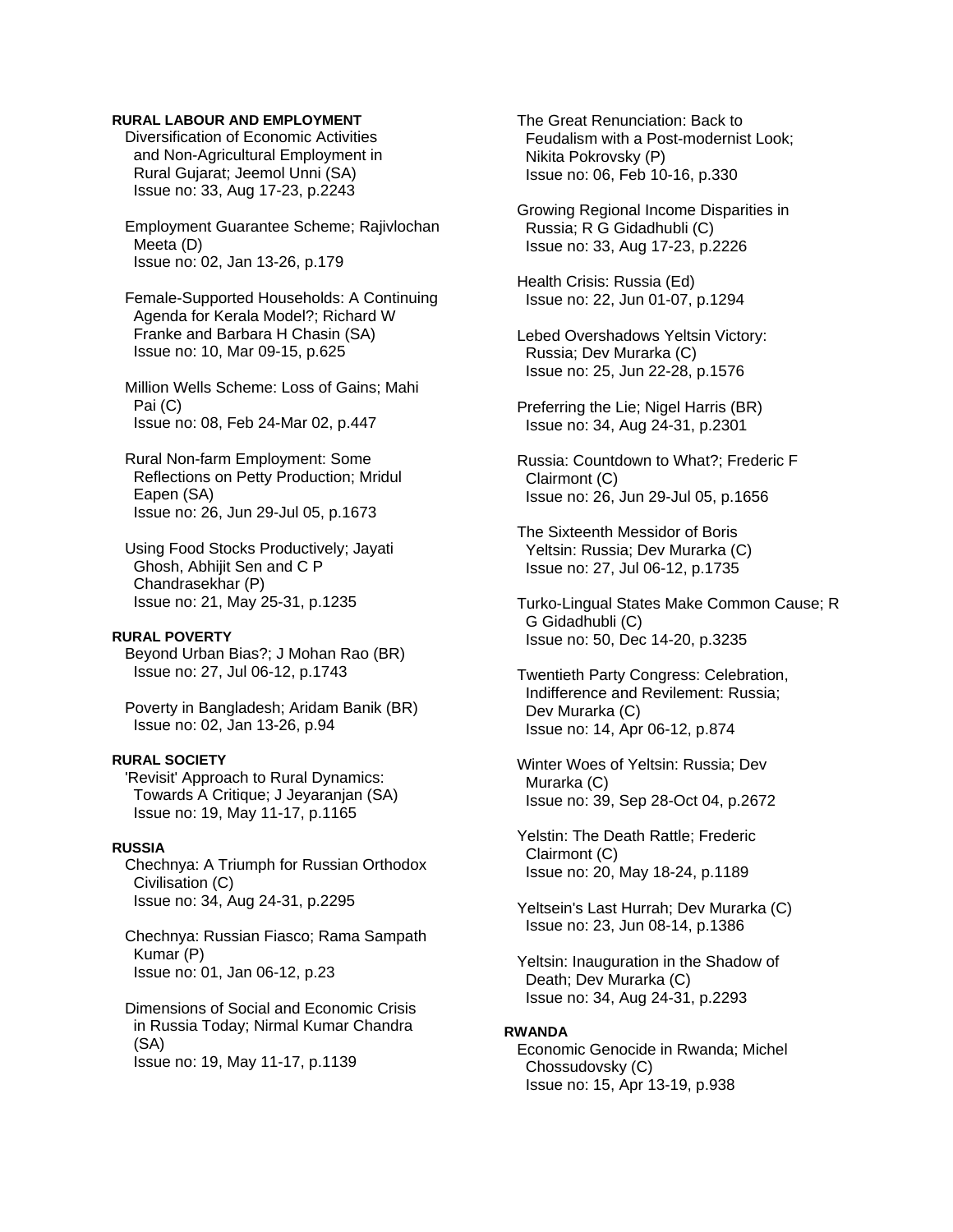### **SALT INDUSTRY**

 Iodine Obsession; Manu N Kulkarni (LE) Issue no: 05, Feb 03-09, p.242

 Iodised Salt; S K Sharma (LE) Issue no: 08, Feb 24-Mar 02, p.430

 More on Iodised Salt; Manu N Kulkarni (LE) Issue no: 15, Apr 13-19, p.910

 More on Iodised Salt; Manu N Kulkarni (LE) Issue no: 25, Jun 22-28, p.1554

 So-Called Iodised Salt; S K Sharma (LE) Issue no: 22, Jun 01-07, p.1290

#### **SATI**

 Dangerous Trends: Sati Mela (Ed) Issue no: 50, Dec 14-20, p.3212

# **SAVINGS**

 Economic Reform and Rate of Saving; EPW Research Foundation (SA) Issue no: 35, Sep 01-20, p.2507

 Overestimating Saving; A Vasudevan (LE) Issue no: 38, Sep 21-27, p.2574

 Savings Rate in Indian Economy Since 1991; Pulapre Balakrishnan (SA) Issue no: 35, Sep 01-20, p.2527

 Savings: When Data is Doubted Can Theory Help?; Ashima Goyal (SA) Issue no: 21, May 25-31, p.1257

# **SCAMS AND SCANDALS**

 'Hawala' Parties: Politics (Ed) Issue no: 04, Jan 27-Feb 02, p.184

 Dangerous Scam: Medical Equipment (Ed) Issue no: 21, May 25-31, p.1229

 Hawala Politics; Depinder Singh (LE) Issue no: 14, Apr 06-12, p.850

 Hawala Politics: A Congress Legacy; Suman Sahai (C) Issue no: 05, Feb 03-09, p.253

 The LOC Snowball: Assam; Hiren Gohain (C) Issue no: 52, Dec 28-31, p.3347

 Skin-Deep Politics and Thick-Skinned Politicians: On Election-Eve-II; Sumanta Banerjee (C) Issue no: 10, Mar 09-15, p.582

 Why Is India In Trouble?; Rajendra H Aneja (LE) Issue no: 11, Mar 16-22, p.634

#### **SCHEDULED CASTES AND TRIBES**

 Ambedkar in the Present Context; P G Jogdand (BR) Issue no: 07, Feb 17-Mar 05, p.401

 State Level Scheduled Caste Corporations in India: Promise and Performance; R K Mishra (C) Issue no: 33, Aug 17-23, p.2217

# **SCHOOL EDUCATION**

 Educating the National Imagination; Shalini Advani (SA) Issue no: 31, Aug 03-09, p.2077

 Equity in Education?: Schooling of Dalit Children in India; Geetha B Nambissan (SA) Issue no: 16, Apr 20-May 03, p.1011

 Modernity and Post-Coloniality: The Metropolis as Metaphor; Sanjay Srivastava (mA) Issue no: 07, Feb 17-Mar 05, p.403

 Private Schooling in India: Size, Nature and Equity-Effects; Geeta G Kingdon (SA) Issue no: 51, Dec 21-27, p.3306

**SCIENCE AND SOCIETY**  Blinkered View: Science (Ed) Issue no: 16, Apr 20-May 03, p.981

 Defunct Project?: People's Science (Ed) Issue no: 52, Dec 28-31, p.3340

 Science and Religion: Sane Thoughts; Giridhar A Rao (C) Issue no: 09, Mar 02-08, p.520

**SCIENCE AND TECHNOLOGY**  Blinkered View: Science (Ed) Issue no: 16, Apr 20-May 03, p.981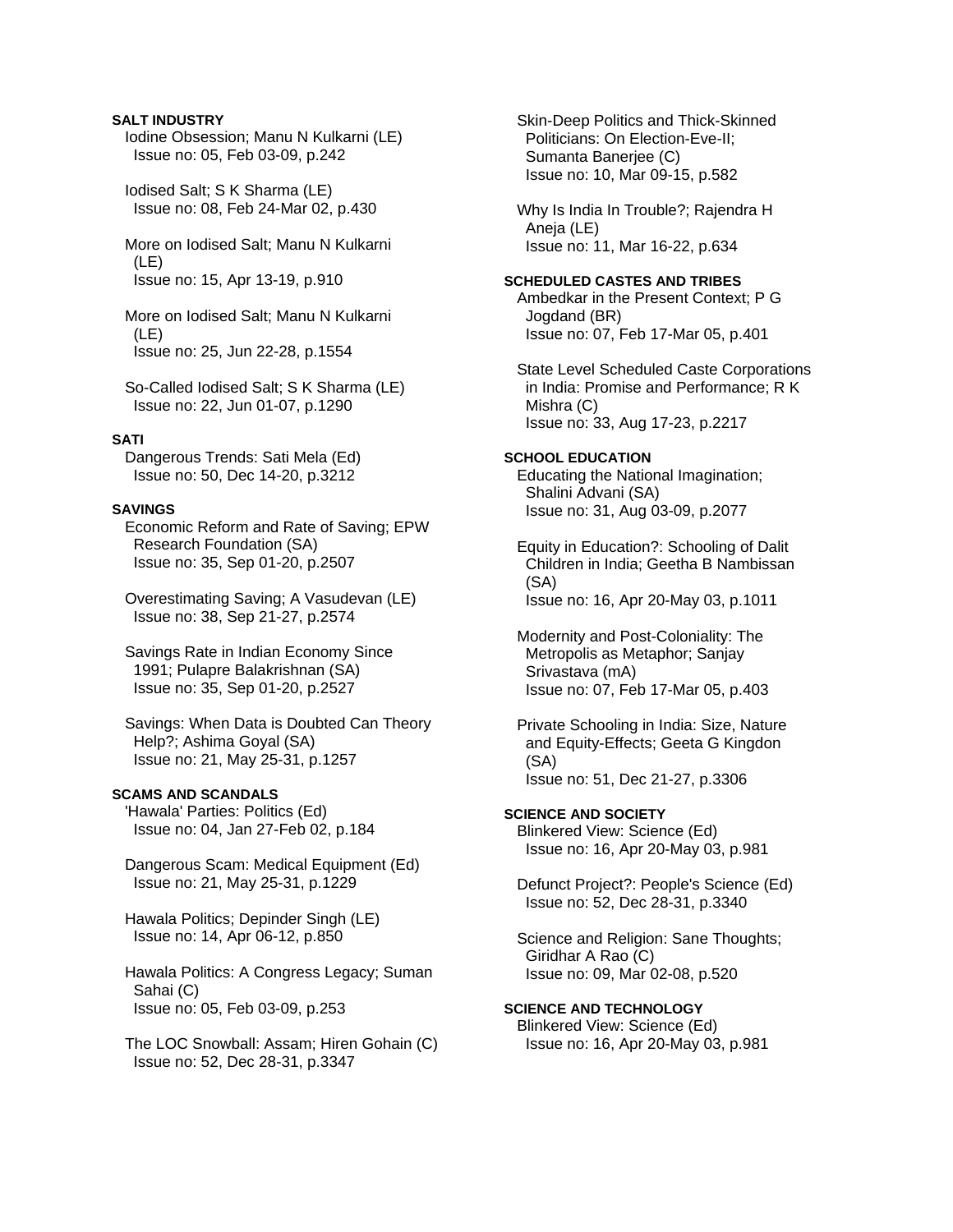# **SCIENCE AND TECHNOLOGY**

 Government Apathy to Science and Technology for Rural Development: A Case Study; Hari Narain (C) Issue no: 04, Jan 27-Feb 02, p.202

 Science and Technology in the Service of Women; Kamalini H Bhansali (RA) Issue no: 16, Apr 20-May 03, p.WS42

 Technology Transfer in the Raj; Arun Banerii (BR) Issue no: 16, Apr 20-May 03, p.1007

## **SCIENTISTS**

 S Chandrashekhar; A Ranganathan (LE) Issue no: 13, Mar 30-Apr 05, p.794

 Subramanyan Chandrashekhar: A Sketch; Rohini M Godbole and Abbas A Rangwala (C) Issue no: 06, Feb 10-16, p.322

#### **SECULARISM**

 Hindus and Muslims: Towards a New Modus Vivendi; Ramaswamy R Iyer (SA) Issue no: 30, Jul 27-Aug 02, p.2034

 Secularism and Islam; Ashok Chowgule (LE) Issue no: 44, Nov 02-08, p.2894

 Secularism: Bench Marked by Hindu Right; Brenda Cossman and Ratna Kapur (SA) Issue no: 38, Sep 21-27, p.2613

### **SEX RATIO**

 Juvenile Sex Ratios in India: A Disaggregated Analysis; S Agnihotri (SA) Issue no: 52, Dec 28-31, p.3369

 Two-Way Movement of Sex Ratio; Swapna Seth (P) Issue no: 40, Oct 05-11, p.2730

# **SEXUALITY**

 Homosexuality: Against Hubris; A Suneetha (D) Issue no: 47, Nov 23-29, p.3086

 Marriage, Sexuality and the Female Ascetic: Understanding a Hindu Sect; Prem Chowdhry (SA) Issue no: 34, Aug 24-31, p.2307

### **SHIV SENA**

 Attack on Syncretic Culture: Case of Haji Malang; Asad Bin Saif (C) Issue no: 32, Aug 10-16, p.2131

 Rising Tide of Resentment: Maharashtra; Prakash Bal (C) Issue no: 49, Dec 07-13, p.3159

#### **SIKHS**

 Misreading Sikh Problem; A S Narang (BR) Issue no: 21, May 25-31, p.1256

#### **SILK INDUSTRY**

 Development! Just Going in Circles?; Sunil Ray (BR) Issue no: 45, Nov 09-22, p.2997

# **SLUMS**

 Dalit Common Sense Against Hindutva; Arun Kumar Patnaik (BR) Issue no: 44, Nov 02-08, p.2925

 Housing Rights of Urban Poor: Battle for Mumbai's Streets; Karin Kapadia (C) Issue no: 24, Jun 15-21, p.1436

 Nutritional Status of Slum Children of Mumbai: A Socio-Economic Survey; S Geetha and Madhura Swaminathan (SA) Issue no: 14, Apr 06-12, p.896

 Slum Rehabilitation in Mumbai: Possible if Done Differently; Shirish B Patel  $(C)$ Issue no: 18, May 04-10, p.1047

## **SMALL-SCALE INDUSTRIES**

 Business Response to Changing Environment; Jeemol Unni (C) Issue no: 16, Apr 20-May 03, p.995

 Economic Reforms and Small Scale Industry; S Nanjundan (C) Issue no: 04, Jan 27-Feb 02, p.191

 Modern Small Industry in Karnataka: Growth and Structure; A V Arun Kumar (RA) Issue no: 21, May 25-31, p.M15

 More Politics of the Business than Business; P M Mathew (D) Issue no: 31, Aug 03-09, p.2108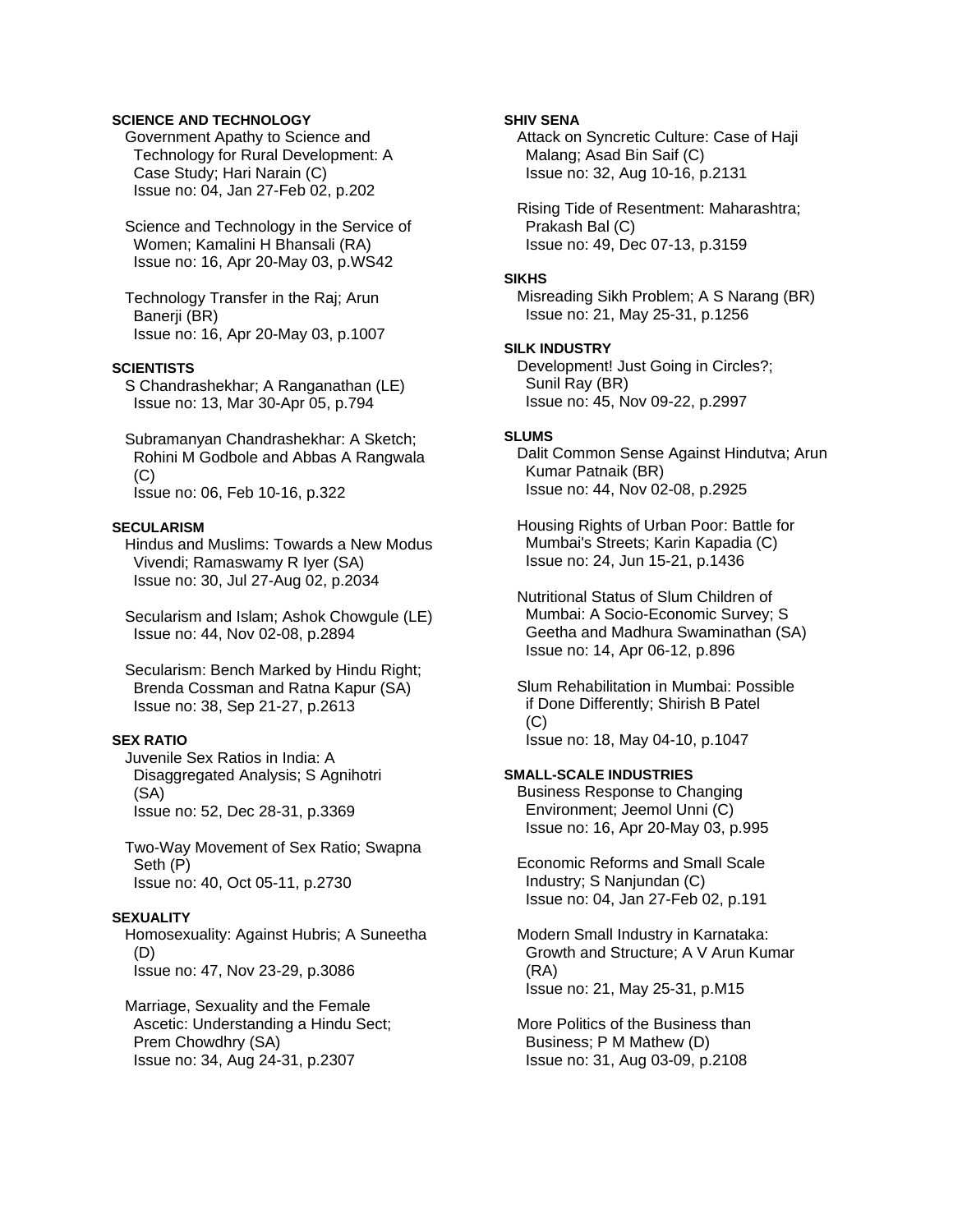## **SMALL-SCALE INDUSTRIES**

 Product Reservation Policy for Small Industry; M H Bala Subrahmanya (SA) Issue no: 39, Sep 28-Oct 04, p.2707

 Reservation Policy for Small Industries; K R G Nair (D) Issue no: 06, Feb 10-16, p.367

 Rural Non-farm Employment: Some Reflections on Petty Production; Mridul Eapen (SA) Issue no: 26, Jun 29-Jul 05, p.1673

 Small-Scale Chemical Industry in Gujarat: Structure, Conduct and Performance; G S Gupta and A K A Rathi (RA) Issue no: 48, Nov 30-Dec 06, p.M79

 Small-Scale Sector: Myth and Reality; Chandra Poojary M (RA) Issue no: 21, May 25-31, p.M11

#### **SOCIAL CHANGE**

 Development Projects, Displacement and Outcomes for Displaced: Two Case Studies; S Parasuraman (SA) Issue no: 24, Jun 15-21, p.1529

 Is the Joint Household Disintegrating?; A M Shah (SA) Issue no: 09, Mar 02-08, p.537

- Modernity and Post-Coloniality: The Metropolis as Metaphor; Sanjay Srivastava (mA) Issue no: 07, Feb 17-Mar 05, p.403
- Opportunity Denied; Ashoka Mody (BR) Issue no: 04, Jan 27-Feb 02, p.211

 Social Change and Political Discourse in India; Gerald Studdert-Kennedy (C) Issue no: 06, Feb 10-16, p.326

 Swadeshi Globalisation; Jehanbux Edulbehram (LE) Issue no: 10, Mar 09-15, p.566

# **SOCIAL CONFLICTS**

 Ethnicity, Class and State in Pakistan; Feroz Ahmed (C) Issue no: 47, Nov 23-29, p.3050

## **SOCIAL MOBILITY**

 Social Mobilisation in Bihar: Bureaucratic Feudalism and Distributive Justice; Arvind Sinha (C) Issue no: 51, Dec 21-27, p.3287

#### **SOCIAL MOVEMENTS**

 'Development, Not Destruction': Alternative Politics in the Making; Rajni Bakshi (C) Issue no: 05, Feb 03-09, p.255

 Che at 23: Making of the Revolution's Poster-Boy; Vijay Prashad (BR) Issue no: 40, Oct 05-11, p.2736

 Defunct Project?: People's Science (Ed) Issue no: 52, Dec 28-31, p.3340

 Marxism, Authoritarianism and People's Movement ; Gudavarthi Ajay (D) Issue no: 13, Mar 30-Apr 05, p.847

 Sahmat and Politics of Cultural Intervention; Sudhanva Deshpande (P) Issue no: 25, Jun 22-28, p.1586

## **SOCIAL SCIENCE RESEARCH**

 Contextual Social Science: Or Crossing Boundaries; Amiya Kumar Bagchi (SA) Issue no: 43, Oct 26-Nov 01, p.2875

 Quantitative and Qualitative Methods of Social Science Enquiry: Econometric Methods and Interdisciplinarity; Parthasarathi Shome, Carlos J Moreno and Kavita Rao (RA) Issue no: 30, Jul 27-Aug 02, p.PE87

 Quantitative, Qualitative and Postmodern Epistemology; Achin Chakraborty (D) Issue no: 49, Dec 07-13, p.3208

 Understanding Literacy Theory; Anil Kumar (C) Issue no: 11, Mar 16-22, p.653

#### **SOCIAL SECURITY**

 National Renewal Fund and Welfare of Working Classes; K S Chalam (C) Issue no: 49, Dec 07-13, p.3165

 Social Security for Workers in Unorganised Sector: Experience of Kerala; S Mohanan Pillai (SA) Issue no: 31, Aug 03-09, p.2098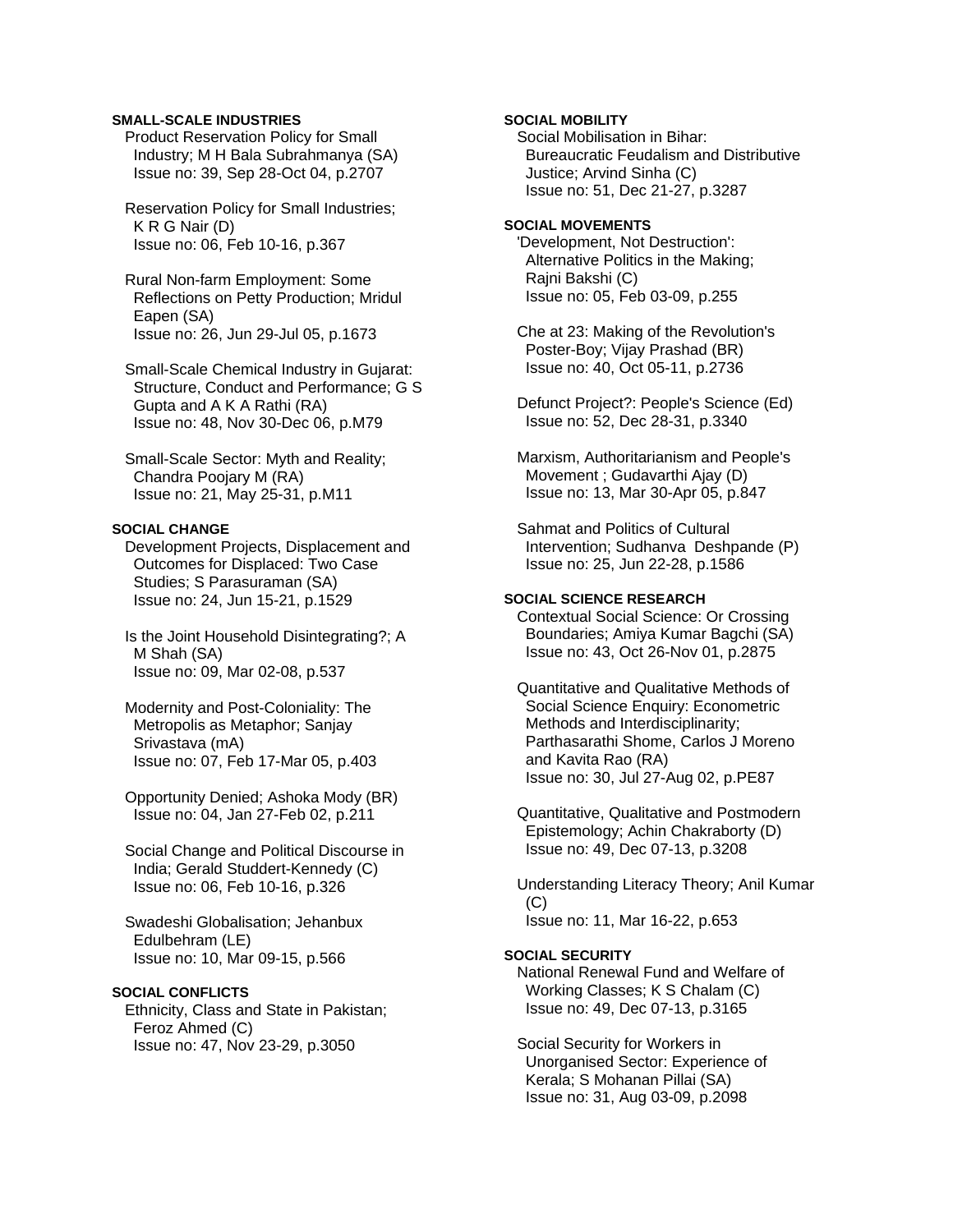# **SOCIAL WELFARE**

 Economic Reforms, Employment and Poverty: Trends and Options; Abhijit Sen (SA) Issue no: 35, Sep 01-20, p.2459

### **SOCIAL WORKERS**

 Amiya Rao: A Tribute; Sumanta Banerjee (C) Issue no: 28, Jul 13-19, p.1833

# **SOCIALISM**

 Fascism, Socialism and the Left; Paresh Chattopadhyay (SA) Issue no: 41, Oct 12-25, p.2823

 Mass Line Revisited; Arun Kumar Patnaik (BR) Issue no: 15, Apr 13-19, p.949

 Renaissance and Enlightenment; Sharad Patil (BR) Issue no: 25, Jun 22-28, p.1593

#### **SOCIOLOGISTS**

 A R Saiyed (LE) Issue no: 10, Mar 09-15, p.566

 Intellectuals, Nation and the People; S Shukla (D) Issue no: 39, Sep 28-Oct 04, p.2707

 S C Dube; Krishna Kumar (LE) Issue no: 26, Jun 29-Jul 05, p.1634

 S C Dube; K N Raj (LE) Issue no: 29, Jul 20-26, p.1906

 S C Dube; M N Srinivas (LE) Issue no: 33, Aug 17-23, p.2198

 S C Dube; Krishna Kumar (LE) Issue no: 33, Aug 17-23, p.2198

 Shyama Charan Dube; S Shukla (LE) Issue no: 16, Apr 20-May 03, p.978

 Shyama Charan Dube [1922-96]: Obituary; Andre Beteille (C) Issue no: 13, Mar 30-Apr 05, p.811

## **SOCIOLOGY**

 Beyond Conventional Sociology of Organisation; Vikash N Pandey and Akhileshwar Pathak (P) Issue no: 08, Feb 24-Mar 02, p.459

 Methodological Individualism: Resurrecting Controversy; Kaushik Basu (P) Issue no: 05, Feb 03-09, p.269

 North West Indian Sociological Association; Gopal K Iyer (LE) Issue no: 04, Jan 27-Feb 02, p.182

 Sociology and Common Sense; Andre Beteille (SA) Issue no: 35, Sep 01-20, p.2361

### **SOFTWARE INDUSTRY**

 Walking on One Leg: India's Software Industry; R Narasimhan (BR) Issue no: 31, Aug 03-09, p.2073

# **SOIL EROSION**

 Farmer's Perception of Land Degradation: A Case Study; P K et al Joshi (RA) Issue no: 26, Jun 29-Jul 05, p.A89

#### **SOUTH AFRICA**

 The ANC and South Africa: Past and Future of Liberation Movements in World-System; Immanuel Wallerstein (SA) Issue no: 39, Sep 28-Oct 04, p.2695

 A Brown Bag Lunch in New York; Vinod Vyasulu (C) Issue no: 26, Jun 29-Jul 05, p.1652

 Two Countries Still: South Africa (Ed) Issue no: 21, May 25-31, p.1230

#### **SOUTH INDIA**

 Colonialism and Industry in South India; S Ambirajan (BR) Issue no: 52, Dec 28-31, p.3364

 Tyranny of Theory; M S S Pandian (BR) Issue no: 27, Jul 06-12, p.1745

 Unusual Sources, Conventional Questions: A History of Tenancy in South India; Surinder S Jodhka (BR) Issue no: 19, May 11-17, p.1137

### **SPORTS**

 Analysis is All: Sports (Ed) Issue no: 13, Mar 30-Apr 05, p.798

 Atlanta: The Corporate Grab Bag; Frederic F Clairmont (C) Issue no: 32, Aug 10-16, p.2133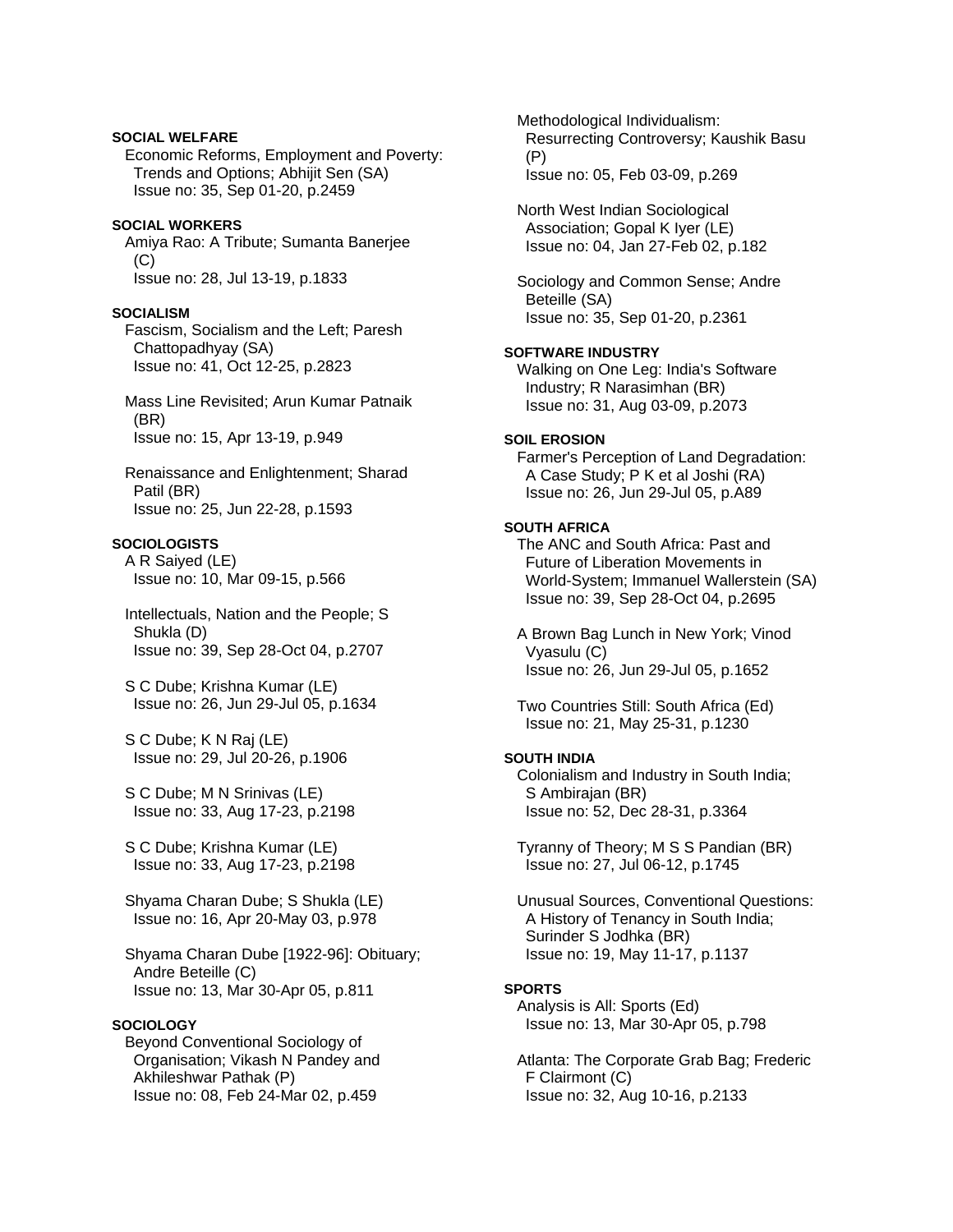Market-Led Stagnation: Sports (Ed) Issue no: 28, Jul 13-19, p.1812

#### **SRI LANKA**

 Civil Rights Movement in Sri Lanka; A G Noorani (CL) Issue no: 07, Feb 17-Mar 05, p.378

 Double Setback: Sri Lanka (Ed) Issue no: 29, Jul 20-26, p.1910

 Growing Turbulence: Sri Lanka (Ed) Issue no: 23, Jun 08-14, p.1366

 The Specificity of Sri Lanka: Towards a Comparitive History of Srilanka and India; Eric Meyer (P) Issue no: 07, Feb 17-Mar 05, p.395

 A Step Back: Sri Lanka (Ed) Issue no: 15, Apr 13-19, p.914

# **SRIKRISHNA COMMITEE**

 Srikrishna Commission; Sharmila Purkayastha (LE) Issue no: 09, Mar 02-08, p.498

# **STATE AND SOCIETY**

 Shrinking Democracy and Expanding Trade: New Shape of the Imperial State; James Petras and Steve Vieux (P) Issue no: 30, Jul 27-Aug 02, p.2014

 State and the People: Styles of Suppression and Resistance: Narmada; Krishna Kumar (C) Issue no: 39, Sep 28-Oct 04, p.2666

## **STATE ELECTRICITY BOARDS**

 Expanding Systems, Poor Management: Power; S N Roy (C) Issue no: 41, Oct 12-25, p.2793

# **STATES REORGANIZATION**

 Centralised State Power and Decentralised Politics: Case of India; T V Sathyamurthy (SA) Issue no: 13, Mar 30-Apr 05, p.835

 Demands for Statehood: Politics (Ed) Issue no: 48, Nov 30-Dec 06, p.3092

#### **STATESMEN**

 Chomsky in India: An Interview; Jean Dreze (C) Issue no: 13, Mar 30-Apr 05, p.812

 Remembering Krishna Menon; GPD (F) Issue no: 20, May 18-24, p.1179

# **STATISTICIANS**

 A Rare Man; Ashok Mitra (C) Issue no: 41, Oct 12-25, p.2789

#### **STOCK MARKET**

 Behind the Stock Market Boom (Ed) Issue no: 16, Apr 20-May 03, p.979

 Capital Market; EPW Research Foundation (S) Issue no: 12, Mar 23-30, p.699

 Growing Inter-Linkages Between Markets; EPW Research Foundation (MMR) Issue no: 10, Mar 09-15, p.575

 In the FII's Thrall (Ed) Issue no: 44, Nov 02-08, p.2895

 Indian Capital Market Reforms, 1992-96: An Assessment; Subir Gokarn (SA) Issue no: 15, Apr 13-19, p.956

 Manipulated Market (Ed) Issue no: 40, Oct 05-11, p.2711

 Time for a Touch of Boldness (Ed) Issue no: 48, Nov 30-Dec 06, p.3091

 Why Is India In Trouble?; Rajendra H Aneja (LE) Issue no: 11, Mar 16-22, p.634

## **STOCK MARKET REGULATIONS**

 Challenges before Securities and Exchange Board of India; L C Gupta (SA) Issue no: 12, Mar 23-30, p.751

#### **STRIKES AND LOCKOUTS**

 Discontent in Academia: Straws from Winnipeg; Ian J Kerr (C) Issue no: 29, Jul 20-26, p.1924

 Issues Leading to Strikes; M P Kanaujia (D) Issue no: 30, Jul 27-Aug 02, p.2048

 Issues Leading to Strikes: A Comment on Reclassification; Shyam Sundar (RA) Issue no: 08, Feb 24-Mar 02, p.L25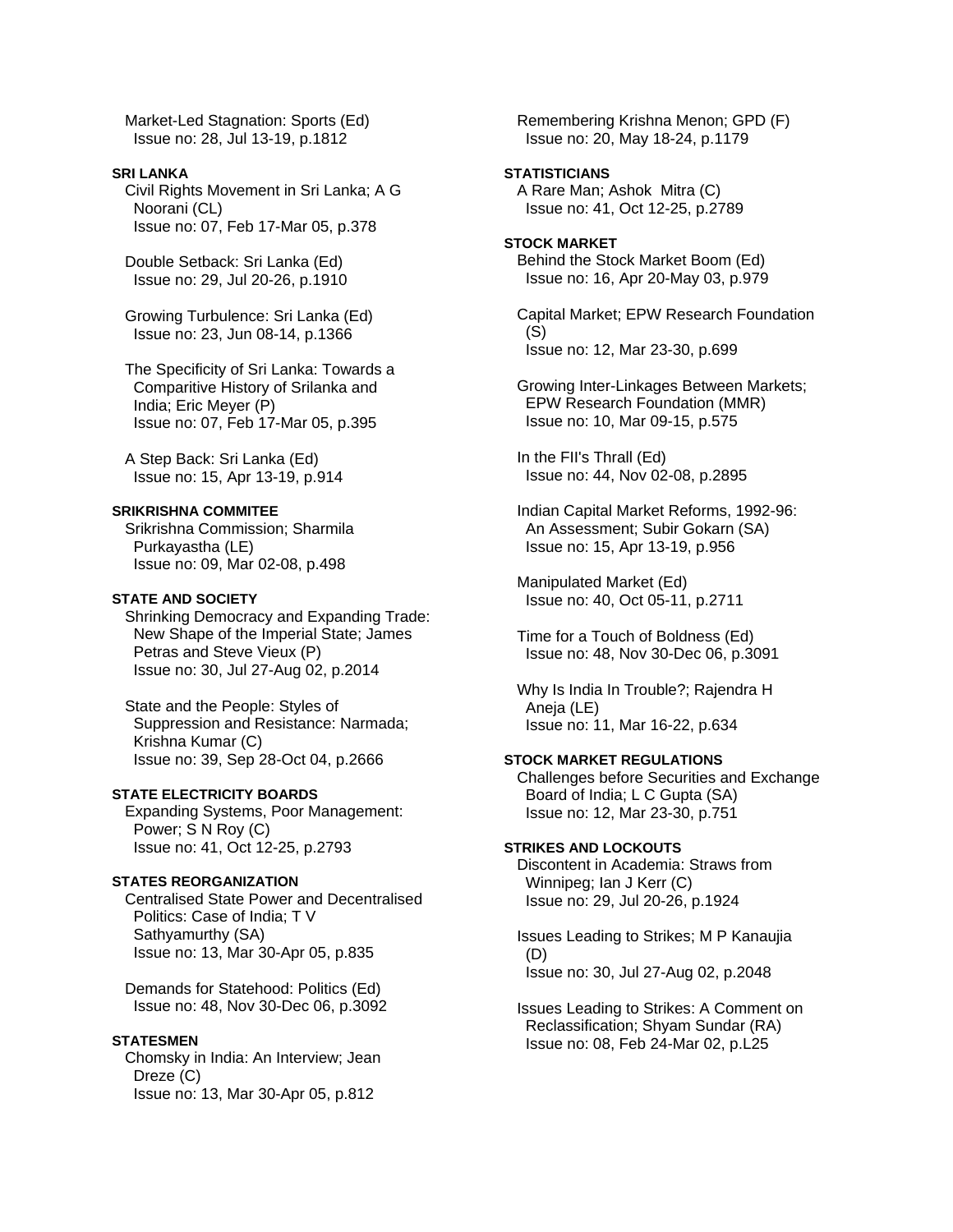# **STRIKES AND LOCKOUTS**

 Preferring Disorder Over Injustice: France; Raghu Krishnan (C) Issue no: 02, Jan 13-26, p.77

 Unrest in Junior College: Maharashtra; J V Deshpande (C) Issue no: 39, Sep 28-Oct 04, p.2668

#### **STUDENTS**

 Unrest in Junior College: Maharashtra; J V Deshpande (C) Issue no: 39, Sep 28-Oct 04, p.2668

# **STUDENTS UNION**

 Unrest in Junior College: Maharashtra; J V Deshpande (C) Issue no: 39, Sep 28-Oct 04, p.2668

# **SUBALTERN STUDIES**

 Subalterns and Subalternness; Thomas J Mathew (D) Issue no: 26, Jun 29-Jul 05, p.1694

#### **SUSTAINABLE DEVELOPMENT**

 'Development, Not Destruction': Alternative Politics in the Making; Rajni Bakshi (C) Issue no: 05, Feb 03-09, p.255

 Development, Environment and Poverty: Some Issues for Discussion; Sumit Roy (RA) Issue no: 04, Jan 27-Feb 02, p.PE29

 Equitable Sustainable Development of Gujarat; Kirit S Parikh (SA) Issue no: 19, May 11-17, p.1151

 Nature-Friendly Planning of Humanity's: Dialectics and Dynamics of Development Management; V R Krishna Iyer (P) Issue no: 34, Aug 24-31, p.2297

# **TAMIL NADU**

 Beyond the Economics of Supply and Demand; Surinder S Jodhka (BR) Issue no: 47, Nov 23-29, p.3057

 Land Alienation in Tirunelveli District; Anand Pandian (C) Issue no: 51, Dec 21-27, p.3291

 Tamil Cultural Elites and Cinema: Outline of an Argument; M S S Pandian (SA) Issue no: 15, Apr 13-19, p.950

### **TAMILS**

 Towards National-Popular: Notes on Self-Respects' Tamil; M S S Pandian (SA) Issue no: 51, Dec 21-27, p.3323

# **TARIFF REFORMS**

 Textile and Apparel Trade: Impact of 'New Regionalism'; Rajesh Mehta (SA) Issue no: 23, Jun 08-14, p.1405

#### **TAX ADMINISTRATION**

 A Minimum Alternative Asset-Based Corporate Tax for India; Indira Rajaraman and T Koshy (SA) Issue no: 29, Jul 20-26, p.1941

#### **TAX REFORMS**

 Miles to Go (Ed) Issue no: 13, Mar 30-Apr 05, p.795

 More of the Same (Ed) Issue no: 30, Jul 27-Aug 02, p.1991

 Restructuring the Tax System; Hiranya Mukhopadhyay (D) Issue no: 52, Dec 28-31, p.3399

### **TAXATION**

 A Loophole to Plug: Taxation (Ed) Issue no: 06, Feb 10-16, p.304

 Minimum Asset-Based Tax: A Critique; Ajay Shah (D) Issue no: 30, Jul 27-Aug 02, p.2046

 Zero-Tax Companies; B J Shah (LE) Issue no: 09, Mar 02-08, p.498

### **TEACHERS**

 Part-Time Teachers in Karnataka; Ambarao Uplaonkar (C) Issue no: 39, Sep 28-Oct 04, p.2669

#### **TECHNICAL EDUCATION**

 Film and Television Institute; Shammi Nanda and Indranil Mukherjee (LE) Issue no: 43, Oct 26-Nov 01, p.2842

# **TECHNOLOGY AND DEVELOPMENT**

 Women and Technology: Problem of Technological Unemployment or Deskilling; Jan Sinclair-Jones (RA) Issue no: 16, Apr 20-May 03, p.WS31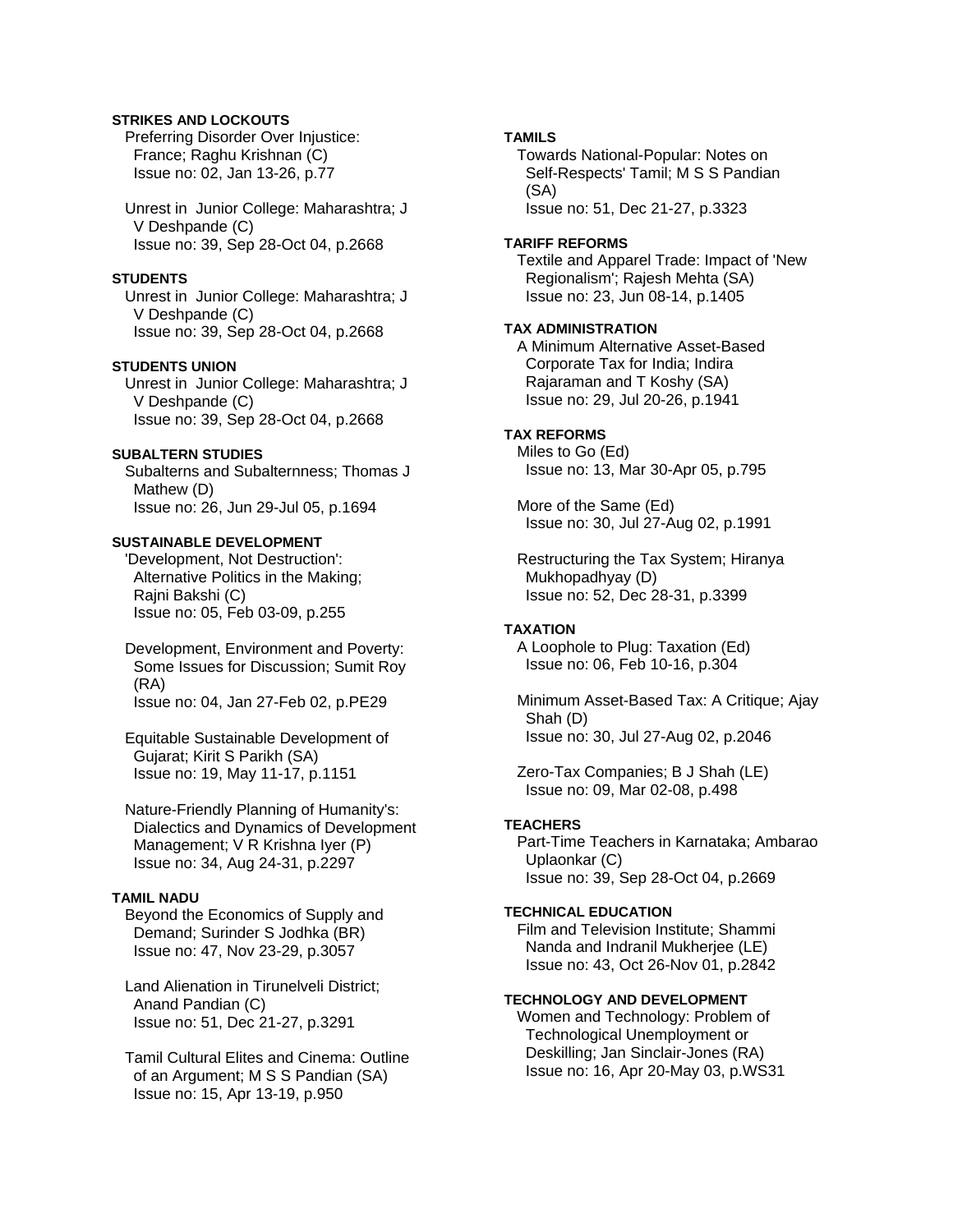# **TELECOMMUNICATION POLICY**

 Induction of Private Sector in Basic Telecom Services; Prabir Purkayastha (SA) Issue no: 07, Feb 17-Mar 05, p.413

#### **TELECOMMUNICATIONS**

 Induction of Private Sector in Basic Telecom Services; Prabir Purkayastha (SA) Issue no: 07, Feb 17-Mar 05, p.413

 Infrastructure: Transport and Posts and Telecommunications; EPW Research Foundation (S) Issue no: 45, Nov 09-22, p.2965

 More Family Silver: Telecom Services (Ed) Issue no: 10, Mar 09-15, p.568

 New Threats: Communication (Ed) Issue no: 10, Mar 09-15, p.570

#### **TELEVISION**

 Atlanta: The Corporate Grab Bag; Frederic F Clairmont (C) Issue no: 32, Aug 10-16, p.2133

# **TENANCY**

 Unusual Sources, Conventional Questions: A History of Tenancy in South India; Surinder S Jodhka (BR) Issue no: 19, May 11-17, p.1137

### **TERRORISM**

 Enthroning Subterfuge: Jammu and Kashmir; Gautam Navlakha (C) Issue no: 38, Sep 21-27, p.2585

 Greater Israel and Ethnic Cleansing; Frederic F Clairmont (C) Issue no: 38, Sep 21-27, p.2592

 Kashmir Elections Under Delhi-Sponsored Terrorists; A G Noorani (CL) Issue no: 31, Aug 03-09, p.2059

 Terrorism and the State; P A Sebastian (C) Issue no: 25, Jun 22-28, p.1574

#### **TEXTILE INDUSTRY**

 1985 Textile policy and Handloom Industry: Policy, Promises and Performance; K Srinivasulu (SA) Issue no: 49, Dec 07-13, p.3198

 Flexible Specialisation: New Paradigm for Industrialisation for Developing Countries?; Subesh K Das and P Panayiotopoulos (RA) Issue no: 52, Dec 28-31, p.L57

 Industrial Restructuring, Unions and the State: Textile Mill Workers in Ahmedabad; Supriya Roy Chowdhury (RA) Issue no: 08, Feb 24-Mar 02, p.L7

 Management, Production System and Labour: Case Study of a Textile Mill; R C Datta (RA) Issue no: 08, Feb 24-Mar 02, p.L2

 Textile and Apparel Trade: Impact of 'New Regionalism'; Rajesh Mehta (SA) Issue no: 23, Jun 08-14, p.1405

 Textiles and Industrialisation; Tirthankar Roy (BR) Issue no: 49, Dec 07-13, p.3174

 Weaver's Woes; K Srinivas (LE) Issue no: 14, Apr 06-12, p.850

# **TOTAL FACTOR PRODUCTIVITY**

 Indices of Industrial Productivity Growth: Disaggregation and Interpretation; J Mohan Rao (SA) Issue no: 49, Dec 07-13, p.3177

 TFPG in Manufacturing Industry; Pulapre Balakrishnan and K Pushpangadan (D) Issue no: 07, Feb 17-Mar 05, p.425

# **TOURISM INDUSTRY**

 External Sector; EPW Research Foundation (S) Issue no: 13, Mar 30-Apr 05, p.803

# **TOWN AND URBAN PLANNING**

 Building from Above, Displacing from Below: Land Development in Delhi; Mukul (C) Issue no: 05, Feb 03-09, p.259

 Emerging Issues: Environment (Ed) Issue no: 43, Oct 26-Nov 01, p.2845

 Housing Poverty in Third World; R N Sharma (BR) Issue no: 50, Dec 14-20, p.3241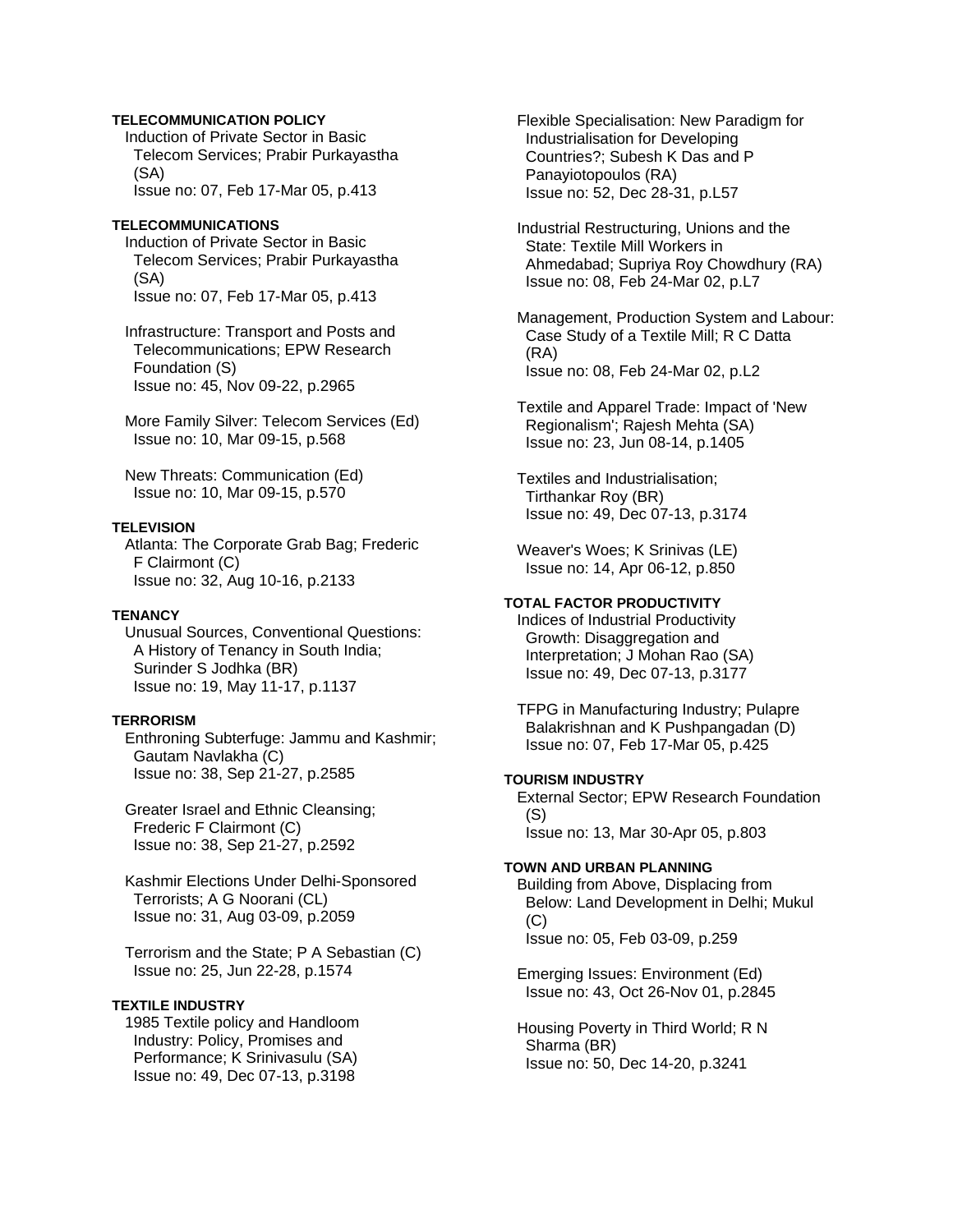## **TOWN AND URBAN PLANNING**

 Too Little, in the Wrong Places?: Mega City Programme and Efficiency and Equity in Indian Urbanisation; Sanjoy Chakravorty (SA) Issue no: 35, Sep 01-20, p.2565

 Urban Policy in Post-Independence India: An Appraisal; Annapurna Shaw (SA) Issue no: 04, Jan 27-Feb 02, p.224

# **TRADE AGREEMENTS**

 Minimum Labour Standards and Trade Agreements: An Overview of the debate; Rohini Hensman (SA) Issue no: 16, Apr 20-May 03, p.1030

# **TRADE LIBERALIZATION**

 Attack on Multinationals: Re-enactment of Gandhian Violence: Karnataka; Muzaffar Assadi (C) Issue no: 20, May 18-24, p.1184

 Danger Signals; N R Bhanu Murthy (LE) Issue no: 23, Jun 08-14, p.1362

 Global Market and Competitiveness of Indian Agriculture: Some Issues; Sucha Singh Gill and Jaswinder Singh Brar (SA)

Issue no: 32, Aug 10-16, p.2167

 IMF Shadow over Budget: Pakistan; S Akbar Zaidi (C) Issue no: 24, Jun 15-21, p.1446

 Liberalisation and Foreign Trade: Danger Signals (C) Issue no: 18, May 04-10, p.1052

 Marketing and Selling in India in the Year 2000; Rajendra H Aneja (RA) Issue no: 21, May 25-31, p.M26

 On the Roll: Drug Industry (Ed) Issue no: 15, Apr 13-19, p.913

### **TRADE STATISTICS**

 Foreign Trade; EPW Research Foundation (S) Issue no: 34, Aug 24-31, p.2272

#### **TRADE UNIONS**

 Class Re-Formation in Mumbai: Has Organised Labour Risen to the Challenge?; Stephen Sherlock (RA) Issue no: 52, Dec 28-31, p.L34

 Co-option or Confrontation?: New Challenges for Indian Trade Unions; Kalpana Wilson (C) Issue no: 01, Jan 06-12, p.16

 Defining Union Work; Vrijendra (C) Issue no: 30, Jul 27-Aug 02, p.2005

 Defining Union Work; V N Limaye (LE) Issue no: 39, Sep 28-Oct 04, p.2650

 Defining Union Work; Franklyn D'Souza (LE) Issue no: 39, Sep 28-Oct 04, p.2650

 Independent Trade Unionism in West Bengal; Sarath Davala (RA) Issue no: 52, Dec 28-31, p.L44

 Industrial Restructuring, Unions and the State: Textile Mill Workers in Ahmedabad; Supriya Roy Chowdhury (RA) Issue no: 08, Feb 24-Mar 02, p.L7

 Minimum Labour Standards and Trade Agreements: An Overview of the debate; Rohini Hensman (SA) Issue no: 16, Apr 20-May 03, p.1030

 New Economic Policy and Old Trade Unions; A K Roy (C) Issue no: 44, Nov 02-08, p.2905

 State Intervention and the Working Class Movement; Sharit Kumar Bhowmik (RA) Issue no: 52, Dec 28-31, p.L39

 Trade Unions and Internal Democracy; Vrijendra (LE) Issue no: 52, Dec 28-31, p.3338

#### **TRANSITION ECONOMIES**

 Marshall Plan, German Unification and Economics of Transition; Nirmal Kumar Chandra (C) Issue no: 22, Jun 01-07, p.1307

# **TRANSPORTATION**

 Infrastructure: Transport and Posts and Telecommunications; EPW Research Foundation (S) Issue no: 45, Nov 09-22, p.2965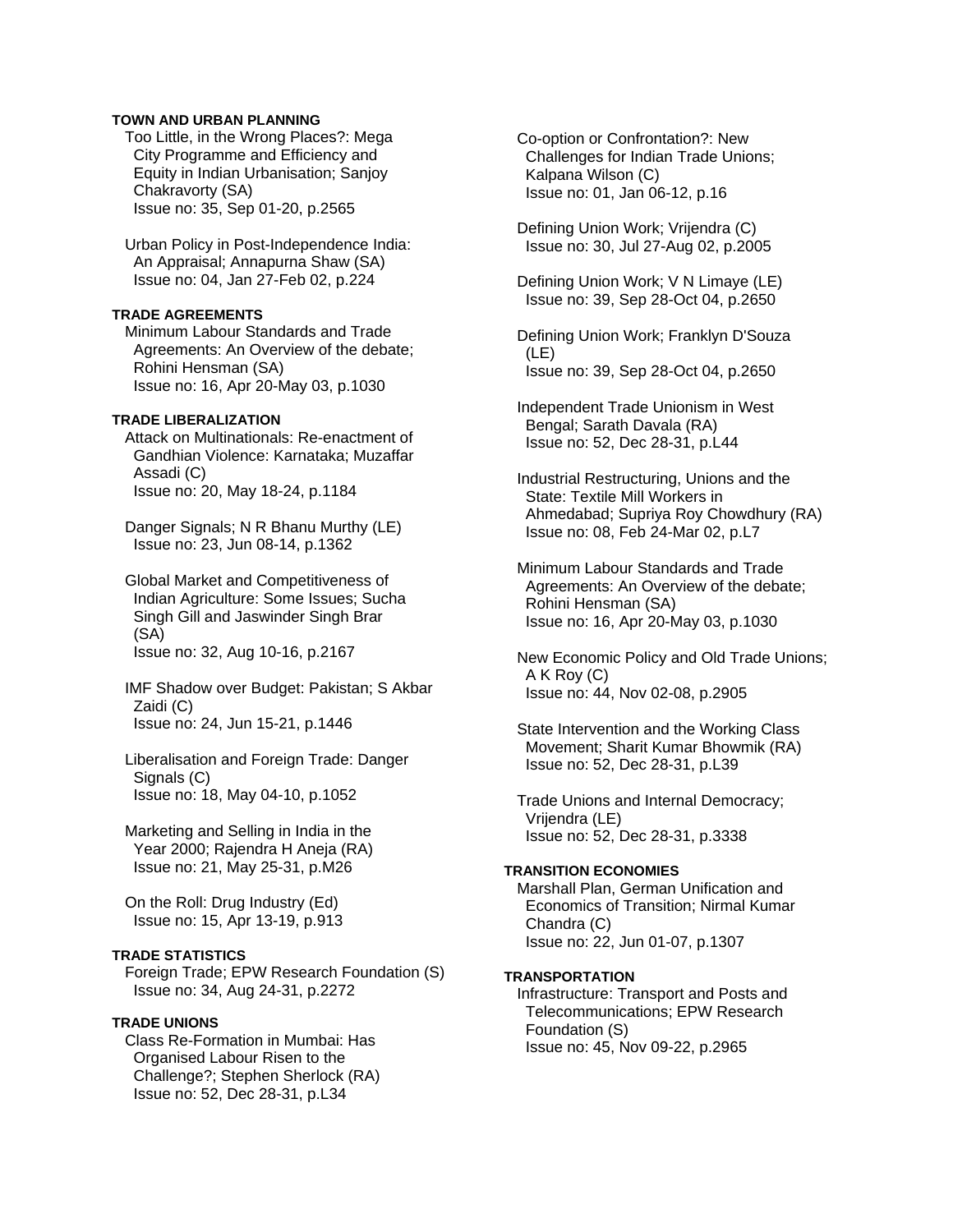# **TRANSPORTATION**

 Preferring Disorder Over Injustice: France; Raghu Krishnan (C) Issue no: 02, Jan 13-26, p.77

## **TRIBAL LANDS**

 Displacement and Rehabilitation Policies: Case of the Kolli Hills Hydroelectric Project; Ajit Menon and S Saravanan (C) Issue no: 43, Oct 26-Nov 01, p.2854

 Tribals on Warpath: Confronting Eco-Terrorism: Karnataka; Muzaffar Assadi (C) Issue no: 40, Oct 05-11, p.2722

## **TRIBALS**

 Crisis Facing Jhumias in Tripura; Malabika Das Gupta (C) Issue no: 01, Jan 06-12, p.14

 Early State Formation in Tribal Areas of East-Central India; Suranjit k Saha (SA) Issue no: 13, Mar 30-Apr 05, p.824

 Fishing in the Tawa Reservoir: Adivasis Struggle for Livelihood; Sunil and Smitha (C) Issue no: 14, Apr 06-12, p.870

 For a Better Deal; Debaranjan Sarangi (C) Issue no: 50, Dec 14-20, p.3230

 Machkund, Upper Kolab and NALCO Projects in Koraput District, Orissa; William Stanley (SA) Issue no: 24, Jun 15-21, p.1533

 Minor Forest Produce and Rights of Tribals; Vidhya Das (C) Issue no: 50, Dec 14-20, p.3227

 Savaging the Civilised: Verrier Elwin and the Tribal Question in Late Colonial India; Ramachandra Guha (SA) Issue no: 35, Sep 01-20, p.2375

 Tribal Resistance in the Chhechhari Valley: A Field Report; Nita Mishra (SA) Issue no: 24, Jun 15-21, p.1539

 Tribals on Warpath: Confronting Eco-Terrorism: Karnataka; Muzaffar Assadi (C) Issue no: 40, Oct 05-11, p.2722

# **TRIPS**

 Agricultural Diversity, Intellectual Property Rights and Farmers' Rights; Vandana Shiva (SA) Issue no: 25, Jun 22-28, p.1621

 Importance of Indigenous Knowledge in IPR System; Suman Sahai (C) Issue no: 47, Nov 23-29, p.3043

 Of Basamati and Champagne: Protection under TRIPS; Suman Sahai (C) Issue no: 09, Mar 02-08, p.513

 Protecting Plant Varieties: UPOV Should Not be Our Model; Suman Sahai (C) Issue no: 41, Oct 12-25, p.2788

 Searching for New Development Strategies: More Basic Issues Involved?; M A Oommen (D) Issue no: 01, Jan 06-12, p.58

## **TRIPURA**

 Crisis Facing Jhumias in Tripura; Malabika Das Gupta (C) Issue no: 01, Jan 06-12, p.14

# **TUBERCULOSIS**

 Third World Threat?: Tuberculosis (Ed) Issue no: 14, Apr 06-12, p.853

# **TUBEWELLS**

 Treadle Pumps: Boon to Marginal Farmers; D S K Rao (C) Issue no: 18, May 04-10, p.1059

# **ULFA**

 Extremist Challenge and Indian State: Case of Assam; Hiren Gohain (C) Issue no: 31, Aug 03-09, p.2066

 Hopes of Peace Dashed: Business as Usual Despite Political Change: Assam; Hiren Gohain (C) Issue no: 44, Nov 02-08, p.2903

# **UNCTAD**

 Lost Forum (Ed) Issue no: 18, May 04-10, p.1039

### **UNDP**

 UNDP's Gender-Related Development Index: A Computation for Indian States; A K Shiv Kumar (SA) Issue no: 14, Apr 06-12, p.887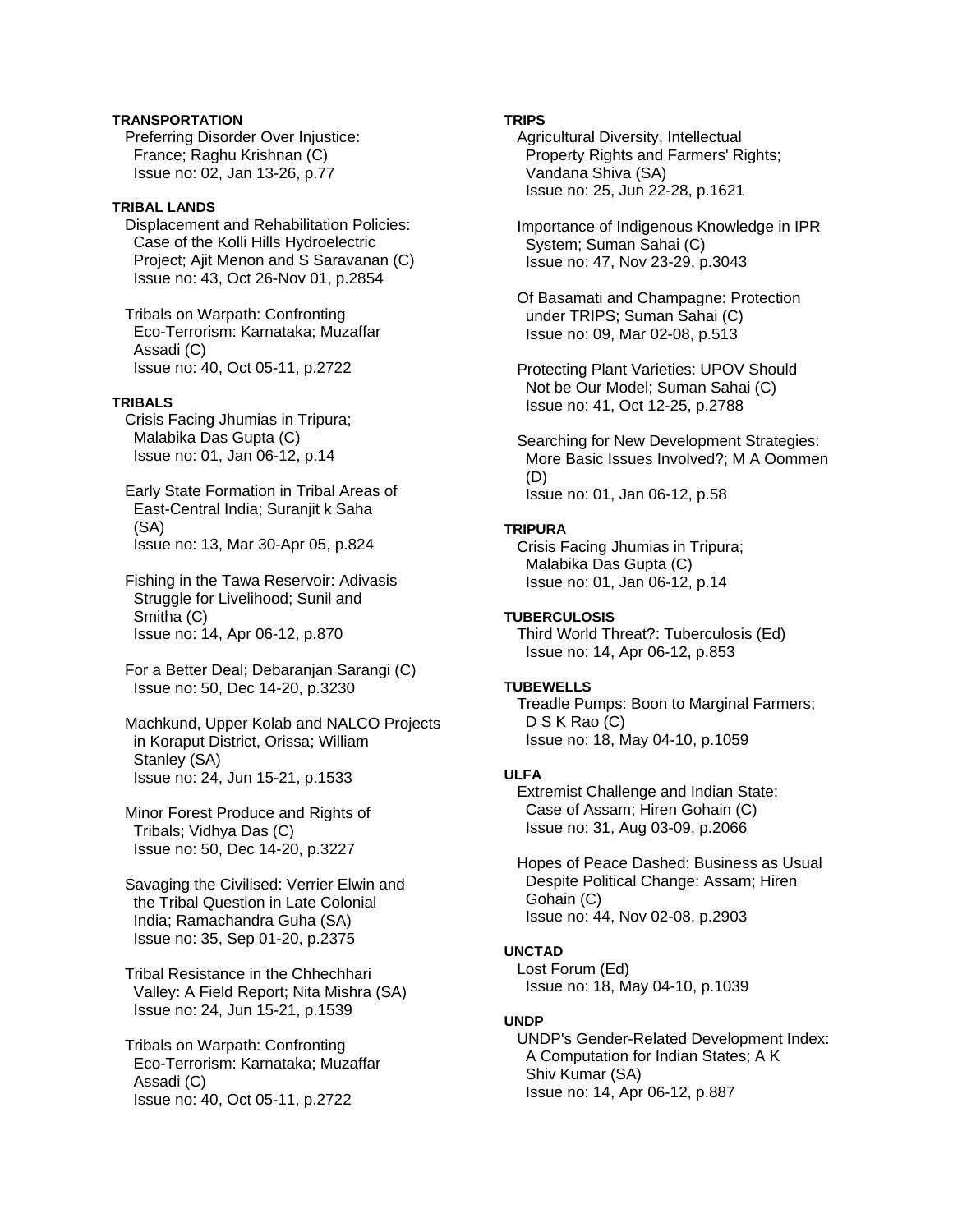### **UNEMPLOYMENT**

 'Miracle' of Low Unemployment?: Czech Republic; Stephen Steiger (C) Issue no: 04, Jan 27-Feb 02, p.204

 Development Projects, Displacement and Outcomes for Displaced: Two Case Studies; S Parasuraman (SA) Issue no: 24, Jun 15-21, p.1529

 Handlooms in Distress; Noorbasha Abdul  $(C)$ Issue no: 23, Jun 08-14, p.1384

 Neo-Liberalism and Daily Life; James Petras and Steve Vieux (P) Issue no: 38, Sep 21-27, p.2594

 OECD Countries: Employment and Unemployment Profiles; EPW Research Foundation (S) Issue no: 51, Dec 21-27, p.3280

 Tired Nostrums: G-7 (Ed) Issue no: 04, Jan 27-Feb 02, p.185

 Women and Technology: Problem of Technological Unemployment or Deskilling; Jan Sinclair-Jones (RA) Issue no: 16, Apr 20-May 03, p.WS31

#### **UNION GOVERNMENT**

 UF Government Emerging in True Colours: New Delhi; BM (C) Issue no: 25, Jun 22-28, p.1568

## **UNITED FRONT**

 Pushed into a Corner: Politics (Ed) Issue no: 49, Dec 07-13, p.3152

 Quick Decline of UF Government: New Delhi; BM (C) Issue no: 38, Sep 21-27, p.2584

 UF Government: Survival at Any Cost: New Delhi; BM (C) Issue no: 48, Nov 30-Dec 06, p.3098

### **UNITED KINGDOM**

 Britain: Going Beyond the Beef; V K Natraj (C) Issue no: 25, Jun 22-28, p.1578

# **UNITED NATIONS**

 Bio-Safety Protocol: Stumbling On; Ravi K Srinivas (C) Issue no: 12, Mar 23-30, p.711

 Blinkered View: Science (Ed) Issue no: 16, Apr 20-May 03, p.981

 Dubious Stand; Satish Chandra (LE) Issue no: 40, Oct 05-11, p.2710

 Partition of Kashmir; A G Noorani (BR) Issue no: 05, Feb 03-09, p.271

 UN Conference: A Gargantuan Waste?; V Nath (C) Issue no: 48, Nov 30-Dec 06, p.3105

 United Nations and the Iraq War: When the Salt Loses Its Savour; Anil Nauriya (C) Issue no: 07, Feb 17-Mar 05, p.391

 The United Nations, the US and Northern Iraq; Ninan Koshy (SA) Issue no: 40, Oct 05-11, p.2760

#### **UNITED STATES**

 AIDS Extravaganza in Vancouver; Moni Nag  $(C)$ Issue no: 45, Nov 09-22, p.2989

 Labouring Class Stratification: US Style; Robi Chakravorti (C) Issue no: 19, May 11-17, p.1127

 Neo-Liberalism and Daily Life; James Petras and Steve Vieux (P) Issue no: 38, Sep 21-27, p.2594

 Shrinking Democracy and Expanding Trade: New Shape of the Imperial State; James Petras and Steve Vieux (P) Issue no: 30, Jul 27-Aug 02, p.2014

 State, Society and the Poor; V S Vyas (BR) Issue no: 23, Jun 08-14, p.1394

 Swadeshi Globalisation; Jehanbux Edulbehram (LE) Issue no: 10, Mar 09-15, p.566

 US Blackmail: International Institutions (Ed) Issue no: 20, May 18-24, p.1174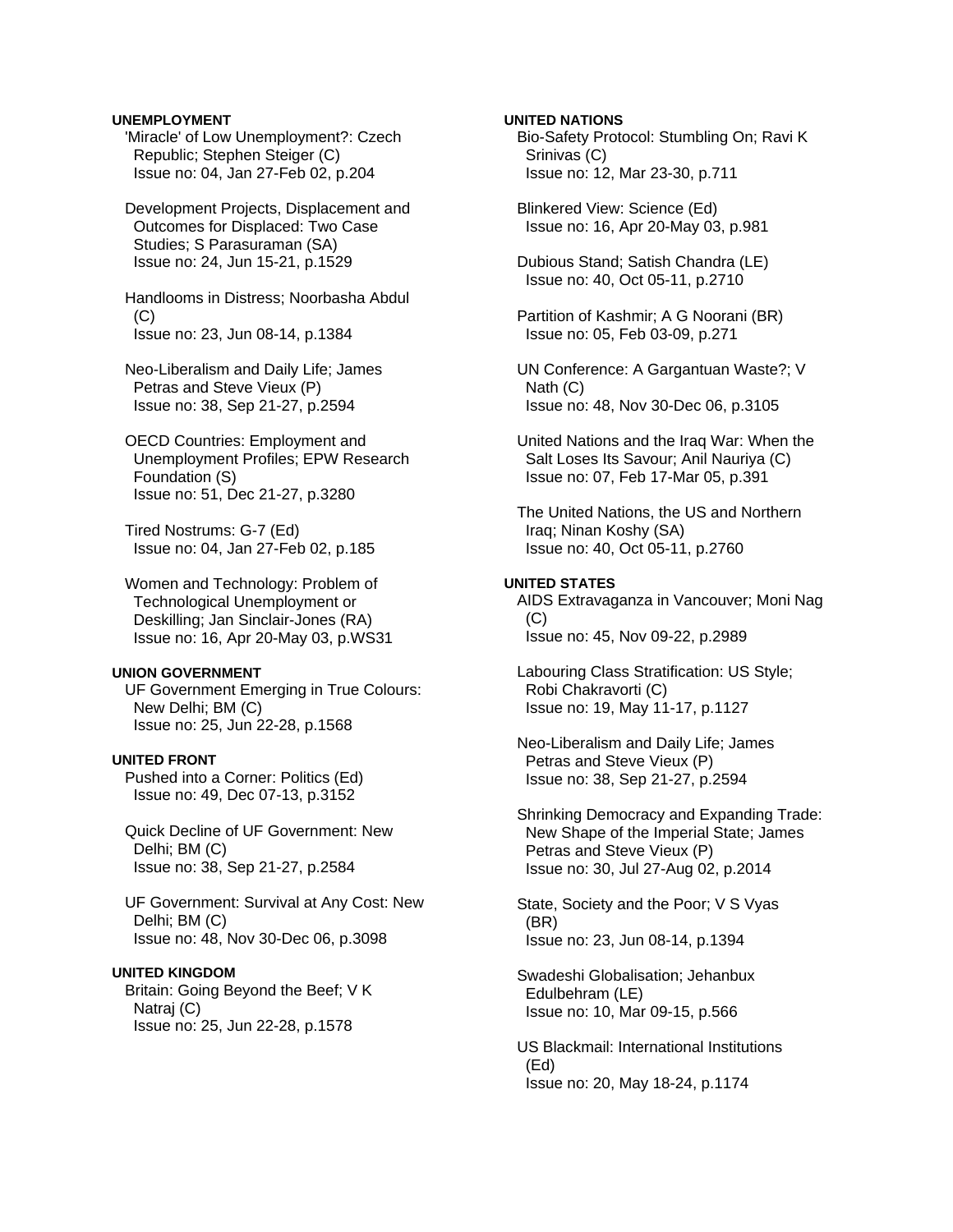# **UNITED STATES**

 Washington Takes Aim at Immigrants; Rajesh Gopalan (C) Issue no: 38, Sep 21-27, p.2590

## **UNITED STATES-CHINA RELATIONS**

 Sino-US Piracy Dispute: Neither Mountain nor Molehill; Xiaohua Zhu (C) Issue no: 24, Jun 15-21, p.1447

# **UNITED STATES-COLOMBIA RELATIONS**  Colombia: Drugs and Democracy; Siddhrtha Baviskar (C)

Issue no: 11, Mar 16-22, p.654

## **UNITED STATES-IRAQ RELATIONS**

 The United Nations, the US and Northern Iraq; Ninan Koshy (SA) Issue no: 40, Oct 05-11, p.2760

 US Authorised Kurdish Massacre: Hot Turkey; Vijay Prashad (C) Issue no: 41, Oct 12-25, p.2799

# **UNITED STATES-PAKISTAN RELATIONS**

 Bill Clinton's Moribund South Asia Policy; Harold A Gould (SA) Issue no: 47, Nov 23-29, p.3078

### **UNITED STATES-USSR RELATIONS**

 Twenty Years Ago- EPW May 29, 1976 (Ed) Issue no: 22, Jun 01-07, p.1293

# **UNITED STATES-VIETNAM RELATIONS**

 The CIA and Vietnam; M S Shivakumar (C) Issue no: 43, Oct 26-Nov 01, p.2860

 Reconstructing Vietnam War Story; M S Shivkumar (C) Issue no: 01, Jan 06-12, p.21

# **UNIVERSITIES**

 Discontent in Academia: Straws from Winnipeg; Ian J Kerr (C) Issue no: 29, Jul 20-26, p.1924

### **UNTOUCHABILITY**

 The Untouchable Question; Vijay Prashad (SA) Issue no: 09, Mar 02-08, p.551

#### **URBANIZATION**

 Exploding Cities: Population (Ed) Issue no: 18, May 04-10, p.1041  Migration, Urbanisation and Regional Inequality; Amitabh Kundu and Shalini Gupta (SA) Issue no: 52, Dec 28-31, p.3391

 People's Action to Protect Water Sources: Andhra Pradesh; M Channa Basavaiah (C) Issue no: 25, Jun 22-28, p.1572

 Politics, Property and Population Growth: Transition in Lucknow; Alam Srinivas  $(C)$ Issue no: 19, May 11-17, p.1122

 Understanding the 'Informal Sector'; Arup Mitra (BR) Issue no: 24, Jun 15-21, p.1452

 Urban Development in a Colonial Situation: Early Ninteenth Century Bombay; Amar Farooqui (SA) Issue no: 40, Oct 05-11, p.2746

 Urban Policy in Post-Independence India: An Appraisal; Annapurna Shaw (SA) Issue no: 04, Jan 27-Feb 02, p.224

# **USSR**

 Eastern European Transition: Some Practical and Theoretical Problems; Michael Haynes (SA) Issue no: 08, Feb 24-Mar 02, p.467

 Fanatics and Pragmatists; GPD (F) Issue no: 19, May 11-17, p.1117

 New Constitution Enshrines Right to Property: Ukraine; Stephen Steiger (C) Issue no: 49, Dec 07-13, p.3167

### **UTTAR PRADESH**

 Bonded Agricultural Labour in India of 1996: Case of Hallia Block in UP; Kripa Shankar (C) Issue no: 33, Aug 17-23, p.2215

 BSP: Gaining Strength; Bhimasen Hamtal  $(C)$ Issue no: 21, May 25-31, p.1242

 Calculations Gone Awry: Uttar Pradesh (Ed) Issue no: 41, Oct 12-25, p.2772

 Caste and the Kisan: Uttar Pradesh (Ed) Issue no: 38, Sep 21-27, p.2577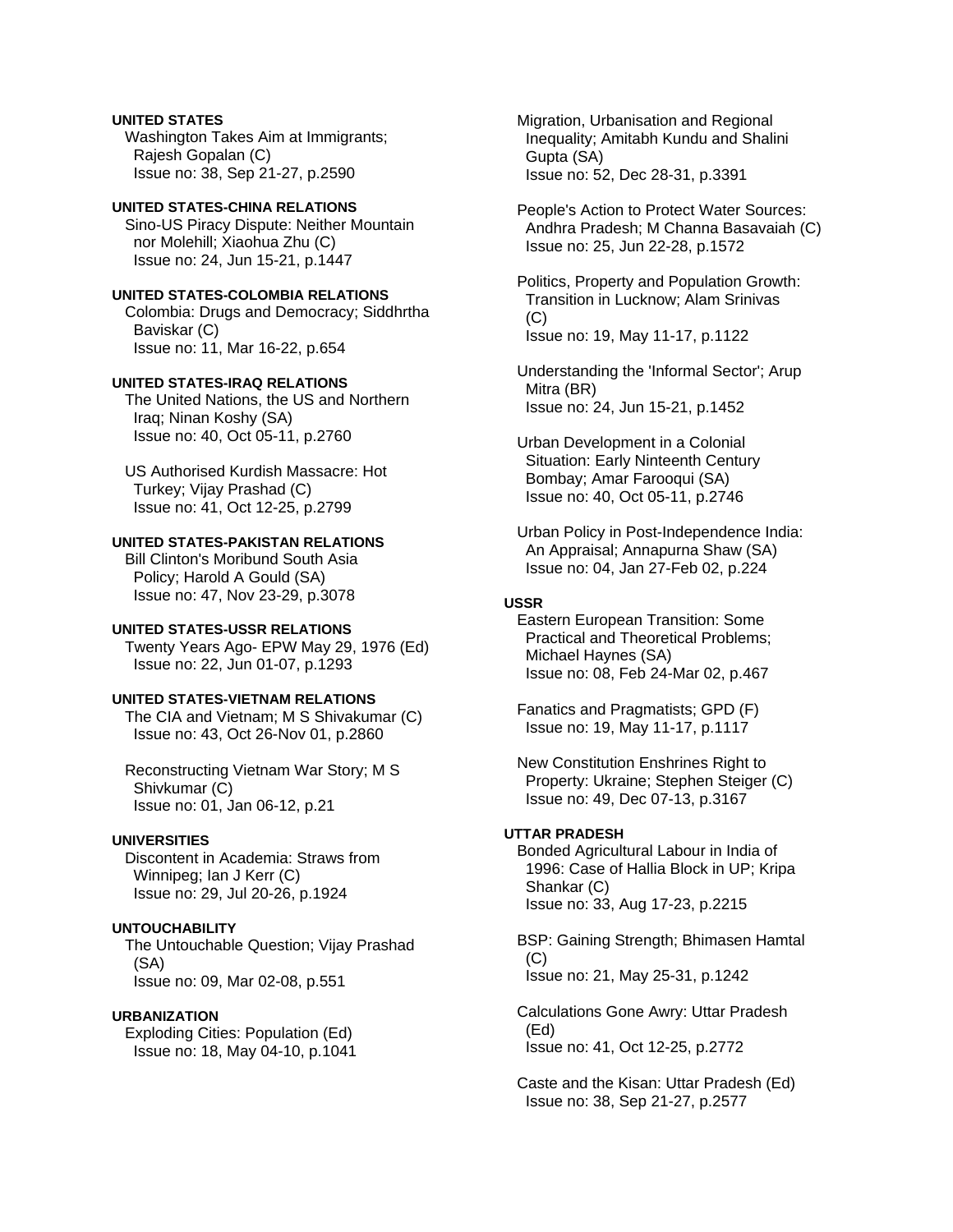**UTTAR PRADESH**  Crisis of Non-Secular Politics: Uttar Pradesh; Amaresh Misra (C) Issue no: 16, Apr 20-May 03, p.991

 End of a Social Revolution?: Uttar Pradesh; Amaresh Misra (C) Issue no: 45, Nov 09-22, p.2983

 Gharwali Women: Limits of Change; R S Rana (C) Issue no: 19, May 11-17, p.1125

 Grass Root Political Process: Atraulia Constituency: Uttar Pradesh-II; V B Singh (SA) Issue no: 02, Jan 13-26, p.121

 Hierarchy, Hegemony and Dominance: Politics of Ethnicity in Uttar Pradesh, 1995; Ravindra K Jain (SA) Issue no: 04, Jan 27-Feb 02, p.215

 How Relevant are Rural Water Supply Programmes?; S K Pant (C) Issue no: 49, Dec 07-13, p.3163

 Inclusive View of Religion: A Rural Disclosure in Uttar Pradesh; G K Lieten (SA) Issue no: 23, Jun 08-14, p.1411

 JD Falls in Line: Uttar Pradesh (Ed) Issue no: 13, Mar 30-Apr 05, p.798

 Lok Sabha Elections: Balance Sheet in UP; Kripa Shankar (C) Issue no: 21, May 25-31, p.1243

 Panchayats in Western Uttar Pradesh: Namesake Members; G K Lieten (SA) Issue no: 39, Sep 28-Oct 04, p.2700

 Politics in Flux: Uttar Pradesh; Amaresh Misra (C) Issue no: 22, Jun 01-07, p.1300

 Private Agendas: Uttar Pradesh (Ed) Issue no: 31, Aug 03-09, p.2052

 The Problem of the Urban Poor Policy and Discourse of Local Administration: A Study in Uttar Pradesh in the Interwar Period; Nandini Gooptu (SA) Issue no: 50, Dec 14-20, p.3245

 Quick Decline of UF Government: New Delhi; BM (C) Issue no: 38, Sep 21-27, p.2584

 Revival of Old Political Alignments: Uttar Pradesh; Amaresh Misra (C) Issue no: 32, Aug 10-16, p.2127

 Rural Credit in VIP Districts: A Study in Uttar Pradesh; Veerashekharappa (RA) Issue no: 39, Sep 28-Oct 04, p.A123

 Survival Tactics: Uttar Pradesh (Ed) Issue no: 26, Jun 29-Jul 05, p.1637

 Uttarakhand Card: Uttar Pradesh (Ed) Issue no: 33, Aug 17-23, p.2202

#### **UZBEKISTAN**

 Reshaping the Uzbek Economy; R G Gidadhubli (BR) Issue no: 04, Jan 27-Feb 02, p.212

## **VIETNAM**

 Castro's Asian Tour: Building Socialist Solidarity?; M S ShivKumar (C) Issue no: 10, Mar 09-15, p.589

 Political Parties, Development Policies and Pragmatism in a Changing World: Lessons From Vietnam; M S Shivkumar (SA) Issue no: 50, Dec 14-20, p.3255

#### **VIOLENCE AGAINST WOMEN**

 In the Public Gaze: Sexual Harassment (Ed) Issue no: 32, Aug 10-16, p.2113

 Muzaffarnagar Again!; Anuradha Ghosh (LE) Issue no: 29, July 20-26, p.1906

 Sexual Violence, Discursive Formations and the State; Veena Das (SA) Issue no: 35, Sep 01-20, p.2411

### **VOLUNTARY RETIREMENT SCHEMES**

 National Renewal Fund and Welfare of Working Classes; K S Chalam (C) Issue no: 49, Dec 07-13, p.3165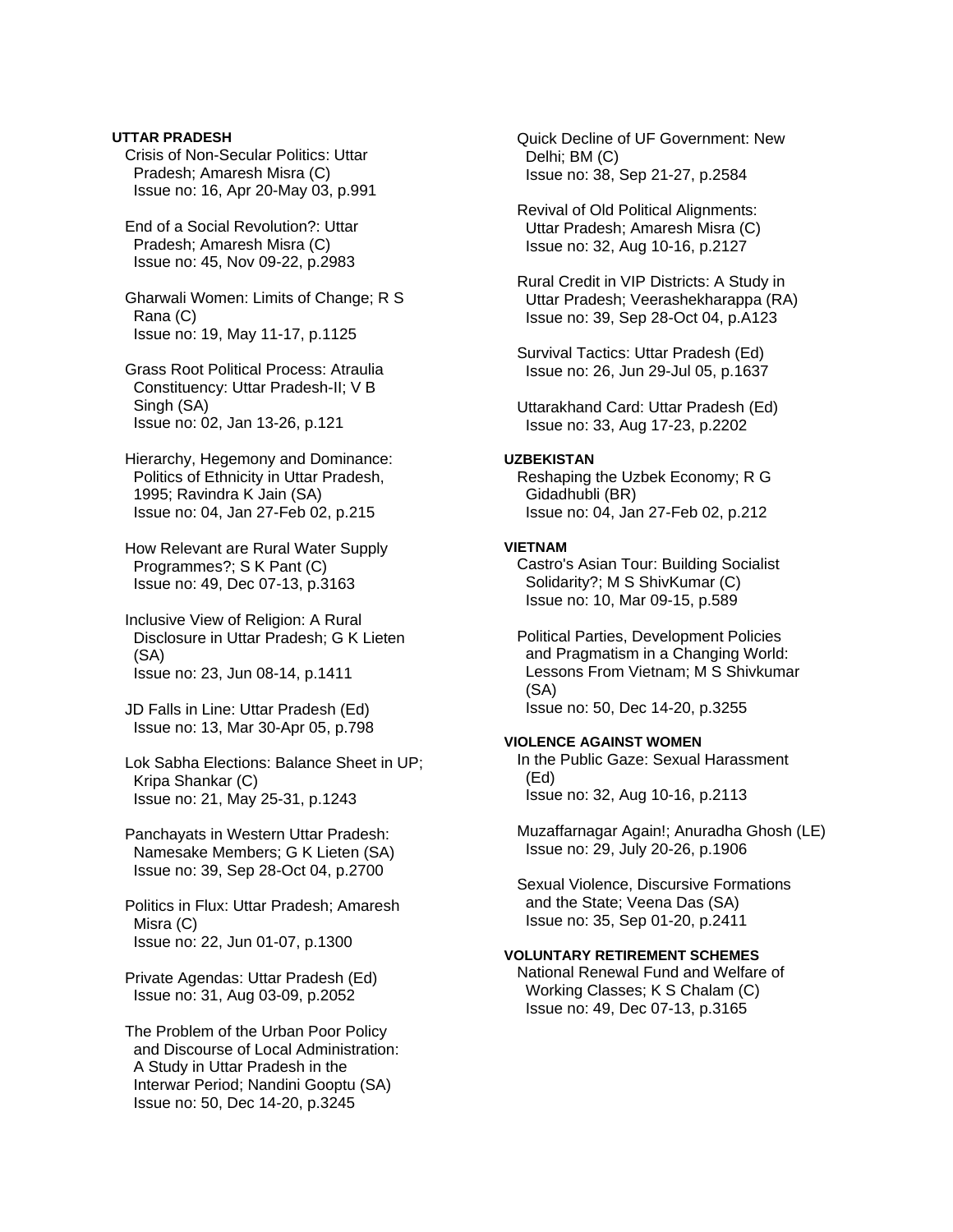# **VOLUNTARY RETIREMENT SCHEMES**

 Political Economy of Voluntary Retirement: Study of Rationalised Workers in Durgapur; Ratan Khasnabis and Sudipti Banerjea (RA) Issue no: 52, Dec 28-31, p.L64

#### **WARS AND WARFARE**

 Chechnya: Russian Fiasco; Rama Sampath Kumar (P) Issue no: 01, Jan 06-12, p.23

 Reconstructing Vietnam War Story; M S Shivkumar (C) Issue no: 01, Jan 06-12, p.21

 United Nations and the Iraq War: When the Salt Loses Its Savour; Anil Nauriya (C) Issue no: 07, Feb 17-Mar 05, p.391

#### **WASTE DISPOSAL**

 Don't Burn Waste; Malini (LE) Issue no: 23, Jun 08-14, p.1362

#### **WASTELANDS**

 Land Alienation in Tirunelveli District; Anand Pandian (C) Issue no: 51, Dec 21-27, p.3291

### **WATER RESOURCE MANAGEMENT**

 Alternative Water Allocation Mechanisms: Indian and International Experiences; Ruth Meinzen-Dick and Meyra Mendoza (RA) Issue no: 13, Mar 30-Apr 05, p.A25

 People's Action to Protect Water Sources: Andhra Pradesh; M Channa Basavaiah (C) Issue no: 25, Jun 22-28, p.1572

 Water Crisis in Port Blair; Kailash (C) Issue no: 33, Aug 17-23, p.2222

# **WELFARE ECONOMICS**

 Rationalisation of Policies or Rational Policies?; T Krishna Kumar (BR) Issue no: 14, Apr 06-12, p.884

 The State and the Market; Pulin B Nayak (RA) Issue no: 04, Jan 27-Feb 02, p.PE18

### **WEST BENGAL**

 Archana Gupta's Fight for Justice; Biren Roy (C) Issue no: 31, Aug 03-09, p.2069

 Food Security: PDS vs EGD: A Tale of Two States; S Mahendra Dev (SA) Issue no: 27, Jul 06-12, p.1752

 Independent Trade Unionism in West Bengal; Sarath Davala (RA) Issue no: 52, Dec 28-31, p.L44

 Is There a Difference? (LE) Issue no: 06, Feb 10-16, p.302

 Political Economy of Voluntary Retirement: Study of Rationalised Workers in Durgapur; Ratan Khasnabis and Sudipti Banerjea (RA) Issue no: 52, Dec 28-31, p.L64

 Sociological Impact of Total Literacy Campaign: The Case of Midnapore; Chandan Sengupta and M N Roy (SA) Issue no: 08, Feb 24-Mar 02, p.483

 West Bengal's Industrial Development Policy; S N Roy (D) Issue no: 18, May 04-10, p.1094

# **WHO**

 Not Just a Medical Matter (Ed) Issue no: 06, Feb 10-16, p.303

# **WHOLESALE PRICE INDEX**

 The Darker Side: Prices (Ed) Issue no: 21, May 25-31, p.1228

 Paying for Mismanagemant: Food Prices (Ed) Issue no: 51, Dec 21-27, p.3276

 Trends in Wholesale Price Index; EPW Research Foundation (S) Issue no: 16, Apr 20-May 03, p.983

#### **WILDLIFE**

 The Politics of Ecology: The Debate on Wildlife and People in India, 1970-95; Mahesh Rangarajan (SA) Issue no: 35, Sep 01-20, p.2391

## **WIND ENERGY**

 Opportunities for Wind Farming in Gujarat; C Chatterjee (C) Issue no: 26, Jun 29-Jul 05, p.1654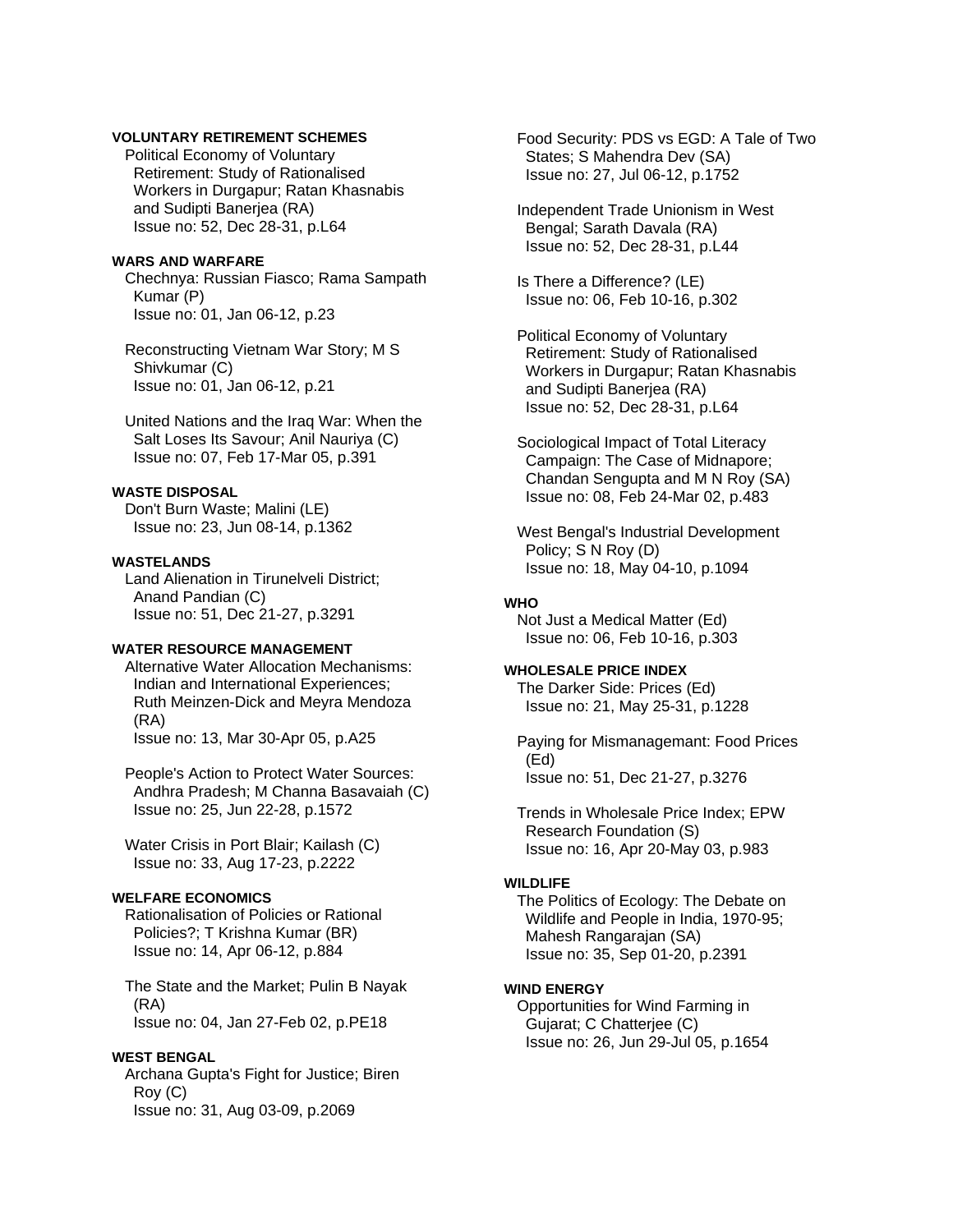### **WOMEN**

 Beauties and the Beast; S Bageshree (C) Issue no: 43, Oct 26-Nov 01, p.2856

 Female-Supported Households; Sheela V Varghese (LE) Issue no: 22, Jun 01-07, p.1290

 Haphazard Inputs: Women (Ed) Issue no: 31, Aug 03-09, p.2053

 The Impossible Subject: Caste and the Gendered Body; Susie Tharu (P) Issue no: 22, Jun 01-07, p.1311

## **WOMEN AND CHILD HEALTH**

 Domestic Burdens and the Workplace: Women (Ed) Issue no: 16, Apr 20-May 03, p.980

 Gender Bias in Utilisation of Health Care Facilities in Rural Haryana; Rajeshwari (SA) Issue no: 08, Feb 24-Mar 02, p.489

 Towards a New Perspective on Women's Bodies: Learning and Unlearning Together; Swatija Manorama and Chayanika Shah (RA) Issue no: 16, Apr 20-May 03, p.WS35

#### **WOMEN AND DEVELOPMENT**

 Development, Displacement and Rehabilitation: Locating Gender; Enakshi Ganguly Thukral (SA) Issue no: 24, Jun 15-21, p.1500

 Gender and Development in India, 1970s-1990s: Some Reflections on the Constitutive Role of Contexts; Mary E John (SA) Issue no: 47, Nov 23-29, p.3071

 Invisible constituency: Women (Ed) Issue no: 20, May 18-24, p.1173

 No Role For Women: Karnataka's Joint Forest Management Programmes; Mariette Correa (C) Issue no: 23, Jun 08-14, p.1382

 Science and Technology in the Service of Women; Kamalini H Bhansali (RA) Issue no: 16, Apr 20-May 03, p.WS42

 Towards Gender-Aware Data Systems: Indian Experience; Mukul Mukherjee (RA) Issue no: 43, Oct 26-Nov 01, p.WS63

 Unmasking Social Science; Rajni Palriwala (BR) Issue no: 13, Mar 30-Apr 05, p.822

 Valuing Work: Time as a Measure; Devaki Jain (RA) Issue no: 43, Oct 26-Nov 01, p.WS46

 Women's Employment in Newly Industrialising Countries; Jeemol Unni (BR) Issue no: 39, Sep 28-Oct 04, p.2679

 Women, Communication and Science: Identity Question ; Shefali Moitra (SA) Issue no: 16, Apr 20-May 03, p.WS39

### **WOMEN AND LAW**

 Drafting Gender Just Laws; Nandita Gandhi, Geetanjali Gangoli and Nandita Shah (C) Issue no: 43, Oct 26-Nov 01, p.2858

 Law and Women; S P Sathe (BR) Issue no: 41, Oct 12-25, p.2804

 Women's Rights: Walking the Tight Rope; Gautam Navlakha (C) Issue no: 08, Feb 24-Mar 02, p.454

# **WOMEN AND POLITICS**

 Invisible constituency: Women (Ed) Issue no: 20, May 18-24, p.1173

 Transforming of Political Culture: Mahila Samakhya Experience; Srilatha Batliwala (P) Issue no: 21, May 25-31, p.1248

 Women and Politics: Beyond Quotas; Madhu Kishwar (P) Issue no: 43, Oct 26-Nov 01, p.2867

 Women in Bihar Politics; Ravindra Kumar Verma and Gyanendra Kr Yadav (C) Issue no: 15, Apr 13-19, p.935

 Women's Bill: Not History, Surely? (Ed) Issue no: 38, Sep 21-27, p.2576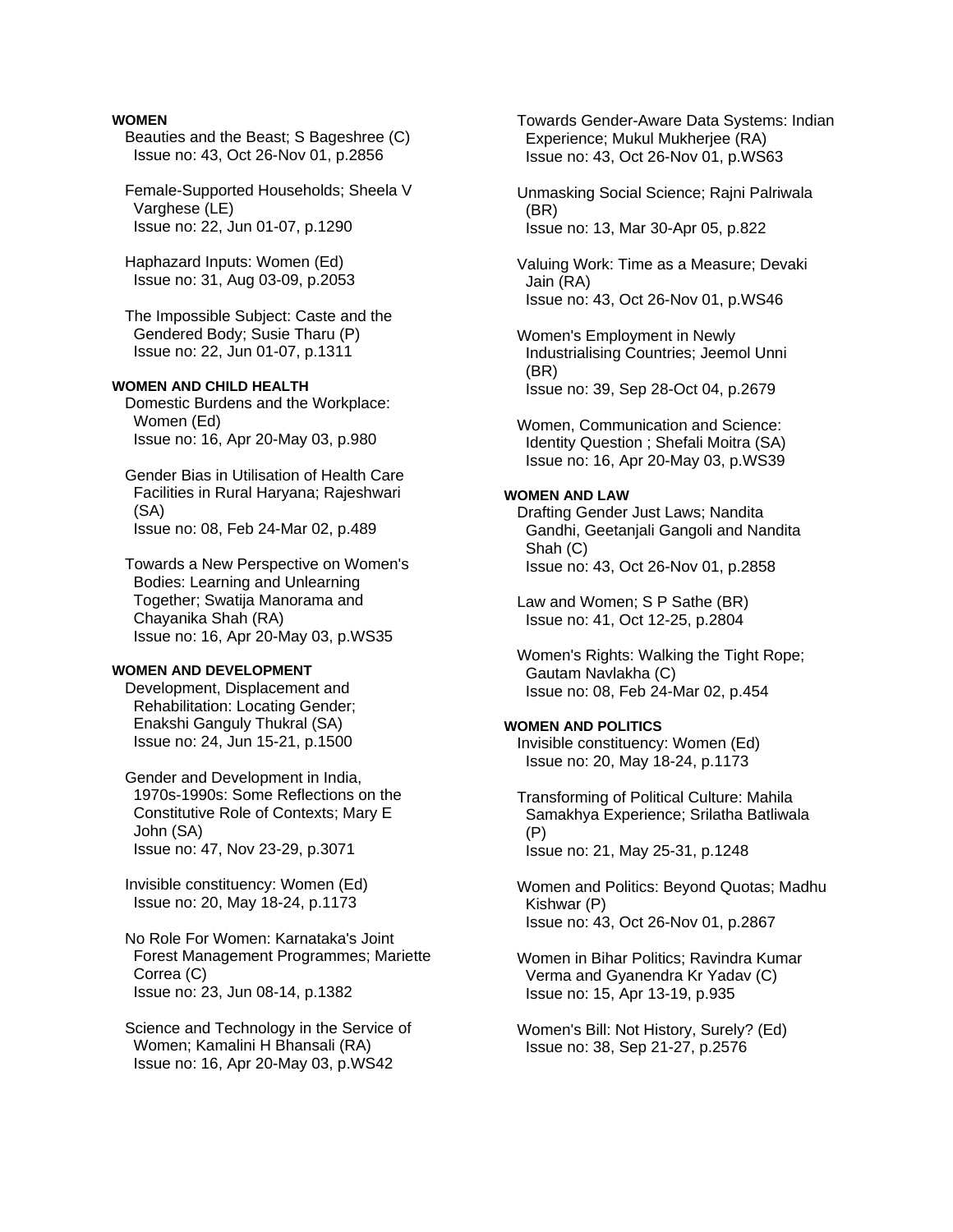## **WOMEN AND RELIGION**

 Islam, Women and Identity in Contemporary Central Asia; Anuradha M Chenoy (C) Issue no: 09, Mar 02-08, p.516

### **WOMEN AND WORK**

 Demographic Outcomes, Economic Development and Women's Agency; Jean Dreze, Anne-Catherine Guio and Mamta Murthi (P) Issue no: 27, Jul 06-12, p.1739

 Domestic Burdens and the Workplace: Women (Ed)

Issue no: 16, Apr 20-May 03, p.980

 Domestic Product by Gender in the Framework of 1993 SNA; A C Kulshreshtha and Gulab Singh (SA) Issue no: 51, Dec 21-27, p.3330

 Female-Supported Households: A Continuing Agenda for Kerala Model?; Richard W Franke and Barbara H Chasin (SA) Issue no: 10, Mar 09-15, p.625

 Gharwali Women: Limits of Change; R S Rana (C) Issue no: 19, May 11-17, p.1125

 In the Public Gaze: Sexual Harassment (Ed) Issue no: 32, Aug 10-16, p.2113

 Towards Gender-Aware Data Systems: Indian Experience; Mukul Mukherjee (RA) Issue no: 43, Oct 26-Nov 01, p.WS63

 Valuing Work: Time as a Measure; Devaki Jain (RA) Issue no: 43, Oct 26-Nov 01, p.WS46

 Women and Technology: Problem of Technological Unemployment or Deskilling; Jan Sinclair-Jones (RA) Issue no: 16, Apr 20-May 03, p.WS31

 Women and Work: from Housewifisation to Androgyny; Susan Visvanathan (SA) Issue no: 45, Nov 09-22, p.3015

 Women's Employment in Newly Industrialising Countries; Jeemol Unni (BR) Issue no: 39, Sep 28-Oct 04, p.2679

 Work and Survival: Gendered View; Manisha Rao (BR) Issue no: 18, May 04-10, p.1069

# **WOMEN'S EMPOWERMENT**

 Evolving a Women's Policy: Madhya Pradesh; Manu N Kulkarni (C) Issue no: 12, Mar 23-30, p.713

 Recasting Indices for Developing Countries: A Gender Empowerment Measure; Aasha Kapur-Mehta (RA) Issue no: 43, Oct 26-Nov 01, p.WS80

 Sugary Plugs; Subhadra (LE) Issue no: 21, May 25-31, p.1226

 Valuing Work: Time as a Measure; Devaki Jain (RA) Issue no: 43, Oct 26-Nov 01, p.WS46

 Women's Bill: Not History, Surely? (Ed) Issue no: 38, Sep 21-27, p.2576

# **WOMEN'S MOVEMENTS**

 Literacy Campaigns: Lessons for Women's Movement; Sudha Sundararaman (P) Issue no: 20, May 18-24, p.1193

 Women and Work: from Housewifisation to Androgyny; Susan Visvanathan (SA) Issue no: 45, Nov 09-22, p.3015

 Women's Rights: Walking the Tight Rope; Gautam Navlakha (C) Issue no: 08, Feb 24-Mar 02, p.454

## **WOMEN'S RIGHTS**

 Bringing Land Rights Centre-Stage; Indu Agnihotri (BR) Issue no: 09, Mar 02-08, p.526

 Development, Displacement and Rehabilitation: Locating Gender; Enakshi Ganguly Thukral (SA) Issue no: 24, Jun 15-21, p.1500

 Economic Rights of Women in Islamic Law; Flavia Agnes (SA) Issue no: 41, Oct 12-25, p.2832

 Engels and Women's Property Rights; B R Bapuji (D) Issue no: 52, Dec 28-31, p.3400